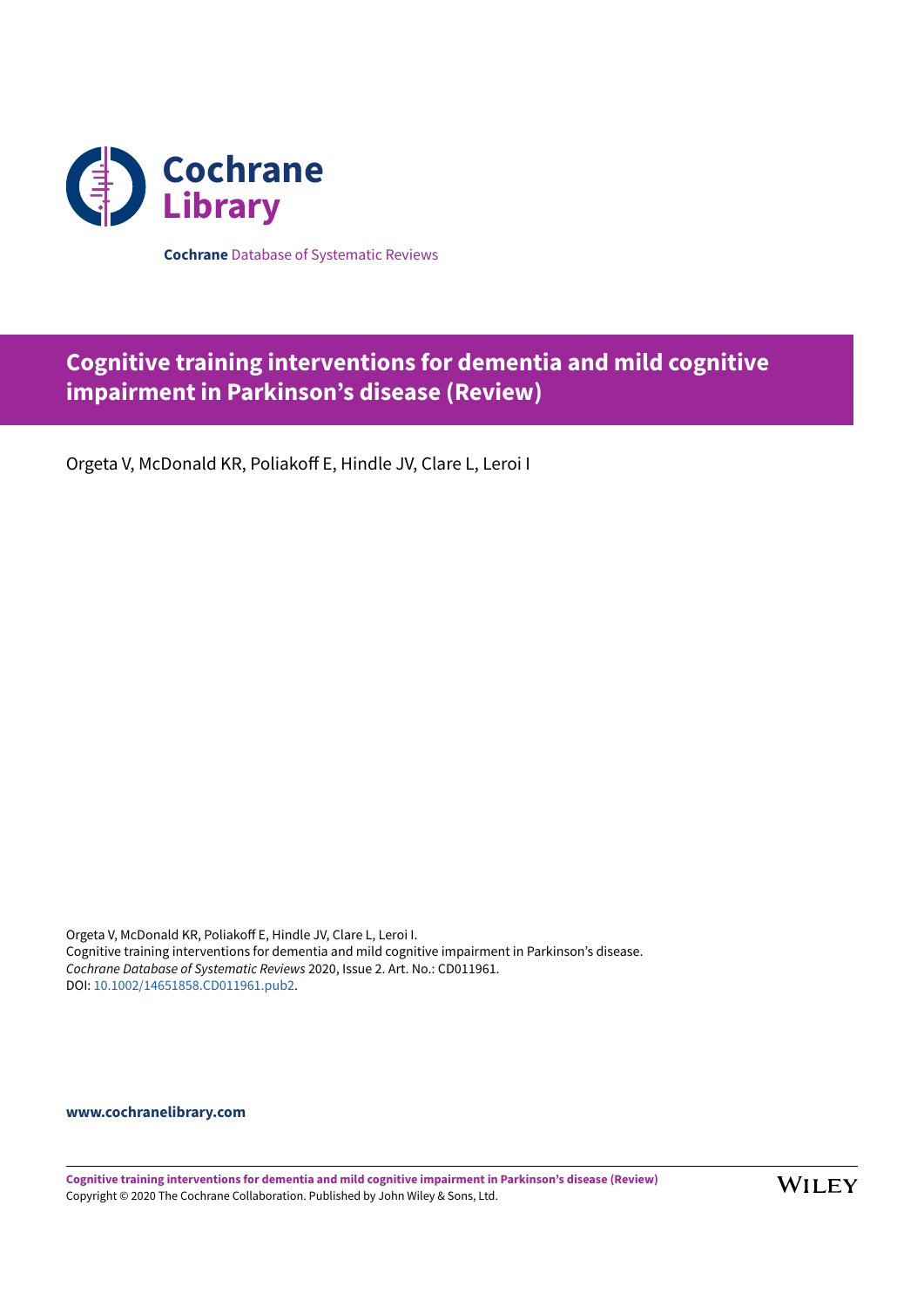

# **TABLE OF CONTENTS**

| 10                                                                                                                                  |
|-------------------------------------------------------------------------------------------------------------------------------------|
| 11                                                                                                                                  |
| 16                                                                                                                                  |
| 17                                                                                                                                  |
| 18                                                                                                                                  |
| 18                                                                                                                                  |
| 19                                                                                                                                  |
| 19                                                                                                                                  |
| 19                                                                                                                                  |
| 20                                                                                                                                  |
| 20                                                                                                                                  |
| 20                                                                                                                                  |
| 22                                                                                                                                  |
| 22                                                                                                                                  |
| 23                                                                                                                                  |
| 32                                                                                                                                  |
| 51                                                                                                                                  |
| Analysis 1.1. Comparison 1 Cognitive training versus control group, Outcome 1 Global cognition post-treatment.<br>52                |
| Analysis 1.2. Comparison 1 Cognitive training versus control group, Outcome 2 Executive function post-treatment.<br>52              |
| 53                                                                                                                                  |
| Analysis 1.4. Comparison 1 Cognitive training versus control group, Outcome 4 Verbal memory post-treatment.<br>53                   |
| Analysis 1.5. Comparison 1 Cognitive training versus control group, Outcome 5 Visual processing post-treatment.<br>53               |
| Analysis 1.6. Comparison 1 Cognitive training versus control group, Outcome 6 Activities of daily living post-treatment.<br>54      |
| Analysis 1.7. Comparison 1 Cognitive training versus control group, Outcome 7 Quality of life post-treatment.<br>54                 |
| 54                                                                                                                                  |
| Analysis 1.9. Comparison 1 Cognitive training versus control group, Outcome 9 Executive function long term.<br>54                   |
| 55                                                                                                                                  |
| Analysis 1.11. Comparison 1 Cognitive training versus control group, Outcome 11 Verbal memory long term.<br>55                      |
|                                                                                                                                     |
| Analysis 2.1. Comparison 2 Sensitivity analyses: cognitive training versus control group, Outcome 1 Attention post-treatment.<br>56 |
| Analysis 2.2. Comparison 2 Sensitivity analyses: cognitive training versus control group, Outcome 2 Verbal memory post-<br>56       |
| 56                                                                                                                                  |
| 61                                                                                                                                  |
| 62                                                                                                                                  |
| 62                                                                                                                                  |
| 62                                                                                                                                  |
|                                                                                                                                     |
| 62                                                                                                                                  |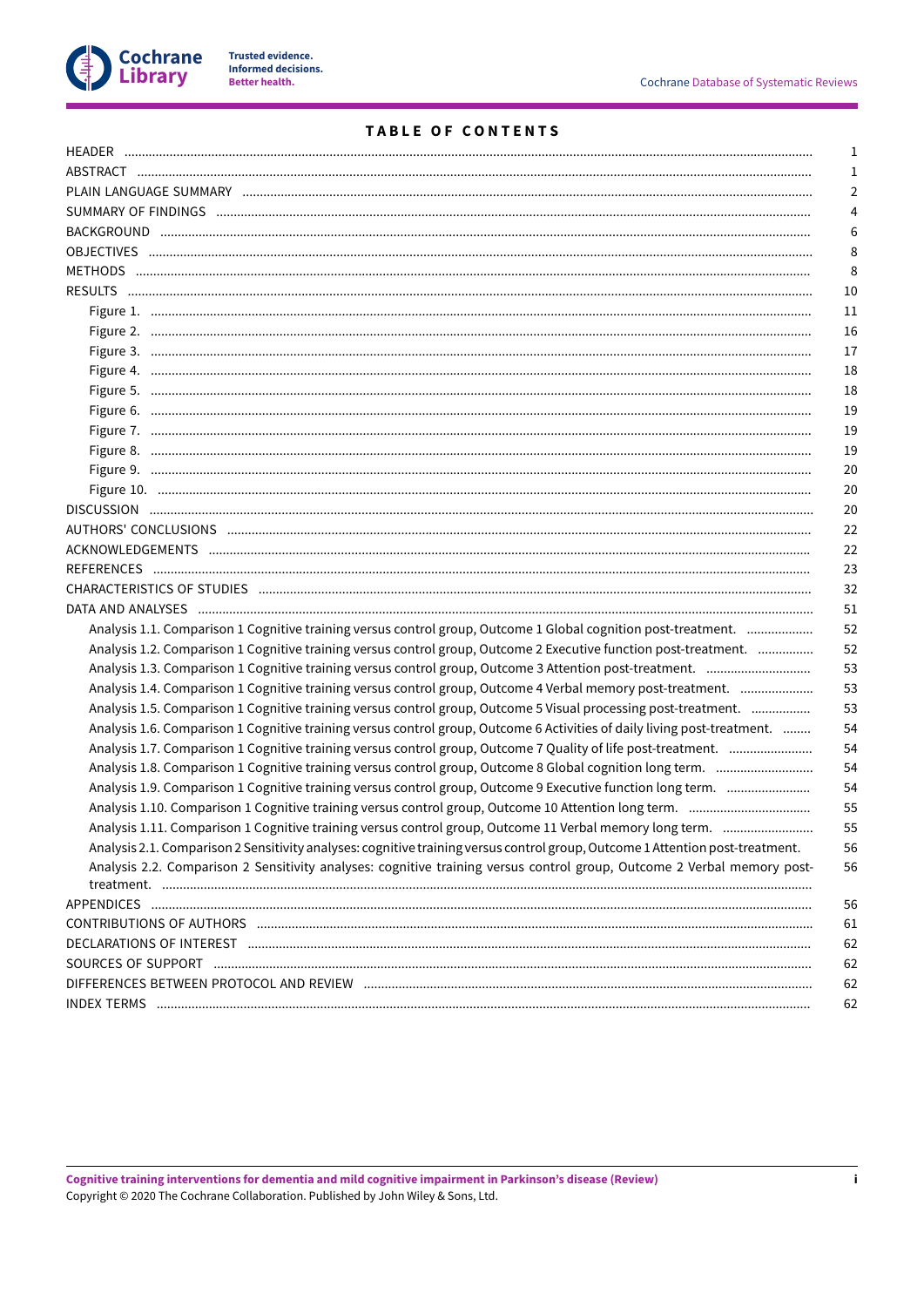

# <span id="page-2-0"></span>**[Intervention Review]**

# **Cognitive training interventions for dementia and mild cognitive impairment in Parkinson's disease**

Vasiliki Orgeta<sup>1</sup>, Kathryn R McDonald<sup>2</sup>, Ellen Poliakoff<sup>3</sup>, John Vincent Hindle<sup>4</sup>, Linda Clare<sup>5</sup>, Iracema Leroi<sup>6</sup>

<sup>1</sup>Division of Psychiatry, University College London, London, UK. <sup>2</sup>Division of Neuroscience and Experimental Psychology, School of Biological Sciences, Faculty of Biology, Medicine and Health, University of Manchester, Manchester, UK. <sup>3</sup>Division of Neuroscience and Experimental Psychology, School of Biological Sciences, Manchester, UK. <sup>4</sup>Care of the Elderly Department, Llandudno Hospital, Betsi Cadwaladr University Health Board, Llandudno, UK. <sup>5</sup>REACH: The Centre for Research in Ageing and Cognitive Health, University of Exeter, Exeter, UK. <sup>6</sup>Global Brain Health Institute, Trinity College Dublin, Dublin, Ireland

**Contact address:** Vasiliki Orgeta, Division of Psychiatry, University College London, 6th Floor, Maple House,, 149 Tottenham Court Road,, London, W1T 7NF, UK. [v.orgeta@ucl.ac.uk](mailto:v.orgeta@ucl.ac.uk).

**Editorial group:** Cochrane Dementia and Cognitive Improvement Group. **Publication status and date:** New, published in Issue 2, 2020.

Citation: Orgeta V, McDonald KR, Poliakoff E, Hindle JV, Clare L, Leroi I. Cognitive training interventions for dementia and mild cognitive impairment in Parkinson's disease. *Cochrane Database of Systematic Reviews* 2020, Issue 2. Art. No.: CD011961. DOI: [10.1002/14651858.CD011961.pub2.](https://doi.org/10.1002%2F14651858.CD011961.pub2)

Copyright © 2020 The Cochrane Collaboration. Published by John Wiley & Sons, Ltd.

# **A B S T R A C T**

### <span id="page-2-1"></span>**Background**

Approximately 60% to 80% of people with Parkinson's disease (PD) experience cognitive impairment that impacts on their quality of life. Cognitive decline is a core feature of the disease and can often present before the onset of motor symptoms. Cognitive training may be a useful non-pharmacological intervention that could help to maintain or improve cognition and quality of life for people with PD dementia (PDD) or PD-related mild cognitive impairment (PD-MCI).

### **Objectives**

To determine whether cognitive training (targeting single or multiple domains) improves cognition in people with PDD and PD-MCI or other clearly defined forms of cognitive impairment in people with PD.

# **Search methods**

We searched the Cochrane Dementia and Cognitive Improvement Group Trials Register (8 August 2019), the Cochrane Central Register of Controlled Trials (CENTRAL), MEDLINE, Embase, CINAHL, and PsycINFO. We searched reference lists and trial registers, searched relevant reviews in the area and conference proceedings. We also contacted experts for clarifications on data and ongoing trials.

#### **Selection criteria**

We included randomised controlled trials where the participants had PDD or PD-MCI, and where the intervention was intended to train general or specific areas of cognitive function, targeting either a single domain or multiple domains of cognition, and was compared to a control condition. Multicomponent interventions that also included motor or other elements were considered eligible.

#### **Data collection and analysis**

Two review authors independently screened titles, abstracts, and full-text articles for inclusion in the review. Two review authors also independently undertook extraction of data and assessment of methodological quality. We used GRADE methods to assess the overall quality of the evidence.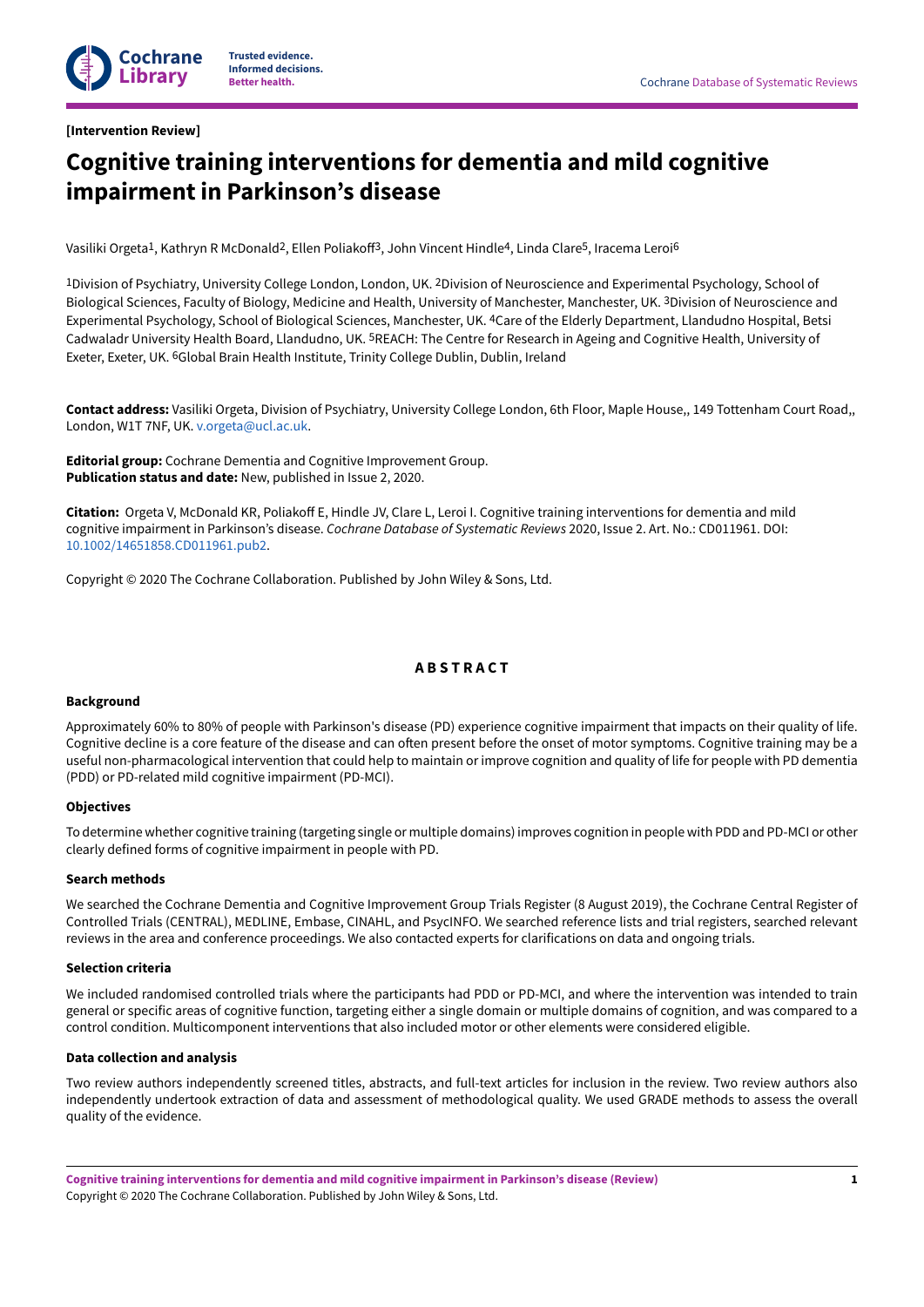

### **Main results**

Seven studies with a total of 225 participants met the inclusion criteria for this review. All seven studies compared the effects of a cognitive training intervention to a control intervention at the end of treatment periods lasting four to eight weeks. Six studies included people with PD living in the community. These six studies recruited people with single-domain (executive) or multiple-domain mild cognitive impairmentin PD. Four ofthese studies identified participants withMCI using established diagnostic criteria, and two included both people with PD-MCI and people with PD who were not cognitively impaired. One study recruited people with a diagnosis of PD dementia who were living in long-term care settings. The cognitive training intervention in three studies targeted a single cognitive domain, whilst in four studies multiple domains of cognitive function were targeted. The comparison groups either received no intervention or took part in recreational activities (sports, music, arts), speech or language exercises, computerised motor therapy, or motor rehabilitation combined with recreational activity.

We found no clear evidence that cognitive training improved global cognition. Although cognitive training was associated with higher scores on global cognition at the end of treatment, the result was imprecise and not statistically significant (6 trials, 178 participants, standardised mean difference (SMD) 0.28, 95% confidence interval (CI) −0.03 to 0.59; low-certainty evidence). There was no evidence of a difference at the end of treatment between cognitive training and control interventions on executive function (5 trials, 112 participants; SMD 0.10, 95% CI −0.28 to 0.48; low-certainty evidence) or visual processing (3 trials, 64 participants; SMD 0.30, 95% CI −0.21 to 0.81; lowcertainty evidence). The evidence favoured the cognitive training group on attention (5 trials, 160 participants; SMD 0.36, 95% CI 0.03 to 0.68; low-certainty evidence) and verbal memory (5 trials, 160 participants; SMD 0.37, 95% CI 0.04 to 0.69; low-certainty evidence), but these effects were less certain in sensitivity analyses that excluded a study in which only a minority of the sample were cognitively impaired. There was no evidence of differences between treatment and control groups in activities of daily living (3 trials, 67 participants; SMD 0.03, 95% CI −0.47 to 0.53; low-certainty evidence) or quality of life (5 trials, 147 participants; SMD −0.01, 95% CI −0.35 to 0.33; low-certainty evidence). There was very little information on adverse events. We considered the certainty of the evidence for all outcomes to be low due to risk of bias in the included studies and imprecision of the results.

We identified six ongoing trials recruiting participants with PD-MCI, but no ongoing trials of cognitive training for people with PDD.

## **Authors' conclusions**

This review found no evidence that people with PD-MCI or PDD who receive cognitive training for four to eight weeks experience any important cognitive improvements at the end of training. However, this conclusion was based on a small number of studies with few participants, limitations of study design and execution, and imprecise results. There is a need for more robust, adequately powered studies of cognitive training before conclusions can be drawn about the effectiveness of cognitive training for people with PDD and PD-MCI. Studies should use formal criteria to diagnose cognitive impairments, and there is a particular need for more studies testing the efficacy of cognitive training in people with PDD.

# <span id="page-3-0"></span>**P L A I N L A N G U A G E S U M M A R Y**

### **Cognitive training interventions for dementia and mild cognitive impairment in Parkinson's disease**

### **Review question**

We wanted to know whether cognitive training interventions are effective in improving cognition (thinking) in people with Parkinson's disease dementia or mild cognitive impairment.

### **Background**

Approximately 60% to 80% of people with Parkinson's disease (PD) develop some degree of cognitive impairment, meaning that they may have difficulties with thinking and reasoning, memory, language, or perception. If these difficulties are severe enough to affect the person's ability to carry out daily activities, then the person is said to have Parkinson's disease dementia (PDD). If someone has cognitive problems but their daily activities are not significantly affected, then he or she is said to have mild cognitive impairment in Parkinson's disease (PD-MCI). Cognitive training involves practising cognitive skills such as memory, attention, and language through specific tasks. It may be able to help people with PDD or PD-MCI maintain better cognitive skills.

#### **What we did**

This review examined whether cognitive training is effective in improving outcomes such as overall cognitive skills ('global cognition'), memory, attention, or ability to carry out daily activities in people with PD and either dementia or MCI. We searched the medical literature for research studies that compared people receiving a cognitive training intervention to those not receiving the intervention (a 'control group'). We only included studies in which the decision about whether or not someone received the cognitive training intervention was made randomly; such studies are called randomised controlled clinical trials and are considered to be the fairest method to test whether or not a treatment is effective. We did not examine other types of studies.

#### **What we found**

**Cognitive training interventions for dementia and mild cognitive impairment in Parkinson's disease (Review)** Copyright © 2020 The Cochrane Collaboration. Published by John Wiley & Sons, Ltd.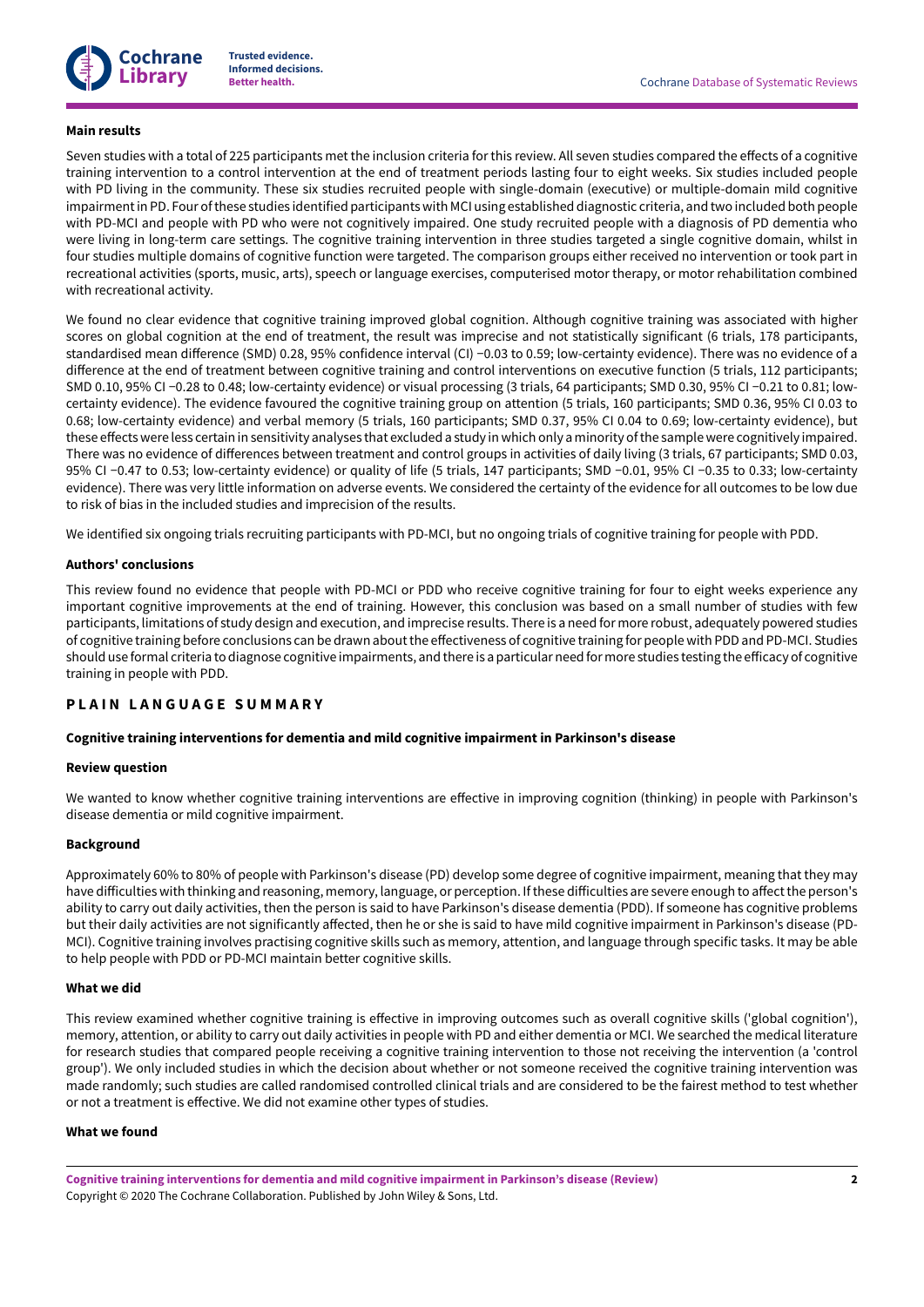

We found seven studies that randomly allocated a total of 225 participants to cognitive training or to a control group. Treatment lasted from four to eight weeks. All the cognitive training interventions were delivered by computer. The control groups received either no intervention or a control intervention such as language or motor exercises or participation in recreational activities. We found no difference between people who received cognitive training and people in the control groups in global cognition shortly after treatment ended. There was no convincing evidence of benefit in specific cognitive skills and no benefit shown in activities of daily living or quality of life. However, these findings were based on a small number of participants in a small number of studies. The overall certainty ofthe evidence was low, meaning that the results of further research could differ from the results of this review.

### **Conclusion**

We found no good evidence that cognitive training is helpful for people with Parkinson's disease and dementia or MCI. The included studies were small and had flaws that may have affected the findings. The certainty of the results was low, and further studies are needed before we can be confident whether or not cognitive training is effective for this group of people.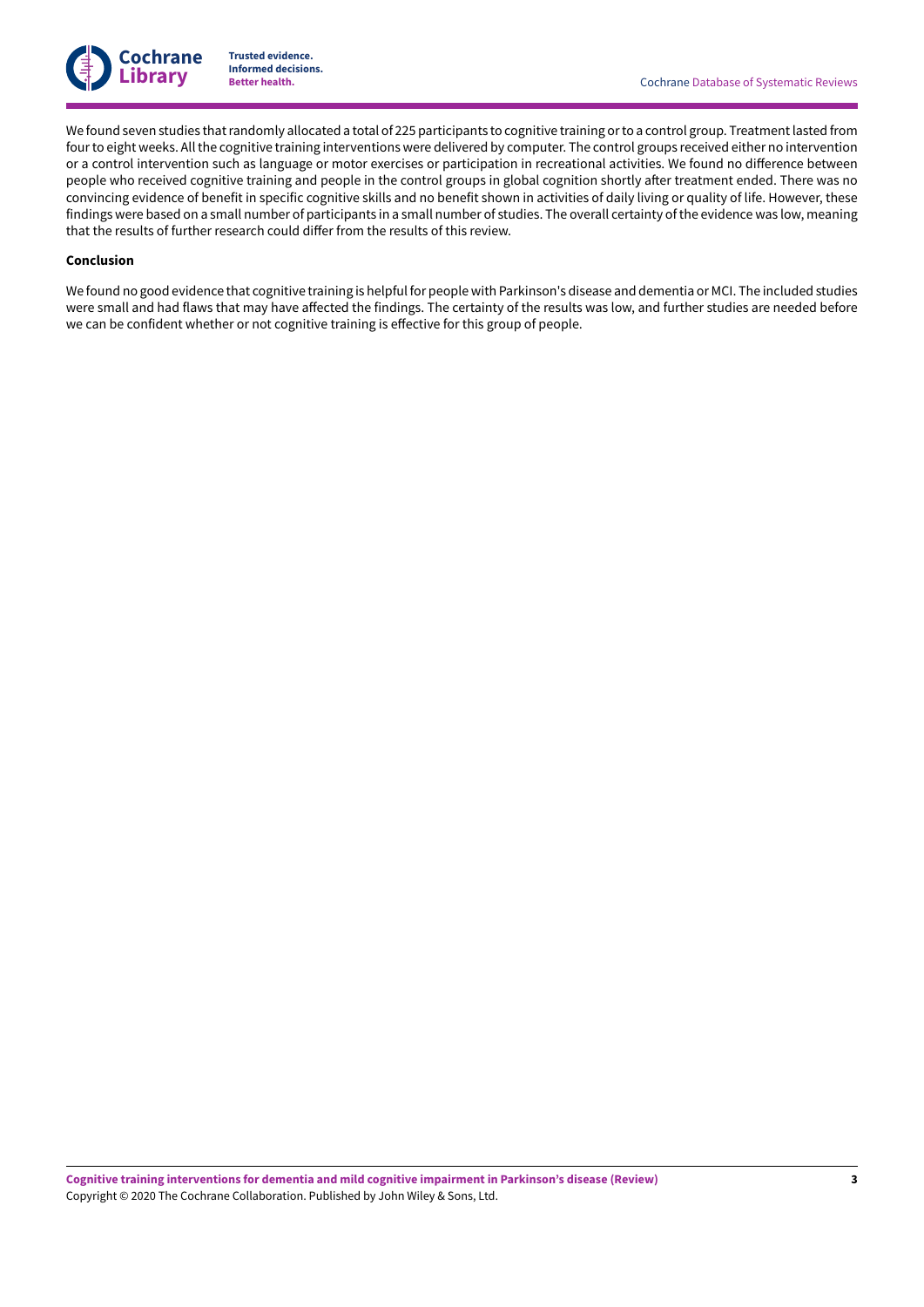# <span id="page-5-0"></span>**S U M M A R Y O F F I N D I N G S**

# <span id="page-5-1"></span>Summary of findings for the main comparison. Cognitive training compared to control intervention for cognition in **PDD and PD-MCI**

#### **Cognitive training compared to control intervention for cognition in PDD and PD-MCI**

**Patient or population:** cognition in PDD and PD-MCI

**Setting:** community and long-term care

**Intervention:** cognitive training

**Comparison:** control intervention (no intervention, participating in recreational activities, receiving speech or language exercises, computerised motor therapy, or motor rehabilitation combined with recreational activity)

| <b>Outcomes</b>                                                                                                                                                                                                           | <b>SMD</b><br>(95% CI)<br>meta-analysis            | Nº of par-<br>ticipants<br>(studies) | <b>Certainty</b><br>of the ev-<br>idence<br>(GRADE) | <b>Comments</b>                                                                |
|---------------------------------------------------------------------------------------------------------------------------------------------------------------------------------------------------------------------------|----------------------------------------------------|--------------------------------------|-----------------------------------------------------|--------------------------------------------------------------------------------|
| Global cognition post-treatment<br>Assessed with: MMSE, CERAD<br>Follow-up: range 4 weeks to 8 weeks                                                                                                                      | SMD 0.28 higher<br>(0.03 lower to 0.59<br>higher)  | 178<br>$(6$ RCTs)                    | ⊕⊕⊝<br>10W <sub>12</sub>                            | A higher score is indica-<br>tive of improved cogni-<br>tion.                  |
| Executive function post-treatment<br>Assessed with: Trail Making Test B, Stockings of Cam-<br>bridge<br>Follow-up: range 4 weeks to 6 weeks                                                                               | SMD 0.1 higher<br>(0.28 lower to 0.48<br>higher)   | 112<br>$(5$ RCTs)                    | ⊕⊕⊝<br>LOW <sup>12</sup>                            | A higher score is indica-<br>tive of improved execu-<br>tive function.         |
| Attention post-treatment<br>Assessed with: Stroop Task and Brief Test of Attention<br>Follow-up: range 4 weeks to 6 weeks                                                                                                 | SMD 0.36 higher<br>(0.03 higher to<br>0.68 higher) | 160<br>$(5$ RCTs)                    | ⊕⊕⊝<br>LOW <sup>12</sup>                            | A higher score is indica-<br>tive of improved atten-<br>tion.                  |
| Verbal memory post-treatment<br>Assessed with: WMS Logical Memory test, Selective Re-<br>minding Test, Hopkins Verbal Learning Test-Revised, Ver-<br>bal short-term memory DemTect<br>Follow-up: range 4 weeks to 6 weeks | SMD 0.37 higher<br>(0.04 higher to<br>0.69 higher) | 160<br>$(5$ RCTs)                    | ⊕⊕⊝<br>10W <sup>12</sup>                            | A higher score is indica-<br>tive of improved memo-<br>ry.                     |
| Visual processing post-treatment<br>Assessed with: Judgement Line Orientation Test<br>Follow-up: range 4 weeks to 6 weeks                                                                                                 | SMD 0.3 higher<br>(0.21 lower to 0.81<br>higher)   | 64<br>(3 RCTs)                       | ⊕⊕⊝<br>LOW <sup>12</sup>                            | A higher score is indica-<br>tive of improved visual<br>processing.            |
| Activities of daily living post-treatment<br>Assessed with: Barthel Index, Unified Parkinson's Dis-<br>ease Rating Scale, Cognitive Difficulties Scale<br>Follow-up: range 4 weeks to 8 weeks                             | SMD 0.03 higher<br>(0.47 lower to 0.53<br>higher)  | 67<br>(3 RCTs)                       | ⊕⊕⊝<br>LOW <sup>12</sup>                            | A higher score is indica-<br>tive of improved activi-<br>ties of daily living. |
| Quality of life post-treatment<br>Assessed with: Parkinson's Disease Questionnaire,<br><b>OUALIDEM</b><br>Follow-up: range 4 weeks to 8 weeks                                                                             | SMD 0.01 lower<br>(0.35 lower to 0.33<br>higher)   | 147<br>(5 RCTs)                      | ⊕⊕⊝⊝<br>LOW <sup>12</sup>                           | A higher score is indica-<br>tive of improved quality<br>of life.              |

\***The risk in the intervention group** (and its 95% confidence interval) is based on the assumed risk in the comparison group and the **relative effect** of the intervention (and its 95% CI).

**CI:** confidence interval; **RCT:** randomised controlled trial; **SMD:** standardised mean difference

#### **GRADE Working Group grades of evidence**

**High certainty:** We are very confident that the true effect lies close to that of the estimate of the effect.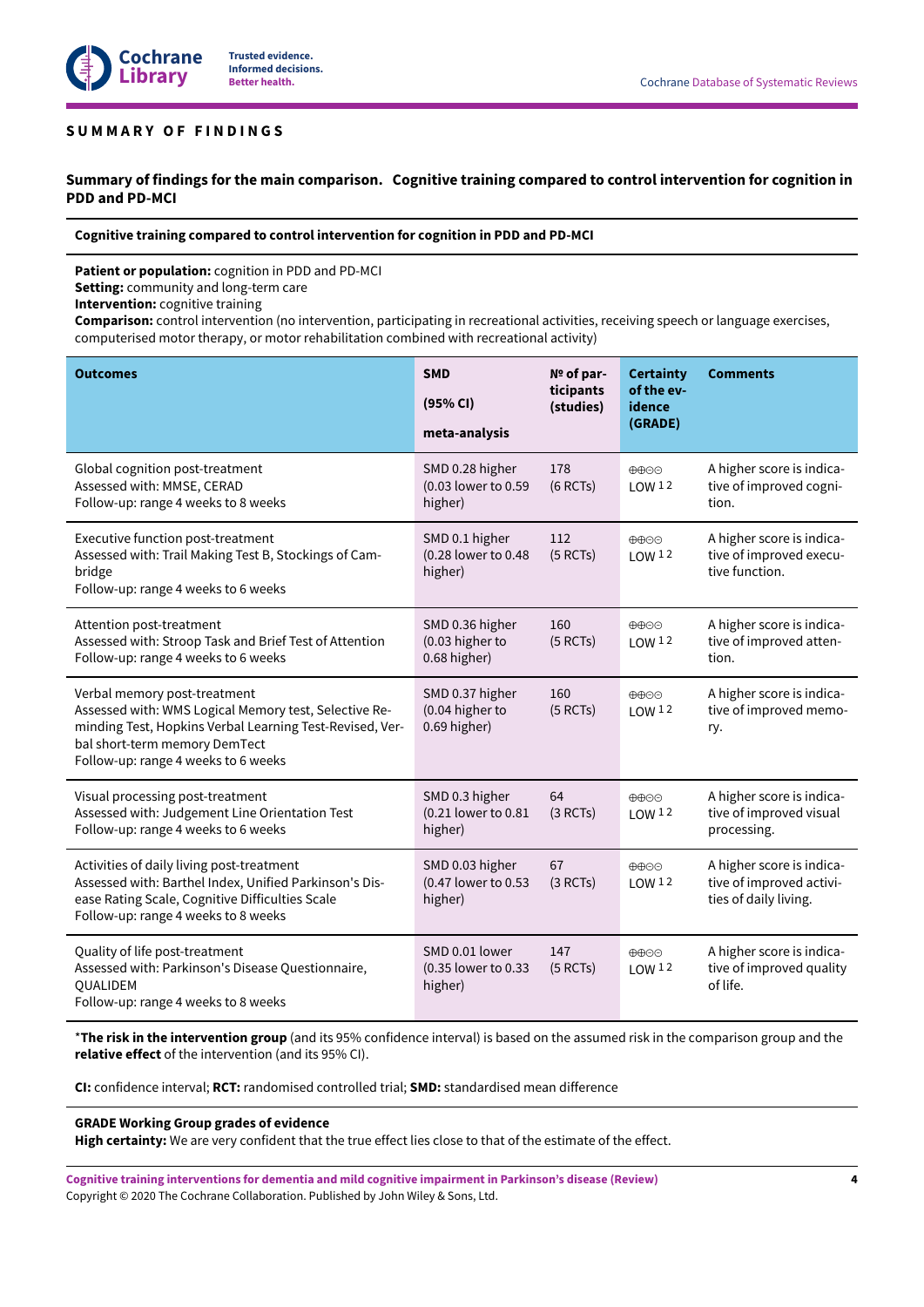

**Moderate certainty:** We are moderately confident in the effect estimate: the true effect is likely to be close to the estimate of the effect, but there is a possibility that it is substantially different.

**Low certainty:** Our confidence in the effect estimate is limited: the true effect may be substantially different from the estimate of the effect.

**Very low certainty:** We have very little confidence in the effect estimate: the true effect is likely to be substantially different from the estimate of effect.

1Downgraded one point due to risk of bias (all studies have at least two domains at unclear risk of bias with none of the studies at low risk of bias in all domains).

2Downgraded one point for imprecision due to small sample size (< 400 participants) and wide confidence intervals.

PDD: Parkinson's disease dementia

PD-MCI: Parkinson's Disease–Mild Cognitive Impairment

MMSE: Mini-Mental State Examination

CERAD: Consortium to Establish a Registry for Alzheimer's Disease test battery

WMS: Wechsler Memory Scale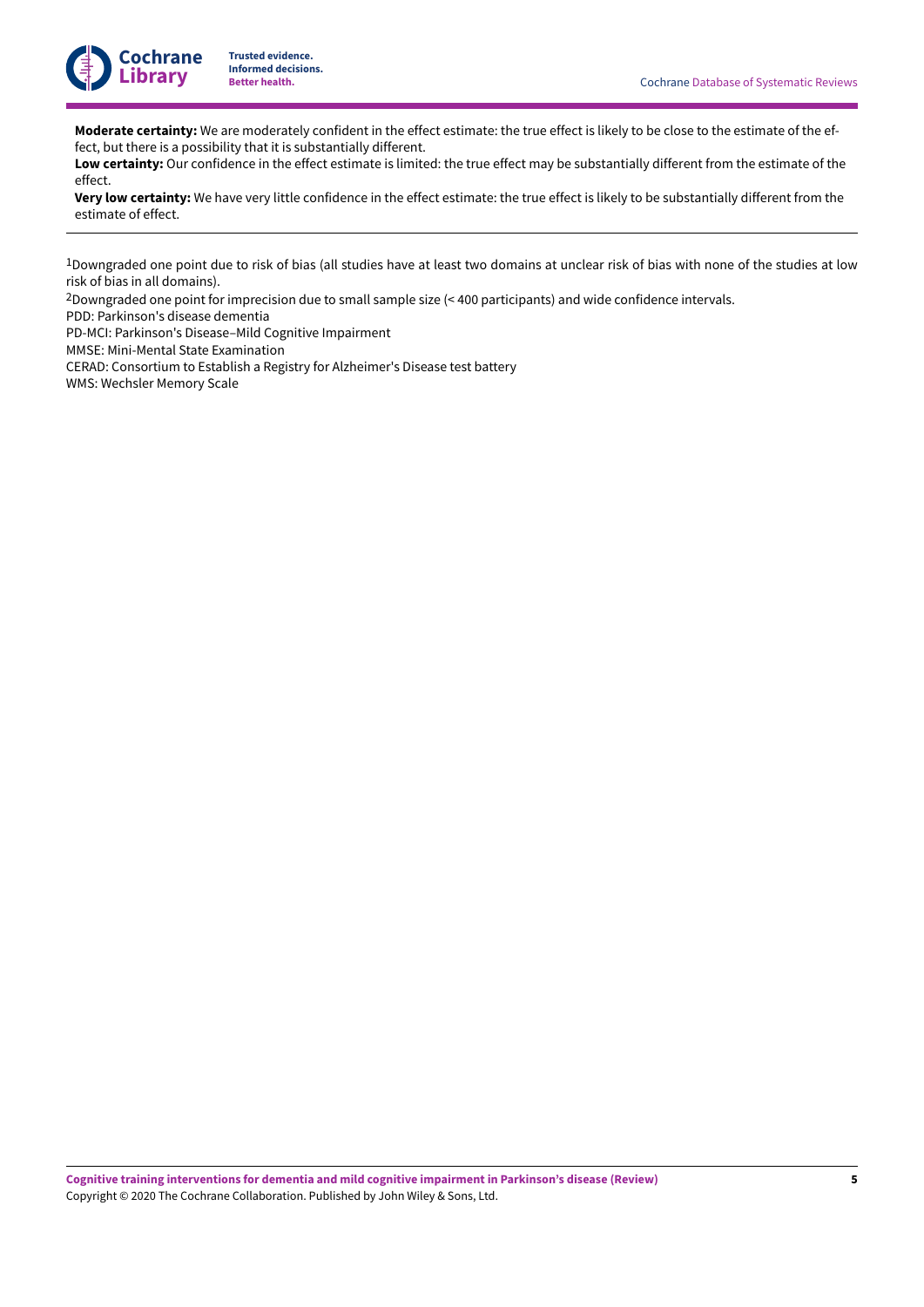

# <span id="page-7-0"></span>**B A C K G R O U N D**

Parkinson's disease (PD) is a common neurodegenerative disorder characterised by motor features such as resting tremor, rigidity, bradykinesia, and postural instability ([Hughes 1992](#page-30-0)). It is now widely accepted that in addition to the motor symptoms, cognitive impairment is a core feature of the disease and should be considered when managing symptoms [\(Meireles](#page-31-0) 2012). Cognitive impairment in PD increases in frequency over time, but is already common in the early stages of the disease ([Dubois 1997\)](#page-29-0), and may even be present prior to the onset of motor symptoms ([Pont-Sunyer](#page-32-0) [2015](#page-32-0)). Longitudinal studies show that people with Parkinson's disease have a three to six times higher risk of developing dementia than the general population without PD [\(Aarsland](#page-27-0) 2001). Cognitive impairment negatively affects patient quality of life (Leroi [2012a](#page-30-1); [Schrag](#page-32-1) 2000), and increases the risk of developing psychosis [\(Aarsland](#page-27-1) 2007; [Giladi 2000](#page-29-1)). Once PD dementia (PDD) develops, the risk of requiring long-term care increases [\(Vossius](#page-33-1) 2011), with substantially higher healthcare costs compared to people living with PD but no dementia [\(Aarsland](#page-27-2) 2000).

Current pharmacological treatments include the cholinesterase inhibitors rivastigmine and donepezil. These may reduce some of the direct effects of the disease, including cognitive symptoms [\(Emre](#page-29-2) 2004; [Ravina](#page-32-2) 2005; [Rolinski](#page-32-3) 2012), but may be associated with adverse effects ([Cutson](#page-29-3) 1995; van Laar [2011](#page-33-2)). Memantine is also used. It has a small clinical benefit, is generally safe and welltolerated ([Leroi](#page-30-2) 2009; [McShane 2019](#page-31-1)), and may prolong survival [\(Leroi](#page-31-2) 2014; Stubendorff 2014). However, clinical responses to drug treatments can vary [\(Cutson](#page-29-3) 1995; van Laar [2011](#page-33-2)). Given the limited number of treatment options and the negative impact of cognitive symptoms in PD, there may be a therapeutic role for nonpharmacological interventions that target cognitive symptoms. Despite numerous cognition-based interventions such as cognitive training being investigated in dementia due to Alzheimer's disease (AD) and in mild cognitive impairment (MCI) [\(Bahar-Fuchs](#page-28-0) 2019; [Neely 2009](#page-32-4); [Rojas](#page-32-5) 2013), less research has focused on the efficacy of cognition-based interventions in people with cognitive impairment in PD.

# **Description of the condition**

Parkinson's disease is a neurodegenerative disorder affecting approximately 1% to 2% of people aged 60 years and over [\(de Rijk](#page-29-4) [2000](#page-29-4)). Although widely regarded as a motor disorder, it is frequently associated with dementia ([Emre](#page-29-5) 2003; Levy [2002b\)](#page-31-3), which may be a distinct syndrome [\(Aarsland](#page-27-0) 2001; [Buter](#page-28-1) 2008). Populationbased studies show that point prevalence of PDD is close to 30%, with dementia incidence rates four to six times higher than in otherwise healthy older people [\(Emre](#page-29-6) 2007; [Hely 2008\)](#page-30-3). Estimates vary, but the incidence rate of dementia per 1000 persons-per year amongst people with PD is around 30 [\(Williams-Gray](#page-33-4) 2007), with a cumulative prevalence rate up to 80% ([Buter](#page-28-1) 2008; [Hely 2008\)](#page-30-3). The rate of cognitive decline can be represented as an average of a one-point decrease per year on the Mini-Mental State Examination (MMSE) ([Aarsland](#page-27-3) 2004). Key risk factors for developing dementia are older age, male sex, more severe stage of parkinsonism, presence of depression, and cognitive symptoms severe enough to meet criteria for MCI ([Dubois 2007](#page-29-7); [Emre](#page-29-6) 2007; [Marinus 2018\)](#page-31-4). PDD is associated with high levels of disability, impaired quality of life, and greater burden of care ([Bassett](#page-28-2) 2005; Leroi [2012a](#page-30-1); [Vatter](#page-33-5) [2018](#page-33-5)). The clinical features of PDD are similar to those in dementia with Lewy bodies (DLB), with both typically involving progressive

executive dysfunction, difficulties with visuo-spatial tasks, and memory impairment [Lippa](#page-31-5) 2007. DLB is diagnosed when cognitive impairment precedes parkinsonian motor signs or is evident within one year from its onset, whereas in PDD, cognitive impairment develops within the context of a well-established PD diagnosis [Emre](#page-29-6) 2007.

The Movement Disorder Society (MDS) has proposed clinical diagnostic criteria for possible and probable PDD [\(Emre](#page-29-6) 2007), providing practical guidance for clinicians and researchers [Dubois](#page-29-7) [2007.](#page-29-7) These include: (i) a diagnosis of Parkinson's disease according to the Queen Square Brain Bank criteria ([Hughes 1992\)](#page-30-0); and (ii) development of motor symptoms prior to dementia onset [\(McKeith](#page-31-6) 2002). Dementia is defined as: (a) impairment in at least two cognitive domains, representing a decline from premorbid functioning; and (b) cognitive deficits severe enough to impair daily life, independent of impairment in PD-related motor symptoms [\(Dubois 2007\)](#page-29-7). The cognitive profile of PDD is distinct from that of AD, characterised primarily by impairments in attention, executive, and visuo-spatial functions, but fewer impairments in language compared to AD [\(Bronnick](#page-28-3) 2007; [Emre](#page-29-5) 2003). Memory impairment also differs [\(Aretouli](#page-28-4) 2010), with greater deficits in retrieval and fewer difficulties with encoding [\(Aarsland](#page-27-4) 2003b; [Jacobs](#page-30-4) 1995). A further clinical feature distinguishing PDD from AD is cognitive fluctuations, which are more frequent in PDD [\(Galvin 2006\)](#page-29-8). Neuropsychiatric symptoms differ between the two populations, with visual hallucinations and sleep disorders occurring more often in PDD [\(Aarsland](#page-27-0) 2001).

Lewy body-type degeneration is considered to be the main pathology ([Halliday 2014](#page-30-5); [Irwin](#page-30-6) 2012); however, cortical changes typical of AD and frontal atrophy may also be present [\(Lashley](#page-30-7) [2008;](#page-30-7) [Sabbagh](#page-32-6) 2009).Neurochemically, cholinergic deficits are also found in PDD as well as in AD. This provides the rationale for the use of cholinesterase inhibitors in PDD ([Aarsland](#page-27-5) 2003a; [Emre](#page-29-2) [2004;](#page-29-2) [Leroi](#page-30-8) 2004; [Reading](#page-32-7) 2001), which may improve cognition and activities of daily living [\(Rolinski](#page-32-3) 2012).

Cognitive impairment severe enough to meet criteria for mild cognitive impairment is frequent in Parkinson's disease ([Aarsland](#page-27-6) [2010\)](#page-27-6), and increases the risk of developing PDD [\(Pedersen](#page-32-8) 2013). The term 'Parkinson's disease with mild cognitive impairment' (PD-MCI) has been proposed by the Movement Disorder Society Task Force alongside consensus-derived clinical diagnostic criteria that remain to be validated ([Litvan](#page-31-7) 2012). PD-MCI criteria include the following:

- subjective report of cognitive problems by the patient or carer;
- performance at least 1.5 standard deviations (SDs) below the age-corrected mean score in one cognitive domain;
- no impairments in activities of daily living that can be attributed to cognitive impairment.

Approximately 50% of people with PD have mild cognitive impairment [\(Aarsland](#page-27-6) 2010; [Janvin 2005\)](#page-30-9), with more than 40% presenting with PD-MCI at time of diagnosis [\(Aarsland](#page-27-6) 2010; [Yarnall](#page-33-6) 2014). PD-MCI primarily affects memory, visuo-spatial, and executive functions and may be a transitional state between normal ageing and dementia [\(Backman 2005\)](#page-28-5). There may also be a subtype of PD-MCI that is non-progressive and does not convert to dementia [\(Williams-Gray](#page-33-4) 2007), although the majority of individuals with PD-MCI progress to PDD over time ([Caviness 2007;](#page-28-6) [Janvin 2006;](#page-30-10)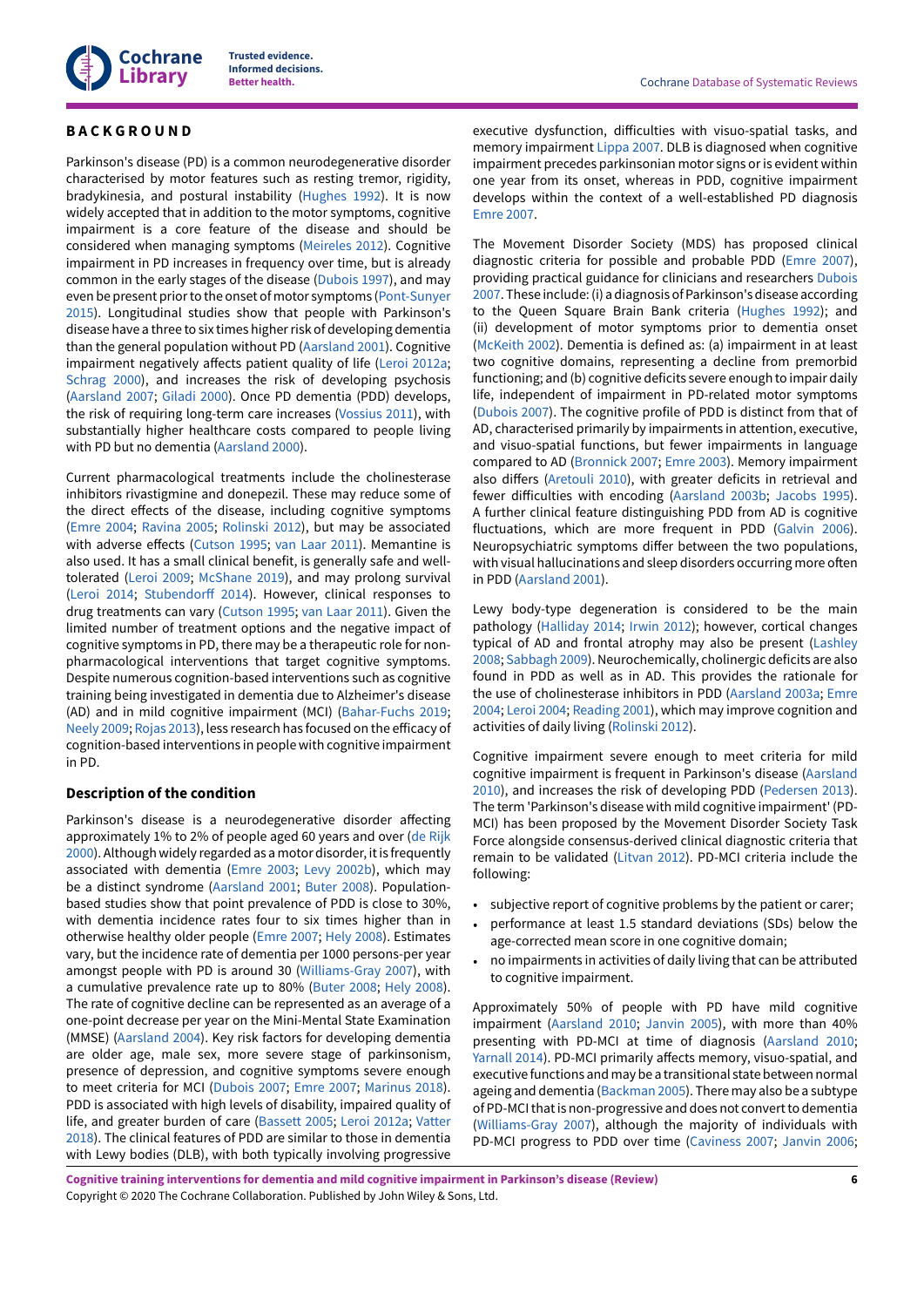[Williams-Gray](#page-33-7) 2009). As with PDD, PD-MCI is associated with older age at disease onset, being male, experiencing depression, and having severe motor symptoms ([Aarsland](#page-27-6) 2010).

# **Description of the intervention**

For the purposes of this review, we systematically reviewed cognitive training interventions in people with PDD and PD-MCI. Cognition-based interventions differ from other nonpharmacological interventions in that they specifically aim to enhance cognition, as opposed to other behavioural or functional outcomes, either directly or indirectly. Given that terminology describing these interventions can be confusing, in this review we followed the classification of [Bahar-Fuchs](#page-28-0) 2019, dividing these interventions into three types:

- 1. cognitive stimulation;
- 2. cognitive training;
- 3. cognitive rehabilitation.

Interventions that involve non-specific stimulation of cognitive and social functioning, engaging patients in general activities and discussions are termed 'cognitive stimulation' approaches, whereas 'cognitive training' interventions use guided practice on standardised paper and pencil or computerised tasks to target specific areas of cognition (single or multiple domains). 'Cognitive rehabilitation' uses individualised approaches to target restrictions in everyday life and improve functioning in relation to individualised goals. Interventions may also use mixed approaches, combining elements across cognition-based approaches or by adding additional physical or motor components. In this review we included studies of cognitive training targeting either a single cognitive domain or multiple cognitive domains.

Depending on the protocol used, cognitive training targets a single or multiple cognitive domains, for example memory, executive, attention, and visuo-spatial functions, and is delivered face-to-face or remotely, with sessions lasting from 30 minutes to an hour. Tasks may vary in complexity, and may be individually tailored (taking into account baseline cognitive performance or level of cognitive impairment) [\(Calleo 2012](#page-28-7)). Standardised programmes have been developed, as well as multimodal interventions, incorporating training in everyday activities and practising daily tasks using mnemonics, planning, and memory training. Interventions may take place in various settings (outpatient clinics, hospital settings, person's own home), on an individual or group basis, using either paper and pencil or multimedia computer software.

# **How the intervention might work**

Cognition-based interventions in people with cognitive impairment of any aetiology (e.g. neurodegenerative disorders, traumatic brain injury, stroke), have been guided theoretically by restorative or compensatory approaches; these involve respectively either improving specific cognitive functions or using contextualised perspectives in which training is adapted to accommodate cognitive impairment [\(Ylvisaker](#page-33-8) 2002). For example, people engage in specific tasks that target one or more areas of cognitive function through guided practice ([Bahar-Fuchs](#page-28-0) [2019](#page-28-0)). These types of interventions have been associated with improvements in memory in healthy older people and people with non-PD-related mild cognitive impairment, although they have not been shown to outperform active control interventions ([Lampit](#page-30-11)

[2014;](#page-30-11) [Martin 2011](#page-31-8)). Generalisation of effects to other outcomes such as activities of daily living is still limited in both cognitively healthy older people and in people with mild cognitive impairment [\(Kelly](#page-30-12) 2014; [Reijnders](#page-32-9) 2007).

In line with restorative approaches, cognitive training strengthens neural networks of attentional and control processes via neuroplasticity, as a result of experience or environmental stimulation (Raz [2006;](#page-32-10) [Shaw 1994\)](#page-32-11). Cognitive training may enhance frontal lobe function by activating mechanisms of brain plasticity [\(Boller 2004\)](#page-28-8). Animal and human studies have shown that sensory systems in the cerebral cortex can improve through learning and practising tasks and that brain changes in cortical areas mediate cognitive improvements ([Buonomano 1998;](#page-28-9) [Gilbert 2001\)](#page-29-9). Training in specific tasks increases grey matter volume ([Driemeyer](#page-29-10) [2008\)](#page-29-10). Cognitive training exercises increase memory-related activation in several brain areas in people with non-PD-related mild cognitive impairment such as memory-related hippocampal function ([Belleville](#page-28-10) 2011; [Hampstead](#page-30-13) 2012), consistent with the notion that cognitive training may encourage neuroplasticity of the brain.

## **Why it is important to do this review**

Whilst treatment for motor symptoms in PD has improved considerably, treatment of cognitive symptoms remains limited. In clinical practice, PDD is often under-recognised and not optimally managed. The effects of drug treatments on symptoms are modest ([Aarsland](#page-27-7) 2009; [Emre](#page-29-11) 2010; [Horstink](#page-30-14) 2006; [Leroi](#page-30-2) 2009; [Rolinski](#page-32-3) 2012), and no disease-modifying therapy is available. Polypharmacy, high medical comorbidity, and the side effect profile of the drugs all contribute to problems with tolerability of cholinesterase inhibitors, limiting access to evidence-based treatments for some people with PDD and PD-MCI [\(Rolinski](#page-32-3) 2012).

Cognitive impairment in the context of Parkinson's disease increases morbidity and mortality and experiences of neuropsychiatric symptoms ([Buter](#page-28-1) 2008; [Hughes 1992;](#page-30-0) [Leroi](#page-31-9) [2012b\)](#page-31-9), and is a marker of rapid functional decline ([Hely 1995\)](#page-30-15). Cognitive decline decreases patient quality of life (Leroi [2012a](#page-30-1); [Levy](#page-31-10) [2002a](#page-31-10)), and increases carer burden (Leroi [2012b\)](#page-31-9), therefore any interventions that alleviate cognitive symptoms have the potential to reduce disability and improve quality of life for people with PDD and their carers.

Although cognitive training may be useful in improving cognitive outcomes in PDD, its effectiveness has not been systematically reviewed. It is important to describe the effects of these interventions in this population separately from others with dementia, as cognitive deficits are different to those observed in other dementias, and therefore interventions may need to be tailored to the cognitive domains commonly affected in PD. Since many people with PD present with MCI at the time of diagnosis [\(Smith 1999](#page-32-12)), identifying cognitive training approaches that can help manage cognitive symptoms in PD-MCI would be very useful clinically. The current review aims to benefit clinical practice by identifying whether cognitive training interventions improve cognitive function in people with PDD and PD-MCI, and to make recommendations for future research.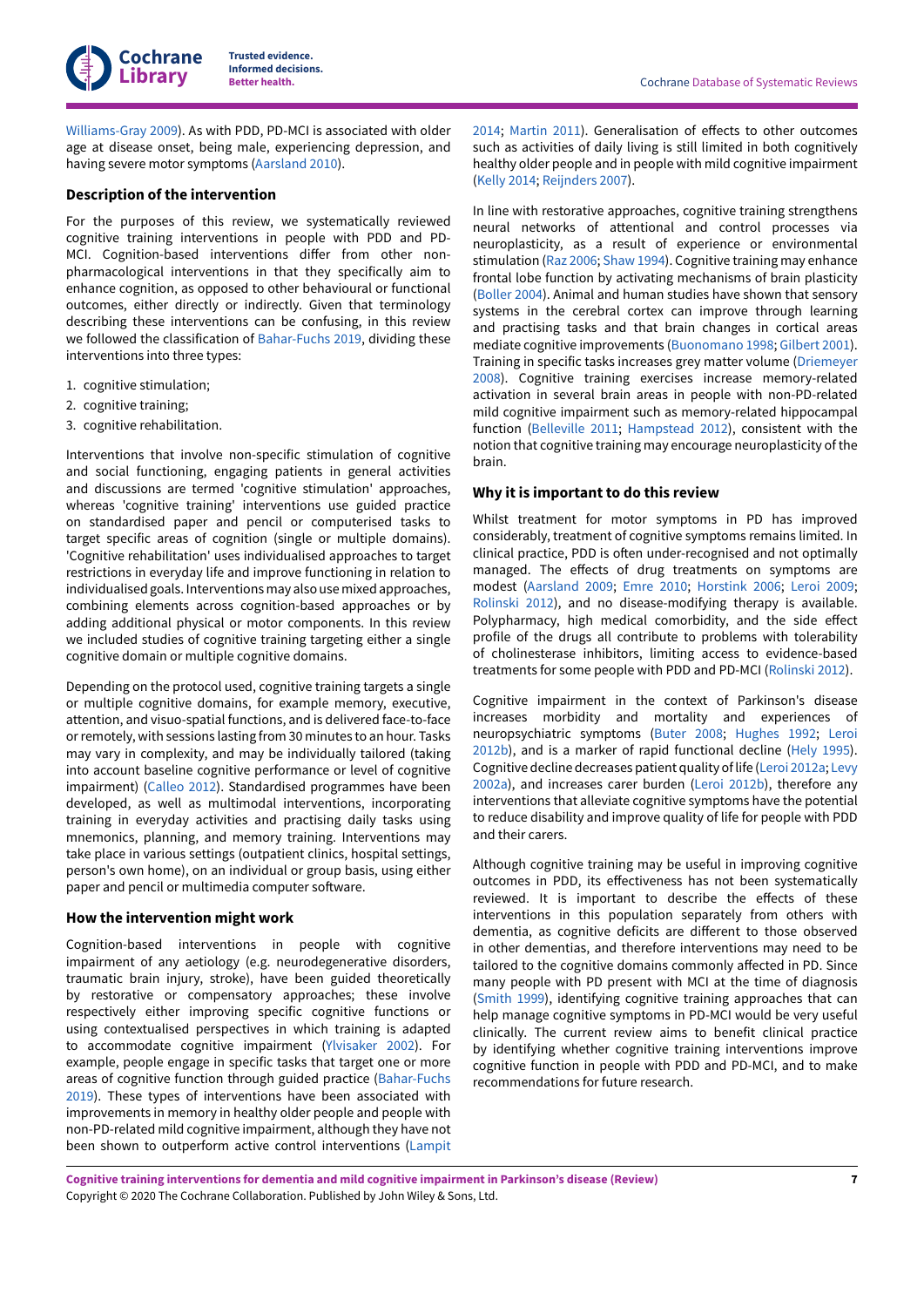

# <span id="page-9-0"></span>**O B J E C T I V E S**

# **Primary objective**

To determine whether cognitive training (targeting single or multiple domains) improves cognition in people with PDD and PD-MCI or other clearly defined forms of cognitive impairment in people with PD.

# **Secondary objectives**

To determine the effect of cognitive training on quality of life, activities of daily living, neuropsychiatric symptoms, adverse events, carer quality of life, and carer burden.

# <span id="page-9-1"></span>**M E T H O D S**

# **Criteria for considering studies for this review**

# **Types of studies**

We included studies that fulfilled the following criteria:

- were randomised controlled trials (RCTs), including clusterrandomised trials;
- included a control or comparison group receiving no specific cognitive intervention.

# **Types of participants**

People of any age, from any setting (e.g. home, community, longterm care, or rehabilitation settings), diagnosed with PDD ([Emre](#page-29-6) [2007](#page-29-6)), or people with PD-MCI [\(Litvan](#page-31-7) 2012). We included studies that used the criteria for MCI proposed by [Petersen](#page-32-13) 1999 or similar criteria.

# **Types of interventions**

We included studies that reported a comparison between a cognitive training intervention and a control intervention. Cognitive training was defined as any intervention that targeted cognition (single or multiple cognitive domains) using a cognitive training approach involving guided practice ([Bahar-Fuchs](#page-28-0) 2019; [Davis 2001](#page-29-12)). Cognitive training interventions could be of any intensity, duration, or frequency, conducted on an individual or group basis, with or without the involvement of carers. We did not exclude trials on the basis of the language used to describe the intervention in the trial paper. Cognitive training interventions meeting criteria for inclusion in this review could also be described as 'memory therapy' or 'cognitive therapy', 'cognitive groups', 'cognitive training or retraining', 'cognitive support', or 'cognitive stimulation'.

Eligible control conditions could include no treatment (usual care), a waiting list for cognitive training, or an active control condition in which the comparison group engaged in non-specific activity (i.e. an attention control, controlling for effects of staff attention or social contact). 'Usual care' refers to what would usually be provided to people with cognitive impairment in Parkinson's disease in the setting in which the study was conducted (including medication, day care, and support, but no specific structured cognitive training intervention). Multicomponent interventions were considered eligible as long as one component was a clearly defined cognitive training intervention. We imposed no restrictions regarding additional physical or motor components. We excluded

treatments identified as exercise, music, art, befriending, or bibliotherapy.

### **Types of outcome measures**

We included studies that reported a cognitive outcome or outcomes, measured by a standardised test or any test that has acceptable psychometric properties.

# *Primary outcomes*

Measures of cognitive function: global cognition, executive function, attention, memory (specifically verbal memory), and visual processing.

## *Secondary outcomes*

- Measures of function (e.g. activities of daily living)
- Measures of quality of life
- Measures of neuropsychiatric symptoms including depression, anxiety, and apathy assessed by a validated rating scale
- Measures of carer outcomes including quality of life, experience of carer burden, well-being, or mood
- Adverse effects (e.g. on mood, awareness of cognitive difficulties)

We included studies assessing outcomes during or immediately after the intervention period.

# **Search methods for identification of studies**

### **Electronic searches**

We searched ALOIS ([alois.medsci.ox.ac.uk/](https://alois.medsci.ox.ac.uk/)), the Cochrane Dementia and Cognitive Improvement Group's Specialised Register, on 8 August 2019. ALOIS is maintained by the Information Specialists of the Cochrane Dementia and Cognitive Improvement Group and contains studies in the areas of dementia (prevention and treatment), mild cognitive impairment, and cognitive improvement. The studies are identified from:

- monthly searches of a number of major healthcare databases: MEDLINE, Embase, CINAHL (Cumulative Index to Nursing and Allied Health Literature), PsycINFO, and LILACS (Latin American and Caribbean Health Science Information database);
- monthly searches of a number of trial registers: ISRCTN, UMIN (Japan's trial register), and the World Health Organization International Clinical Trials Registry Platform (WHO ICTRP) (which covers the US National Institutes of Health Ongoing Trials Register ClinicalTrials.gov, ISRCTN, the Chinese Clinical Trials Register, the German Clinical Trials Register, the Iranian Registry of Clinical Trials, and the Netherlands National Trials Register, plus others);
- quarterly search of the Cochrane Central Register of Controlled Trials (CENTRAL) in the Cochrane Library;
- six-monthly searches of a number of grey literature sources from ISI Web of Science Core Collection.

To view a list of all sources searched for ALOIS see 'About ALOIS' on the ALOIS [website](https://alois.medsci.ox.ac.uk/). Details of the search strategies used for the retrieval of reports of trials from the healthcare databases, CENTRAL, and conference proceedings can be viewed in the 'Methods used in reviews' section within the editorial information about the Dementia and Cognitive Improvement Group. We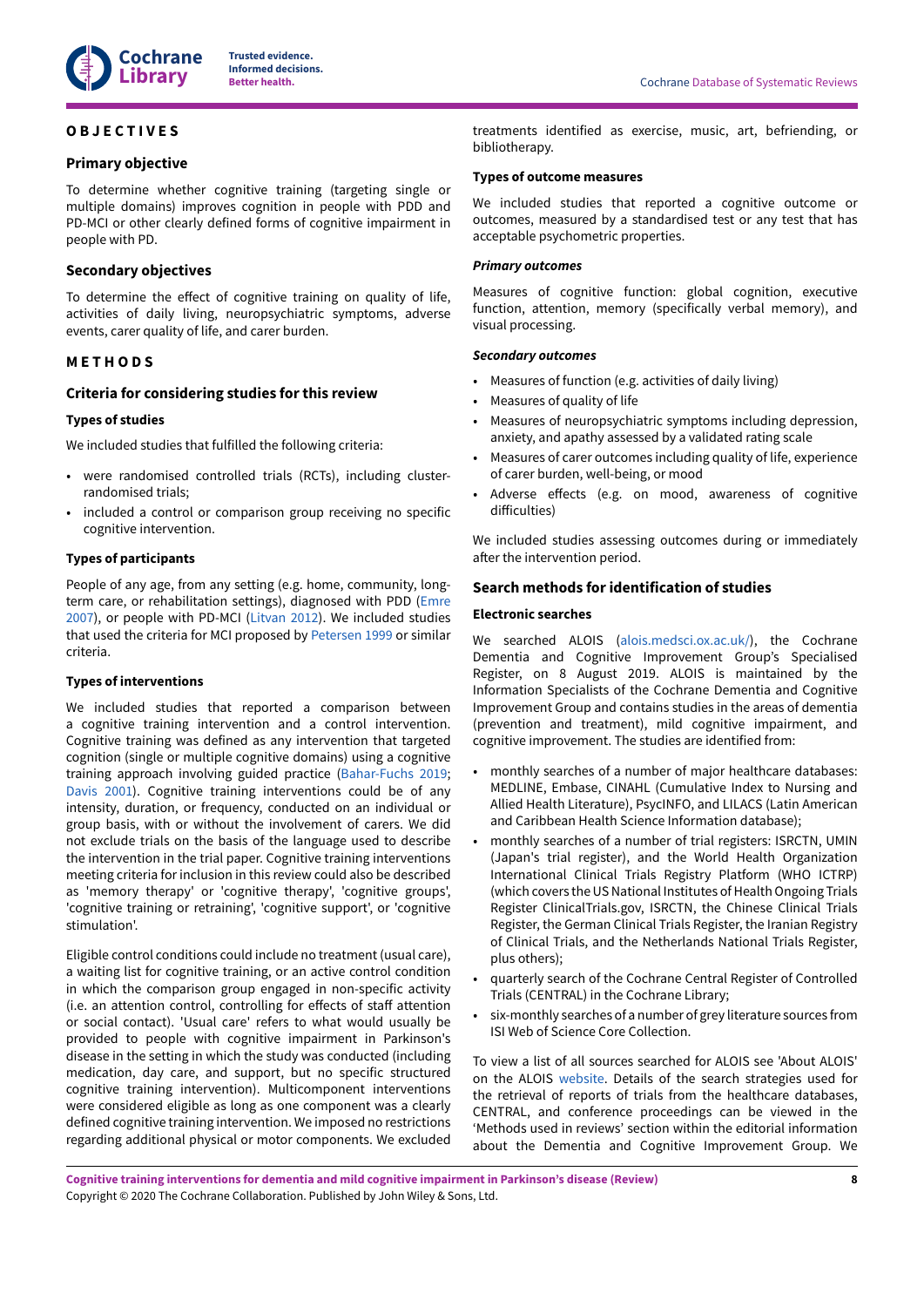performed additional searches in many of the sources listed above to cover the time frame from the last searches performed for ALOIS to ensure that the search for the review was as up-to-date and comprehensive as possible. We also searched relevant reviews in the area and conference proceedings.

The search strategies used are described in [Appendix 1](#page-57-3). We have run five separate searches to date, the latest one on 8 August 2019.

#### **Searching other resources**

We contacted corresponding authors of identified ongoing trials for additional references and unpublished data. We scanned the reference lists of identified publications for additional trials, and all review papers related to cognitive training interventions in cognitive impairment in PD, PDD, and PD-MCI.

# **Data collection and analysis**

# **Selection of studies**

Two review authors (VO, KM) independently assessed the titles and abstracts of records identified by the search for potential eligibility. Any disagreements were resolved by discussion with a third review author (IL). We excluded studies that did not meet the inclusion criteria and obtained full-text copies of those references deemed potentially relevant. We documented reasons for the exclusion of studies. Where necessary, we requested additional information from the original study authors, specifically for ongoing trials and studies reporting mixed data on people with PD with or without cognitive impairment. We repeatedly contacted authors to request further information and were successful in one instance.

#### **Data extraction and management**

We extracted information about methods, participants, interventions, outcomes, and results as described below for all studies meeting the inclusion criteria, ongoing studies, and studies awaiting classification.

- Participants: Characteristics of the sample (age, diagnostic criteria, severity of cognitive impairment, and exclusion criteria).
- Methods: Data were extracted on methodologies used for randomisation, blinding, and participant dropout.
- Interventions: Duration, intensity, type, and frequency of cognitive training and control interventions.
- Outcomes: Primary outcomes included measures of cognition. Secondary outcomes were activities of daily living, quality of life, and adverse events. Secondary outcome measures for carers were quality of life, experience of carer burden, carer well-being or mood.
- Results: Where data were available, we collected the number of participants on whom the outcome was measured in each group, means and SDs. We used change from baseline scores for all of the analyses reported and calculated the change scores manually. Calculations of the SD of change scores were based on an assumption that the correlation between measurements at baseline and those at subsequent time points is zero. This method overestimates the SD of the change from baseline, but is considered preferable in a meta-analysis to take a conservative approach. For one study (three analyses) ([Folkerts](#page-24-1) 2018), we used median scores of outcomes and calculated the SD from the interquartile range.

#### **Assessment of risk of bias in included studies**

We used Cochrane's tool for assessing risk of bias to evaluate the methodological quality of the included studies ([Higgins 2011\)](#page-30-16). The tool addresses six specific domains: sequence generation, allocation concealment, blinding, incomplete outcome data, selective reporting, and other sources of bias. Two review authors (VO, KM) independently assessed each domain, resolving any differences by discussion with a third review author (IL). In cases where no information was available to make a judgement, this is explicitly stated.

#### **Measures of treatment effect**

All outcomes were continuous, and a variety of different scales contributed data to each meta-analysis, therefore we used the standardised mean difference (SMD) as the measure of treatment effect.

#### **Unit of analysis issues**

Where trials had multiple treatment groups, we combined all relevant experimental groups into a single group and all relevant control groups into a single control group. We did not identify any cluster-RCTs.

#### **Dealing with missing data**

We reported the number of participants included in the final analysis as a proportion of all participants in the study.

#### **Assessment of heterogeneity**

We used the I<sup>2</sup> statistic to assess heterogeneity amongst studies. We defined substantial heterogeneity as an  $I<sup>2</sup>$  of more than 50%. We observed no or minimal heterogeneity in all of our analyses  $(I^2 \leq I^2 I^2)$ 1%).

### **Assessment of reporting biases**

We only identified seven RCTs and pooled data from a maximum of six studies in total, therefore we did not use a funnel plot to assess for publication bias ([Egger](#page-29-13) 1997).

#### **Data synthesis**

Had data permitted, we would had performed separate analyses on PDD and PD-MCI and analysed cognitive training interventions separately from multicomponent interventions. We did conduct analyses by cognitive domain: specifically, we separately analysed effects of cognitive training on global cognition, executive function, attention, verbal memory, and visual processing ability.

#### **Subgroup analysis and investigation of heterogeneity**

We had planned to conduct subgroup analyses comparing the effects of cognitive training versus active or passive control conditions, and comparing the effects of single-domain versus multiple-domain cognitive training interventions. However, there were too few studies and participants to permit any meaningful subgroup analyses..

#### **Sensitivity analysis**

We conducted sensitivity analyses excluding studies where fewer than 50% of participants had PD dementia, mild cognitive impairment, or other form of clinically significant cognitive decline as verified by a neuropsychological test.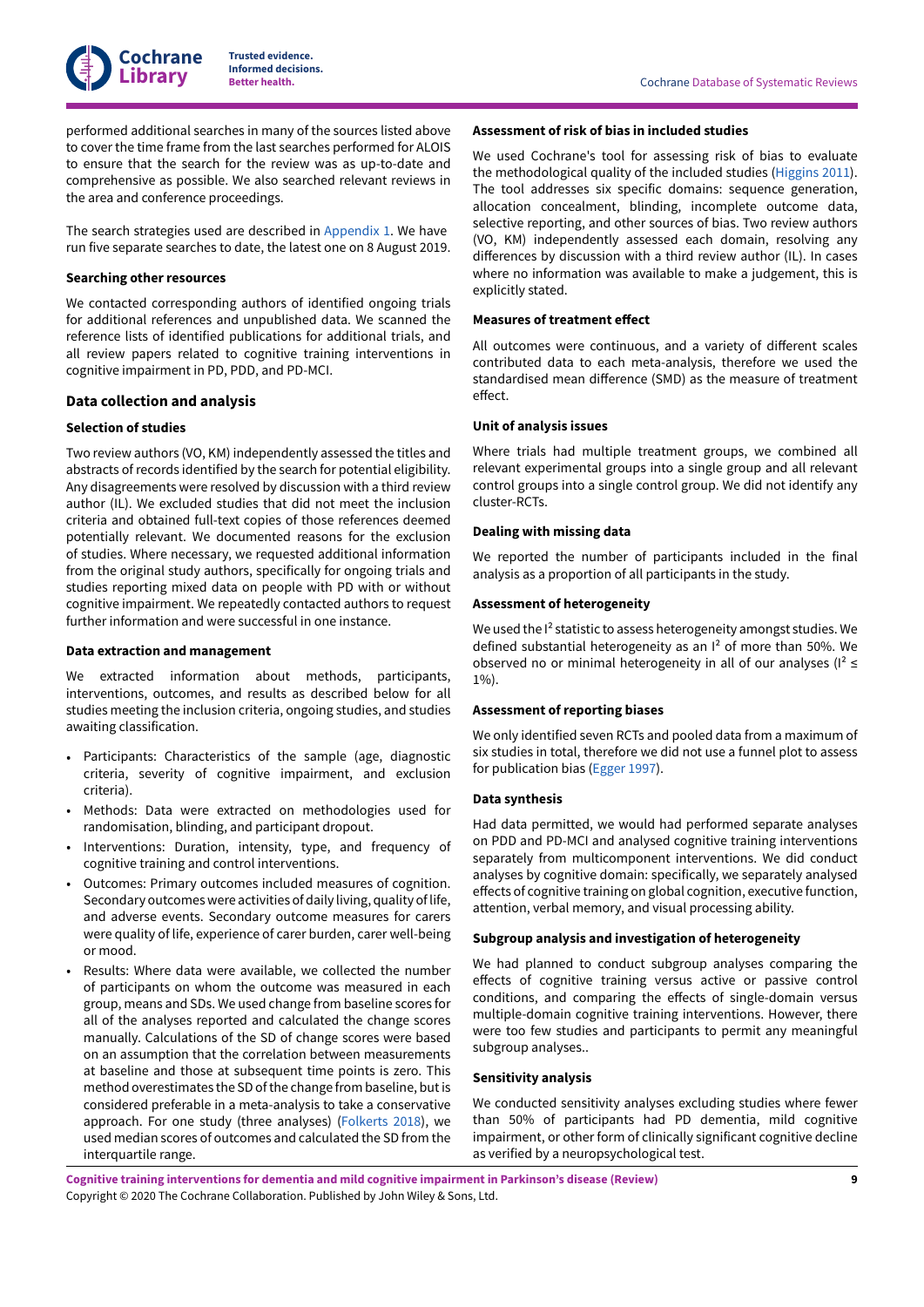

# *Summary of findings and assessment of the certainty of the evidence*

We used the GRADE approach to assess the certainty of the evidence for the included studies reporting on the treatment effect of cognitive training in PD-MCI and PDD compared to a control condition for a total of seven outcomes [\(Guyatt](#page-29-14) 2011). We used risk of bias, imprecision, inconsistency, indirectness, and publication bias to rate the overall certainty of the evidence. We have presented key findings of the review in the [Summary](#page-5-1) of findings for the main [comparison](#page-5-1), which includes ratings of the certainty of evidence for all outcomes.

# <span id="page-11-0"></span>**R E S U L T S**

# **Description of studies**

## **Results of the search**

We identified a total of 3849 results via the electronic searching and five articles via other sources. After a first assessment

of the search results performed by the Cochrane Dementia and Cognitive Improvement Group Information Specialists, 456 results remained for evaluation (first search: 126 results, four studies identified via handsearch; second search: 21 results, one study identified by handsearch; third search: 54 results; fourth search: 165 results; fifth search: 85 results). We screened a total of 63 full-text articles for eligibility, of which 47 were excluded with reasons; seven studies met the inclusion criteria [\(Alloni 2018;](#page-24-2) [Cerasa](#page-24-3) 2014; [Costa](#page-24-4) 2014; [Folkerts](#page-24-1) 2018; [Lawrence](#page-24-5) 2018; París [2011;](#page-24-6) [Petrelli](#page-24-7) 2014); six studies are ongoing ([NCT03582670](#page-27-8); [ACTRN12618000999235](#page-27-9); [NCT02225314;](#page-27-10) [NCT03285347](#page-27-11); [NCT02525367](#page-27-12); van [deWeijer](#page-27-13) 2016); and three studies are awaiting classification until further information is obtained [\(NCT01647698;](#page-26-0) [NCT01646333](#page-26-1); [NCT02920632\)](#page-27-14); (see [Figure](#page-12-0) 1).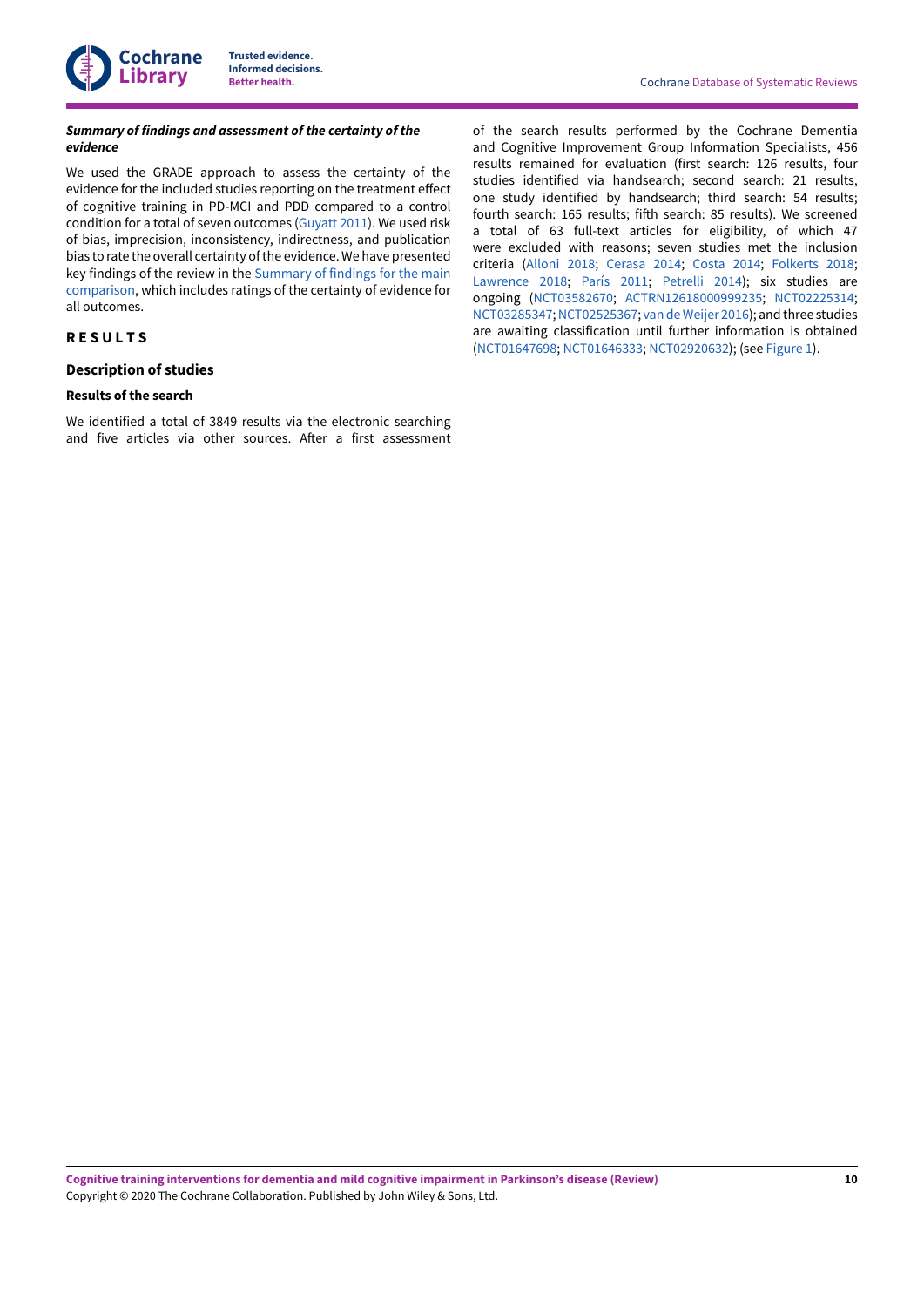

# <span id="page-12-0"></span>**Figure 1. Study flow diagram.**



#### **Included studies**

See [Characteristics](#page-33-9) of included studies.

Of the seven studies meeting the inclusion criteria ([Alloni 2018](#page-24-2); [Cerasa](#page-24-3) 2014; [Costa](#page-24-4) 2014; [Folkerts](#page-24-1) 2018; [Lawrence](#page-24-5) 2018; [París](#page-24-6) 2011; [Petrelli](#page-24-7) 2014), all studies except [Costa](#page-24-4) 2014 contributed to the analysis of effects of cognitive training on global cognition. Five studies contributed to the analysis of effects of cognitive training on executive function ([Alloni 2018;](#page-24-2) [Cerasa](#page-24-3) 2014; [Costa](#page-24-4) 2014; [Lawrence](#page-24-5) [2018](#page-24-5); [París](#page-24-6) 2011). Five studies contributed to the analysis of effects on attention and verbal memory [\(Alloni 2018;](#page-24-2) [Cerasa](#page-24-3) 2014; [Lawrence](#page-24-5) 2018; [París](#page-24-6) 2011; [Petrelli](#page-24-7) 2014). Three studies contributed to analyses of visual processing ability [\(Cerasa](#page-24-3) 2014; [Lawrence](#page-24-5) [2018](#page-24-5); París [2011\)](#page-24-6). Three studies contributed to the analysis of

activities of daily living [\(Folkerts](#page-24-1) 2018; [Lawrence](#page-24-5) 2018; París [2011\)](#page-24-6), and five studies contributed to the analyses of effects of cognitive training on quality of life ([Cerasa](#page-24-3) 2014; [Folkerts](#page-24-1) 2018; [Lawrence](#page-24-5) [2018;](#page-24-5) París [2011;](#page-24-6) [Petrelli](#page-24-7) 2014).

#### *Design*

All seven studies were RCTs that evaluated the effects of a cognitive training intervention aimed at training one or more domains of cognitive function.

### *Setting*

[Alloni 2018,](#page-24-2) [Cerasa](#page-24-3) 2014, and [Costa](#page-24-4) 2014 were conducted in Italy and recruited outpatients in neurorehabilitation or academic units. [Folkerts](#page-24-1) 2018 recruited residents of a PDD-specific long-term care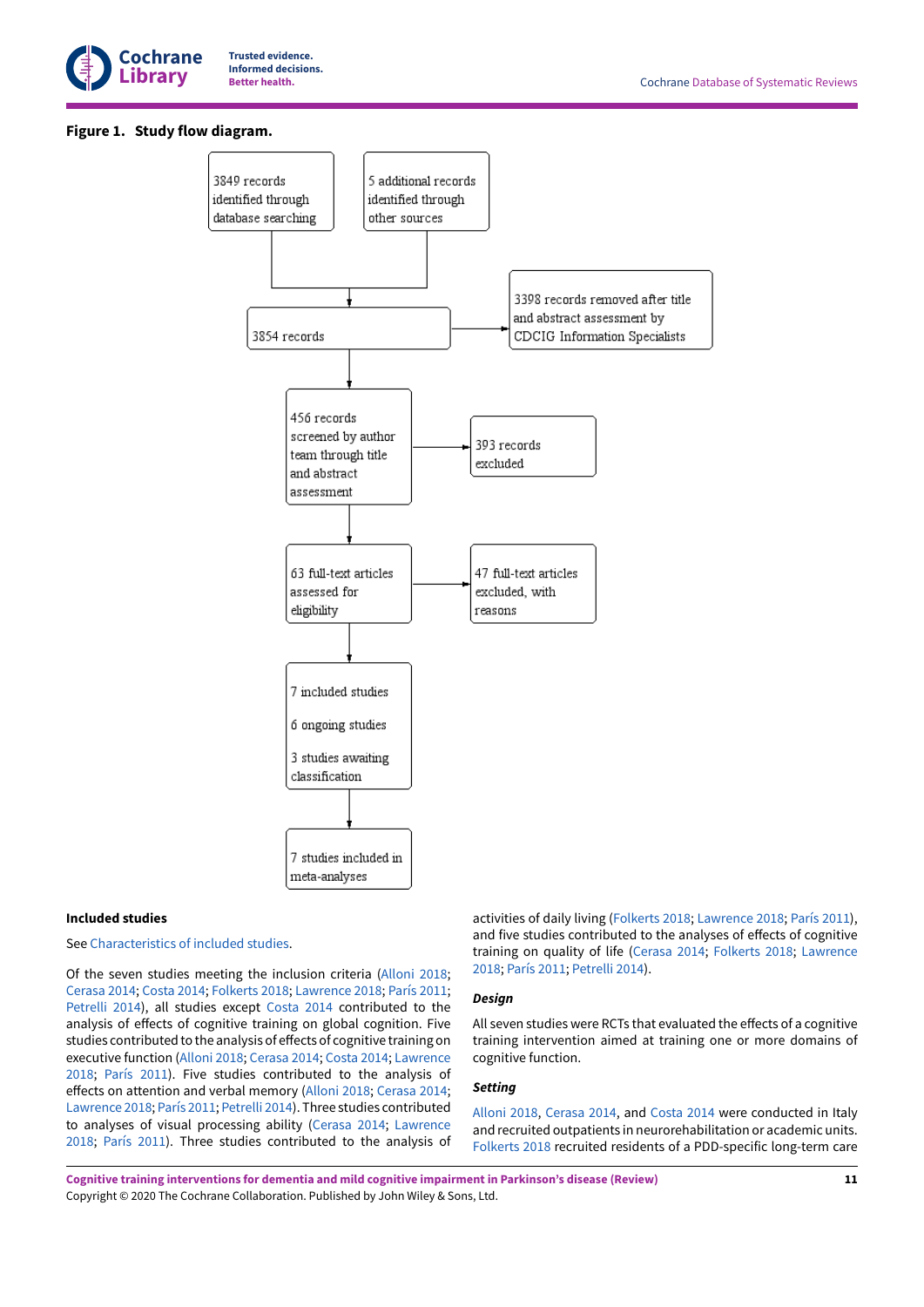**Cochrane Library**

**Trusted evidence. Informed decisions.**

unit in the Netherlands. The study by [Lawrence](#page-24-5) 2018 was conducted in Western Australia and recruited outpatients. [París](#page-24-6) 2011 was conducted in Spain and recruited outpatients from movement disorders clinics. [Petrelli](#page-24-7) 2014 was conducted in Germany and recruited participants from a university hospital, an outpatient movement disorders clinic, and regional PD support groups.

#### *Participants*

Thirty-one participants were randomised in [Alloni 2018](#page-24-2); 20 in [Cerasa](#page-24-3) 2014; 17 in [Costa](#page-24-4) 2014; 12 in [Folkerts](#page-24-1) 2018; 42 in [Lawrence](#page-24-5) [2018](#page-24-5); 33 in [París](#page-24-6) 2011; and 70 in [Petrelli](#page-24-7) 2014.

In the study by [Alloni 2018](#page-24-2), participants had a diagnosis of idiopathic PD (United Kingdom Parkinson's Disease Society Brain Bank (UKPDBB) criteria) ([Hughes 1992\)](#page-30-0), and scored  $\leq$  4 on the Hoehn and Yahr scale [\(Hoehn 1967\)](#page-30-17). All participants experienced single-domain (executive) or multiple-domain mild cognitive impairment with executive involvement ([Litvan](#page-31-7) 2012). People with pre-existing cognitive impairment (e.g. aphasia, neglect), severe disturbances in consciousness, psychiatric or neurological conditions, or severe motor or sensory disorders were excluded. The mean Mini-Mental State Exam (MMSE) score of participants at baseline was 25.35 (SD = 2.59).

In [Cerasa](#page-24-3) 2014, participants had a clinical diagnosis of PD (UKPDBB criteria) and predominant deficits in either attention and/or information processing speed, working memory and/or executive functioning (demonstrated in at least one of the following tests: Symbol Digit Modalities Test (SDMT), Trail Making Test (TMT A–B), Paced Auditory Serial Addition Test (PASAT), digit span forward and backward, and Stroop word-colour task (ST), but no additional impairment in other cognitive domains (i.e. language, verbal and spatial long-term memory) or motor complications (i.e. levodopa-induced dyskinesias) [\(Hughes 1992](#page-30-0)). People with dementia (Diagnostic and Statistical Manual of Mental Disorders, fourth edition (DSM-IV) criteria), psychiatric history (assessed by structured clinical interview of the DSM-IV), vascular brain lesions, brain tumour and/or marked brain atrophy were excluded. The mean MMSE score of participants at baseline was 29.05 (SD = 1.00).

In [Costa](#page-24-4) 2014, idiopathic PD was defined according to UKPDBB criteria (treated with levodopa or dopamine agonists, or both) [\(Hughes 1992](#page-30-0)); all participants had MCI according to [Litvan](#page-31-7) 2012 criteria and performed 1.5 SD below the normative population in two tests of a neuropsychological screening battery (one of which investigated executive functioning). People with psychiatric disorders, neurological conditions other than PD, vascular brain lesions, metabolic disease, or people with significant changes in routine activities (measured by standardised tests) were excluded. The mean MMSE score of participants at baseline was 28.25 (SD = 1.60).

In the study by [Folkerts](#page-24-1) 2018, all participants had PDD according to the MDS criteria [\(Emre](#page-29-6) 2007). Inclusion criteria were being a resident in the unit, having idiopathic PD (diagnosed by a neurologist/psychiatrist), experiencing cognitive dysfunction (MMSE score between 10 to 25), good language, vision, and hearing, and consent from a legal representative. People with a history of alcohol or drug abuse, a life-threatening illness, psychotic symptoms, or those who were bedridden were excluded. The mean MMSE score of participants at baseline was 17.83 (SD = 5.55).

In [Lawrence](#page-24-5) 2018, participants were diagnosed with idiopathic PD (UKPDBB criteria) and MCI in accordance with the MDS PD-MCI level II diagnostic criteria [\(Hughes 1992](#page-30-0); [Litvan](#page-31-7) 2012), were on a stable response to antiparkinsonian medication, and cognitive deficits did notinterferewith functional independence (Unified Parkinson's Disease Rating Scale (UPDRS-II) score less than 3). People with PDD, a recent history of brain surgery, migraine, or epilepsy were excluded. The mean MMSE score of participants at baseline was  $25.66$  (SD = 2.08).

In the study by [París](#page-24-6) 2011, participants were diagnosed with PD (UKPDBB criteria) [\(Hughes 1992](#page-30-0)), with disease severity of Hoehn and Yahr stages I to III and not receiving any other cognitive, psychological, or physical treatment ([Hoehn 1967\)](#page-30-17). People with significant cognitive impairment (MMSE < 23), belowaverage premorbid intelligence (vocabulary subtest, Wechsler Adult Intelligence Scale-III (WAIS-III) typical score < 40), on cholinesterase inhibitors, or having any change in their medication were excluded. People with major depression (Geriatric Depression Scale (GDS-15) > 10), severe sensory deficits, or a psychiatric/ neurological condition were excluded. Fifty per cent (14 of 28 participants) met [Petersen](#page-32-14) 2005 and [Artero](#page-28-11) 2006 criteria for MCI and demonstrated a decrement of more than 1.5 SDs on a cognitive test or subtest. The mean MMSE score of participants at baseline was  $27.85$  (SD = 1.37).

In [Petrelli](#page-24-7) 2014, participants had idiopathic PD (UKPDBB criteria) [\(Hughes 1992](#page-30-0)). People with suspected dementia (MMSE < 25), other neurological or psychiatric diseases, or impaired hearing or sight were excluded. Twenty per cent of the sample fulfilled criteria for PD-MCI ([Litvan](#page-31-11) 2011). The mean MMSE score of participants at baseline was 27.90 (SD = 1.93).

#### *Cognitive training interventions and control comparisons*

[Alloni 2018](#page-24-2) evaluated computerised cognitive training (CoRe [Alloni](#page-27-15) [2015\)](#page-27-15) consisting of patient-tailored exercises aimed primarily at stimulating executive function versus a control intervention incorporating motor rehabilitation combined with recreational activity. The cognitive training was individual sessions of 45 minutes 3 times a week over 4 weeks (12 sessions in total).

[Cerasa](#page-24-3) 2014 investigated the effectiveness of individually tailored group computer-based attention-training (RehaCom [Cerasa](#page-28-12) [2013\)](#page-28-12) versus computerised motor therapy consisting of simple visuomotor co-ordination tasks. Cognitive training was 1-hour group sessions twice a week for 6 weeks (12 sessions in total).

[Costa](#page-24-4) 2014 compared a cognitive training intervention aimed at practising shifting ability (prospective memory) versus simple language and respiratory exercises ([Macdonald](#page-31-12) 2011). Cognitive training was delivered in 45-minute sessions, 3 times per week for 4 weeks (12 sessions in total).

[Folkerts](#page-24-1) 2018 evaluated a modified version of the NEUROvitalis senseful programme, which targeted executive and visual spatial function versus treatment as usual, which incorporated a variety of non-pharmacological interventions such as sports, music, and arts open to all residents ([Baller 2009;](#page-28-13) [Middelstadt](#page-31-13) 2016). The intervention was delivered for 60 minutes twice weekly for 8 weeks (16 sessions in total).

[Lawrence](#page-24-5) 2018 evaluated an interactive online computer-based cognitive training known as Smartbrain Pro ([www.smartbrain.net](http://www.smartbrain.net))

**Cognitive training interventions for dementia and mild cognitive impairment in Parkinson's disease (Review)** Copyright © 2020 The Cochrane Collaboration. Published by John Wiley & Sons, Ltd.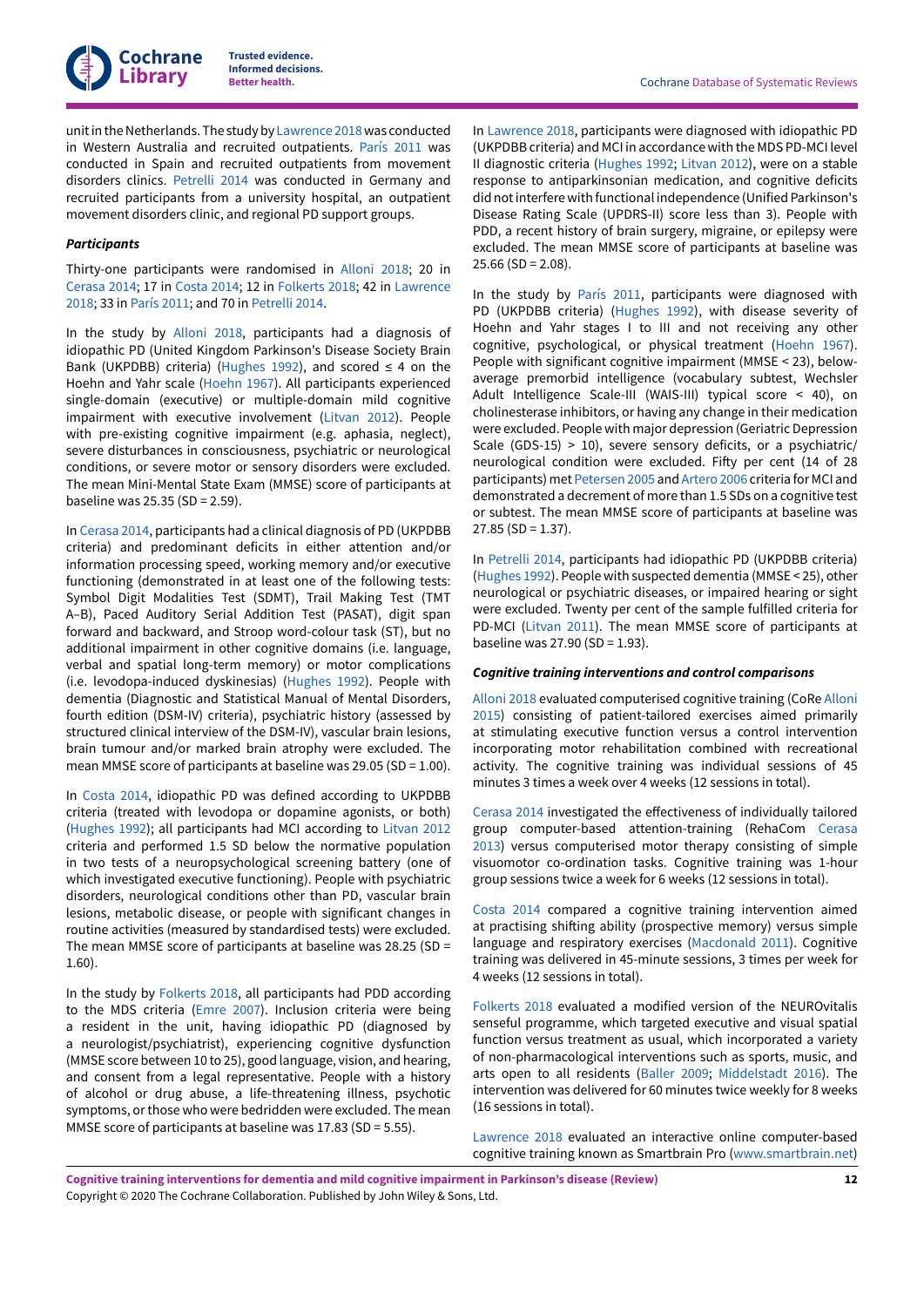

[\(Tárraga](#page-33-10) 2006), which aims to train several cognitive domains (attention, working memory, psychomotor speed, executive function, and visuo-spatial ability). The training was delivered in sessions of 45 minutes each, 3 times per week for 4 weeks (12 sessions in total). This was an RCT with six parallel intervention arms: standard cognitive training, tailored cognitive training, transcranial direct current stimulation (tDCS), standard cognitive training + tDCS, or tailored cognitive training + tDCS. We combined the standard cognitive training and the tailored cognitive training intervention groups and compared them to the no-intervention control group in the meta-analysis.

[París](#page-24-6) 2011 evaluated the same Smartbrain Pro training, also in 45-minute sessions, 3 times per week for 4 weeks (12 sessions in total). In [París](#page-24-6) 2011, participants completed additional homework exercises stimulating specific and non-specific cognitive areas. The comparator was group speech therapy.

[Petrelli](#page-24-7) 2014 compared structured training using the same NEUROvitalis programme as [Folkerts](#page-24-1) 2018, unstructured cognitive training using a programme called "Mentally fit", and a waiting-list control group. The interventions were delivered as group sessions of 90 minutes, twice a week for 6 weeks (12 sessions in total). We combined the structured and unstructured cognitive training groups and compared them with the waiting-list control group in the meta-analysis.

For further details see [Characteristics](#page-33-9) of included studies.

#### *Adherence*

[Folkerts](#page-24-1) 2018 reported the highest level of adherence (92.7%) across all studies, followed by [Alloni 2018](#page-24-2) (90%) and [Cerasa](#page-24-3) [2014](#page-24-3) (80%). In both París [2011](#page-24-6) and [Petrelli](#page-24-7) 2014, at least 88% of the sample completed over 75% of sessions. [Costa](#page-24-4) 2014 and [Lawrence](#page-24-5) 2018 did not provide details regarding adherence to the intervention.

#### *Outcomes*

All studies reported outcomes immediately after the intervention was finished, with two studies also reporting later follow-up: [Alloni](#page-24-2) [2018](#page-24-2) at 24 weeks and [Lawrence](#page-24-5) 2018 at 12 weeks. End-of-treatment time points were: four weeks for [Alloni 2018,](#page-24-2) [Costa](#page-24-4) 2014, [Lawrence](#page-24-5) [2018](#page-24-5), and París [2011;](#page-24-6) six weeks for [Cerasa](#page-24-3) 2014 and [Petrelli](#page-24-7) 2014; and eight weeks for [Folkerts](#page-24-1) 2018.

We classified cognitive measures used in each of the studies by consideringwhich instrument contributed mostto each outcome in line with the primary outcomes set forthe review and the similarity of instruments used across studies. This task involved judgement, as many of the measures in the included studies can relate to several cognitive domains. We extracted change from baseline values for all analyses and outcomes due to imbalances at baseline and small sample sizes across all studies. Details of which outcome measures contributed to each of the analyses appear below.

#### **Primary outcome - Cognition**

#### **Global cognition**

Global cognition was measured by the MMSE, [Folstein](#page-29-15) 1975, in five studies ([Alloni 2018](#page-24-2); [Cerasa](#page-24-3) 2014; [Lawrence](#page-24-5) 2018; [París](#page-24-6) [2011](#page-24-6); [Petrelli](#page-24-7) 2014); scores on the MMSE range from 0 to 30, with lower scores indicative of greater impairment in cognition.

[Folkerts](#page-24-1) 2018 used the Consortium to Establish a Registry for Alzheimer's Disease (CERAD) [\(Welsh 1994](#page-33-11)), where higher scores indicate better performance. Three studies, [Alloni 2018](#page-24-2); [París](#page-24-6) [2011;](#page-24-6) [Petrelli](#page-24-7) 2014, additionally used the Montreal Cognitive Assessment (MoCA) [\(Nasreddine](#page-31-14) 2005), Addenbrooke's Cognitive Examination (ACE) [\(Mathuranath](#page-31-15) 2000), and the DemTect [\(Kalbe](#page-30-18) [2004\)](#page-30-18), respectively, to measure global cognition. Lower scores indicate greater impairment in cognition in all instruments. [Lawrence](#page-24-5) 2018 also measured cognition using the Parkinson's disease-cognitive rating scale ([Pagonabarraga](#page-32-15) 2008); higher scores indicate better performance in this scale.

In our meta-analysis of effects of cognitive training on global cognition, we used the MMSE where possible to reduce heterogeneity and make results comparable to the wider literature on cognitive-based interventions and pharmacological trials. We used an alternative only if a study had not used the MMSE. For our meta-analysis on global cognition we included the following measures.

- 1. MMSE for [Alloni 2018,](#page-24-2) [Cerasa](#page-24-3) 2014, and [Lawrence](#page-24-5) 2018 (combining the two treatment arms of standard and tailored cognitive training); [París](#page-24-6) 2011 and [Petrelli](#page-24-7) 2014 (combining the two treatment arms of structured and unstructured cognitive training).
- 2. CERAD for [Folkerts](#page-24-1) 2018.

#### **Cognitive subdomains**

[Alloni 2018](#page-24-2) measured executive function using the Raven's Matrices 47 test (RM47) [\(Raven](#page-32-16) 1988); the Weigl's Colour-Form Sorting Test (WCFT) ([Weigl 1941\)](#page-33-12); the Frontal Assessment Battery (FAB) [\(Dubois 2000](#page-29-16)); and the F-A-S Test ([Spreen](#page-33-13) 1977). Attention was measured using the Attentive Matrices [\(Spinnler 1987](#page-33-14)); Trail Making Tests A and B [\(Reitan](#page-32-17) 1985); and the Stroop task [\(Stroop](#page-33-15) 1935). Verbal memory was measured with the verbal and digit span tests [\(Wechsler 2001\)](#page-33-16); Rey's 15-words test (Rey-15) [\(Lezak](#page-31-16) 1983); and the Wechsler Memory Scale (WMS) Logical Memory test measuring immediate and delayed recall [\(Wechsler 1945](#page-33-17)). Spatial memory was assessed using the Corsi Block-Tapping Test and the Rey-Osterrieth Complex Figure Test [\(Corsi](#page-28-14) 1972; Rey [1941](#page-32-18)). Visuo-spatial ability was measured using the Rey-Osterrieth Complex Figure Copy test [\(Meyers](#page-31-17) 1995).

[Cerasa](#page-24-3) 2014 measured executive function using the Controlled Oral Word Association Test (COWAT) [\(Benton](#page-28-15) 1983). Attention and working memory were measured by the Symbol Digit Modalities Test (SDMT) ([Smith 2007](#page-33-18)), the Paced Auditory Serial Addition Test (PASAT) [\(Gronwall](#page-29-17) 1974), the digit span test ([Wechsler 2001\)](#page-33-16), the Trail Making Test A and B and B-A ([Reitan](#page-32-17) 1985); and the Stroop task (Stroop 1935). Verbal memory was assessed using the Selective Reminding Test ([Buschke](#page-28-16) 1973), spatial memory with the Rey-Osterrieth Complex Figure Test (Rey [1941\)](#page-32-18), and visuo-spatial ability with the Judgment of Line Orientation (JLO) test [\(Benton](#page-28-17) 1994).

[Costa](#page-24-4) 2014 measured executive function using tasks of phonemic, semantic and alternating (phonemic/semantic) fluency and attention with the Trail Making Test A and B [\(Downes](#page-29-18) 1993; [Reitan](#page-32-17) [1985\)](#page-32-17).

[Lawrence](#page-24-5) 2018 assessed executive function with the Stockings of Cambridge (SOC) test, [Robbins](#page-32-19) 1998, and the Controlled Oral Word Association Test(COWAT), [Benton](#page-28-15) 1983. Attention was measured by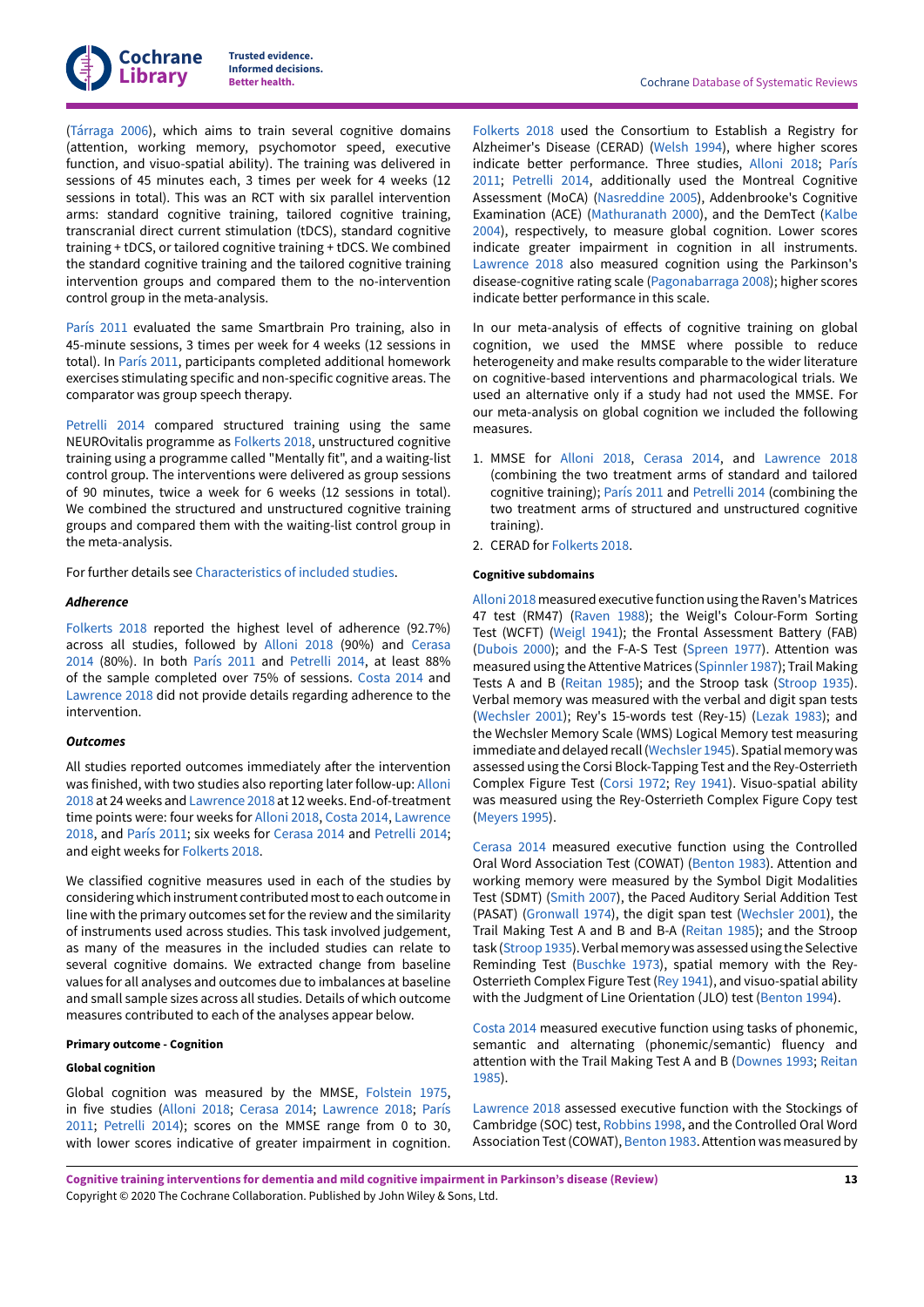

the Letter Number Sequencing test, [Wechsler 1945,](#page-33-17) and the Stroop task, [Stroop](#page-33-15) 1935. Verbal memory was assessed by the Hopkins Verbal Learning Test-Revised, [Brandt](#page-28-18) 2001, and the Paragraph Recall Test (PRT), [Wilson 1989.](#page-33-19) Language was assessed with the Boston Naming Test (BNT), [Kaplan 1983,](#page-30-19) and the Similarities Test, [Wechsler 1945.](#page-33-17) Visuo-spatial ability was measured by the JLO test, [Benton](#page-28-17) 1994, and the Hooper Visual Organization Test (HVOT), [Hooper 1983](#page-30-20).

[París](#page-24-6) 2011 measured executive function using the Tower of London (TOL), [Culberston](#page-28-19) 2001, and the F-A-S Test, [Spreen](#page-33-13) 1977. Attention and working memory were measured with the Wechsler Adult Intelligence Scale (WAIS-III) Digit Span test [\(Wechsler 2001\)](#page-33-16), the SDMT [\(Smith 2007](#page-33-18)), Trail Making Tests A and B [\(Reitan](#page-32-17) 1985), and the Stroop task [\(Stroop](#page-33-15) 1935). Verbal memory was assessed by the California Verbal Learning Test Revised, [Delis 2000,](#page-29-19) and the WMS Logical Memory test, [Wechsler 1945](#page-33-17). Spatial memory was assessed with the Rey-Osterrieth Complex Figure Copy test, [Meyers](#page-31-17) 1995, and visuo-spatial ability with the JLO test, [Benton](#page-28-17) 1994.

[Petrelli](#page-24-7) 2014 measured executive function with the digit span reverse test of the DemTect and verbal and semantic fluency with fluency tasks of the same instrument [\(Kalbe 2004\)](#page-30-18). The Brief test of attention was used to measure attention [\(Schretlen](#page-32-20) 1996). Verbal short- and long-term memory and visual long-term memory were assessed by the DemTect ([Kalbe 2004\)](#page-30-18). Visuo-spatial ability was measured with the Rey-Osterrieth Complex Figure Copy test [\(Meyers](#page-31-17) 1995).

We thoroughly reviewed all tests to ensure there was as much overlap as possible across domains and instruments used.

For analyses addressing effects of cognitive training on executive function, we selected the following tests: Trail Making Test B for [Alloni 2018,](#page-24-2) [Cerasa](#page-24-3) 2014, [Costa](#page-24-4) 2014, and [París](#page-24-6) 2011; and Stockings of Cambridge (SOC) for [Lawrence](#page-24-5) 2018 (combining the two treatment groups).

For analyses of effects on attention, we used the following tests: the Stroop task for [Alloni 2018](#page-24-2), [Cerasa](#page-24-3) 2014, and [Lawrence](#page-24-5) 2018 (combining the two treatment groups) and [París](#page-24-6) 2011; and the Brief test of attention for [Petrelli](#page-24-7) 2014 (combining the two treatment groups).

For analyses of effects on verbal memory, we used the following tests: the WMS Logical Memory test (Immediate Recall) for [Alloni](#page-24-2) [2018](#page-24-2) and [París](#page-24-6) 2011; the Selective Reminding Test-long-term storage for [Cerasa](#page-24-3) 2014; the Hopkins Verbal Learning Test-Revised Immediate Recall subtest for [Lawrence](#page-24-5) 2018 (combining the two treatment groups); and the verbal memory test of short-term memory of the DemTect for [Petrelli](#page-24-7) 2014 (combining the two treatment groups).

For analyses of effects of cognitive training on visual processing, we included studies that used the JLO test, which were [Cerasa](#page-24-3) 2014, [Lawrence](#page-24-5) 2018 (combining the two treatment groups), and [París](#page-24-6) [2011](#page-24-6).

#### **Secondary outcomes**

#### **Activities of daily living**

[Folkerts](#page-24-1) 2018 measured ADLs using the Barthel Index ([Barthel](#page-28-20) [1965](#page-28-20)), where higher scores are indicative of greater independence in activities of daily living. [Lawrence](#page-24-5) 2018 used the UPDRS Part II [\(Goetz](#page-29-20) 2008), in which higher scores are indicative of more severe impairment. [París](#page-24-6) 2011 evaluated cognitive difficulties in ADLs using the Cognitive Difficulties Scale (CDS) [\(McNair 1983\)](#page-31-18), where higher total summed scores indicate worse cognitive complaints associated with ADLs. We combined these three studies for our analyses on effects of cognitive training on ADLs [\(Folkerts](#page-24-1) 2018; [Lawrence](#page-24-5) 2018 (combining the two treatment groups); [París](#page-24-6) 2011).

### **Quality of life**

Four studies, [Cerasa](#page-24-3) 2014; [Lawrence](#page-24-5) 2018; París [2011;](#page-24-6) [Petrelli](#page-24-7) 2014, used the Parkinson's Disease Questionnaire (PDQ-39) to measure quality of life ([Jenkinson 1997\)](#page-30-21); lower scores in this scale indicate higher quality of life. [Folkerts](#page-24-1) 2018 used the QUALIDEM scale [\(Ettema](#page-29-21) 2007), in which higher scores are indicative of higher quality of life. We pooled data from all five of these studies to investigate the effects of cognitive training on quality of life [\(Cerasa](#page-24-3) [2014;](#page-24-3) [Folkerts](#page-24-1) 2018; [Lawrence](#page-24-5) 2018 (combining the two treatment groups); [París](#page-24-6) 2011; [Petrelli](#page-24-7) 2014 (combining the two treatment groups)).

### **Depression**

[Cerasa](#page-24-3) 2014 and [Petrelli](#page-24-7) 2014 used the Beck Depression Inventory II to measure depressive symptoms [\(Beck 1996](#page-28-21)); [París](#page-24-6) 2011 used the Geriatric Depression Scale (GDS) ([Sheikh 1986\)](#page-32-21); [Folkerts](#page-24-1) 2018 used the GDS and the Cornell Scale for Depression in Dementia (CSDD) [Alexopoulos](#page-27-16) 1988. Higher scores indicate more symptoms in all measures.

#### **Other outcomes**

[Cerasa](#page-24-3) 2014 measured anxiety symptoms with the State-Trait Anxiety Inventory (STAI) [Spielberger](#page-33-20) 1983. [Folkerts](#page-24-1) 2018 measured health-related quality of life with the EQ-5D-5L [EuroQoL](#page-29-22) Group [1990,](#page-29-22) and neuropsychiatric symptoms with the Neuropsychiatric Inventory (NPI) [Cummings](#page-28-22) 1997. None of the studies included outcome measures for carers.

For further details see [Characteristics](#page-33-9) of included studies.

#### *Ongoing trials*

We identified six ongoing trials, which on the basis of the information available meet the inclusion criteria for this review. These are described in the [Characteristics](#page-47-0) of ongoing studies table.

#### *Studies awaiting classification*

We found three studies that are awaiting classification. These are all ongoing trials, but it is unclear whether or not they will meet our review inclusion criteria. For two trials, we await further information regarding the inclusion criteria of participants (whether participants meet criteria for PD-MCI). In the third trial, it is currently uncertain whether the intervention is best classified as cognitive training or cognitive rehabilitation (or possibly a combination of both of these approaches) due to limited information provided. These three trials are described in the [Characteristics](#page-46-0) of studies awaiting classification table.

#### **Excluded studies**

We excluded a total of 47 studies (see [Characteristics](#page-43-0) of excluded [studies\)](#page-43-0). Further information regarding these studies appears below.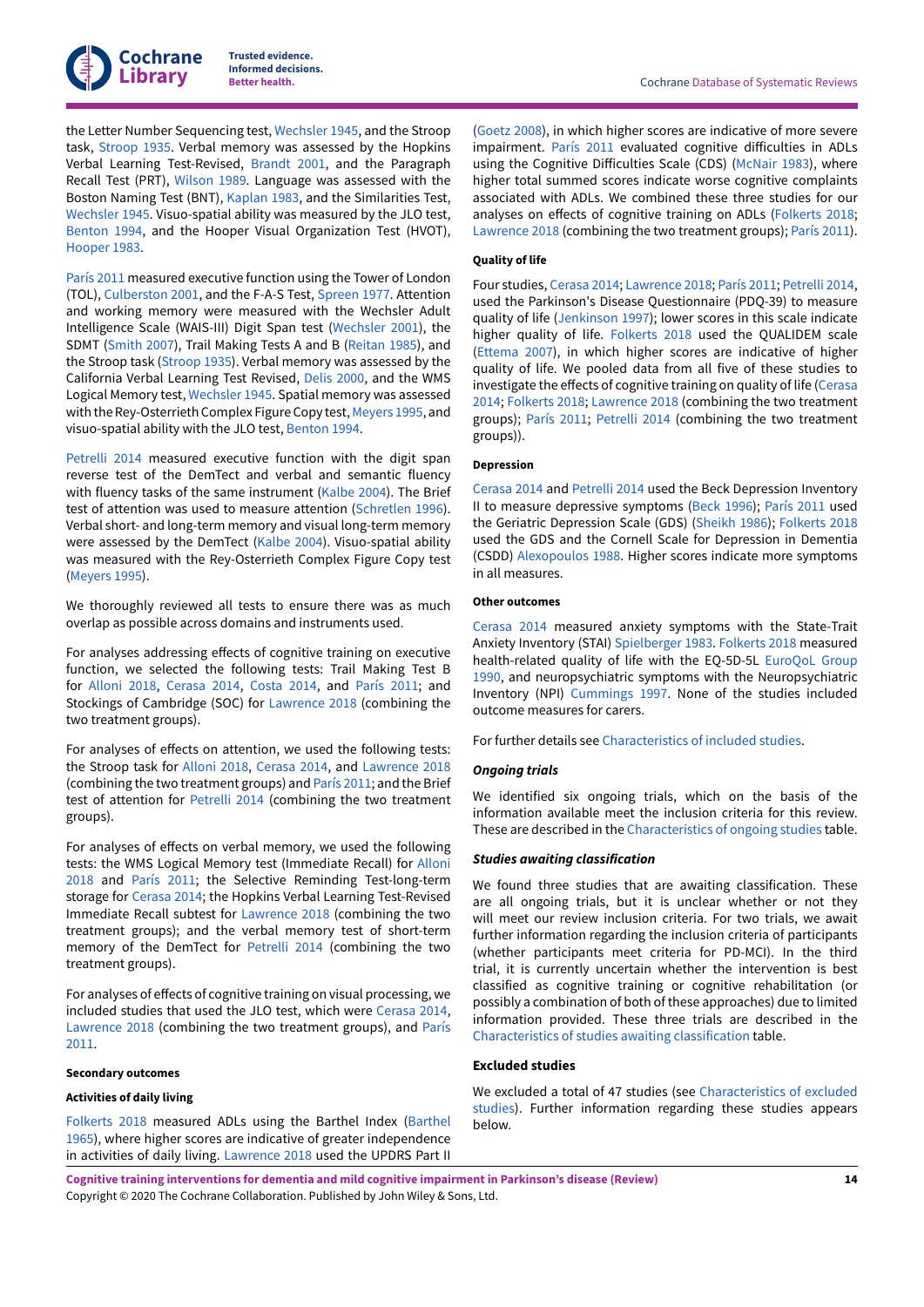

# *RCTs of cognitive training or other interventions in PD-MCI with no control group*

Two studies evaluated cognitive training in people with PD-MCI in which there was no control comparison group ([Reuter](#page-26-2) 2012; [Biundo 2015](#page-24-8)). [Reuter](#page-26-2) 2012 tested the effects of cognitive training (targeting attention, executive function, and memory training) versus cognitive and transfer training versus cognitive, transfer, and psychomotor training. The study by [Biundo 2015](#page-24-8) evaluated cognitive training (RehaCom; attention, concentration, planning, and memory exercises) as a stand-alone intervention versus cognitive training with non-invasive brain stimulation. [Mahmoud](#page-25-0) [2018](#page-25-0) evaluated cognitive remediation therapy versus motor imagery training for people with PD and cognitive dysfunction diagnosed by a cognitive assessment on RehaCom; in this RCT there was no control group. [Vlagsma 2020](#page-26-3) examined the effects of computerised cognitive training for attention (CogniPlus) with a cognitive rehabilitation intervention as the comparison group in people with PD and executive dysfunction. [Maggio 2018](#page-25-1) tested the effects of virtual reality cognitive rehabilitation versus standard cognitive training in people with PDand mild to moderate cognitive impairment (MMSE from 11 to 26). An onoing RCT [NCT03836963](#page-25-2) is testing effects of cognitive and memory strategy training in veterans with PD-MCI. Active comparators in this three-arm RCT are cognitive and memory training as stand-alone interventions.

# *Other cognition-based interventions in people with PDD and PD-MCI*

[Quayhagen](#page-26-4) 2000 evaluated a carer-led cognitive stimulation intervention (incorporating memory/problem solving and fluency activities) in people with AD, cardiovascular dementia, or PDD. In this study no separate data for PDD were provided, and diagnosis of PDD was not made using clinical criteria. [Hindle 2016](#page-25-3) evaluated cognitive rehabilitation in people with PDD, and [Farzana](#page-24-9) 2015 the effects of a home-based cognitive stimulation intervention in people with PD and mild to moderate cognitive impairment, in which diagnosis of PDD and PD-MCI was not reported. This study employed a pre-post design. [McCormick 2018](#page-25-4) tested the feasibility and acceptability of individual cognitive stimulation therapy for people with PD-related dementias. We found one ongoing RCT [NCT03335150](#page-25-5) of cognitive rehabilitation (CogSMART-PD) for people with PD-MCI versus a support group control intervention.

# *Non-RCTs of cognitive training or other cognition-based interventions in people with PD-MCI*

[Naismith 2013](#page-25-6) evaluated the effects of computerised cognitive training (based on individually tailored cognitive exercises) alongside education versus a waiting-list control condition in a controlled trial design (non randomised) in a mixed sample of people with PD, of which some had no cognitive impairment and some had PD-MCI. [Stiver](#page-26-5) 2015 tested the efficacy of a mobile gaming engine aimed at reducing cognitive interference via a pre-post design. [Kim 2016](#page-25-7) used a pre-post design to test the effects of cognitive training (PD-CoRE) in people with PD and executive dysfunction.

# *Cognitive training in people with PD without dementia or MCI*

We identified nine RCTs of cognitive training in people with PD where people with dementia or MCI, or both, were excluded.

[Zimmermann 2014](#page-26-6) tested the effects of computer-based cognitive training (versus a non-cognition-specific computer sports game; Nintendo Wii) in PD without cognitive impairment; [Sammer](#page-26-7) [2006](#page-26-7) examined the effects of working memory training targeting executive function (versus a control intervention) in people with PD and no cognitive impairment. [Peña](#page-26-8) 2014 tested the effects of integrative structured cognitive training (REHACOP) (targeting attention, memory, processing speed, language, and executive function) versus occupational group activities in PD excluding people with dementia. One ongoing RCT [NCT01469741](#page-25-8) investigates effects of prospective memory training in PD but no dementia.

[Edwards](#page-24-10) 2013 tested the effects of a self-administered speed of information processing training excluding people with dementia, and [Strouwen](#page-26-9) 2017 examined the effects of integrated versus consecutive dual task practice cognitive training aimed at increasing gait performance (in this study people with MMSE scores  $\leq$  24 were excluded). [Pompeu](#page-26-10) 2012 evaluated the effects of a Wiibased motor and cognitive training intervention (training attention and working memory) versus balance exercise therapy, in which people with dementia were excluded (MMSE  $\geq$  23). [Piemonte](#page-26-11) [2016](#page-26-11) tested a declarative memory training intervention aimed at improving gait and activities of daily living in people with PD with no cognitive impairment. We found one ongoing study [NCT02922530](#page-25-9) testing effectiveness of a mobile cognitive training intervention for depression and quality of life in people with PD without cognitive impairment. [Valdés](#page-26-12) 2017 examined the effects of information processing training versus a delayed control group in people with PD without dementia or MCI (MMSE ≥ 24). [Fernandez](#page-25-10)[del-Olmo 2018](#page-25-10) examined the effects of cognitive training versus cognitive training with concurrent physical exercise in people with PDwithout cognitive impairment.We further excluded two ongoing studies; [NCT03680170](#page-25-11) and [NCT04048122](#page-26-13); which evaluate effects of web-based working memory training versus low-dose shortterm memory training in PD without cognitive impairment and the feasibility of cognitive rehabilitation (MC4PD strategy training) versus standard care for people with PD and subjective cognitive decline (MoCA < 21; primary outcome goal attainment).

# *Multicomponent interventions or cognitive interventions targeting other domains in people with PD without dementia or MCI*

[Peters](#page-26-14) 2012 is an ongoing study evaluating a multidisciplinary intervention incorporating exercise rehabilitation and cognitive and speech activities versus standard exercise in people with PD (excluding people with cognitive impairment). [Monticone](#page-25-12) 2015 tested the effects of a multidisciplinary intervention incorporating task-oriented activities, cognitive-behavioural therapy, and occupational therapy (people with a MMSE < 24 were excluded). The study by [Pompeu](#page-26-15) 2016 tests the effects of a physiotherapy guideline in people with PD and no dementia or MCI versus Microsoft Kinect games training (Kinect-Adventures-based training; KABT) on postural control, cognition, and quality of life. [Walton](#page-26-16)  $2016$  evaluates the effects of a cognitive training intervention targeting executive function, processing speed, and attention, where freezing of gait is the primary outcome; cognition is not measured in this study. In an ongoing RCT [ACTRN12617000634370,](#page-24-11) a cognitive-plus-exercise-enrichment intervention is compared to standard care in people with PD and no cognitive impairment. [Fellman](#page-24-12) 2018 examined the effects of cognitive training on working memory versus quiz training in people with PD and no cognitive impairment; in this RCT people with dementia were excluded.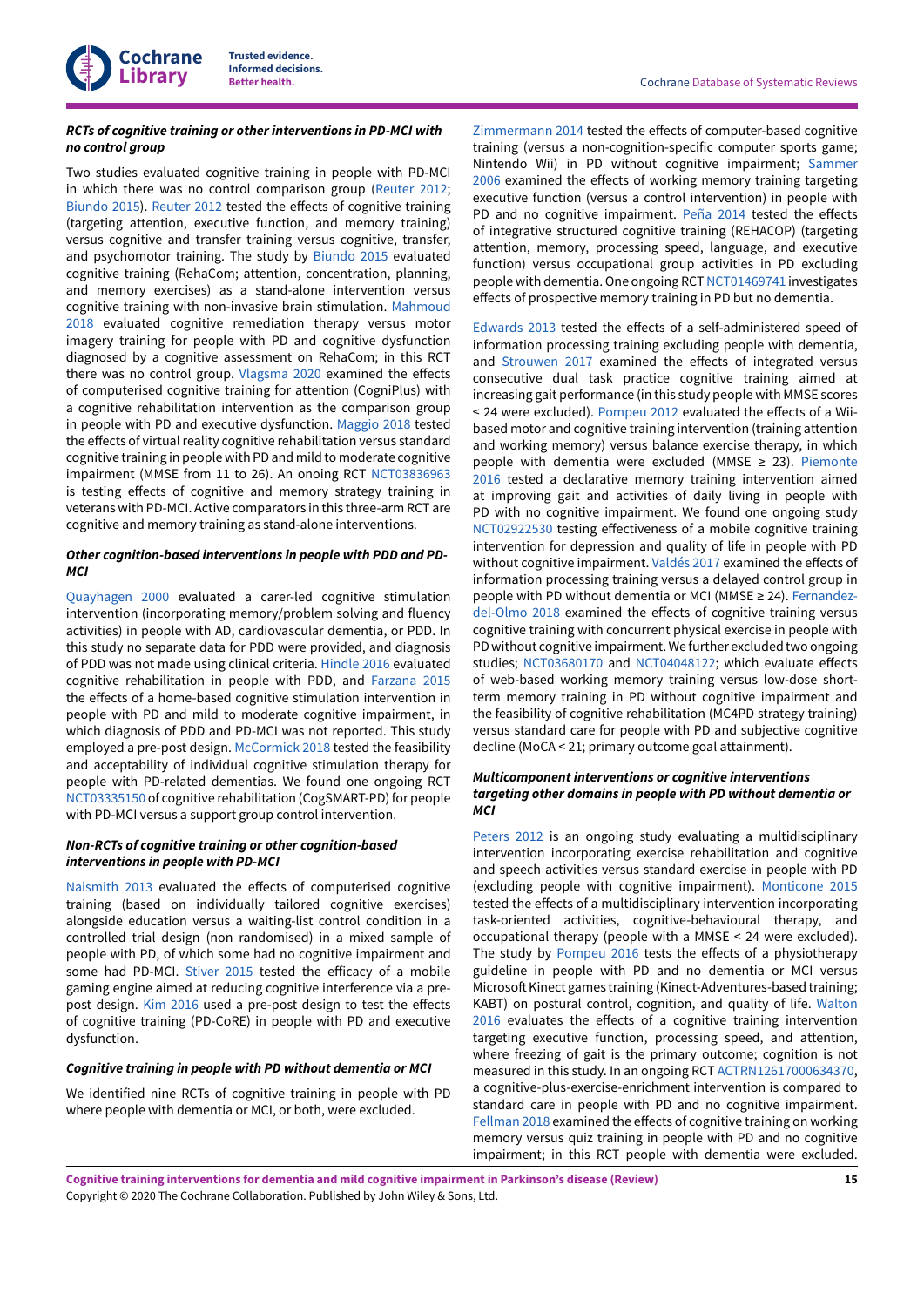

[Goedeken](#page-25-13) 2018 is testing the effects of encoding strategy training versus verbal rehearsal (control group) for people with PD; in this RCT people with PDD are excluded. An ongoing trial [NCT01156714](#page-25-14) investigates the effects of exercise training versus computerised memory training versus combined exercise and motor training versus a comparison control group in people with PD and no cognitive impairment. The study by [Motlagh](#page-25-15) 2017 compares cognitive training for freezing of gait to a control comparison group in people with PD and no cognitive impairment.

# *Non-RCTs of cognitive training or other interventions targeting cognition in people with PD without dementia or MCI*

[Mirelman](#page-25-16) 2011 examined the feasibility of virtual reality training incorporating cognitive components in people with PD and no dementia: [Disbrow](#page-24-13) 2012 tested the effects of computerised cognitive and motor training aimed at improving motor-related executive function in PD without dementia, whereas [Canning 2008](#page-24-14) examined multiple task walking training incorporating cognitive activities. Both [Atias](#page-24-15) 2015 and [Adamski 2016](#page-24-16) used pre-post methodology to assess the feasibility of cognitive training in people with PD without dementia or MCI. [Nombela 2011](#page-26-17) tested the feasibility of Sudoku-based cognitive training; this study neither commented on the cognitive level of the participants nor reported whether people with cognitive impairment were excluded.

We found three studies using pre-post test methodology to evaluate the feasibility of cognitive training in people with PD and subjective cognitive complaints. [Mohlman 2011](#page-25-17) tested the feasibility of attention process training in PD and subjective cognitive complaints of working memory; [Sinforiani](#page-26-18)  $2004$  tested the effects of cognitive training targeting multiple domains (attention, abstract reasoning, visuo-spatial abilities, and motor training) in people with PD and mild cognitive deficits (defined by neuropsychological evaluation) using prepost methodology; people with severe cognitive impairment and dementia were excluded. An ongoing study [NCT02826785](#page-25-18) used prepost methodology to examine the effects of cognitive training in PD; participants reported at least one problem with their daily cognitive performance (but had no dementia). Both [Díez-Cirarda](#page-24-17) [2017](#page-24-17) and [Fearon](#page-24-18) 2017 employed a non-RCT design: the feasibility of cognitive training was tested in [Díez-Cirarda](#page-24-17) 2017, and of a virtual reality-based intervention combining motor and cognitive training in [Fearon](#page-24-18) 2017. Both studies included people with PD and no cognitive impairment.

# **Risk of bias in included studies**

Two review authors independently assessed risk of bias for all seven included studies (see [Characteristics](#page-33-9) of included studies). None of the included studies met criteria for low risk of bias in all domains. See [Figure](#page-17-0) 2 and [Figure](#page-18-0) 3.

# <span id="page-17-0"></span>Figure 2. Risk of bias graph: review authors' judgements about each risk of bias item presented as percentages **across all included studies.**

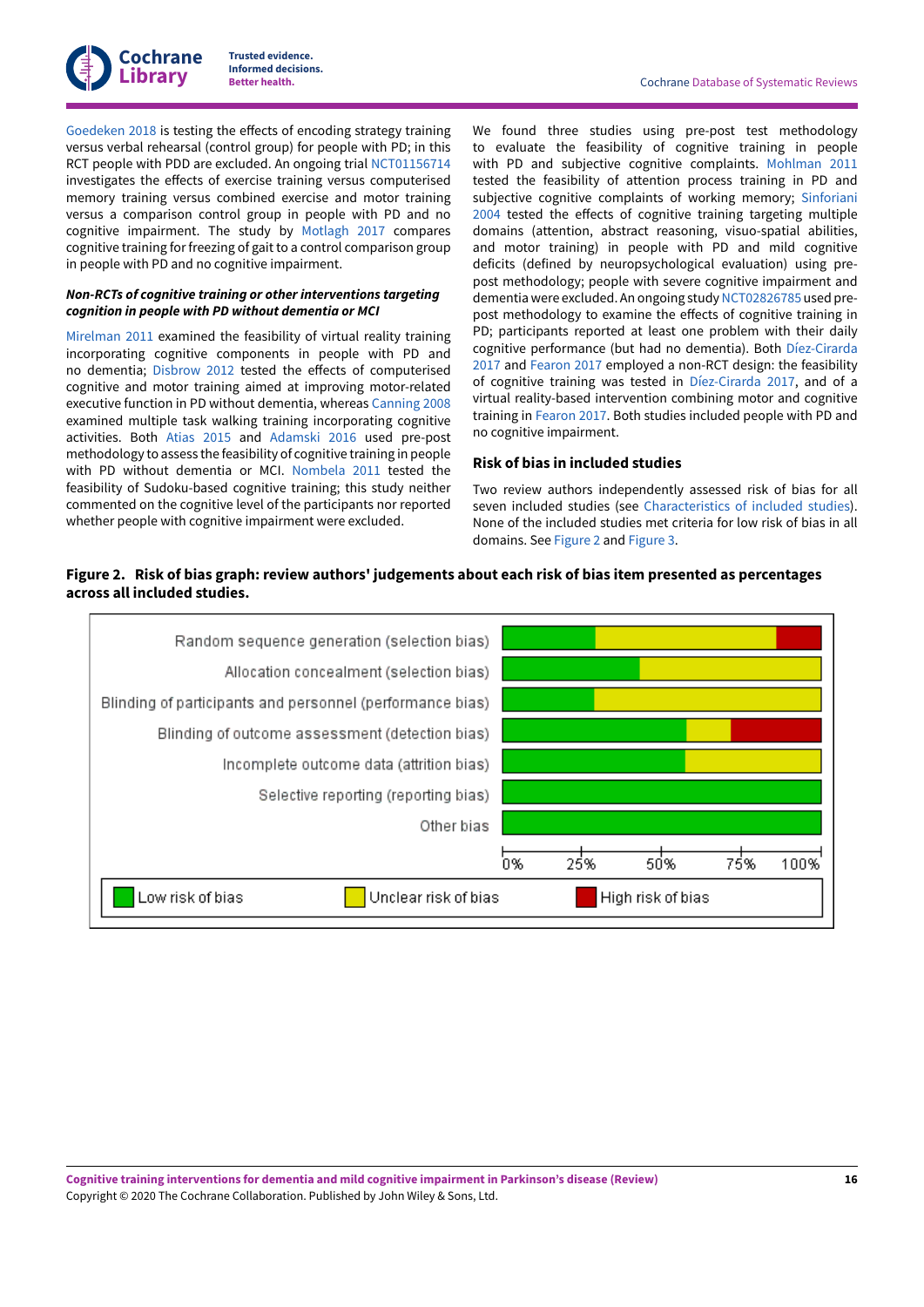

<span id="page-18-0"></span>Figure 3. Risk of bias summary: review authors' judgements about each risk of bias item for each included study.



# **Allocation**

For the domain of random sequence generation, we considered two studies to be at low risk ([Lawrence](#page-24-5) 2018; [Petrelli](#page-24-7) 2014), one study at high risk [\(Folkerts](#page-24-1) 2018), and four studies at unclear risk of bias due to insufficient information on how the random assignment was performed ([Alloni 2018](#page-24-2); [Cerasa](#page-24-3) 2014; [Costa](#page-24-4) 2014; [París](#page-24-6) 2011). For the allocation concealment domain, we judged three studies to

be at low risk, [Folkerts](#page-24-1) 2018; [Lawrence](#page-24-5) 2018; [París](#page-24-6) 2011, and four studies to be at unclear risk of bias, again due to insufficient detail in the published reports [\(Alloni 2018;](#page-24-2) [Cerasa](#page-24-3) 2014; [Costa](#page-24-4) 2014; [Petrelli](#page-24-7) [2014\)](#page-24-7).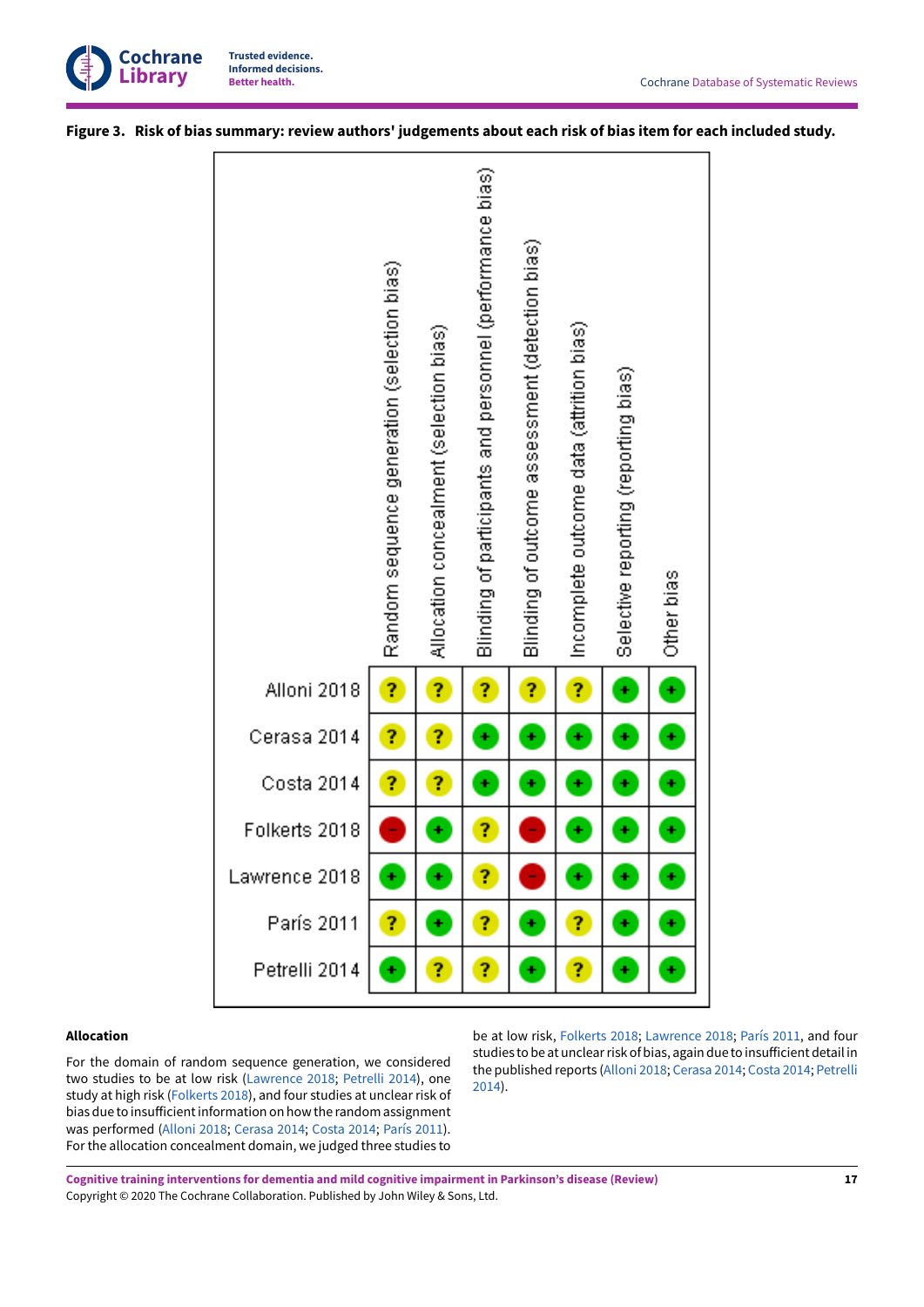

# **Blinding**

We judged two studies to be at low risk of performance bias; in these studies both the intervention (cognitive training) and control (sham cognitive intervention) groups were not informed about their group assignment or the rationale behind their training and could therefore be considered blind to the intervention [\(Cerasa](#page-24-3) [2014](#page-24-3); [Costa](#page-24-4) 2014). We considered the risk of bias for the other five studies to be unclear for this domain. We judged four studies to be at low risk, [Cerasa](#page-24-3) 2014; [Costa](#page-24-4) 2014; [París](#page-24-6) 2011; [Petrelli](#page-24-7) 2014, one study to be at unclear risk, [Alloni 2018](#page-24-2), and the remaining two studies to be at high risk of detection bias, [Folkerts](#page-24-1) 2018; [Lawrence](#page-24-5) [2018](#page-24-5), because they reported that not all assessors were blind to treatment allocation or that it was not possible to blind assessors.

# **Incomplete outcome data**

We judged three of the seven included studies to be at unclear risk of attrition bias. One of these studies reported the number of participants who did not complete the study [\(Alloni 2018](#page-24-2)), but not the reasons for withdrawal. Two studies reported excluding participants who completed fewer than 75% of sessions from the analyses (París [2011](#page-24-6) [Petrelli](#page-24-7) 2014). We assessed the remaining four studies as at low risk of attrition bias.

## **Selective reporting**

We found no evidence of selective reporting in any study, therefore we classified all studies as being at low risk of bias for this domain.

### **Other potential sources of bias**

We did not identify any other sources of bias in the included studies.

# **Effects of interventions**

See: **Summary of findings for the main [comparison](#page-5-1)** Cognitive training compared to control [intervention](#page-5-1) for cognition in PDD and [PD-MCI](#page-5-1)

Positive results favour cognitive training for all outcomes. A summary of findings and assessment of the certainty of the evidence is presented in the [Summary](#page-5-1) of findings for the main [comparison](#page-5-1).

### **Primary outcomes**

# *Global cognition*

The meta-analysis on effects of cognitive training on global cognition at the end of the intervention period included six studies [\(Alloni 2018](#page-24-2); [Cerasa](#page-24-3) 2014; [Folkerts](#page-24-1) 2018; [Lawrence](#page-24-5) 2018; París [2011;](#page-24-6) [Petrelli](#page-24-7) 2014) with 178 participants ([Analysis 1.1](#page-53-0)). We found no clear evidence of a difference between cognitive training and control interventions. The result favoured cognitive training, but did not reach statistical significance (standardised mean difference (SMD) 0.28, 95% confidence interval (CI) −0.03 to 0.59; I<sup>2</sup> = 0%; lowcertainty evidence; [Figure](#page-19-0) 4).

# <span id="page-19-0"></span>Figure 4. Forest plot of comparison: 1 Cognitive training versus control group, outcome: 1.1 Global cognition post**treatment.**

|                                                                                               | <b>Cognitive training</b> |             |     | Control    |             |       | Std. Mean Difference |                          |  | <b>Std. Mean Difference</b> |  |
|-----------------------------------------------------------------------------------------------|---------------------------|-------------|-----|------------|-------------|-------|----------------------|--------------------------|--|-----------------------------|--|
| <b>Study or Subgroup</b>                                                                      | Mean                      | SD          |     | Total Mean | SD          | Total | Weight               | IV, Random, 95% CI       |  | IV, Random, 95% CI          |  |
| Alloni 2018                                                                                   | 0.19                      | 3.03        | 17  | $-0.09$    | 3.72        | 14    | 18.9%                | $0.08$ $[-0.63, 0.79]$   |  |                             |  |
| Cerasa 2014                                                                                   | 0.46                      | 1.86        | 8   | 0.2        | 0.71        |       | 9.1%                 | $0.17$ [-0.85, 1.19]     |  |                             |  |
| Folkerts 2018                                                                                 | 8                         | 47.89       | 12  |            | $-12$ 39.82 | 6.    | 9.6%                 | $0.42$ FO.57, 1.411      |  |                             |  |
| Lawrence 2018                                                                                 |                           | 0.64 3.1394 | 14  | Ω.         | 2.99        |       | 11.4%                | $0.20$ FO.71, 1.111      |  |                             |  |
| París 2011                                                                                    | 0.43                      | 1.67        | 16  | $-0.16$    | 2.41        | 12    | 16.7%                | $0.28$ [ $-0.47$ , 1.04] |  |                             |  |
| Petrelli 2014                                                                                 |                           | 0.75 2.3914 | 44  | $-0.3$     | 2.78        | 21    | 34.3%                | $0.41$ FO.11, 0.941      |  |                             |  |
| Total (95% CI)                                                                                |                           |             | 111 |            |             | 67    | 100.0%               | $0.28$ [-0.03, 0.59]     |  |                             |  |
| Heterogeneity: Tau <sup>2</sup> = 0.00; Chi <sup>2</sup> = 0.70, df = 5 (P = 0.98); $P = 0\%$ |                           |             |     |            |             |       |                      |                          |  |                             |  |
| Test for overall effect: $Z = 1.80$ (P = 0.07)                                                |                           |             |     |            |             |       |                      |                          |  | Favours Control Favours CT  |  |

#### *Executive function*

We pooled five studies ([Alloni 2018;](#page-24-2) [Cerasa](#page-24-3) 2014; [Costa](#page-24-4) 2014; [Lawrence](#page-24-5) 2018; [París](#page-24-6) 2011) to examine the effects of cognitive training on executive function measured immediately after the end of the intervention [\(Analysis 1.2\)](#page-53-1). We found no evidence of a difference between cognitive training and control interventions (SMD 0.10, 95% CI −0.28 to 0.48; I2 = 1%; 112 participants; lowcertainty evidence; [Figure](#page-19-1) 5).

# <span id="page-19-1"></span>**Figure 5. Forest plot of comparison: 1 Cognitive training versus control group, outcome: 1.2 Executive function post-treatment.**

|                                                                                                                                                 | Cognitive training |        |       |         | Control |       |        | <b>Std. Mean Difference</b> | <b>Std. Mean Difference</b> |  |  |
|-------------------------------------------------------------------------------------------------------------------------------------------------|--------------------|--------|-------|---------|---------|-------|--------|-----------------------------|-----------------------------|--|--|
| Study or Subgroup                                                                                                                               | Mean               | SD     | Total | Mean    | SD      | Total | Weight | IV, Random, 95% CI          | IV. Random, 95% CI          |  |  |
| Alloni 2018                                                                                                                                     | 39.38              | 114.49 | 17    | 2.44    | 126     | 14    | 28.5%  | $0.30$ [-0.41, 1.01]        |                             |  |  |
| Cerasa 2014                                                                                                                                     | 10.72              | 81.91  | 8     | 26      | 69.6    |       | 14.0%  | $-0.19$ $-1.21$ , $0.831$   |                             |  |  |
| Costa 2014                                                                                                                                      | 71.9               | 81.92  | 9     | 20.1    | 93.13   | 8.    | 15.2%  | $0.56$ F $0.41$ , $1.54$    |                             |  |  |
| Lawrence 2018                                                                                                                                   | $-0.81$            | 2.8666 | 14    | .28     | 3.63    |       | 16.7%  | $-0.64$ [-1.57, 0.29]       |                             |  |  |
| París 2011                                                                                                                                      | 26.75              | 117.1  | 16.   | $-11.9$ | 197.06  | 12    | 25.6%  | $0.24$ [-0.51, 0.99]        |                             |  |  |
| Total (95% CI)                                                                                                                                  |                    |        | 64    |         |         | 48    | 100.0% | $0.10$ [ $-0.28$ , $0.48$ ] |                             |  |  |
| Heterogeneity: Tau <sup>2</sup> = 0.00; Chi <sup>2</sup> = 4.04, df = 4 (P = 0.40); $P = 1\%$<br>Test for overall effect: $Z = 0.51$ (P = 0.61) |                    |        |       |         |         |       |        |                             | Favours Control Favours CT  |  |  |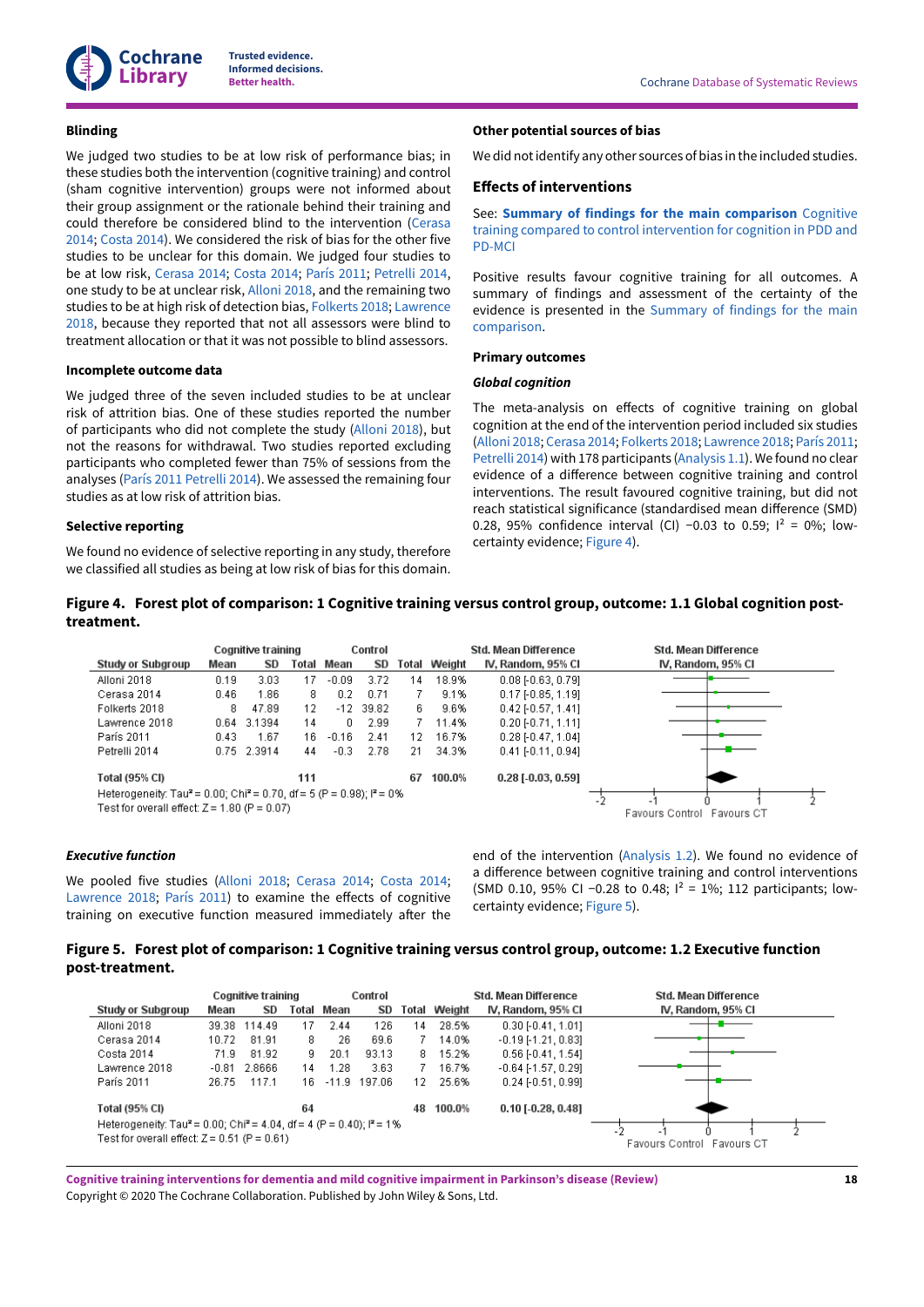

#### *Attention*

Pooling data from five studies [\(Alloni 2018;](#page-24-2) [Cerasa](#page-24-3) 2014; [Lawrence](#page-24-5) [2018](#page-24-5); [París](#page-24-6) 2011; [Petrelli](#page-24-7) 2014) showed that cognitive training was superior to control in effects on attention at the end of treatment, although the result was imprecise and compatible with a large or with very little effect (SMD 0.36, 95% CI 0.03 to 0.68;  $I^2 = 0\%$ ;

160 participants; low-certainty evidence; [Analysis 1.3](#page-54-0); [Figure](#page-20-0) 6). Imprecision was increased in a sensitivity analysis excluding [Petrelli](#page-24-7) [2014,](#page-24-7) where fewer than 50% of participants had PD-MCI, and the result was no longer statistically significant(SMD 0.41, 95% CI −0.01 to 0.83;  $I^2 = 0\%$ ; 4 studies; 95 participants; low-certainty evidence; [Analysis 2.1](#page-57-0)).

# <span id="page-20-0"></span>**Figure 6. Forest plot of comparison: 1 Cognitive training versus control group, outcome: 1.3 Attention posttreatment.**

|                                                                                                                                                           | <b>Cognitive training</b> |              |       |        | Control       |       |        | Std. Mean Difference   | <b>Std. Mean Difference</b>            |
|-----------------------------------------------------------------------------------------------------------------------------------------------------------|---------------------------|--------------|-------|--------|---------------|-------|--------|------------------------|----------------------------------------|
| Study or Subgroup                                                                                                                                         | Mean                      | SD           | Total | Mean   | SD            | Total | Weight | IV, Random, 95% CI     | IV. Random, 95% CI                     |
| Alloni 2018                                                                                                                                               | 8.6                       | 23.89        | 17    | $-4.4$ | 14.04         | 14    | 20.2%  | $0.63$ [-0.10, 1.36]   |                                        |
| Cerasa 2014                                                                                                                                               | $-1.8$                    | 13.6         | 8.    | 2.08   | 7.48          |       | 10.2%  | $-0.33$ [-1.35, 0.70]  |                                        |
| Lawrence 2018                                                                                                                                             |                           | 2.78 11.3532 | 14    |        | $-0.43$ 13.76 |       | 12.8%  | $0.25$ [-0.66, 1.16]   |                                        |
| París 2011                                                                                                                                                | 7.06                      | 24.1         | 16.   | -12.55 | 30.72         | 12    | 17.8%  | $0.70$ $[-0.07, 1.48]$ |                                        |
| Petrelli 2014                                                                                                                                             | 0.8                       | 3.4314       | 44    | $-0.2$ | 3.95          | 21    | 39.1%  | $0.27$ F0.25, 0.801    |                                        |
| Total (95% CI)                                                                                                                                            |                           |              | 99    |        |               | 61    | 100.0% | $0.36$ [0.03, 0.68]    |                                        |
| Heterogeneity: Tau <sup>2</sup> = 0.00; Chi <sup>2</sup> = 3.17, df = 4 (P = 0.53); l <sup>2</sup> = 0%<br>Test for overall effect: $Z = 2.15$ (P = 0.03) |                           |              |       |        |               |       |        |                        | $\sim$ 1<br>Favours Control Favours CT |

#### *Verbal memory*

Our analysis of effects on verbal memory showed that cognitive training was superior to control at the end of treatment, although this result was also imprecise and compatible with large or very small effects (SMD 0.37, 95% CI 0.04 to 0.69;  $I^2 = 0$ %; five studies [\(Alloni 2018](#page-24-2); [Cerasa](#page-24-3) 2014; [Lawrence](#page-24-5) 2018; [París](#page-24-6) 2011; [Petrelli](#page-24-7) 2014); 160 participants; low-certainty evidence; [Analysis 1.4;](#page-54-1) [Figure](#page-20-1) 7). In the sensitivity analysis excluding [Petrelli](#page-24-7) 2014, there was no clear evidence of any effect (estimate smaller and more imprecise) (SMD 0.25, 95% CI −0.16 to 0.66; I<sup>2</sup> = 0%; 4 studies; 95 participants; lowcertainty evidence; [Analysis 2.2](#page-57-1)).

# <span id="page-20-1"></span>**Figure 7. Forest plot of comparison: 1 Cognitive training versus control group, outcome: 1.4Verbal memory posttreatment.**

|                                                                                                         | Cognitive training |            |       | Control |       |       | Std. Mean Difference |                          | Std. Mean Difference       |
|---------------------------------------------------------------------------------------------------------|--------------------|------------|-------|---------|-------|-------|----------------------|--------------------------|----------------------------|
| Study or Subgroup                                                                                       | Mean               | SD         | Total | Mean    | SD    | Total | Weight               | IV, Random, 95% CI       | IV, Random, 95% CI         |
| Alloni 2018                                                                                             | 1.24               | 3.38       | 17    | $-0.14$ | 3.73  | 14    | 20.7%                | $0.38$ $[-0.34, 1.09]$   |                            |
| Cerasa 2014                                                                                             | 1.7                | 8.89       | 8     | -17     | 13.59 |       | 10.3%                | $0.04$ [ $-0.97, 1.06$ ] |                            |
| Lawrence 2018                                                                                           | 3.645              | 7.6795     | 14    | 2.14    | 7.96  |       | 12.8%                | $0.19 - 0.72, 1.101$     |                            |
| París 2011                                                                                              | 5.75               | 18.03      | 16    | .84     | 9.72  | 12    | 18.7%                | $0.25$ [-0.50, 1.00]     |                            |
| Petrelli 2014                                                                                           |                    | 1.7 2.5808 | 44    | 0.2     | 2.72  | 21    | 37.7%                | $0.56$ [0.04, 1.09]      |                            |
| Total (95% CI)                                                                                          |                    |            | 99    |         |       | 61    | 100.0%               | 0.37 [0.04, 0.69]        |                            |
| Heterogeneity: Tau <sup>2</sup> = 0.00; Chi <sup>2</sup> = 1.17, df = 4 (P = 0.88); l <sup>2</sup> = 0% |                    |            |       |         |       |       |                      |                          |                            |
| Test for overall effect: $Z = 2.21$ (P = 0.03)                                                          |                    |            |       |         |       |       |                      |                          | Favours Control Favours CT |

#### *Visual processing*

We found no evidence of an effect of cognitive training on visual processing ability at end of treatment (SMD 0.30, 95% CI −0.21 to  $0.81$ ;  $I^2 = 0\%$ ; three studies ([Cerasa](#page-24-3) 2014; [Lawrence](#page-24-5) 2018; [París](#page-24-6) 2011); 64 participants; low-certainty evidence; [Analysis 1.5](#page-54-2); [Figure](#page-20-2) 8).

# <span id="page-20-2"></span>Figure 8. Forest plot of comparison: 1 Cognitive training versus control group, outcome: 1.5 Visual processing post**treatment.**

|                                                                                                                                                 | Cognitive training |        |    | Control    |       |     |                     | Std. Mean Difference  | <b>Std. Mean Difference</b> |
|-------------------------------------------------------------------------------------------------------------------------------------------------|--------------------|--------|----|------------|-------|-----|---------------------|-----------------------|-----------------------------|
| Study or Subgroup                                                                                                                               | Mean               | SD     |    | Total Mean | SD.   |     | <b>Total Weight</b> | IV, Random, 95% CI    | IV, Random, 95% CI          |
| Cerasa 2014                                                                                                                                     |                    | 4.36   | 8  | 1.4        | 4.36  |     | 25.1%               | $-0.09$ [-1.10, 0.93] |                             |
| Lawrence 2018                                                                                                                                   | .005               | 5.6216 | 14 | $-0.28$    | 10.24 |     | 31.2%               | $0.17$ FO.74, 1.081   |                             |
| París 2011                                                                                                                                      | 1.63               | 4.06   | 16 | $-0.91$    | 3.94  | 12. | 43.7%               | $0.62$ [-0.15, 1.38]  |                             |
| Total (95% CI)                                                                                                                                  |                    |        | 38 |            |       | 26. | 100.0%              | $0.30$ [-0.21, 0.81]  |                             |
| Heterogeneity: Tau <sup>2</sup> = 0.00; Chi <sup>2</sup> = 1.28, df = 2 (P = 0.53); $P = 0\%$<br>Test for overall effect: $Z = 1.15$ (P = 0.25) |                    |        |    |            |       |     |                     |                       | Favours Control Favours CT  |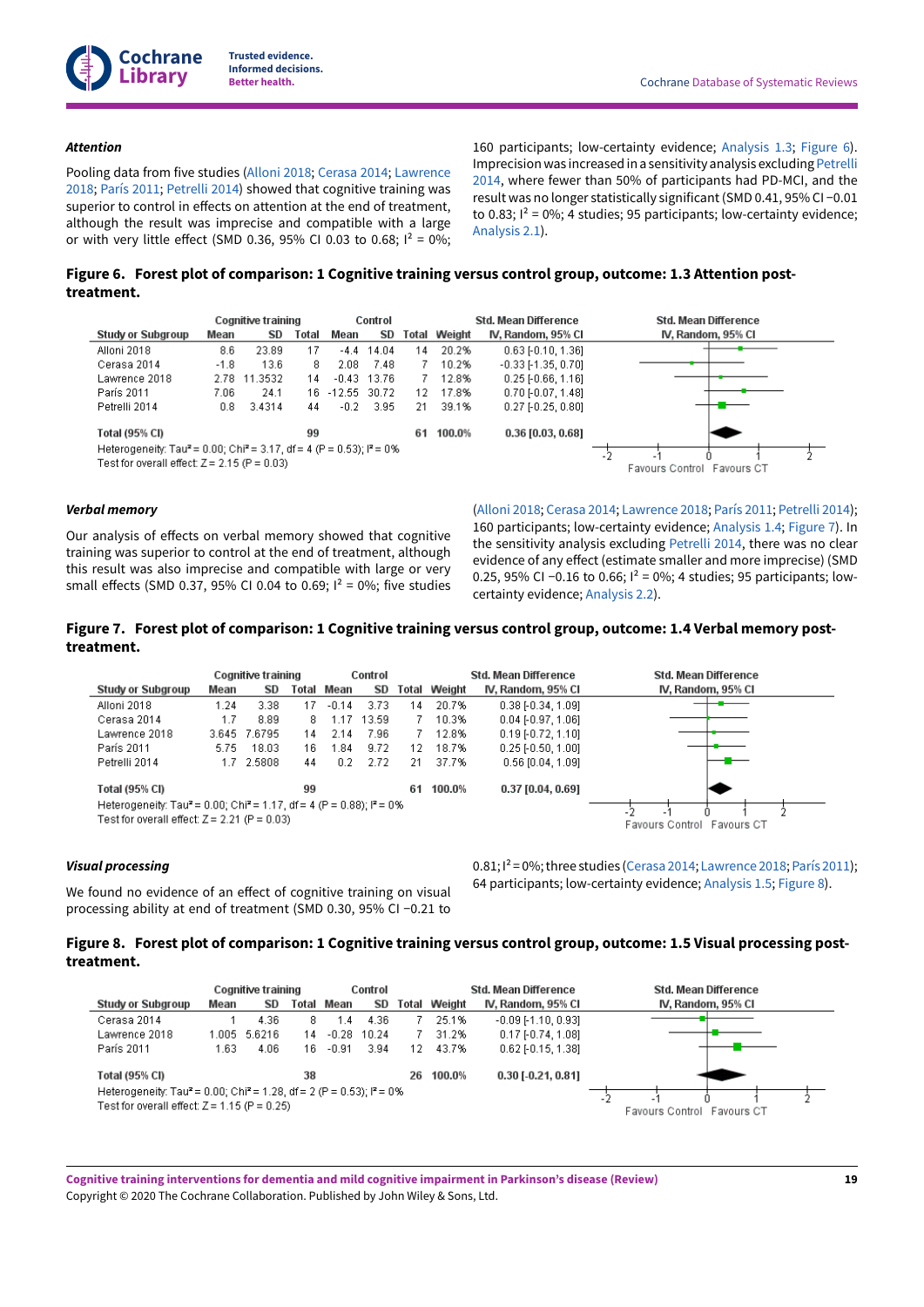# **Secondary outcomes**

# *Activities of daily living*

 $I^2$  = 0%; three studies ([Folkerts](#page-24-1) 2018; [Lawrence](#page-24-5) 2018; [París](#page-24-6) 2011); 67 participants; low-certainty evidence; [Analysis 1.6;](#page-55-0) [Figure](#page-21-0) 9).

We found no evidence of an effect of cognitive training on ADLs at the end of the intervention period (SMD 0.03, 95% CI −0.47 to 0.53;

# <span id="page-21-0"></span>Figure 9. Forest plot of comparison: 1 Cognitive training versus control group, outcome: 1.6 Activities of daily living **post-treatment.**

|                                                                                                                                                           |      | Cognitive training |       | Control |            | Std. Mean Difference |                     | <b>Std. Mean Difference</b> |                            |
|-----------------------------------------------------------------------------------------------------------------------------------------------------------|------|--------------------|-------|---------|------------|----------------------|---------------------|-----------------------------|----------------------------|
| Study or Subgroup                                                                                                                                         | Mean | <b>SD</b>          | Total | Mean    | SD         |                      | <b>Total Weight</b> | IV, Random, 95% CI          | IV, Random, 95% CI         |
| Folkerts 2018                                                                                                                                             | 0.5  | 17.83              | 12    |         | 11.52      | 6.                   | 25.8%               | $0.03$ FO.95, 1.011         |                            |
| Lawrence 2018                                                                                                                                             |      | $-0.055$ $0.8255$  | 14    | $-0.07$ | 1.17       |                      | 30.1%               | $0.02$ [-0.89, 0.92]        |                            |
| París 2011                                                                                                                                                | 3.   | 35.19              | 16    |         | 1.41 33.49 | 12.                  | 44.2%               | $0.04$ F0.70, 0.791         |                            |
| Total (95% CI)                                                                                                                                            |      |                    | 42    |         |            | 25                   | 100.0%              | $0.03$ [-0.47, 0.53]        |                            |
| Heterogeneity: Tau <sup>2</sup> = 0.00; Chi <sup>2</sup> = 0.00, df = 2 (P = 1.00); l <sup>2</sup> = 0%<br>Test for overall effect: $Z = 0.13$ (P = 0.90) |      |                    |       |         |            |                      |                     |                             | Favours Control Favours CT |

#### *Quality of life*

We found no evidence of an effect of cognitive training on quality of life immediately after the end of sessions (SMD -0.01, 95% CI −0.35 to 0.33; I2 = 0%; five studies [\(Cerasa](#page-24-3) 2014; [Folkerts](#page-24-1) 2018; [Lawrence](#page-24-5) 2018; [París](#page-24-6) 2011; [Petrelli](#page-24-7) 2014) 147 participants; lowcertainty evidence; [Analysis 1.7](#page-55-1); [Figure](#page-21-1) 10).

# <span id="page-21-1"></span>Figure 10. Forest plot of comparison: 1 Cognitive training versus control group, outcome: 1.7 Quality of life post**treatment.**

|                                                                                                                                                           | <b>Cognitive training</b><br>Control |              |     |            |       |       |        | Std. Mean Difference      | <b>Std. Mean Difference</b>               |
|-----------------------------------------------------------------------------------------------------------------------------------------------------------|--------------------------------------|--------------|-----|------------|-------|-------|--------|---------------------------|-------------------------------------------|
| Study or Subgroup                                                                                                                                         | Mean                                 | SD           |     | Total Mean | SD    | Total | Weight | IV, Random, 95% CI        | IV, Random, 95% CI                        |
| Cerasa 2014                                                                                                                                               | 2.4                                  | 25.74        | 8.  | $-4.5$     | 33.05 |       | 11.1%  | $0.22$ [-0.80, 1.24]      |                                           |
| Folkerts 2018                                                                                                                                             | 0.47                                 | 13.25        | 12. | $-1.64$    | 7.22  | 6.    | 12.0%  | $0.17$ [ $-0.81$ , 1.15]  |                                           |
| Lawrence 2018                                                                                                                                             | 3.42                                 | 11.744       | 14  | 0.26       | 20.82 |       | 13.9%  | $0.20$ [-0.71, 1.11]      |                                           |
| París 2011                                                                                                                                                | $-2.31$                              | 34.21        | 16  | 8.75       | 29.16 | 12    | 20.3%  | $-0.33$ $-1.09$ , $0.42$  |                                           |
| Petrelli 2014                                                                                                                                             |                                      | 1.05 15.6487 | 44  | 1.6.       | 15.56 | 21    | 42.7%  | $-0.03$ $[-0.55, 0.49]$   |                                           |
| Total (95% CI)                                                                                                                                            |                                      |              | 94  |            |       | 53    | 100.0% | $-0.01$ [ $-0.35$ , 0.33] |                                           |
| Heterogeneity: Tau <sup>2</sup> = 0.00; Chi <sup>2</sup> = 1.25, df = 4 (P = 0.87); i <sup>2</sup> = 0%<br>Test for overall effect: $Z = 0.06$ (P = 0.96) |                                      |              |     |            |       |       |        |                           | -0.5<br>0.5<br>Favours Control Favours CT |

# *Adverse events*

[Folkerts](#page-24-1) 2018 reported no adverse events. The remaining studies did not provide any information about adverse events [\(Alloni 2018](#page-24-2); [Cerasa](#page-24-3) 2014; [Costa](#page-24-4) 2014; [Lawrence](#page-24-5) 2018; [París](#page-24-6) 2011; [Petrelli](#page-24-7) 2014).

# Analyses on effects of cognitive training at longer-term follow**up (12 to 24 weeks)**

#### *Global cognition*

The meta-analysis on effects of cognitive training on global cognition at longer-term follow-up (12 to 24 weeks) included two studies ([Alloni 2018;](#page-24-2) 24 weeks; [Lawrence](#page-24-5) 2018; 12 weeks) with 41 participants. We found no evidence of a difference between groups (mean difference 0.28, 95% CI −1.73 to 2.28;  $I^2 = 0$ %; low-certainty evidence; [Analysis 1.8\)](#page-55-2).

### *Executive function*

We found no evidence of an effect of cognitive training on executive function at longer-term follow-up (SMD −0.22, 95% CI −0.85 to 0.41;  $I<sup>2</sup> = 0$ %; two studies [\(Alloni 2018;](#page-24-2) 24 weeks; [Lawrence](#page-24-5) 2018; 12 weeks); 41 participants; low-certainty evidence; [Analysis 1.9\)](#page-55-3).

# *Attention*

We found no evidence of an effect of cognitive training on attention at longer-term follow-up (SMD 0.21, 95% CI −0.59 to 1.01;  $1^2$  = 36%; two studies [\(Alloni 2018](#page-24-2); 24 weeks; [Lawrence](#page-24-5) 2018; 12 weeks) 41 participants; low-certainty evidence; [Analysis 1.10](#page-56-0)).

#### *Verbal memory*

We found no evidence of an effect of cognitive training on verbal memory at longer-term follow-up (SMD 0.15, 95% CI-0.47 to 0.78; I<sup>2</sup> = 0%;two studies ([Alloni 2018;](#page-24-2) 24 weeks; [Lawrence](#page-24-5) 2018; 12 weeks); 41 participants; low-certainty evidence; [Analysis 1.11\)](#page-56-1).

### <span id="page-21-2"></span>**D I S C U S S I O N**

#### **Summary of main results**

The aim of this review was to evaluate the effectiveness of cognitive training interventions for people with PDD and PD-MCI and to report on the quality of the evidence. Our results do not support a beneficial effect of cognitive training on general cognition shortly after the intervention has ended. Although cognitive training was associated with better scores on attention and verbal memory, the differences between the intervention and control groups were not robust to the exclusion of a study where only 20% of the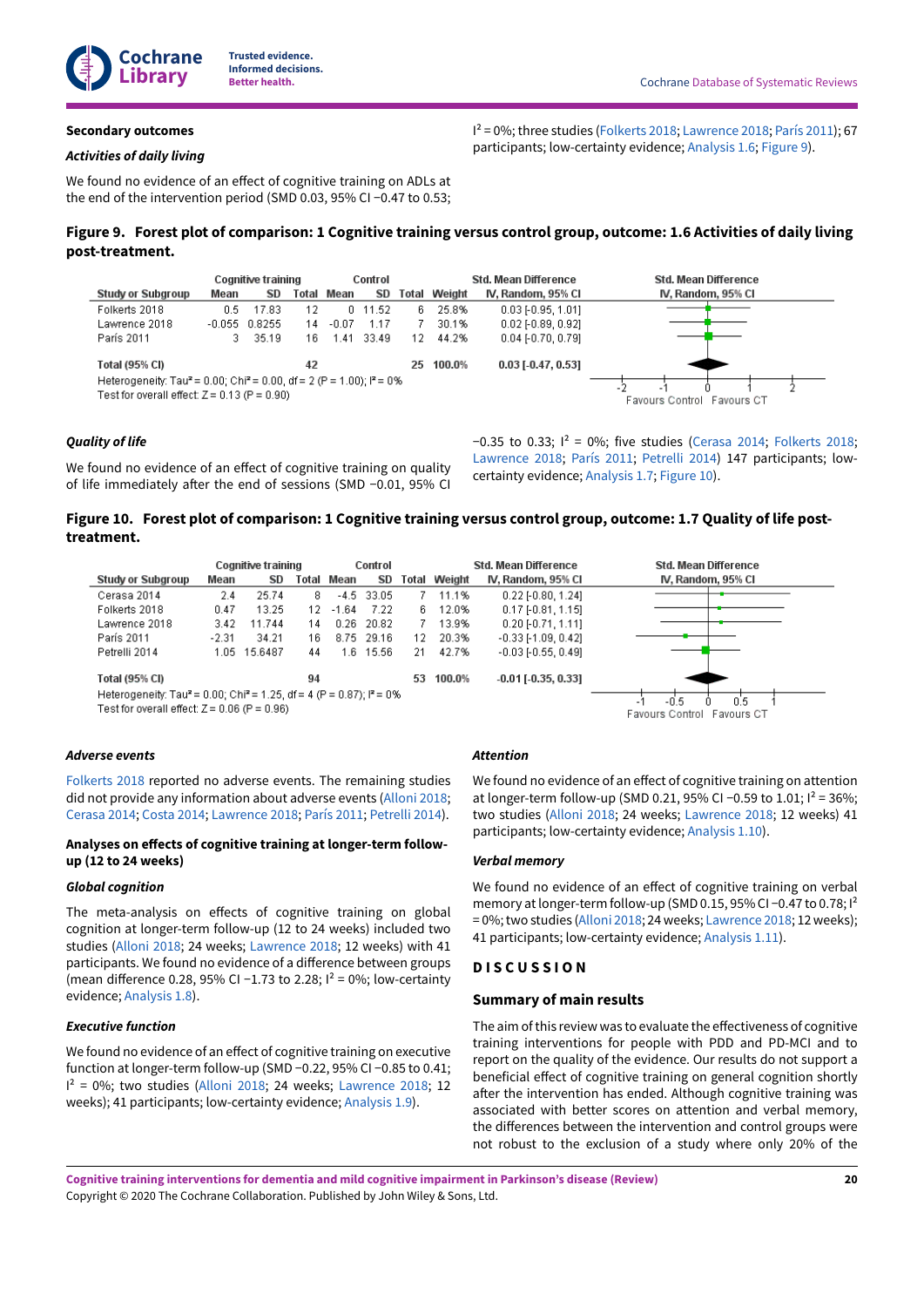

sample had PD-MCI. We found no evidence of benefit in other specific cognitive domains (executive function, visual processing ability) and no differences between cognitive training and control interventions in relation to ADLs and quality of life. Because most studies were in people with PD-MCI who, by definition, have no significant functional impairment at baseline, effects on ADLs were unlikely to be detected. We considered the evidence to be of low certainty overall due to imprecision and study limitations (see Quality of the [evidence\)](#page-22-0).

# **Overall completeness and applicability of evidence**

Only seven studies with a total of 225 participants met ourinclusion criteria, therefore the evidence base remains very small. Only one study (and no identified ongoing studies) included people with PDD, reflecting an important gap in the evidence. Most of the included studies involved people with PD and mild cognitive impairment living in community settings. Uncertainty about the degree and nature of cognitive impairment in the study populations is an important limitation of our review. In one included study [\(Cerasa](#page-24-3) 2014), participants had significant cognitive impairment on a standard neuropsychological test, but their status against MCI criteria was unclear. We also included two studies in which the sample was a mixed population of people with and without MCI [\(París](#page-24-6) 2011; [Petrelli](#page-24-7) 2014), as we were unable to access separate data. Given that diagnostic criteria for PD-MCI have only recently been defined, and the variability in diagnosis ([Marras](#page-31-19) 2013), we considered it important to be inclusive in our approach and to consider studies with mixed samples of people with and without clinically significant cognitive decline (as verified by performance on a standardised test) as eligible. As our sensitivity analyses showed that results were influenced by the inclusion of a study in which only a small proportion of the sample had cognitive impairment, it will be important that data on participants with and without cognitive impairment can be separated in future versions of this review or in other evidence syntheses.

Cognitive training across studies targeted either one or many cognitive domains. Single-domain cognitive training focused on executive function in [Alloni 2018,](#page-24-2) memory in [Costa](#page-24-4) 2014 (prospective memory via training of shifting ability), and attention in [Cerasa](#page-24-3) 2014. The remaining four studies evaluated cognitive training that targeted multiple domains of cognitive function [\(Folkerts](#page-24-1) 2018, executive function and visuo-spatial ability; [Lawrence](#page-24-5) 2018 and [París](#page-24-6) 2011, attention, working memory, psychomotor speed, executive function, and visuo-spatial ability; [Petrelli](#page-24-7) 2014, attention, memory, and executive function, with additional psychoeducational elements). In all included studies cognitive training was computerised; in some studies this was augmented with paper and pencil homework assignments. To date we are unable to comment on whether multidomain or singledomain cognitive training may differentially affect cognition in people with PD-MCI and PDD.

Most of the included studies measured both general cognition and specific areas of cognitive function. Although outcomes were similar, studies used different measures, and in most studies primary outcome measures were not specified. It will be important that future research incorporates key core outcomes so that results across studies can be compared. We found only two studies reporting on long-term effectiveness of cognitive training, measuring outcomes at 12 and 24 weeks. We found no evidence that cognitive training benefits global or specific areas of cognitive

function in the longer term. However, studies were small, and risk of bias identified in several areas limits any conclusions about whether these interventions could benefit people with PDD and PD-MCI at long-term follow-up. Overall, the current evidence therefore provides limited information in terms of potential long-term benefit. Given the small number of studies and small sample sizes, our analyses may have had limited power to detect differences in cognition and in the secondary outcomes of ADLs and quality oflife.

There was limited information on adverse events, with only one study reporting that the intervention was not associated with any adverse outcomes. This is in line with systematic reviews of cognitive training in older people and peoplewith mild to moderate Alzheimer's disease and vascular dementia [\(Bahar-Fuchs](#page-28-0) 2019), which found few studies mentioning adverse effects.

Although retrospectively it appears that we excluded many studies, we considered it important to include only studies where participants with PD also had clinical cognitive impairment to ensure that our review did not replicate previous reviews of effectiveness of cognitive training in PD without cognitive impairment ([Leung](#page-31-20) 2015).

We were not able to conduct any subgroup analyses due to the small number of studies identified. An important aim for future versions of this review will be to assess whether the nature of the comparator intervention influences efficacy, as was found in a review of cognitive training in mild to moderate dementia ([Bahar-](#page-28-0)[Fuchs](#page-28-0) 2019).

# <span id="page-22-0"></span>**Quality of the evidence**

All of the included studies were at unclear or high risk of bias in two or more domains. Many of the studies did not report details of random sequence generation, allocation concealment, or blinding. In some studies participants were excluded from analyses, indicating that intention-to-treat principles were not applied. For example, in two studies participants who did not receive more than 75% of the treatment were excluded from analyses.

According to theGRADE criteria, we considered the overall certainty of the evidence to be low for all outcomes due to risk of bias and imprecision. The numbers of studies and participants were small, and the confidence intervals around all effect estimates were wide. This GRADE rating means that new evidence may substantially change the effect estimates. Despite clinical heterogeneity across studies, such as inclusion of people with varying degrees of cognitive impairment, there was no or limited statistical heterogeneity across all of our analyses.

# **Potential biases in the review process**

Although we searched systematically several sources, including the Cochrane Central Register of Controlled Trials (CENTRAL), conference proceedings, and review articles, the possibility remains that we may have missed some studies. We found several RCTs that reported excluding people with moderate to severe dementia; although these studies did not meet our inclusion criteria, it is possible that they included people with PD-MCI and mild PDD.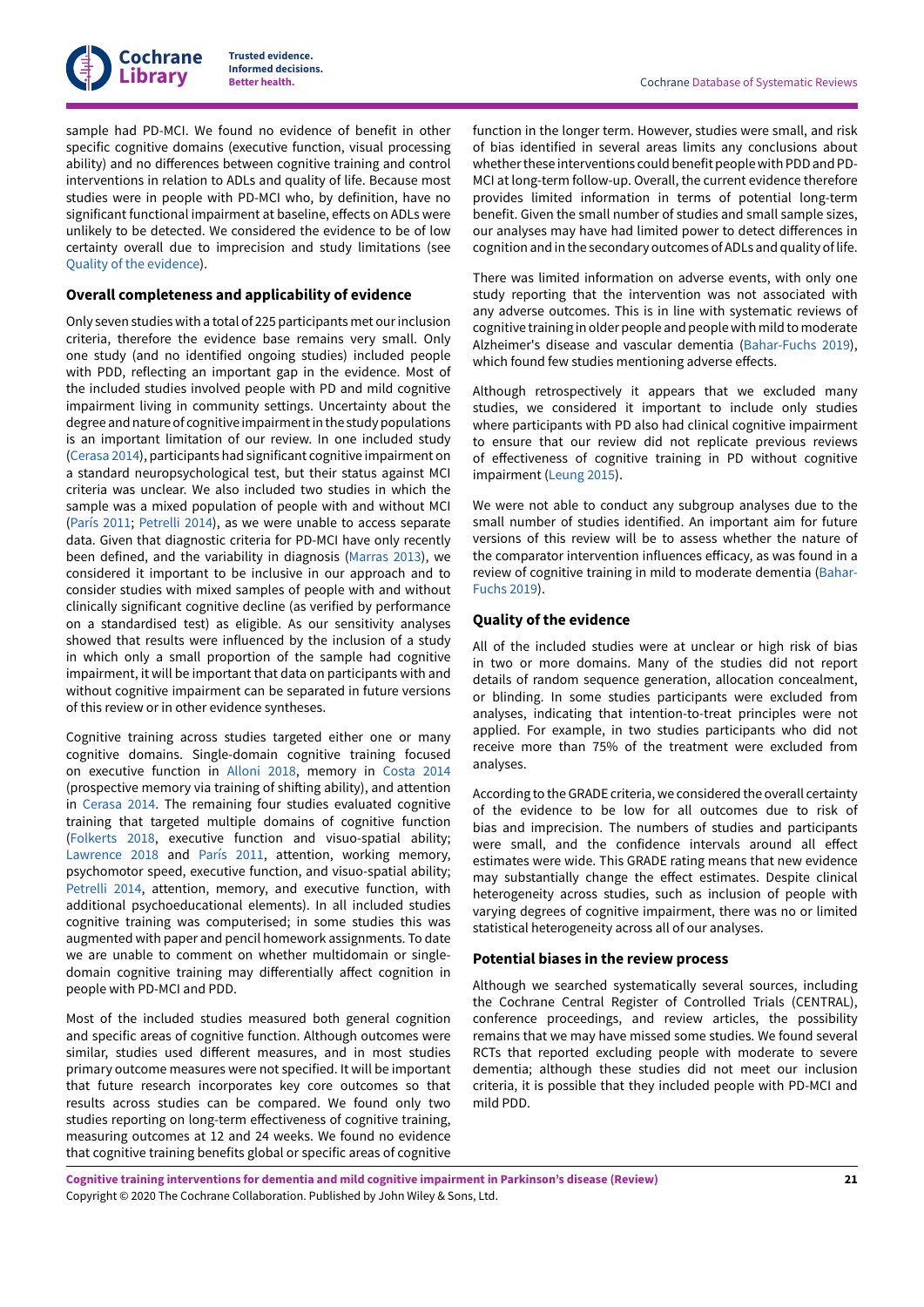# **Agreements and disagreements with other studies or reviews**

[Leung](#page-31-20) 2015 conducted a systematic review on the effectiveness of cognitive training for people with PD but no cognitive impairment. Although in some of our analyses cognitive training was favoured, which was in line with this review, our results did not reach statistical significance after sensitivity analyses were conducted. Given the small number of studies to date and risk of bias identified in several areas, our confidence in the conclusions of our review is limited.

# <span id="page-23-0"></span>**A U T H O R S ' C O N C L U S I O N S**

# **Implications for practice**

**Library**

Given that many people with Parkinson's disease (PD) experience cognitive difficulties, the potential benefit of use of cognitive training interventions is large. It will be important that large-scale trials of effectiveness are conducted, especially in people with PD dementia (PDD). Evidence from this review suggests that cognitive training interventions are generally associated with high levels of adherence. Given the small evidence base, risk of bias, and overall low certainty of the evidence, implications for clinical practice cannot be identified without further research.

# **Implications for research**

Interventions that aim to improve cognition for people with PDD and PD-related mild cognitive impairment (PD-MCI) are becoming increasingly important as pharmacological treatment for cognitive symptoms is limited. Our review highlights the paucity of research in the area and that further research is necessary in order to establish whether cognitive training interventions in people with PDD and PD-MCI may be beneficial. It is important that these trials follow the CONSORT statement. We await evidence from several ongoing trials evaluating the effectiveness of cognitive training in people with PD-MCI.

Despite some progress in definitions of cognition-based interventions, there is still confusion with regard to how these interventions are defined and described. Our review suggests overall that although most studies provide enough information to be able to separate interventions, treatment protocols are not provided, and often different approaches are grouped under the same definition. It will be important for future research to concentrate on large-scale trials of clinical effectiveness versus

a control comparison intervention, as many studies had to be excluded because the comparison group was another intervention. Updates of this review could additionally examine effectiveness of cognitive training against other active interventions.

Future studies should define cognitive impairment and specify type of diagnosis. Most studies to date exclude 'people with severe cognitive impairment', so it is likely that in some studies people with mild dementia or MCI were included. It will be important for future research to address this limitation and describe samples in greater detail reporting diagnostic criteria. Future studies should also try to address variation in training period, tasks used (i.e. cognitive only, cognitive and motor tasks), and sensitivity to change of outcome measures.

It will be important to examine whether any effects observed are generalised to everyday function and tasks of daily living. In the current review we are unable to draw any conclusions as to whether cognitive training is associated with improvements in daily life due to the small number of included studies. Future studies should test whether type of intervention evaluated influences efficacy, and comparisons between multicomponent cognitive training interventions, incorporating additional elements such as transfer training and physical training, versus cognitive training alone.

It has been argued that cognitive training may activate mechanisms of cerebral plasticity and slow PD-associated cognitive decline [\(Boller 2004\)](#page-28-8). Future studies should investigate the potential mechanisms through which cognitive training may mediate effects on cognition using structural and functional imaging methods, and the extent to which these interventions may slow the progression of cognitive decline ([Boller 2004\)](#page-28-8). Research in the area should also address heterogeneity in outcomes, which may hinder future metaanalyses. In conclusion, our review suggests that there is an urgent need for further large-scale studies of cognitive training for people with PDD and PD-MCI.

# <span id="page-23-1"></span>**A C K N O W L E D G E M E N T S**

We would like to thank the Cochrane Dementia and Cognitive Improvement Group and the Group's Managing Editor, Sue Marcus.

We would like to thank peer reviewers Dag Aarsland and Alison Yarnall and consumer reviewer Cathie Hofstetter for their comments and feedback.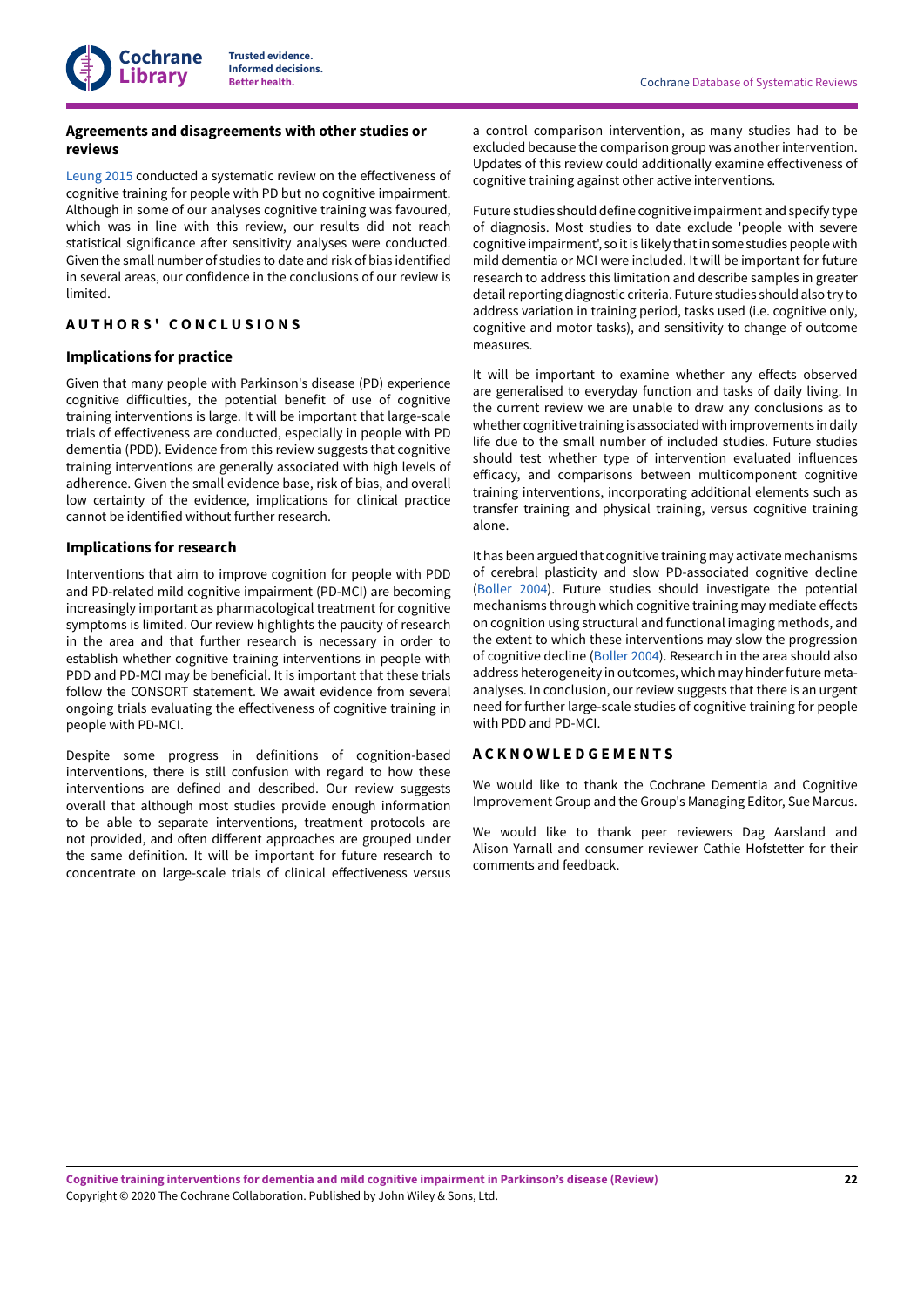

# **REFERENCES**

### <span id="page-24-0"></span>**References to studies included in this review**

#### <span id="page-24-2"></span>**Alloni 2018** *{published data only}*

Alloni A, Quaglini S, Panzarasa S, Sinforiani E, Bernini S. Evaluation of an ontology-based system for computerized cognitive rehabilitation. *International Journal of Medical Informatics* 2018;**115**:64-72.

#### <span id="page-24-3"></span>**Cerasa 2014** *{published data only}*

Cerasa A, Gioia MC, Salsone M, Donzuso G, Chiriaco C, Realmuto S, et al. Neurofunctional correlates of attention rehabilitation in Parkinson's disease: an explorative study. *Neurological Sciences* 2014;**35**:1173-80.

#### <span id="page-24-4"></span>**Costa 2014** *{published data only}*

Costa A, Peppe A, Serafini F, Zabberoni S, Barban F, Caltagirone C, et al. Prospective memory performance of patients with Parkinson's disease depends on shifting aptitude: evidence from cognitive rehabilitation. *Journal of the International Neuropsychological Society* 2014;**20**:717-26.

#### <span id="page-24-1"></span>**Folkerts 2018** *{published data only}*

Folkerts A, Dorn ME, Roheger M, Maassen M, Koerts J, Tucha O, et al. Cognitive stimulation for individuals with Parkinson's disease dementia living in long-term care: preliminary data from a randomized crossover pilot study. *Hindawi Parkinson's Disease* 2018;**8104673**:1-9.

#### <span id="page-24-5"></span>**Lawrence 2018** *{published data only}*

Lawrence BJ, Gasson N, Johnson AR, Booth L, Loftus AM. Cognitive training and transcranial direct current stimulation for mild cognitive impairment in Parkinson's disease: a randomized controlled trial. *Parkinson's Disease* 2018;**4318475**:1-13.

#### <span id="page-24-6"></span>**París 2011** *{published data only}*

París AP, Saleta HG, de la Cruz Crespo Maraver M, Silvestre E, Freixa MG, Torrellas CP, et al. Blind randomized controlled study of the efficacy of cognitive training in Parkinson's disease. *Movement Disorders* 2011;**26**:1251-8.

#### <span id="page-24-7"></span>**Petrelli 2014** *{published data only}*

Petrelli A, Kaesberg S, Barbe MT, Timmermann L, Fink G, Kessler J, et al. Effects of cognitive training in Parkinson's disease: a randomized controlled trial. *Parkinsonism and Related Disorders* 2014;**20**:1196-202.

# **References to studies excluded from this review**

#### <span id="page-24-11"></span>**ACTRN12617000634370** *{published data only}*

ACTRN12617000634370. Combined cognitive and exercise enrichment to improve outcomes in patients with Parkinson's disease [Combined cognitive and exercise enrichment to improve outcomes in patients with Parkinson's disease]. anzctr.org.au/Trial/Registration/TrialReview.aspx?id=372582 (first received 2 May 2017).

### <span id="page-24-16"></span>**Adamski 2016** *{published data only}*

Adamski N, Adler M, Opweis K, Penner IK. A pilot study on the benefit of cognitive rehabilitation in Parkinson's disease. *Therapeutic Advances in Neurological Disorders* 2016;**9**:153-64.

#### <span id="page-24-15"></span>**Atias 2015** *{published data only}*

Atias H, Hausdorff JM, Milman U. Effects of computerized cognitive training on gait and mobility in patients with Parkinson's disease. *Physiotherapy* 2015;**101**:e95.

### <span id="page-24-8"></span>**Biundo 2015** *{published data only}*

Biundo R, Weis L, Fiorenzato E, Gentile G, Giglio M, Schifano R, et al. Double-blind randomized trial of t-DCS versus sham in Parkinson patients with mild cognitive impairment receiving cognitive training. *Brain Stimulation* 2015;**8**:1223-5.

#### <span id="page-24-14"></span>**Canning 2008** *{published data only}*

Canning CG, Ada L, Woodhouse E. Multiple-task walking training in people with mild to moderate Parkinson's disease: a pilot study. *Clinical Rehabilitation* 2008;**22**:226-33.

# <span id="page-24-17"></span>**Díez-Cirarda 2017** *{published data only}*

Díez-Cirarda M, Ojeda N, Peña J, Cabrera-Zubizarreta A, Lucas-Jiménez O, Gómez-Esteban JC, et al. Long-term effects of cognitive rehabilitation on brain, functional outcome and cognition in Parkinson's disease. *European Journal of Neurology* 2018;**25(1)**:5-12.

#### <span id="page-24-13"></span>**Disbrow 2012** *{published data only}*

Disbrow EA, Russo KA, Higginson CI, Yund EW, Ventura MI, Zhang L, et al. Efficacy of tailored computer-based neurorehabilitation for improvement of movement initiation in Parkinson's disease. *Brain Research* 2012;**1452**:151-64.

#### <span id="page-24-10"></span>**Edwards 2013** *{published data only}*

Edwards JD, Hauser RA, O'Connor ML, Valdés EG, Zesiewicz TA, Uc EY. Randomized trial of cognitive speed of processing training in Parkinson disease. *Neurology* 2013;**81**:1284-90.

# <span id="page-24-9"></span>**Farzana 2015** *{published data only}*

Farzana F, Sreekanth V, Mohiuddin MK, Mohan V, Balakrishna N, Ahuja YR. Can individual home-based cognitive stimulation therapy benefit Parkinson's patients with mild to moderate cognitive impairment?. *International Journal of Geriatric Psychiatry* 2015;**30**:433-5.

#### <span id="page-24-18"></span>**Fearon 2017** *{published data only}*

Fearon C, Killane I, Newman L, Beck R, Munteanu T, Birsanu D, et al. Combined motor and cognitive training improves motor and cognitive function in people with Parkinson's disease and freezing of gait. *Movement Disorders* 2017;**32**(Suppl 2).

#### <span id="page-24-12"></span>**Fellman 2018** *{published data only}*

Fellman D, Salmi J, Ritakallio L, Ellfolk U, Rinne JO, Laine M. Training working memory updating in Parkinson's disease: a randomised controlled trial. *Neuropsychological Rehabilitation* 2018;**3**:1-36.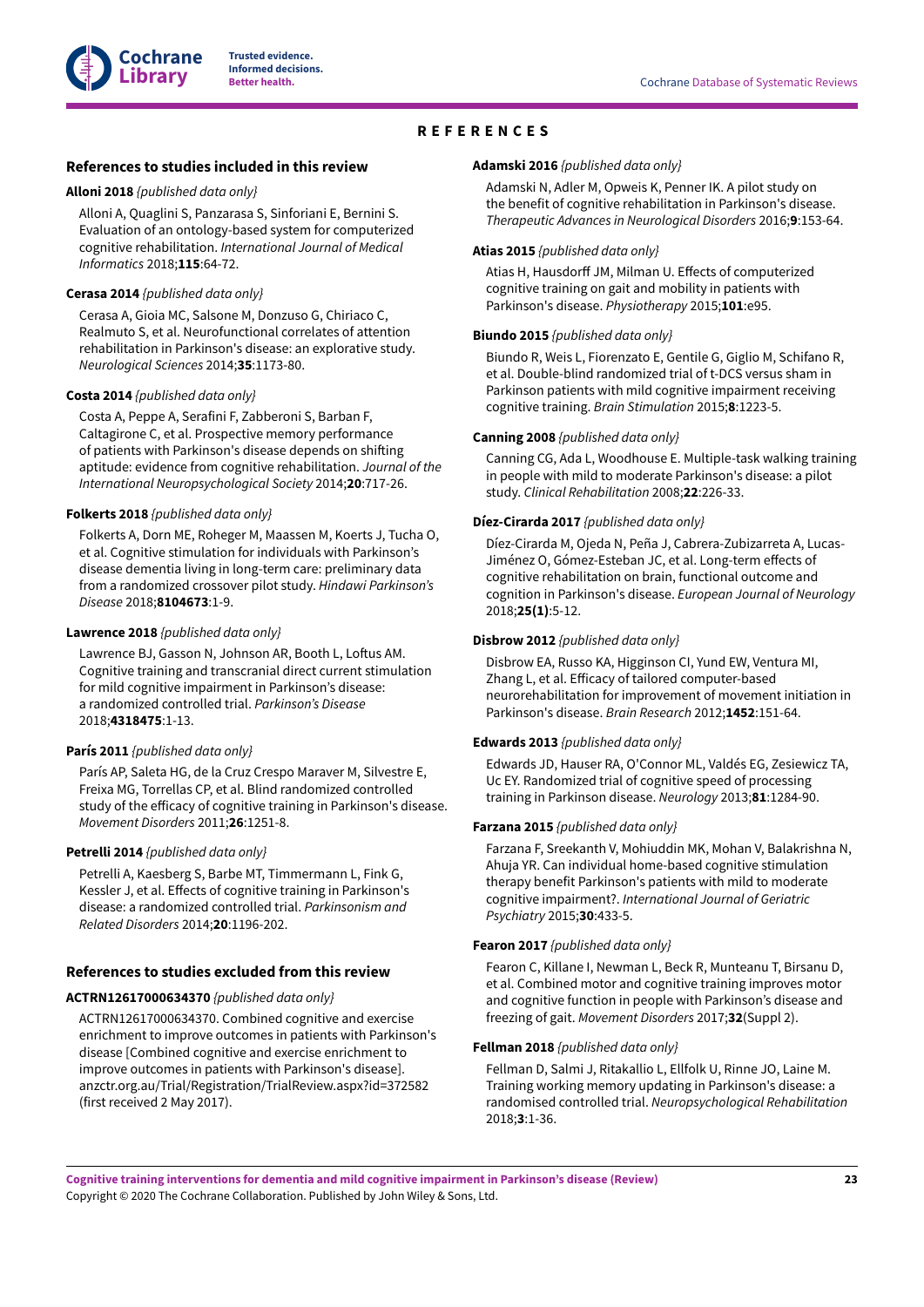

# <span id="page-25-10"></span>**Fernandez-del-Olmo 2018** *{published data only}*

Fernandez-del-Olmo M, Sánchez-Molina JA, Fernandez-Lago H, Morenilla-Burlo L, Gómez-Varela J, Fogelson N. Effects of computerized cognitive training, with and without concurrent exercise, on executive functions in Parkinson's disease. *Movement Disorders* 2018;**33**(Suppl 2).

# <span id="page-25-13"></span>**Goedeken 2018** *{published data only}*

Goedeken S, Potempa C, Prager EM, Foster ER. Encoding strategy training and self-reported everyday prospective memory in people with Parkinson disease: a randomizedcontrolled trial. *Clinical Neuropsychology* 2018;**32(7)**:1282-302.

#### <span id="page-25-3"></span>**Hindle 2016** *{published data only}*

Hindle JV, Watermeyer TJ, Roberts J, Martyr A, Lloyd-Williams H, Brand A, et al. Cognitive rehabilitation for Parkinson's disease dementia: a study protocol for a pilot randomised controlled trial. *Trials* 2016;**17**:152.

# <span id="page-25-7"></span>**Kim 2016** *{published data only}*

Kim S, Renn B, Sander A, Jimenez-Shahed J, York M. Pilot outcomes and patient satisfaction of a novel cognitive rehabilitation program: parkinson's disease-cognitive rehabilitation for executive functioning (PD-CoRE). *Movement Disorders* 2016;**31**(9):e1-e13.

# <span id="page-25-1"></span>**Maggio 2018** *{published data only}*

Maggio MG, De Cola MC, Latella D, Maresca G, Finocchiaro C, La Rosa G, et al. What about the role of virtual reality in Parkinson disease's cognitive rehabilitation? preliminary findings from a randomized clinical trial. *Journal of Geriatric Psychiatry and Neurology* 2018;**31**(6):312-8.

# <span id="page-25-0"></span>**Mahmoud 2018** *{published data only}*

Mahmoud LSE, Shady NAEA, Hafez ES. Motor imagery training with augmented cues of motor learning on cognitive functions in patients with Parkinsonism. *International Journal of Therapy and Rehabilitation* 2018;**25**:13-9.

#### <span id="page-25-4"></span>**McCormick 2018** *{published data only}*

McCormick SA, Vatter S, Carter LA, Smith SJ, Orgeta V, Poliakoff E, et al. Parkinson's-adapted cognitive stimulation therapy: feasibility and acceptability in Lewy body spectrum disorders. *Journal of Neurology* 2019;**266**(7):1756-70.

# <span id="page-25-16"></span>**Mirelman 2011** *{published data only}*

Mirelman A, Maidan I, Herman T, Deutsch JE, Giladi N, Hausdorff JM. Virtual reality for gait training: can it induce motor learning to enhance complex walking and reduce fall risk in patients with Parkinson's disease?. *Journals of Gerontology. Series A, Biological Sciences and Medical Sciences* 2011;**66**:234-40.

# <span id="page-25-17"></span>**Mohlman 2011** *{published data only}*

Mohlman J, Chazin D, Georgescu B. Feasibility and acceptance of a nonpharmacological cognitive remediation intervention for patients with Parkinson disease. *Journal of Geriatric Psychiatry and Neurology* 2011;**24(2)**:91-97.

### <span id="page-25-12"></span>**Monticone 2015** *{published data only}*

Monticone M, Ambrosini E, Laurini A, Rocca B, Foti C. In-patient multidisciplinary rehabilitation for Parkinson's disease: a randomized controlled trial. *Movement Disorders* 2015;**30**:1050– 1058.

# <span id="page-25-15"></span>**Motlagh 2017** *{published data only}*

Motlagh MZ, Alhosseini MN, Salehi H, Chitsaz A. The effect of cognitive training on freezing of gait in patients with Parkinson's disease. *Advances in Cognitive Science* 2017;**18**.

### <span id="page-25-6"></span>**Naismith 2013** *{published data only}*

Naismith SL, Mowszowski L, Diamond K, Lewis SJ. Improving memory in Parkinson's disease: a healthy brain ageing cognitive training program. *Movement Disorders* 2013;**28**:1097-103.

# <span id="page-25-14"></span>**NCT01156714** *{published data only}*

NCT01156714. Exercise and cognitive training in Parkinson's disease [Effects of exercise and cognitive training on executive function in Parkinson's disease]. clinicaltrials.gov/ct2/show/ NCT01156714 (first received 5 July 2010).

## <span id="page-25-8"></span>**NCT01469741** *{published data only}*

NCT01469741. Rehabilitation of everyday memory impairment in Parkinson disease: a pilot study (REMI-PD) [Rehabilitation of everyday memory impairment in Parkinson disease: a pilot study]. clinicaltrials.gov/ct2/show/NCT01469741 (first received 10 November 2011).

# <span id="page-25-18"></span>**NCT02826785** *{published data only}*

NCT02826785. Feasibility and optimization of a cognitive intervention for Parkinson disease (FOCI-PD) [Feasibility and optimization of a cognitive intervention for Parkinson disease]. clinicaltrials.gov/ct2/show/NCT02826785 (first received 11 July 2016).

# <span id="page-25-9"></span>**NCT02922530** *{published data only}*

NCT02922530. Piloting a novel, mobile cognitive tracking and training tool for patients with Parkinson's disease (PD) [Piloting a novel, mobile cognitive tracking and training tool for patients with Parkinson's disease (PD)]. clinicaltrials.gov/ct2/show/ NCT02922530 (first received 4 October 2016).

### <span id="page-25-5"></span>**NCT03335150** *{published data only}*

NCT03335150. Cognitive rehabilitation for PD-MCI (CogSMART-PD) [Cognitive rehabilitation for individuals with Parkinson's disease and MCI]. clinicaltrials.gov/ct2/show/NCT03335150 (first received 7 November 2017).

#### <span id="page-25-11"></span>**NCT03680170** *{published data only}*

NCT03680170. Cognitive training in Parkinson's disease, the iPARK study (iPARK) [The effect of home-based working memory updating training on cognition and health in patients With Parkinson's disease]. *clinicaltrials.gov/ct2/show/ NCT03680170* (first received 21 September 2018).

#### <span id="page-25-2"></span>**NCT03836963** *{published data only}*

NCT03836963. Cognitive rehab for Parkinson's [Cognitive rehabilitation for veterans with Parkinson's disease]. clinicaltrials.gov/ct2/show/NCT03836963 (first received 11 February 2019).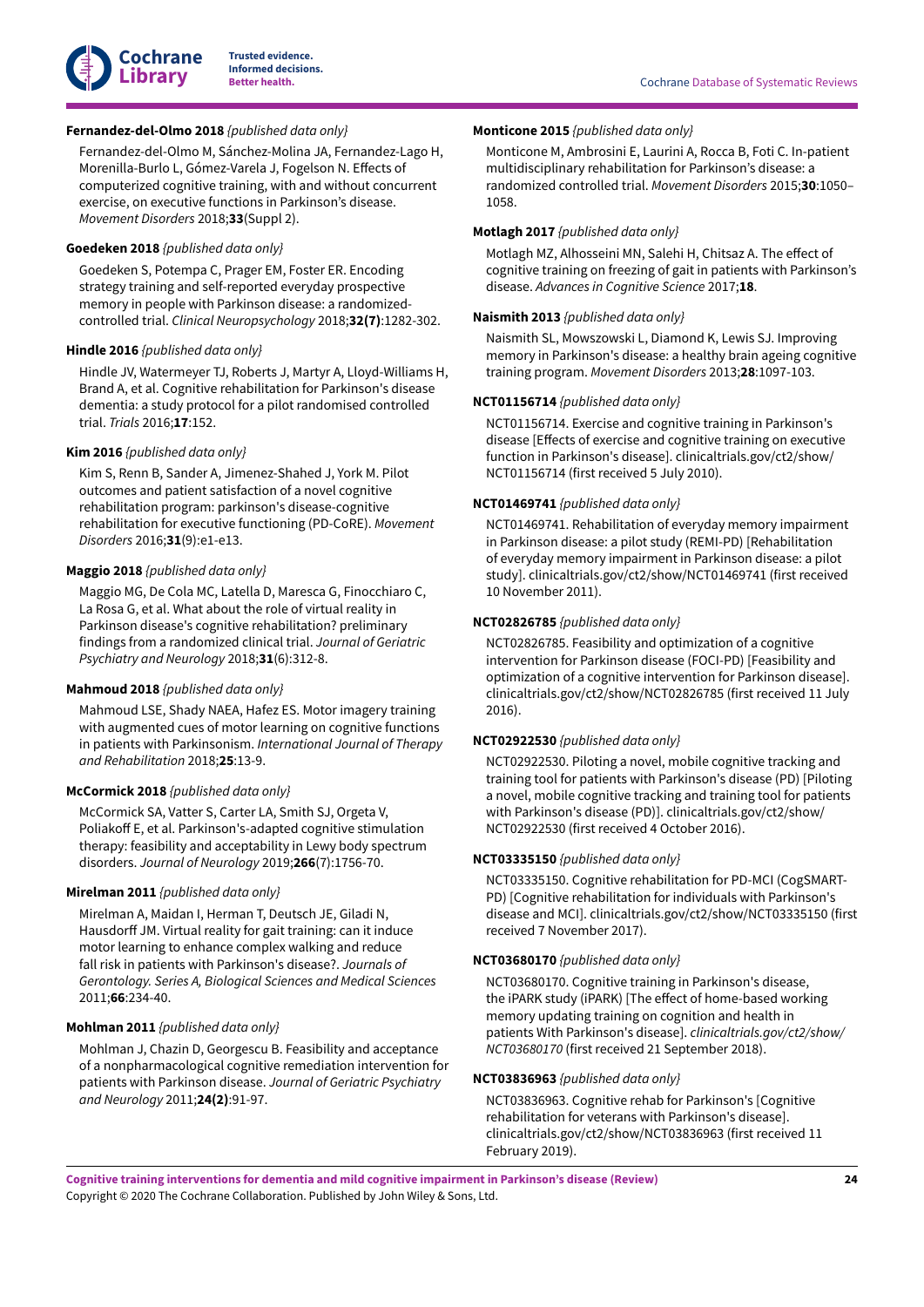

# <span id="page-26-13"></span>**NCT04048122** *{published data only}*

NCT04048122. Feasibility and effect of a strategy-based cognitive intervention for Parkinson disease [Strategy-based cognitive intervention for Parkinson disease: a pilot randomized controlled trial]. clinicaltrials.gov/ct2/show/NCT04048122 (first received 7 August 2019).

# <span id="page-26-17"></span>**Nombela 2011** *{published data only}*

Nombela C, Bustillo PJ, Castell PF, Sanchez l, Medina V, Herrero MT. Cognitive rehabilitation in Parkinson's disease: evidence from neuroimaging. *Frontiers in Neurology* 2011;**2**:82.

# <span id="page-26-8"></span>**Peña 2014** *{published data only}*

Peña J, Ibarretxe-Bilbao N, García-Gorostiaga I, Gomez-Beldarrain MA, Díez-Cirarda M, Ojeda N. Improving functional disability and cognition in Parkinson disease: randomized controlled trial. *Neurology* 2014;**83**:2167-2174.

#### <span id="page-26-14"></span>**Peters 2012** *{published data only}*

Peters C, Currin M, Tyson S, Rogers A, Healy S, McPhail S, et al. A randomized controlled trial of an enhanced interdisciplinary community based group program for people with Parkinson's disease: study rationale and protocol. *Neurology International* 2012;**9**:e3.

# <span id="page-26-11"></span>**Piemonte 2016** *{published data only}*

Piemonte MEP, Okamoto E, Cardoso KR, Oliveira TP, Miranda CS, Pikel M, et al. Novel training based on declarative memory cues improves gait performance in patients with Parkinson's disease: a randomized clinical trial. *Movement Disorders* 2016;**31 (suppl 2)**.

#### <span id="page-26-10"></span>**Pompeu 2012** *{published data only}*

Pompeu JE, Mendes FA, Silva KG, Lobo AM, Oliveira Tde P, Zomignani AP, et al. Effect of Nintendo Wii™-based motor and cognitive training on activities of daily living in patients with Parkinson's disease: a randomised clinical trial. *Physiotherapy* 2012;**98**(3):196-204.

### <span id="page-26-15"></span>**Pompeu 2016** *{published data only}*

Pompeu JE, Silva KG, Freitas TB, Nuvolini RA, Doná F, Torriani-Pasin C, et al. Effect of European physiotherapy guideline for Parkinson's disease and Microsoft Kinect<sup>®</sup> adventures games training on postural control, cognition and quality of life: randomized clinical trial. *Movement Disorders* 2016:S184.

#### <span id="page-26-4"></span>**Quayhagen 2000** *{published data only}*

Quayhagen MP, Quayhagen M, Corbeil R, Hendrix R, Jackson E, Snyder L, et al. Coping with dementia: evaluation of four nonpharmacologic interventions. *International Psychogeriatrics* 2000;**12**:249-265.

# <span id="page-26-2"></span>**Reuter 2012** *{published data only}*

Reuter I, Mehnert S, Sammer G, Oechsner M, Engelhardt M. Efficacy of a multimodal cognitive rehabilitation including psychomotor and endurance training in Parkinson's disease. *Journal of Aging Research* 2012;**2012**:1-15.

#### <span id="page-26-7"></span>**Sammer 2006** *{published data only}*

Sammer G, Reuter I, Hullmann K, Kaps M, Vaitl D. Training of executive functions in Parkinson's disease. *Journal of the Neurological Sciences* 2006;**25**(248):115-9.

#### <span id="page-26-18"></span>**Sinforiani 2004** *{published data only}*

Sinforiani E, Banchieri L, Zucchella C, Pacchetti C, Sandrini G. Cognitive rehabilitation in Parkinson's disease. *Archives of Gerontology and Geriatrics* 2014;**9**(Suppl):387-91.

# <span id="page-26-5"></span>**Stiver 2015** *{published data only}*

Stiver J, Wynn M, Pressman P, Saloner R, Dutt S, Kramer J. A pilot study of adaptive brain gaming in cognitively impaired older adults. *Neurology* 2016;**86 (16 Supplement)**:6.215.

#### <span id="page-26-9"></span>**Strouwen 2017** *{published data only}*

Strouwen C, Molenaar EALM, Münks L, Keus SHJ, Zijlmans JCM, Vandenberghe W, et al. Training dual tasks together or apart in Parkinson's disease: results from the DUALITY trial. *Movement Disorders* 2017;**32**:1201-1210.

#### <span id="page-26-12"></span>**Valdés 2017** *{published data only}*

Valdés EG, O'Connor ML, Uc EY, Hauser RA, Andel R, Edwards JD. Use, maintenance and dose effects of cognitive speed of processing training in Parkinson's disease. *International Journal of Neuroscience* 2017;**127(10)**:841-848.

#### <span id="page-26-3"></span>**Vlagsma 2020** *{published data only}*

Vlagsma TT, Duits AA, Dijkstra HT, van Laar T, Spikman JM. Effectiveness of ReSET; a strategic executive treatment for executive dysfunctioning in patients with Parkinson's disease. *Neuropsychological Rehabilitation* 2020;**30**(1):67-84.

#### <span id="page-26-16"></span>**Walton 2016** *{published data only}*

Walton CC, Mowszowski L, Shine JM, Gilat M, Hall JM, O'Callaghan C, et al. A double-blind randomized controlled trial of cognitive training for freezing of gait in Parkinson's disease. *Movement Disorders* 2016;**31 (suppl 2)**:694-5.

#### <span id="page-26-6"></span>**Zimmermann 2014** *{published data only}*

Zimmermann R, Gschwandtner U, Benz N, Hatz F, Schindler C, Taub E, et al. Cognitive training in Parkinson disease: cognition-specific vs nonspecific computer training. *Neurology* 2014;**82**(14):1219-1226.

#### **References to studies awaiting assessment**

### <span id="page-26-1"></span>**NCT01646333** *{published data only}*

NCT01646333. A trial of neurocognitive and supportive therapy interventions for individuals with Parkinson's disease [A randomized controlled trial of neurocognitive and supportive therapy interventions for individuals with Parkinson's disease]. clinicaltrials.gov/ct2/show/NCT01646333 (first received 20 July 2012).

#### <span id="page-26-0"></span>**NCT01647698** *{published data only}*

NCT01647698. Pilot study to determine if working memory training aids cognitive functioning in patients with Parkinson's disease (PDWM) [Beyond the physical: enhancing psychosocial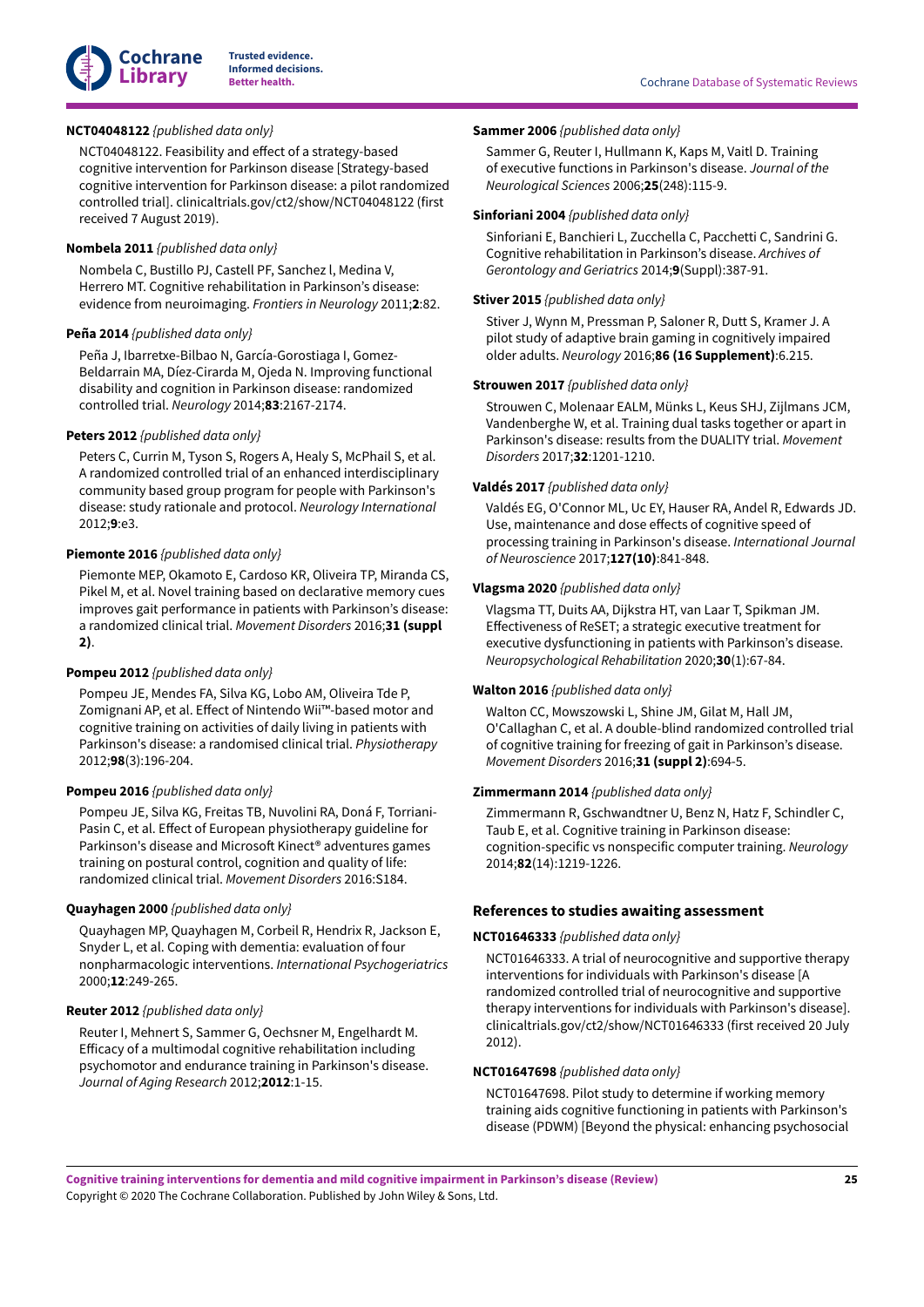

functioning in Parkinson's disease]. clinicaltrials.gov/ct2/show/ NCT01647698 (first received 23 July 23 2012).

### <span id="page-27-14"></span>**NCT02920632** *{published data only}*

NCT02920632. Cognitive training in Parkinson study (cogtips) [COGTIPS (COGnitive Training In Parkinson Study): the effect of online cognitive training on cognition and brain networks in Parkinson's disease]. clinicaltrials.gov/ct2/show/NCT02920632 (first received 30 September 2016).

### **References to ongoing studies**

#### <span id="page-27-9"></span>**ACTRN12618000999235** *{published data only}*

ACTRN12618000999235. A randomised control trial of cognitive training and non-invasive brain stimulation in Parkinson's: the impact on cognition (thinking skills) and quality of life [A randomised control trial of cognitive training and non-invasive brain stimulation in PD: the impact on cognition and quality of life]. anzctr.org.au/Trial/Registration/TrialReview.aspx? id=375321 (first received 14 June 2018).

#### <span id="page-27-10"></span>**NCT02225314** *{published data only}*

NCT02225314. Computer-based cognitive training for individuals with Parkinson's disease [Computer-based cognitive training for individuals with Parkinson's disease]. clinicaltrials.gov/ct2/show/NCT02225314 (first received 26 August 2014).

#### <span id="page-27-12"></span>**NCT02525367** *{published data only}*

NCT02525367. Online cognitive training in PD, MS and depressed patients treated with electroconvulsive therapy [Clinical pilot study in the feasibility and effect of online cognitive training on cognitive functions in patients with Parkinson's disease, multiple sclerosis and depressive patients treated with electroconvulsive therapy]. clinicaltrials.gov/ct2/ show/NCT02525367 (first received 17 August 2015).

#### <span id="page-27-11"></span>**NCT03285347** *{published data only}*

NCT03285347. Effect of computer-based cognitive training on attention and executive functions in patients with Parkinson's disease [The effect of computer-based cognitive training on attention and executive functions in patients with Parkinson's disease]. clinicaltrials.gov/ct2/show/NCT03285347 (first received 18 September 2017).

#### <span id="page-27-8"></span>**NCT03582670** *{published data only}*

NCT03582670. Prospective memory training in Parkinson disease [Prospective memory training in Parkinson disease]. clinicaltrials.gov/ct2/show/NCT03582670 (first received 11 July 2018).

#### <span id="page-27-13"></span>**van de Weijer 2016** *{published data only}*

van de Weijer SC, Duits AA, Bloem BR, Kessels RP, Jansen JF, Köhler S, et al. The Parkin'Play study: protocol of a phase II randomized controlled trial to assess the effects of a health game on cognition in Parkinson's disease. *BMC Neurology* 2016;**16**(1):1-11.

### **Additional references**

### <span id="page-27-2"></span>**Aarsland 2000**

Aarsland D, Larsen JP, Tandberg E, Laake K. Predictors of nursing home placement in Parkinson's disease: a population based prospective study. *Journal of American Geriatrics Society* 2000;**48**:938–42.

### <span id="page-27-0"></span>**Aarsland 2001**

Aarsland D, Cummings JL, Larsen JP. Neuropsychiatric differences between Parkinson's disease with dementia and Alzheimer's disease. *International Journal of Geriatric Psychiatry* 2001;**16**:184–91.

#### <span id="page-27-5"></span>**Aarsland 2003a**

Aarsland D, Hutchinson M, Larsen JP. Cognitive, psychiatric and motor response to galantamine in Parkinson's disease with dementia. *International Journal of Geriatric Psychiatry* 2003;**18**:937–41.

#### <span id="page-27-4"></span>**Aarsland 2003b**

Aarsland D, Andersen K, Larsen JP, Lolk A, Kragh-Sorensen P. Prevalence and characteristics of dementia in Parkinson's disease: an 8-year prospective study. *Archives of Neurology* 2003;**60**:387-92.

#### <span id="page-27-3"></span>**Aarsland 2004**

Aarsland D, Andersen K, Larsen JP, Perry R, Wentzel-Larsen T, Lolk A, et al. The rate of cognitive decline in Parkinson disease. *Archives of Neurology* 2004;**61**:1906–11.

#### <span id="page-27-1"></span>**Aarsland 2007**

Aarsland D, Brønnick K, Ehrt U, De Deyn PP, Tekin S, Emre M, et al. Neuropsychiatric symptoms in patients with Parkinson's disease and dementia: frequency, profile and associated care giver stress. *Journal of Neurology, Neurosurgery, and Psychiatry* 2007;**78**:36–42.

#### <span id="page-27-7"></span>**Aarsland 2009**

Aarsland D, Ballard C, Walker Z, Bostrom F, Alves G, Kossakowski K, et al. Memantine in patients with Parkinson's disease dementia or dementia with Lewy bodies: a doubleblind, placebo-controlled, multicentre trial. *Lancet Neurology* 2009;**8**:613-8.

### <span id="page-27-6"></span>**Aarsland 2010**

Aarsland D, Bronnick K, Williams-Gray C, Weintraub D, Marder K, Kulisevsky J, et al. Mild cognitive impairment in Parkinson disease: a multicenter pooled analysis. *Neurology* 2010;**75**:1062–9.

#### <span id="page-27-16"></span>**Alexopoulos 1988**

Alexopoulos GA, Abrams RC, Young RC, Shamoian CA. Cornell scale for depression in dementia. *Biological Psychiatry* 1988;**23**:271-284.

#### <span id="page-27-15"></span>**Alloni 2015**

Alloni A, Tost D, Panzarasa S, Zucchella C, Quaglini S. Applying 3D graphics to computerized cognitive rehabilitation. *Communications in Computer and Information Science* 2015;**515**:115–128.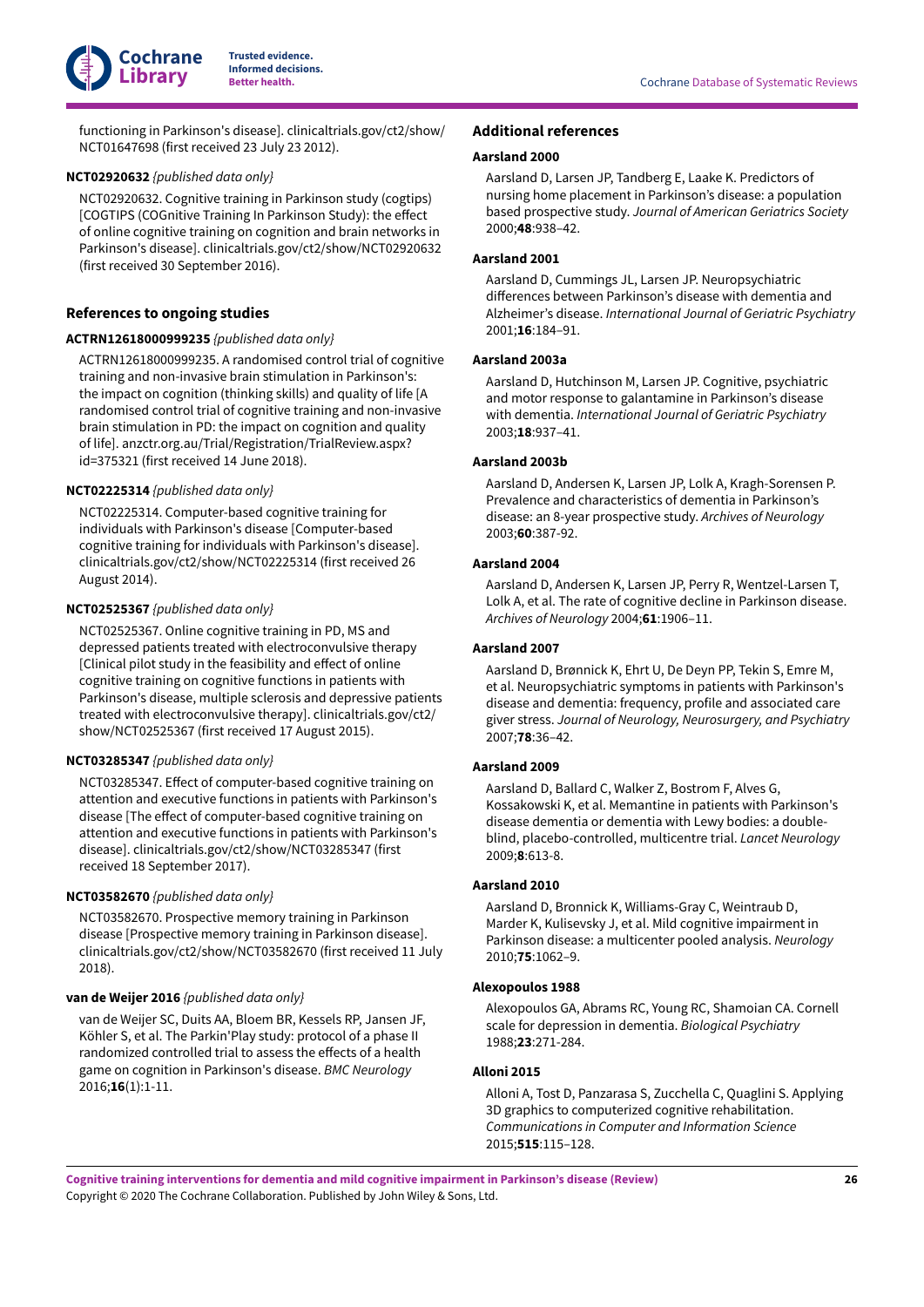

### <span id="page-28-4"></span>**Aretouli 2010**

Aretouli E, Brandt J. Episodic memory in dementia: characteristics of new learning that differentiate Alzheimer's, Huntington's, and Parkinson's diseases. *Archives of Clinical Neuropsychology* 2010;**25**:296-309.

# <span id="page-28-11"></span>**Artero 2006**

Artero S, Petersen R, Touchon J, Ritchie K. Revised criteria for mild cognitive impairment: validation within a longitudinal population study. *Dementia and Geriatric Cognitive Disorders* 2006;**22**:465–470.

#### <span id="page-28-5"></span>**Backman 2005**

Bäckman L, Jones S, Berger AK, Laukka EJ, Small BJ. Cognitive impairment in preclinical Alzheimer's disease: a meta-analysis. *Neuropsychology* 2005;**19**:520–31.

#### <span id="page-28-0"></span>**Bahar-Fuchs 2019**

Bahar-Fuchs A, Martyr A, Goh AM, Sabates J, Clare L. Cognitive training for people with mild to moderate dementia. *Cochrane Database of Systematic Reviews* 2019, Issue 3. [DOI: [10.1002/14651858.CD013069.pub2](https://doi.org/10.1002%2F14651858.CD013069.pub2)]

#### <span id="page-28-13"></span>**Baller 2009**

Baller G, Kalbe E, Kaesberg S, Kessler J. NEUROvitalis. Cologne, Germany: Ein Neuropsychologisches Gruppenprogramm zur Förderung der Geistigen Leistungsfähigkeit ProLog, 2009.

# <span id="page-28-20"></span>**Barthel 1965**

Mahoney F, Barthel D. Functional evaluation: the Barthel Index. *Maryland State Medicine Journal* 1965;**14**:61–65.

#### <span id="page-28-2"></span>**Bassett 2005**

Bassett SS. Cognitive impairment in Parkinson's disease. *Primary Psychiatry* 2005;**12**:50-5.

# <span id="page-28-21"></span>**Beck 1996**

Beck AT, Steer RA, Brown GK. BDI-II: Beck Depression Inventory Manual. 2nd Edition. San Antonio, TX: Psychological Corporation, 1996.

#### <span id="page-28-10"></span>**Belleville 2011**

Belleville S, Clement F, Mellah S, Gilbert B, Fontaine F, Gauthier S. Training-related brain plasticity in subjects at risk of developing Alzheimer's disease. *Brain* 2011;**134**:1623–34.

### <span id="page-28-15"></span>**Benton 1983**

Benton AL, Hamsher de SK, Sivan AB. Multilingual Aplasia Examination. 2nd Edition. Iowa City, IA: AJA Associates, 1983.

# <span id="page-28-17"></span>**Benton 1994**

Benton AL, Sivan A, Hamsher K, Varney N, Spreen O. Contributions to Neuropsychology Assessment: a Clinical Manual 2. New York: Oxford University Press, 1994.

#### <span id="page-28-8"></span>**Boller 2004**

Boller F. Rational basis of rehabilitation following cerebral lesions: a review of the concept of cerebral plasticity. *Functional Neurology* 2004;**19**:65–72.

#### <span id="page-28-18"></span>**Brandt 2001**

Brandt J, Benedict RH. Hopkins Verbal Learning Test-Revised: professional Manual. Lutz, FL: Psychological Assessment Resources, 2001.

#### <span id="page-28-3"></span>**Bronnick 2007**

Bronnick K, Emre M, Lane R, Tekin S, Aarsland D. Profile of cognitive impairment in dementia associated with Parkinson's disease compared with Alzheimer's disease. *Journal of Neurology, Neurosurgery, and Psychiatry* 2007;**78**:1064–8.

#### <span id="page-28-9"></span>**Buonomano 1998**

Buonomano DV, Merzenich MM. Cortical plasticity: from synapses to maps. *Annual Review of Neuroscience* 1998;**21**:149– 86.

### <span id="page-28-16"></span>**Buschke 1973**

Buschke H. Selective reminding analysis of memory and learning. *Journal of Verbal Learning and Verbal Behavior* 1973;**12**:543-50.

#### <span id="page-28-1"></span>**Buter 2008**

Buter TC, van den Hout A, Matthews FE, Larsen JP, Brayne C, Aarsland D. Dementia and survival in Parkinson disease: a 12 year population study. *Neurology* 2008;**70**:1017–22.

# <span id="page-28-7"></span>**Calleo 2012**

Calleo J, Burrows C, Levin H, Marsh L, Lai E, York MK. Cognitive rehabilitation for executive dysfunction in Parkinson's disease: application and current directions. *Parkinson's Disease* 2012;**2012**:512892.

#### <span id="page-28-6"></span>**Caviness 2007**

Caviness JN, Driver-Dunckley E, Connor DJ, Sabbagh MN, Hentz JG, Noble B, et al. Defining mild cognitive impairment in Parkinson's disease. *Movement Disorders* 2007;**22**:1272–7.

### <span id="page-28-12"></span>**Cerasa 2013**

Cerasa A, Gioia MC, Valentino P, Nisticò R, Chiriaco C, Pirritano D, et al. Computer-assisted cognitive rehabilitation of attention deficits for multiple sclerosis: a randomized trial with FMRI correlates. *Neurorehabilitation and Neural Repair* 2013;**27**(4):284–295.

# <span id="page-28-14"></span>**Corsi 1972**

Corsi PM. Human memory and the medial temporal region of the brain. Unpublished doctoral dissertation; McGill University, Montreal; 1972.

#### <span id="page-28-19"></span>**Culberston 2001**

Culberston W, Zillmer E. TOL: Tower of London. Drexel University. Chicago: Multi-Health Systems, 2005.

#### <span id="page-28-22"></span>**Cummings 1997**

Cummings JL. The Neuropsychiatric Inventory: assessing psychopathology in dementia patients. *Neurology* 1997;**48**:S10- S16.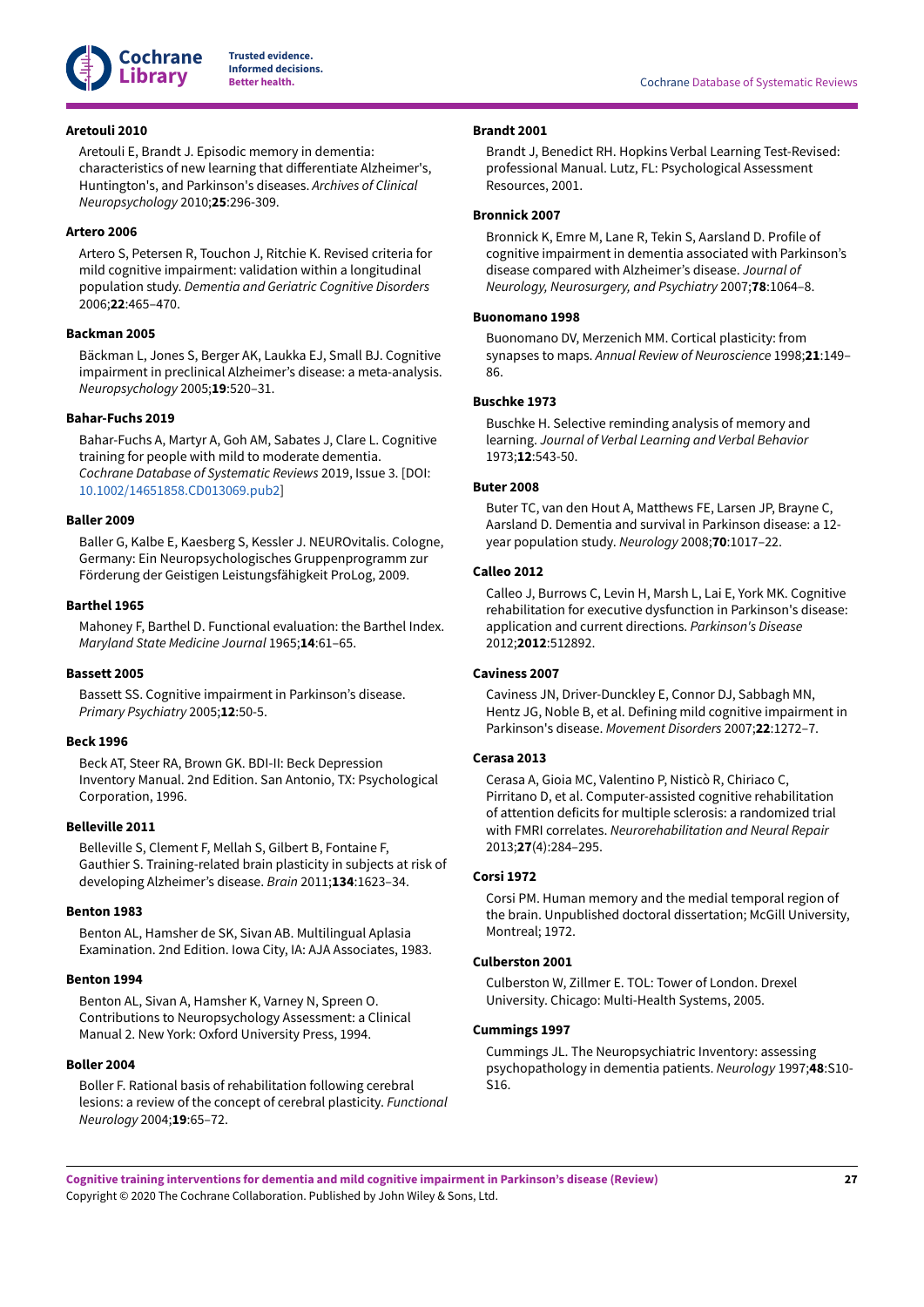

#### <span id="page-29-3"></span>**Cutson 1995**

Cutson TM, Laub KC, Schenkman M. Pharmacological and nonpharmacological interventions in the treatment of Parkinson's Disease. *Physical Therapy* 1995;**75**:363-73.

#### <span id="page-29-12"></span>**Davis 2001**

Davis RN, Massman PJ, Doody RS. Cognitive intervention in Alzheimer disease: a randomized placebo-controlled study. *Alzheimer Disease & Associated Disorders* 2001;**15**:1-9.

# <span id="page-29-4"></span>**de Rijk 2000**

de Rijk MC, Launer LJ, Berger K, Breteler MM, Dartigues JF, Baldereschi M, et al. Prevalence of Parkinson's disease in Europe: a collaborative study of population-based cohorts. Neurologic Diseases in the Elderly Research Group. *Neurology* 2000;**54**(11 Suppl 5):S21–3.

#### <span id="page-29-19"></span>**Delis 2000**

Delis DC, Kramer JH, Kaplan E, Ober BA. California Verbal Learning Test. Adult Version Manual. 2nd Edition. San Antonio, TX: Psychological Corporation, 2000.

#### <span id="page-29-18"></span>**Downes 1993**

Downes JJ, Sharp HM, Costall BM, Sagar HJ, Howe J. Alternating fluency in Parkinson's disease. *Brain* 1993;**116**:887–902.

# <span id="page-29-10"></span>**Driemeyer 2008**

Driemeyer J, Boyke J, Gaser C, Büchel C, May A. Changes in gray matter induced by learning - revisited. *PLoS ONE* 2008;**3**(7):e2669.

#### <span id="page-29-0"></span>**Dubois 1997**

Dubois B, Pillon B. Cognitive deficits in Parkinson's disease. *Journal of Neurology* 1997;**244**:2-8.

#### <span id="page-29-16"></span>**Dubois 2000**

Dubois B, Slachevsky A, Litvan I, Pillon B. The FAB A frontal assessment battery at bedside. *Neurology* 2000;**55**:1621-6.

#### <span id="page-29-7"></span>**Dubois 2007**

Dubois B, Burn D, Goetz C, Aarsland D, Brown RG, Broe GA, et al. Diagnostic procedures for Parkinson's disease dementia: recommendations from the Movement Disorder Society task force. *Movement Disorders* 2007;**22**(16):2314-24.

### <span id="page-29-13"></span>**Egger 1997**

Egger M, Davey Smith G, Schneider M, Minder C. Bias in meta-analysis detected by a simple, graphical test. *BMJ* 1997;**315**(7109):629-34.

# <span id="page-29-5"></span>**Emre 2003**

Emre M. Dementia associated with Parkinson's disease. *Lancet Neurology* 2003;**2**:229–37.

### <span id="page-29-2"></span>**Emre 2004**

Emre M, Aarsland D, Albanese A, Byrne EJ, Deuschl G, De Deyn PP, et al. Rivastigmine for dementia associated with Parkinson's disease. *New England Journal of Medicine* 2004;**351**:2509-18.

#### <span id="page-29-6"></span>**Emre 2007**

Emre M, Aarsland D, Brown R. Clinical diagnostic criteria for dementia associated with Parkinson's disease. *Movement Disorders* 2007;**22**:1689–707.

# <span id="page-29-11"></span>**Emre 2010**

Emre M, Tsolaki M, Bonuccelli U, Destée A, Tolosa E, Kutzelnigg A, et al. Memantine for patients with Parkinson's disease dementia or dementia with Lewy bodies: a randomised, double-blind, placebo-controlled trial. *Lancet Neurology* 2010;**9**:969-77.

#### <span id="page-29-21"></span>**Ettema 2007**

Ettema TP, Droes RM, de Lange J, Mellenbergh GJ, Ribbe MW. QUALIDEM: Development and evaluation of a dementia specific quality of life instrument - validation. *International Journal of Geriatric Psychiatry* 2007;**22**(5):424–430.

### <span id="page-29-22"></span>**EuroQoL Group 1990**

EuroQol Group. EuroQol–a new facility for the measurement of health-related quality of life. *Health Policy* 1990;**16**:199-208.

#### <span id="page-29-15"></span>**Folstein 1975**

Folstein MF, Folstein SE, McHugh PR. ''Mini-Mental State'': a practical method for grading the cognitive state of patients for the clinician. *Journal of Psychiatric Research* 1975;**12**:189-98.

#### <span id="page-29-8"></span>**Galvin 2006**

Galvin JE, Pollack J, Morris JC. Clinical phenotype of Parkinson disease dementia. *Neurology* 2006;**67**:1605-11.

# <span id="page-29-1"></span>**Giladi 2000**

Giladi N, Treves TA, Paleacu D, Shabtai H, Orlov Y, Kandinov B, et al. Risk factors for dementia, depression and psychosis in longstanding Parkinson's disease. *Journal of Neural Transmission* 2000;**107**:59–71.

# <span id="page-29-9"></span>**Gilbert 2001**

Gilbert CD, Sigman M, Crist RE. The neural basis of perceptual learning. *Neuron* 2001;**31**:681–97.

#### <span id="page-29-20"></span>**Goetz 2008**

Goetz CG, Tilley BC, Shaftman SR, Stebbins GT, Fahn S, Martinez-Martin P, et al. Movement Disorder Society UPDRS Revision Task Force. Movement Disorder Society-sponsored revision of the Unified Parkinson's Disease Rating Scale (MDS-UPDRS): scale presentation and clinimetric testing results. *Movement Disorders* 2008;**23**:2129-70.

#### <span id="page-29-17"></span>**Gronwall 1974**

Gronwall D, Sampson H. The Psychological Effects of Concussion. Auckland, New Zealand: Auckland University Press, 1974.

# <span id="page-29-14"></span>**Guyatt 2011**

Guyatt GH, Oxman AD, Schünemann HJ, Tugwell P, Knottnerus A. GRADE guidelines: a new series of articles in the Journal of Clinical Epidemiology. *Journal of Clinical Epidemiology* 2011;**64**:380-2.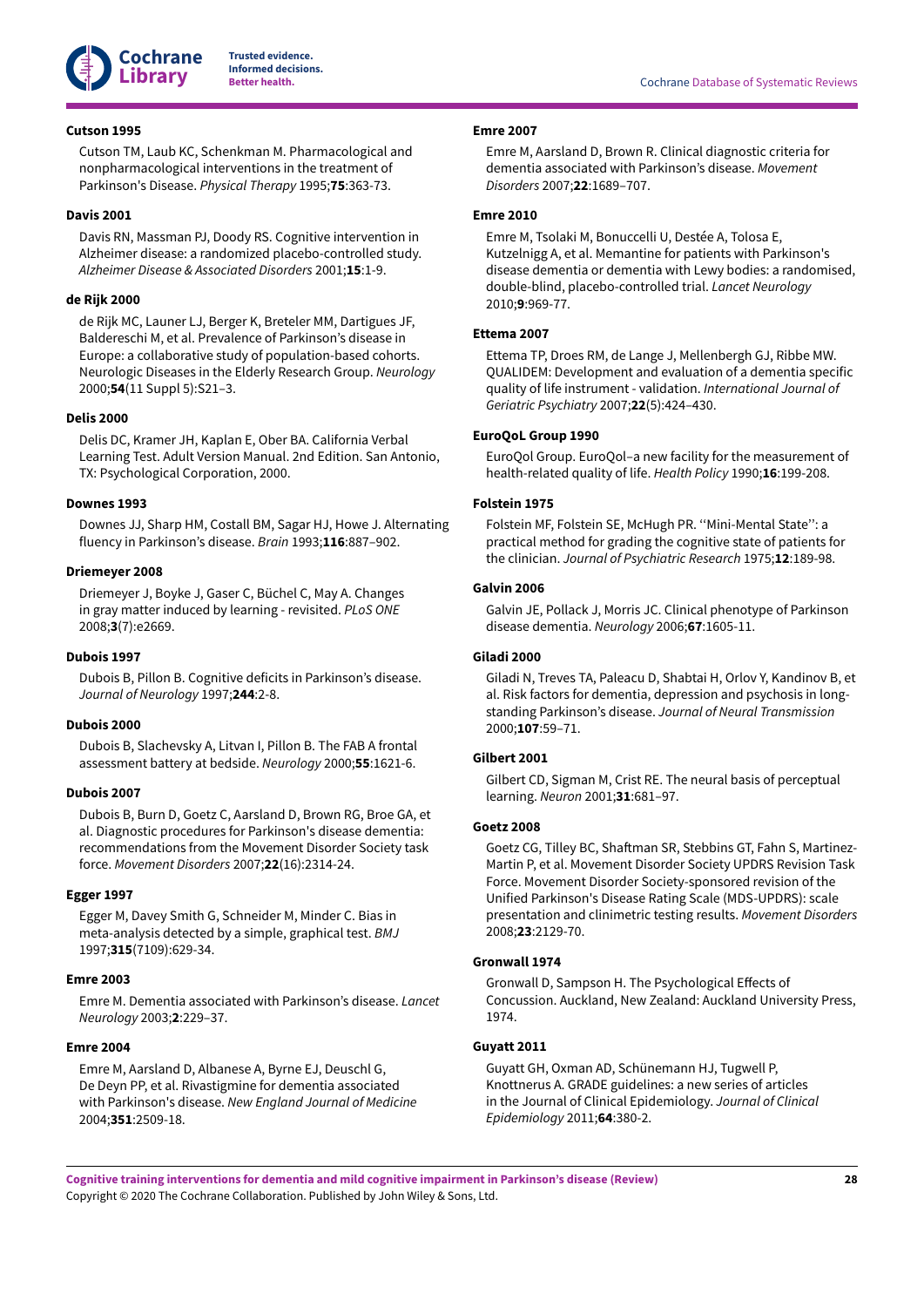

## <span id="page-30-5"></span>**Halliday 2014**

Halliday GM, Leverenz JB, Schneider JS, Adler CH. The neurobiological basis of cognitive impairment in Parkinson's disease. *Movement Disorders* 2014;**29**:634-50.

### <span id="page-30-13"></span>**Hampstead 2012**

Hampstead BM, Stringer AY, Stilla RF, Giddens M, Sathian K. Mnemonic strategy training partially restores hippocampal activity in patients with mild cognitive impairment. *Hippocampus* 2012;**22**:1652-8.

#### <span id="page-30-15"></span>**Hely 1995**

Hely MA, Morris JG, Reid WG, O'Sullivan DJ, Williamson PM, Broe GA, et al. Age at onset: the major determinant of outcome in Parkinson's disease. *Acta Neurologica Scandinavica* 1995;**92**:455-63.

#### <span id="page-30-3"></span>**Hely 2008**

Hely MA, Reid WG, Adena MA, Halliday GM, Morris JG. The Sydney multicenter study of Parkinson's disease: the inevitability of dementia at 20 years. *Movement Disorders* 2008;**6**:837-44.

#### <span id="page-30-16"></span>**Higgins 2011**

Higgins JPT, Green S, editor(s). Cochrane Handbook for Systematic Reviews of Interventions Version 5.1.0 (updated March 2011). The Cochrane Collaboration, 2011. Available from handbook.cochrane.org.

#### <span id="page-30-17"></span>**Hoehn 1967**

Hoehn M, Yahr M. Parkinsonism: onset, progression and mortality. *Neurology* 1967;**17**(5):427–442.

#### <span id="page-30-20"></span>**Hooper 1983**

Hooper H. Hooper Visual Organization Test: manual. Los Angeles: Western Psychological Services, 1983.

# <span id="page-30-14"></span>**Horstink 2006**

Horstink M, Tolosa E, Bonuccelli U, Deuschl G, Friedman A, Kanovsky P, et al. Review of the therapeutic management of Parkinson's disease. Report of a joint task force of the European Federation of Neurological Societies (EFNS) and the Movement Disorder Society-European Section (MDS-ES). Part II: late (complicated) Parkinson's disease. *European Journal of Neurology* 2006;**13**:1186-202.

### <span id="page-30-0"></span>**Hughes 1992**

Hughes AJ, Daniel SE, Kilford L, Lees AJ. Accuracy of clinical diagnosis of idiopathic Parkinson's disease: a clinicopathological study of 100 cases. *Journal of Neurology, Neurosurgery, and Psychiatry* 1992;**55**:181-4.

#### <span id="page-30-6"></span>**Irwin 2012**

Irwin DJ, White MT, Toledo JB, Xie SX, Robinson JL, Van Deerlin V, et al. Neuropathologic substrates of Parkinson disease dementia. *Annals of Neurology* 2012;**72**:587-98.

## <span id="page-30-4"></span>**Jacobs 1995**

Jacobs DM, Marder K, Côté LJ, Sano M, Stern Y, Mayeux R. Neuropsychological characteristics of preclinical dementia in Parkinson's disease. *Neurology* 1995;**45**:1691-6.

### <span id="page-30-9"></span>**Janvin 2005**

Janvin CC, Aarsland D, Larsen JP. Cognitive predictors of dementia in Parkinson's disease: a community-based, 4-year longitudinal study. *Journal of Geriatric Psychiatry and Neurology* 2005;**18**:149-54.

# <span id="page-30-10"></span>**Janvin 2006**

Janvin CC, Larsen JP, Aarsland D, Hugdahl K. Subtypes of mild cognitive impairment in Parkinson's disease: progression to dementia. *Movement Disorders* 2006;**21**:1343–9.

#### <span id="page-30-21"></span>**Jenkinson 1997**

Jenkinson C, Fitzpatrick R, Peto V, Harris R, Saunder P. Parkinson's Disease Questionnaire (PDQ-39). *Age and Ageing* 1997;**26**:353–357.

# <span id="page-30-18"></span>**Kalbe 2004**

Kalbe E, Kessler J, Calabrese P, Smith R, Passmore AP, Brand M, et al. DemTect: A new, sensitive cognitive screening test to support the diagnosis of mild cognitive impairment and early dementia. *International Journal of Geriatric Psychiatry* 2004;**19**:136-43.

#### <span id="page-30-19"></span>**Kaplan 1983**

Kaplan E, Goodglass H, Weintraub S. The Boston Naming Test. Pro-Ed. Philadelphia: Lea & Febiger, 1983.

#### <span id="page-30-12"></span>**Kelly 2014**

Kelly ME, Loughrey D, Lawlor BA, Robertson IH, Walsh C, Brennan S. The impact of cognitive training and mental stimulation on cognitive and everyday functioning of healthy older adults: a systematic review and meta-analysis. *Ageing Research Reviews* 2014;**15**:28-43.

#### <span id="page-30-11"></span>**Lampit 2014**

Lampit A, Hallock H, Valenzuela M. Computerized cognitive training in cognitively healthy older adults: a systematic review and meta-analysis of effect modifiers. *PLoS Medicine* 2014;**11**:e1001756.

#### <span id="page-30-7"></span>**Lashley 2008**

Lashley T, Holton JL, Gray E, Kirkham K, O'Sullivan SS, Hilbig A, et al. Cortical alpha-synuclein load is associated with amyloidbeta plaque burden in a subset of Parkinson's disease patients. *Acta Neuropathologica* 2008;**115**:417-25.

#### <span id="page-30-8"></span>**Leroi 2004**

Leroi I, Brandt J, Reich SG, Lyketsos CG, Grill S, Thompson R, et al. Randomized placebo-controlled trial of donepezil in cognitive impairment in Parkinson's disease. *International Journal of Geriatric Psychiatry* 2004;**19**:1–8.

#### <span id="page-30-2"></span>**Leroi 2009**

Leroi I, Overshott R, Byrne EJ, Daniel E, Burns A. Randomized controlled trial of memantine in dementia associated with Parkinson's disease. *Movement Disorders* 2009;**15**:1217-21.

#### <span id="page-30-1"></span>**Leroi 2012a**

Leroi I, Pantula H, McDonald K, Harbishettar V. Neuropsychiatric symptoms in Parkinson's disease with mild cognitive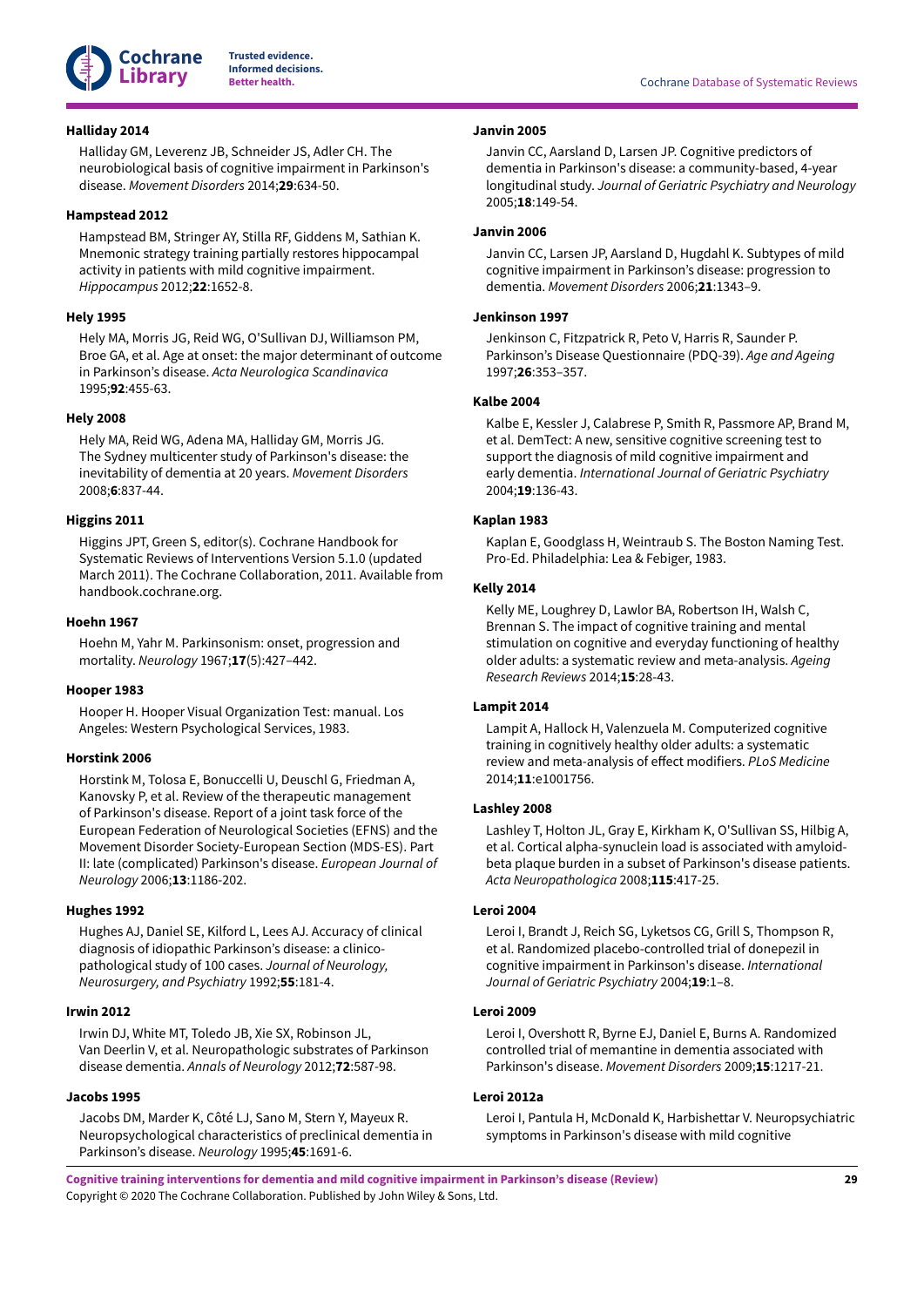

impairment and dementia. *Parkinson's Disease* 2012;**2012**:308097.

#### <span id="page-31-9"></span>**Leroi 2012b**

Leroi I, McDonald K, Pantula H, Harbishettar V. Cognitive impairment in Parkinson disease: impact on quality of life, disability, and caregiver burden. *Journal of Geriatric Psychiatry and Neurology* 2012;**25**:208-14.

#### <span id="page-31-2"></span>**Leroi 2014**

Leroi I, Atkinson R, Overshott R. Memantine improves goal attainment and reduces caregiver burden in Parkinson's disease with dementia. *International Journal of Geriatric Psychiatry* 2014;**29**:899-905.

#### <span id="page-31-20"></span>**Leung 2015**

Leung H, Walton CC, Hallock H, Lewis SJ, Valenzuela M, Lampit A. Cognitive training in Parkinson disease: a systematic review and meta-analysis. *Neurology* 2015;**85**:1843-51.

# <span id="page-31-10"></span>**Levy 2002a**

Levy G, Tang MX, Louis ED, Côté LJ, Alfaro B, Mejia H, et al. The association of incident dementia with mortality in PD. *Neurology* 2002;**59**:1708-13.

#### <span id="page-31-3"></span>**Levy 2002b**

Levy G, Schupf N, Tang MX, Cote LJ, Louis ED, Mejia H, et al. Combined effect of age and severity on the risk of dementia in Parkinson's disease. *Annals of Neurology* 2002;**51**:722–9.

### <span id="page-31-16"></span>**Lezak 1983**

Lezak M. Neuropsychological Assessment. 2nd Edition. New York: Oxford University Press, 1983.

### <span id="page-31-5"></span>**Lippa 2007**

Lippa CF, Duda JE, Grossman M, Hurtig HI, Aarsland D, Boeve BF, et al. DLB/PDD Working Group. DLB and PDD boundary issues: diagnosis, treatment, molecular pathology, and biomarkers. *Neurology* 2007;**68**:812-9.

# <span id="page-31-11"></span>**Litvan 2011**

Litvan I, Aarsland D, Adler CH, Goldman JG, Kulisevsky J, Mollenhauer B. MDS task force on mild cognitive impairment in Parkinson's disease: critical review of PD-MCI. *Movement Disorders* 2011;**26**:1814e24.

# <span id="page-31-7"></span>**Litvan 2012**

Litvan I, Goldman JG, Tröster AI, Schmand BA, Weintraub D, Petersen RC, et al. Diagnostic criteria for mild cognitive impairment in Parkinson's disease: movement Disorder Society Task Force guidelines. *Movement Disorders* 2012;**27**:349-56.

### <span id="page-31-12"></span>**Macdonald 2011**

Macdonald PA, Monchi O. Differential effects of dopaminergic therapies on dorsal and ventral striatum in Parkinson's disease: implications for cognitive function. *Parkinson's Disease* 2011;**2011**:572743.

# <span id="page-31-4"></span>**Marinus 2018**

Marinus J, Zhu K, Marras C, Aarsland D, van Hilten JJ. Risk factors for non-motor symptoms in Parkinson's disease. *Lancet Neurology* 2018;**17**(6):559-568.

#### <span id="page-31-19"></span>**Marras 2013**

Marras C, Armstrong MJ, Meaney CA, Fox S, Rothberg B, Reginold W, et al. Measuring mild cognitive impairment in patients with Parkinson's disease. *Movement Disorders* 2013;**28**:626–633.

#### <span id="page-31-8"></span>**Martin 2011**

Martin M, Clare L, Altgassen AM, Cameron MH, Zehnder F. Cognition-based interventions for healthy older people and people with mild cognitive impairment. *Cochrane Database of Systematic Reviews* 2011, Issue 1. [DOI: [10.1002/14651858.CD006220.pub2\]](https://doi.org/10.1002%2F14651858.CD006220.pub2)

# <span id="page-31-15"></span>**Mathuranath 2000**

Mathuranath PS, Nestor PJ, Berrios GE, Rakowicz W, Hodges JR. A brief cognitive test battery to differentiate Alzheimer's disease and frontotemporal dementia. *Neurology* 2000;**55**:1613–1620.

#### <span id="page-31-6"></span>**McKeith 2002**

McKeith IG. Dementia with Lewy bodies. *British Journal of Psychiatry* 2002;**180**:144–7.

#### <span id="page-31-18"></span>**McNair 1983**

McNair DM, Kahn RJ. Self-assessment of cognitive deficits. In: Crook T editor(s). Assessment in Geriatric Psychopharmacology. New Canaan, CT: Mark Powley Associates, 1983:137–43.

#### <span id="page-31-1"></span>**McShane 2019**

McShane R, Westby MJ, Roberts E, Minakaran N, Schneider L, Farrimond LE, et al. Memantine for dementia. *Cochrane Database of Systematic Reviews* 2019, Issue 3. [DOI: [10.1002/14651858.CD003154\]](https://doi.org/10.1002%2F14651858.CD003154)

#### <span id="page-31-0"></span>**Meireles 2012**

Meireles J, Massano J. Cognitive impairment and dementia in Parkinson's disease: clinical features, diagnosis, and management. *Frontiers in Neurology* 2012;**3**:88.

#### <span id="page-31-17"></span>**Meyers 1995**

Meyers JE, Meyers KR. Rey Complex Figure Test and Recognition Trial: professional Manual. Odessa, FL: Psychological Assessment Resources, 1995.

### <span id="page-31-13"></span>**Middelstadt 2016**

Middelstadt J, Folkerts AK, Blawath S, Kalbe E. Cognitive stimulation for people with dementia in long-term care facilities: baseline cognitive level predicts cognitive gains, moderated by depression. *Journal of Alzheimer's Disease* 2016;**54**:253–268.

# <span id="page-31-14"></span>**Nasreddine 2005**

Nasreddine ZS, Phillips NA, Bedirian V. The Montreal Cognitive Assessment, MoCA: a brief screening tool for mild cognitive impairment. *Journal of the American Geriatrics Society* 2005;**53**:695–699.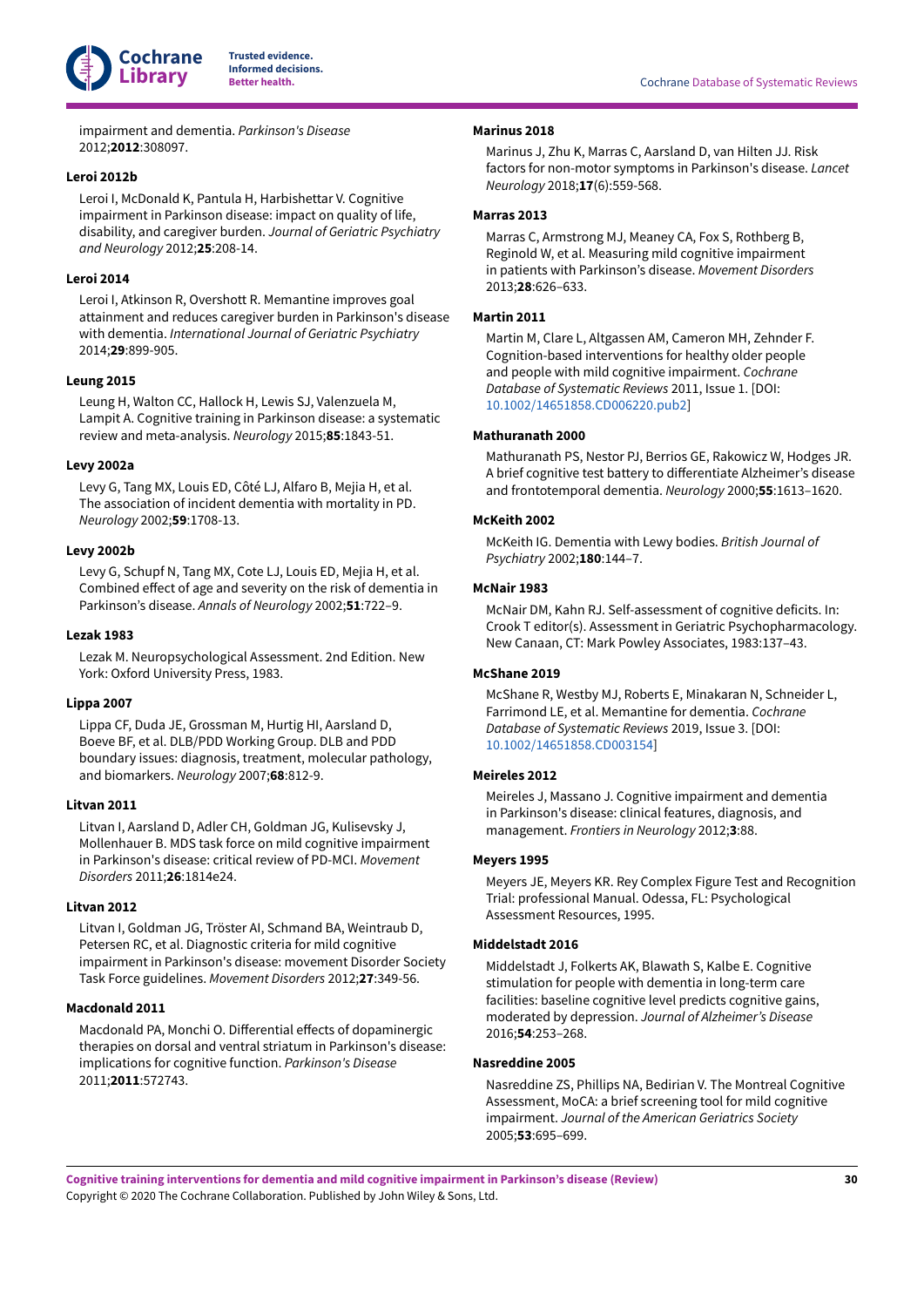

#### <span id="page-32-4"></span>**Neely 2009**

Neely AS, Vikstrom S, Josephsson S. Collaborative memory intervention in dementia: caregiver participation matters. *Neuropsychological Rehabilitation* 2009;**19**:696–715.

## <span id="page-32-15"></span>**Pagonabarraga 2008**

Pagonabarraga J, Kulisevsky J, Llebaria G, García-Sánchez C, Pascual-Sedano B, Gironell A. Parkinson's disease-cognitive rating scale: a new cognitive scale specific for Parkinson's disease. *Movement Disorders* 2008;**23(7)**:998-1005.

## <span id="page-32-8"></span>**Pedersen 2013**

Pedersen K, Larsen J, Tysnes O, Alves G. Prognosis of mild cognitive impairment in early Parkinson disease: the Norwegian ParkWest study. *JAMA Neurology* 2013;**70**(5):580-6.

# <span id="page-32-13"></span>**Petersen 1999**

Petersen RC, Smith GE, Waring SC, Ivnik RJ, Tangalos EG, Kokmen E. Mild cognitive impairment: clinical characterization and outcome. *Archives of Neurology* 1999;**56**:303–8.

## <span id="page-32-14"></span>**Petersen 2005**

Petersen RC, Morris JC. Mild cognitive impairment as a clinical entity and treatment target. *Archives of Neurology* 2005;**62**:1160–1163.

# <span id="page-32-0"></span>**Pont-Sunyer 2015**

Pont-Sunyer C, Hotter A, Gaig C, Seppi K, Compta Y, Katzenschlager R, et al. The onset of nonmotor symptoms in Parkinson's disease (the ONSET PD study). *Movement Disorders* 2015;**30**:229-37.

#### <span id="page-32-16"></span>**Raven 1988**

Raven JC, Court JH, Raven JHK. Manual for Raven's Progressive Matrices and Vocabulary Scales. London: Lewis, 1988.

# <span id="page-32-2"></span>**Ravina 2005**

Ravina B, Putt M, Siderowf A, Farrar JT, Gillespie M, Crawley A, et al. Donepezil for dementia in Parkinson's disease: a randomised, double blind, placebo controlled, crossover study. *Journal of Neurology, Neurosurgery, and Psychiatry* 2005;**76**:934-9.

#### <span id="page-32-10"></span>**Raz 2006**

Raz A, Buhle J. Typologies of attentional networks. *Nature Reviews Neuroscience* 2006;**7**:367–79.

#### <span id="page-32-7"></span>**Reading 2001**

Reading PJ, Luce AK, McKeith IG. Rivastigmine in the treatment of parkinsonian psychosis and cognitive impairment: preliminary findings from an open trial. *Movement Disorders* 2001;**16**:1171-4.

# <span id="page-32-9"></span>**Reijnders 2007**

Reijnders J, van Heugten C, van Boxtel M. Cognitive interventions in healthy older adults and people with mild cognitive impairment: a systematic review. *Ageing Research Reviews* 2007;**12**:263-75.

# <span id="page-32-17"></span>**Reitan 1985**

Reitan RM, Wolfson D. The Halstead–Reitan Neuropsychological Test Battery: therapy and Clinical Interpretation. Tucson, AZ: Neuropsychological Press, 1985.

# <span id="page-32-18"></span>**Rey 1941**

Rey A. Psychological examination of traumatic encephalopathy [L'examen psychologique dans les cas d'ecephalopathie traumatique]. *Clinical Neuropsychologist* 1941;**28**:286-340.

# <span id="page-32-19"></span>**Robbins 1998**

Robbins TW, James M, Owen AM, Sahakian BJ, Lawrence D, McInnes L, et al. A study of performance on tests from the CANTAB battery sensitive to frontal lobe dysfunction in a large sample of normal volunteers: implications for theories of executive functioning and cognitive aging. *Journal of the International Neuropsychological Society* 1998;**4**(5):474-490.

# <span id="page-32-5"></span>**Rojas 2013**

Rojas GJ, Villar V, Iturry M, Harris P, Serrano CM, Herrera JA, et al. Efficacy of a cognitive intervention program in patients with mild cognitive impairment. *International Psychogeriatrics* 2013;**25**:825-31.

# <span id="page-32-3"></span>**Rolinski 2012**

Rolinski M, Fox C, Maidment I, McShane R. Cholinesterase inhibitors for dementia with Lewy bodies, Parkinson's disease dementia and cognitive impairment in Parkinson's disease. *Cochrane Database of Systematic Reviews* 2012, Issue 3. [DOI: [10.1002/14651858.CD006504.pub2\]](https://doi.org/10.1002%2F14651858.CD006504.pub2)

# <span id="page-32-6"></span>**Sabbagh 2009**

Sabbagh MN, Adler CH, Lahti TJ, Connor DJ, Vedders L, Peterson LK, et al. Parkinson disease with dementia: comparing patients with and without Alzheimer pathology. *Alzheimer Disease & Associated Disorders* 2009;**23**:295–7.

# <span id="page-32-1"></span>**Schrag 2000**

Schrag A, Jahanshahi M, Quinn N. What contributes to quality of life in patients with Parkinson's disease?. *Journal of Neurology, Neurosurgery, and Psychiatry* 2000;**69**:308–12.

# <span id="page-32-20"></span>**Schretlen 1996**

Schretlen D, Bobholz JH, Brandt J. Development and psychometric properties of the Brief Test of Attention. *Clinical Neuropsychologist* 1996;**10**:80-89.

# <span id="page-32-11"></span>**Shaw 1994**

Shaw CA, Lanius RA, van den Doel K. The origin of synaptic neuroplasticity: crucial molecules or a dynamical cascade?. *Brain Research Reviews* 1994;**19**:241–63.

#### <span id="page-32-21"></span>**Sheikh 1986**

Sheikh JI, Yesavage JA. Geriatric Depression Scale (GDS): recent evidence and development of a shorter version. In: Brink TL editor(s). Clinical Gerontology: a Guide to Assessment and Intervention. New York: Haworth Press, 1986:165–173.

# <span id="page-32-12"></span>**Smith 1999**

Smith EE, Jonides J. Storage and executive processes in the frontal lobes. *Science* 1999;**283**:1657–61.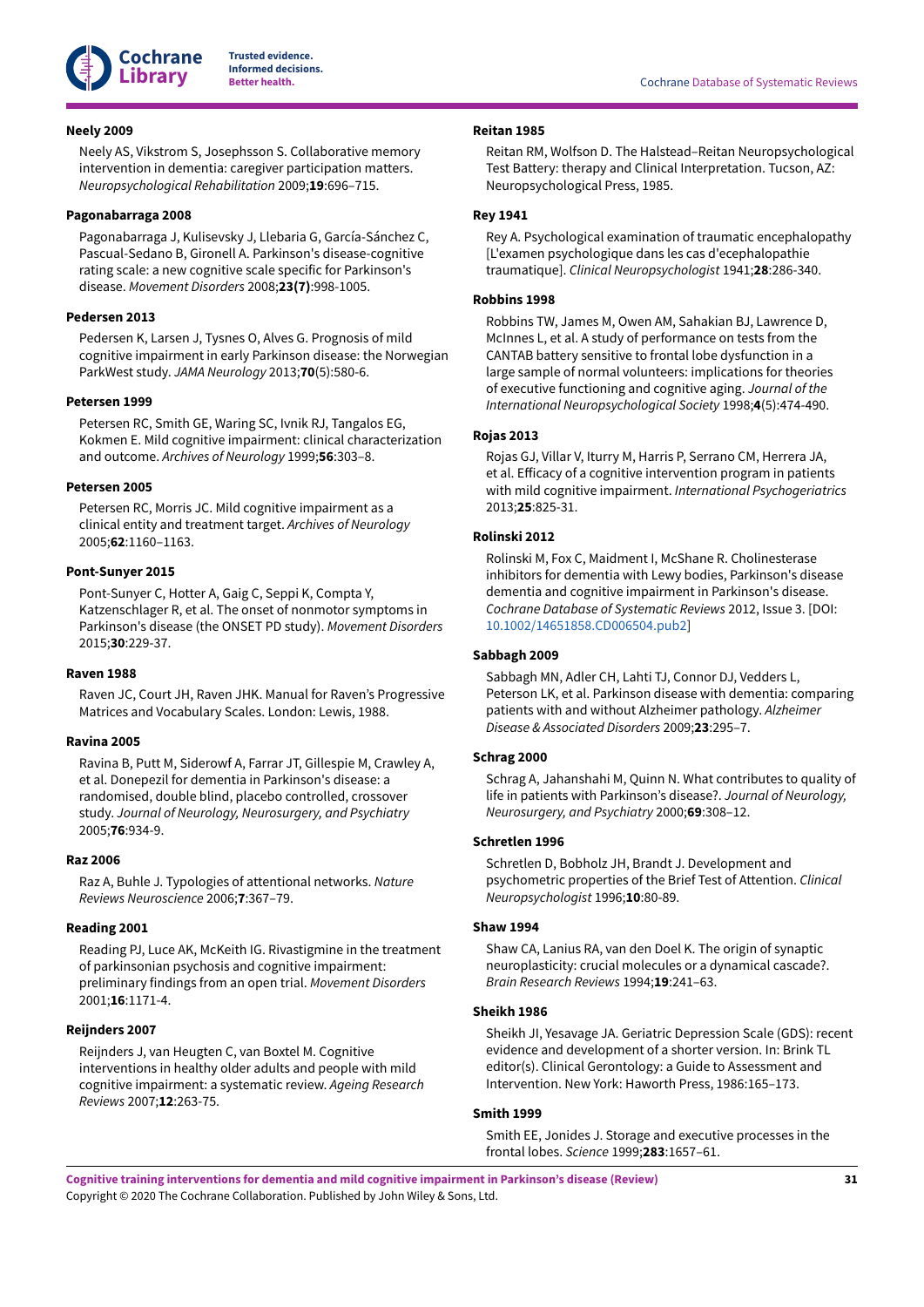

## <span id="page-33-18"></span>**Smith 2007**

Smith A. Symbol Digits Modalities Test: Manual. Los Angeles: Western Psychological Services, 2007.

## <span id="page-33-20"></span>**Spielberger 1983**

Spielberger CD, Gorsuch RL, Lushene R, Vagg PR, Jacobs GA. Manual for the State-Trait Anxiety Inventory. Palo Alto, CA: Consulting Psychologists Press, 1983.

# <span id="page-33-14"></span>**Spinnler 1987**

Spinnler H, Tognoni G. Italian standardization and classification of Neuropsychological tests. The Italian Group on the Neuropsychological Study of Aging [Standardizzazione e taratura italiana di test neuropsicologici [Italian standardization and classification of Neuropsychological tests. The Italian Group on the Neuropsychological Study of Aging]]. *Italian Journal of Neurological Sciences* 1987;**8**:1–20.

## <span id="page-33-13"></span>**Spreen 1977**

Spreen O, Benton AL. Neurosensory Center Comprehensive Examination for Aphasia. Victoria, BC: University of Victoria, Neuropsychology Laboratory, 1977.

## <span id="page-33-15"></span>**Stroop 1935**

Stroop JR. Studies of interference in serial verbal reactions. *Journal of Experimental Psychology: General* 1935;**18**:643–662.

# <span id="page-33-3"></span>**Stubendorff 2014**

Stubendorff K, Larsson V, Ballard C, Minthon L, Aarsland D, Londos E. Treatment effect of memantine on survival in dementia with Lewy bodies and Parkinson's disease with dementia: a prospective study. *BMJ Open* 2014;**3**:e005158.

#### <span id="page-33-10"></span>**Tárraga 2006**

Tárraga L, Boada M, Modinos G. A randomized pilot study to assess the efficacy of Smartbrain, an interactive, multimedia tool of cognitive stimulation in Alzheimer's disease. *Journal of Neurology, Neurosurgery, and Psychiatry* 2006;**77**:1116–1121.

#### <span id="page-33-2"></span>**van Laar 2011**

van Laar T, De Deyn PP, Aarsland D, Barone P, Galvin JE. Effects of cholinesterase inhibitors in Parkinson's disease dementia: a review of clinical data. *CNS Neuroscience & Therapeutics* 2011;**17**:428-41.

# <span id="page-33-5"></span>**Vatter 2018**

Vatter S, McDonald KR, Stanmore E, Clare L, Leroi I. Multidimensional care burden in Parkinson-related dementia. *Journal of Geriatric Psychiatry and Neurology* 2018;**31**:319-328.

# <span id="page-33-0"></span>**C H A R A C T E R I S T I C S O F S T U D I E S**

<span id="page-33-9"></span>**Characteristics of included studies** *[ordered by study ID]*

# <span id="page-33-1"></span>**Vossius 2011**

Vossius C, Larsen JP, Janvin C, Aarsland D. The economic impact of cognitive impairment in Parkinson's disease. *Movement Disorders* 2011;**26**:1541–4.

### <span id="page-33-17"></span>**Wechsler 1945**

Wechsler D. A standardized memory scale for clinical use. *Journal of Psychology* 1945;**19**:87-95.

## <span id="page-33-16"></span>**Wechsler 2001**

Wechsler D. Wechsler Adult Intelligence Scale (WAIS-III). 3rd Edition. Madrid: TEA, 2001.

#### <span id="page-33-12"></span>**Weigl 1941**

Weigl E. On the psychology of so-called processes of abstraction [On the psychology of so-called processes of abstraction]. *Journal of Abnormal and Social Psychology* 1941;**36**(1):3–33.

# <span id="page-33-11"></span>**Welsh 1994**

Welsh KA, Butters N, Mohs RC, Beekly D, Edland S, Fillenbaum G, et al. The Consortium to Establish a Registry for Alzheimer's Disease (CERAD). Part V. A normative study of the neuropsychological battery. *Neurology* 1994;**44**(4):609-14.

## <span id="page-33-4"></span>**Williams-Gray 2007**

Williams-Gray CH, Foltynie T, Brayne CE, Robbins TW, Barker RA. Evolution of cognitive dysfunction in an incident Parkinson's disease cohort. *Brain* 2007;**130**:1787–98.

# <span id="page-33-7"></span>**Williams-Gray 2009**

Williams-Gray CH, Evans JR, Goris A, Foltynie T, Ban M, Robbins TW, et al. The distinct cognitive syndromes of Parkinson's disease: 5 year follow-up of the CamPaIGN cohort. *Brain* 2009;**132**:2958–69.

#### <span id="page-33-19"></span>**Wilson 1989**

Wilson B, Cockburn J, Baddeley A, Hiorns R. The development and validation of a test battery for detecting and monitoring everyday memory problems. *Journal of Clinical and Experimental Neuropsychology* 1989;**6**:855-870.

#### <span id="page-33-6"></span>**Yarnall 2014**

Yarnall AJ, Breen DP, Duncan GW, Khoo TK, Coleman SY, Firbank MJ, et al. Characterizing mild cognitive impairment in incident Parkinson disease: the ICICLE-PD study. *Neurology* 2014;**28**:308-16.

# <span id="page-33-8"></span>**Ylvisaker 2002**

Ylvisaker M, Hanks R, Johnson-Greene D. Perspectives on rehabilitation of individuals with cognitive impairment after brain injury: rationale for reconsideration of theoretical paradigms. *Journal of Head Trauma Rehabilitation* 2002;**17**:191-209.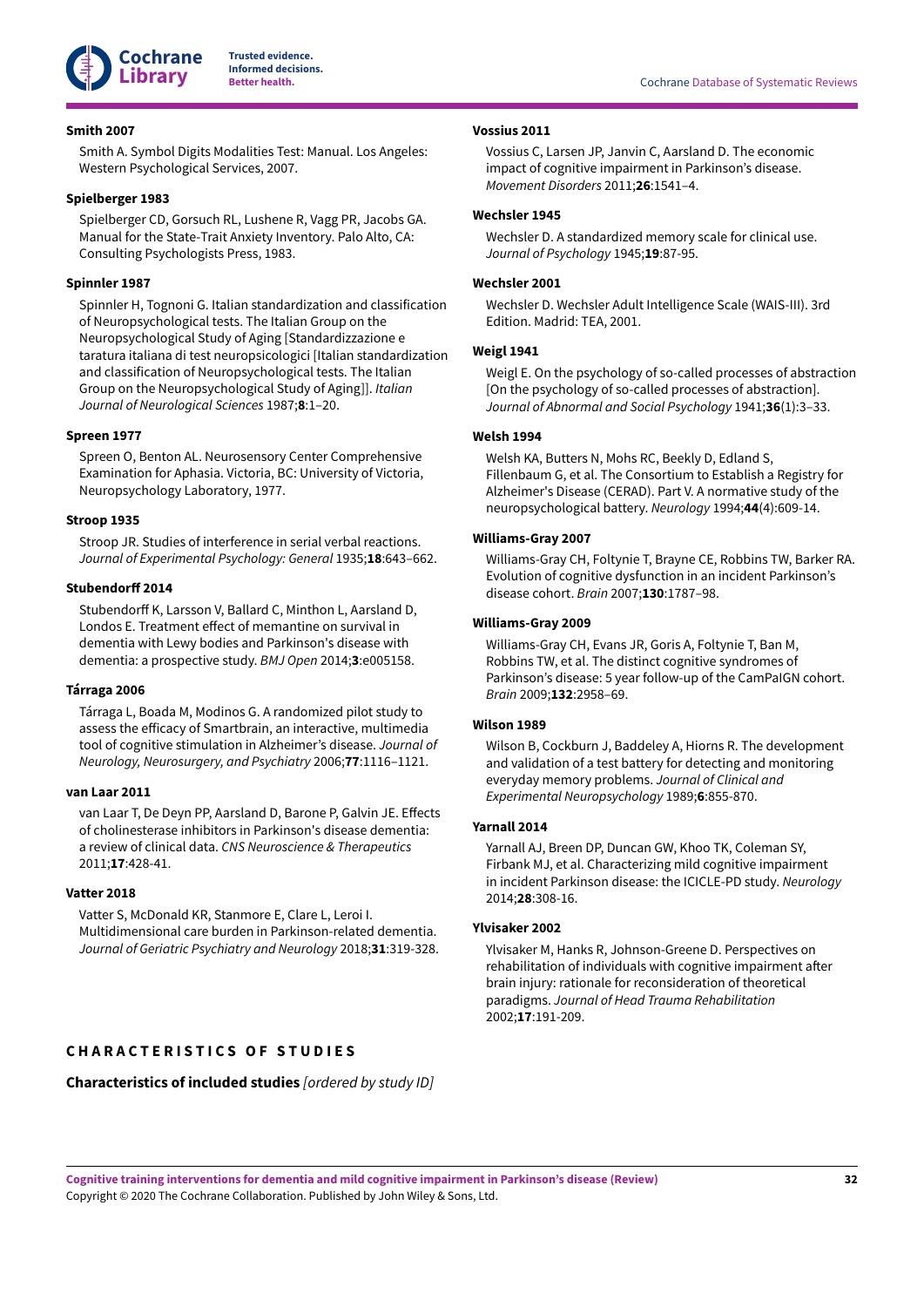| <b>Alloni 2018</b> |                                                                                                                                                                                                                                                                                                  |
|--------------------|--------------------------------------------------------------------------------------------------------------------------------------------------------------------------------------------------------------------------------------------------------------------------------------------------|
| Methods            | Randomised Controlled Trial (RCT)                                                                                                                                                                                                                                                                |
| Participants       | Diagnosis of idiopathic Parkinson's disease (PD) according to UK Parkinson's Disease Society Brain<br>Bank (UKPDBB) diagnostic criteria, Hoehn and Yahr scale ≤ 4, and presence of single-domain (execu-<br>tive) or multiple-domain mild cognitive impairment (MCI) with executive involvement. |
|                    | Number randomised $n = 31$ .                                                                                                                                                                                                                                                                     |
| Interventions      | Computerised exercises of the CoRe tool tailored to individuals' performance aimed at training exec-<br>utive function (logical analogies and sequences, find the elements and functional planning); over 4<br>weeks; 12 sessions lasting 45 minutes each.                                       |
|                    | Control group received an intervention incorporating motor rehabilitation combined with recreational<br>activity.                                                                                                                                                                                |
| Outcomes           | • Global cognitive function                                                                                                                                                                                                                                                                      |
|                    | 1. Mini-Mental State Examination (MMSE)                                                                                                                                                                                                                                                          |
|                    | 2. Montreal Overall Cognitive Assessment (MoCA)                                                                                                                                                                                                                                                  |
|                    | • Memory - Verbal and spatial memory                                                                                                                                                                                                                                                             |
|                    | 1. Verbal and digit span                                                                                                                                                                                                                                                                         |
|                    | 2. Corsi's block-tapping test                                                                                                                                                                                                                                                                    |
|                    | 3. Logical Memory test with immediate and delayed recall                                                                                                                                                                                                                                         |
|                    | 4. Rey's 15-words test with immediate and delayed recall                                                                                                                                                                                                                                         |
|                    | 5. Rey's Complex Figure Test (ROCF) Delayed Recall                                                                                                                                                                                                                                               |
|                    | Executive function: Logical-executive functions                                                                                                                                                                                                                                                  |
|                    | 1. Raven's Progressive Matrices                                                                                                                                                                                                                                                                  |
|                    | 2. Weigl's Sorting test                                                                                                                                                                                                                                                                          |
|                    | 3. Frontal Assessment Battery                                                                                                                                                                                                                                                                    |
|                    | 4. Semantic fluency and phonological fluency (F-A-S Tests)<br>• Attention                                                                                                                                                                                                                        |
|                    | 1. Attentive Matrices                                                                                                                                                                                                                                                                            |
|                    | 2. Trail Making Test Part A - (TMTa) - and Trail Making Test Part B (TMTb) -                                                                                                                                                                                                                     |
|                    | 3. Stroop test                                                                                                                                                                                                                                                                                   |
|                    | Visuo-spatial abilities                                                                                                                                                                                                                                                                          |
|                    | 1. ROCF Copy                                                                                                                                                                                                                                                                                     |
| <b>Notes</b>       |                                                                                                                                                                                                                                                                                                  |

# *Risk of bias*

| <b>Bias</b>                                                                       | Authors' judgement | <b>Support for judgement</b>                                       |
|-----------------------------------------------------------------------------------|--------------------|--------------------------------------------------------------------|
| Random sequence genera-<br>tion (selection bias)                                  | Unclear risk       | Mentions participants were randomly allocated. No further details. |
| Allocation concealment<br>(selection bias)                                        | Unclear risk       | No details provided.                                               |
| Blinding of participants<br>and personnel (perfor-<br>mance bias)<br>All outcomes | Unclear risk       | Authors communicated that participants were not blinded.           |
| Blinding of outcome as-<br>sessment (detection bias)                              | Unclear risk       | No further details.                                                |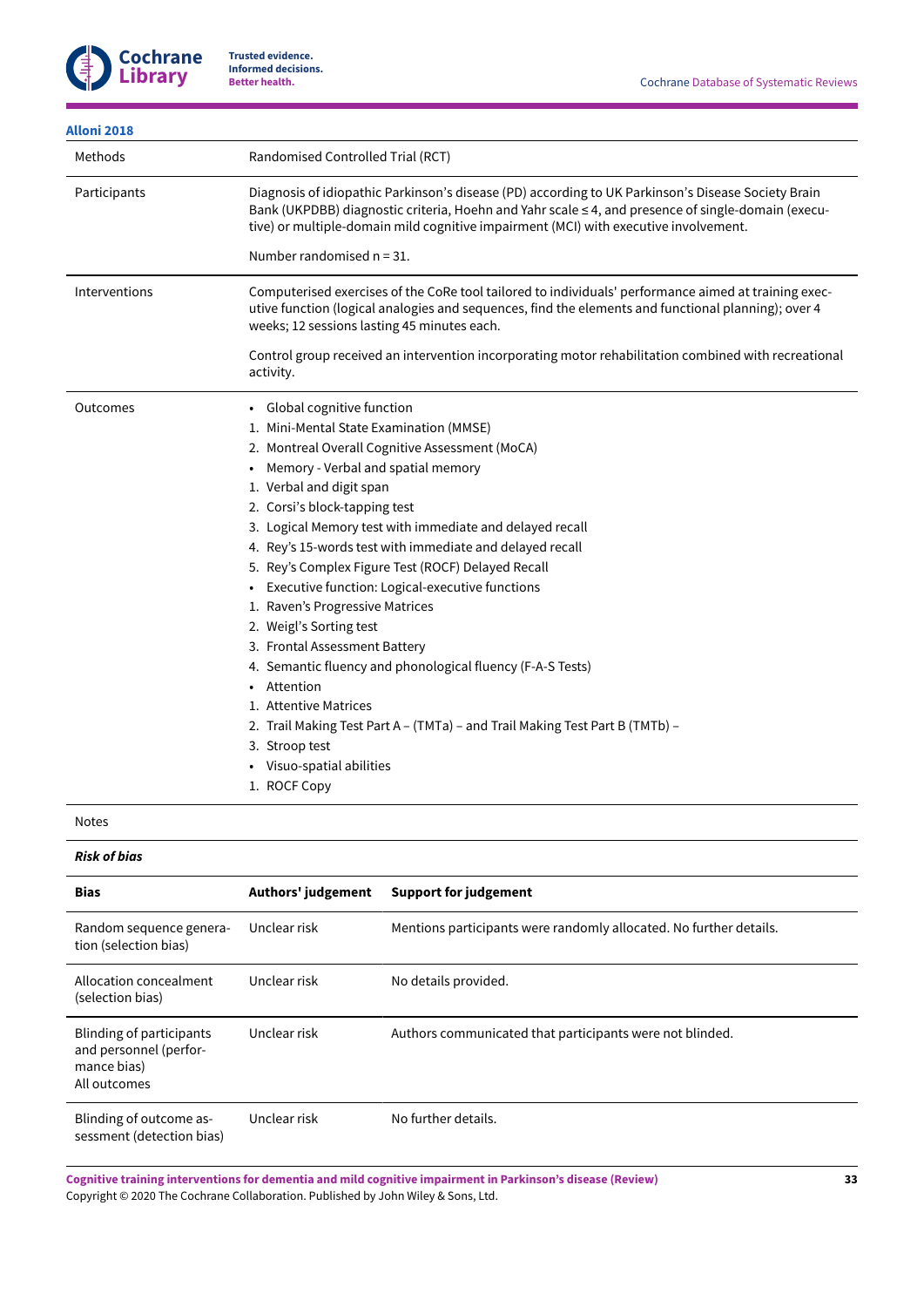

# All outcomes **[Alloni 2018](#page-24-2)**  *(Continued)*

| Incomplete outcome data<br>(attrition bias)<br>All outcomes | Unclear risk | Numbers of completers provided but no reasons for attrition. |
|-------------------------------------------------------------|--------------|--------------------------------------------------------------|
| Selective reporting (re-<br>porting bias)                   | Low risk     | All outcomes reported.                                       |
| Other bias                                                  | Low risk     | None identified.                                             |

# **[Cerasa](#page-24-3) 2014**

| Methods       | RCT of intensive computerised attention-training vs control group                                                                                                                                                                                                                                                                                  |  |  |
|---------------|----------------------------------------------------------------------------------------------------------------------------------------------------------------------------------------------------------------------------------------------------------------------------------------------------------------------------------------------------|--|--|
| Participants  | People with a diagnosis of PD (n = 20), with no dementia (Diagnostic and Statistical Manual of Mental<br>Disorders 4th edition) but predominant deficits in either attention or information processing speed,<br>working memory, or executive function (but no deficit in other domains such as language, verbal and<br>spatial long-term memory). |  |  |
|               | Number randomised: $n = 20$ .                                                                                                                                                                                                                                                                                                                      |  |  |
| Interventions | Computerised 12 one-hour sessions over 6 weeks performing several attention ability and information<br>processing tasks tailored to attention deficits.                                                                                                                                                                                            |  |  |
|               | Control group received simple visuo-motor co-ordination exercises.                                                                                                                                                                                                                                                                                 |  |  |
| Outcomes      | Primary outcomes:                                                                                                                                                                                                                                                                                                                                  |  |  |
|               | Global cognition<br>$\bullet$                                                                                                                                                                                                                                                                                                                      |  |  |
|               | 1. MMSE                                                                                                                                                                                                                                                                                                                                            |  |  |
|               | Spatial and verbal memory                                                                                                                                                                                                                                                                                                                          |  |  |
|               | 1. ROCFT Immediate and Delayed Recall                                                                                                                                                                                                                                                                                                              |  |  |
|               | 2. Selective Reminding Test                                                                                                                                                                                                                                                                                                                        |  |  |
|               | • Visual-spatial processing                                                                                                                                                                                                                                                                                                                        |  |  |
|               | 1. Judgment of Line Orientation (JLO)                                                                                                                                                                                                                                                                                                              |  |  |
|               | Executive function/verbal fluency                                                                                                                                                                                                                                                                                                                  |  |  |
|               | 1. Controlled Oral Word Association Test (COWAT)                                                                                                                                                                                                                                                                                                   |  |  |
|               | Sustained attention                                                                                                                                                                                                                                                                                                                                |  |  |
|               | 1. Symbol Digit Modalities Test (SDMT)                                                                                                                                                                                                                                                                                                             |  |  |
|               | Information processing speed<br>$\bullet$                                                                                                                                                                                                                                                                                                          |  |  |
|               | 1. Paced Auditory Serial Addition Test                                                                                                                                                                                                                                                                                                             |  |  |
|               | 2. Digit span forward/backward                                                                                                                                                                                                                                                                                                                     |  |  |
|               | 3. Stroop test                                                                                                                                                                                                                                                                                                                                     |  |  |
|               | 4. TMTa, TMTb, and Trail Making Test B-A (TMTB-A)                                                                                                                                                                                                                                                                                                  |  |  |
|               | Depression                                                                                                                                                                                                                                                                                                                                         |  |  |
|               | 1. Beck Depression Inventory-II (BDI-II)                                                                                                                                                                                                                                                                                                           |  |  |
|               | Anxiety                                                                                                                                                                                                                                                                                                                                            |  |  |
|               | 1. State-Trait Anxiety Inventory                                                                                                                                                                                                                                                                                                                   |  |  |
|               | Quality of life                                                                                                                                                                                                                                                                                                                                    |  |  |
|               | 1. Parkinson's Disease Questionnaire (PDQ-39)                                                                                                                                                                                                                                                                                                      |  |  |

# Notes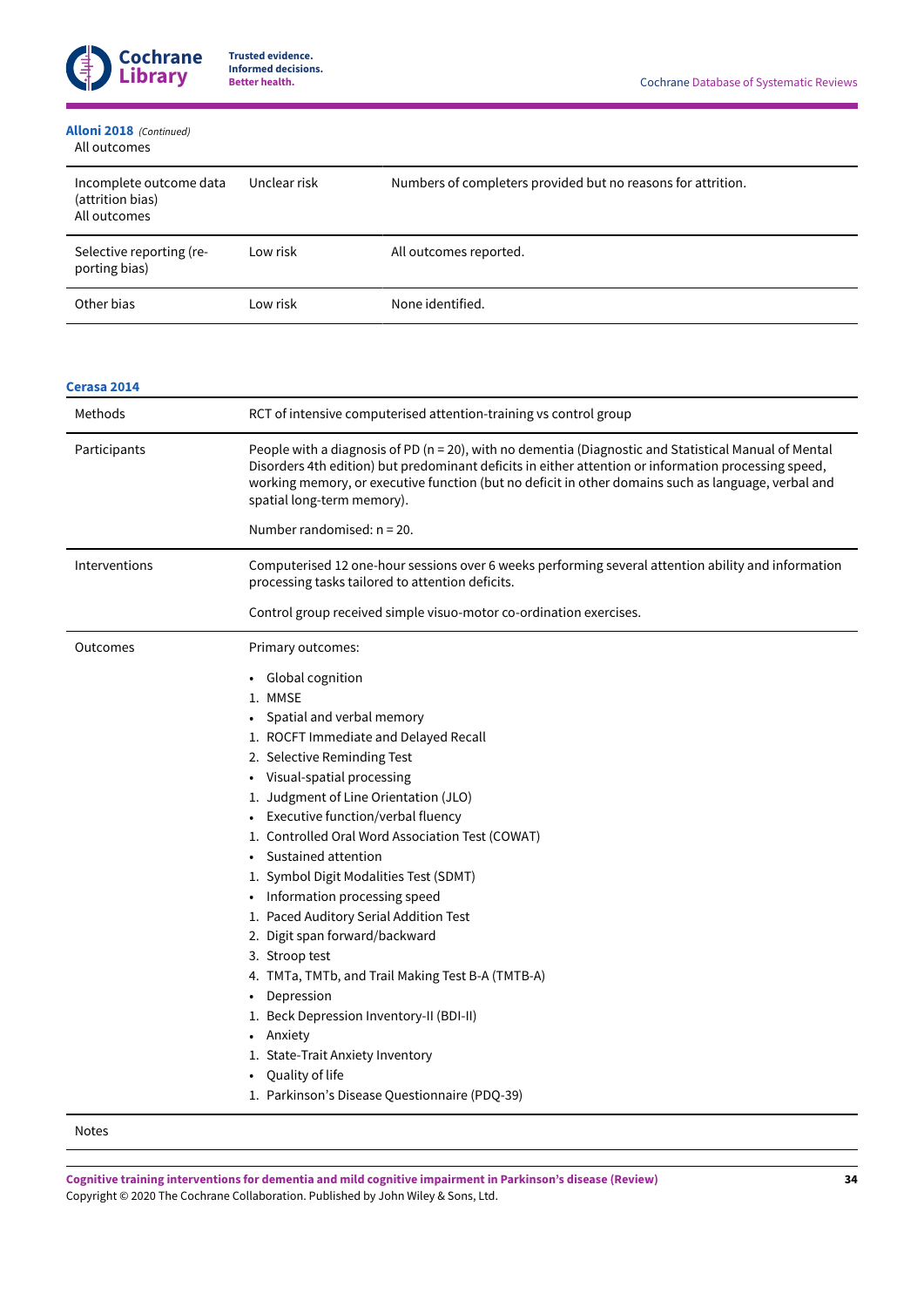

# **[Cerasa](#page-24-3) 2014**  *(Continued)*

# *Risk of bias*

| <b>Bias</b>                                                                       | Authors' judgement | <b>Support for judgement</b>                     |
|-----------------------------------------------------------------------------------|--------------------|--------------------------------------------------|
| Random sequence genera-<br>tion (selection bias)                                  | Unclear risk       | Mentions random assignment only.                 |
| Allocation concealment<br>(selection bias)                                        | Unclear risk       | No details provided.                             |
| Blinding of participants<br>and personnel (perfor-<br>mance bias)<br>All outcomes | Low risk           | Participants were blind to treatment allocation. |
| Blinding of outcome as-<br>sessment (detection bias)<br>All outcomes              | Low risk           | Assessors were blind.                            |
| Incomplete outcome data<br>(attrition bias)<br>All outcomes                       | Low risk           | Attrition and reasons reported.                  |
| Selective reporting (re-<br>porting bias)                                         | Low risk           | All outcomes reported.                           |
| Other bias                                                                        | Low risk           | None identified.                                 |

# **[Costa](#page-24-4) 2014**

| Methods       | RCT with 2 arms and a healthy control group                                                                                                                                                                                                                                                                                                                             |  |
|---------------|-------------------------------------------------------------------------------------------------------------------------------------------------------------------------------------------------------------------------------------------------------------------------------------------------------------------------------------------------------------------------|--|
| Participants  | People with PD (n = 17) defined according to UKPDBB criteria (Hughes 1992), and presence of MCI ac-<br>cording to Litvan and colleagues criteria (Litvan 2012). Participants performed 1.5 Standard Deviations<br>(SDs) below the normative population in 2 tests of a neuropsychological screening battery, 1 of which<br>investigated executive function.             |  |
|               | All treated with levodopa or dopamine agonists, or both.                                                                                                                                                                                                                                                                                                                |  |
|               | Excluded participants with psychiatric disorder, significant apathy and depression, or neurological<br>conditions other than PD. Number randomised ( $n = 17$ ).                                                                                                                                                                                                        |  |
| Interventions | Computerised cognitive training aimed at improving shifting ability on prospective memory tasks                                                                                                                                                                                                                                                                         |  |
|               | • 45-minute paper and pencil exercises involving different stimuli (e.g. letters, numbers, and shapes),<br>modelled on existing paradigms sensitive to frontal-striatal activity requiring participants to alter-<br>nately select between stimuli belonging to different semantic categories or different features that in-<br>creased in difficulty (Macdonald 2011). |  |
|               | 12 sessions in total over 4 weeks<br>$\bullet$                                                                                                                                                                                                                                                                                                                          |  |
|               | Control group: performed language and respiratory exercises of similar frequency and duration to the<br>cognitive training exercises, which included dictation and reordering of sentence sequences.                                                                                                                                                                    |  |
| Outcomes      | • Verbal fluency<br>1. Phonemic word fluency (verbal fluency alternate task)<br>2. semantic fluency                                                                                                                                                                                                                                                                     |  |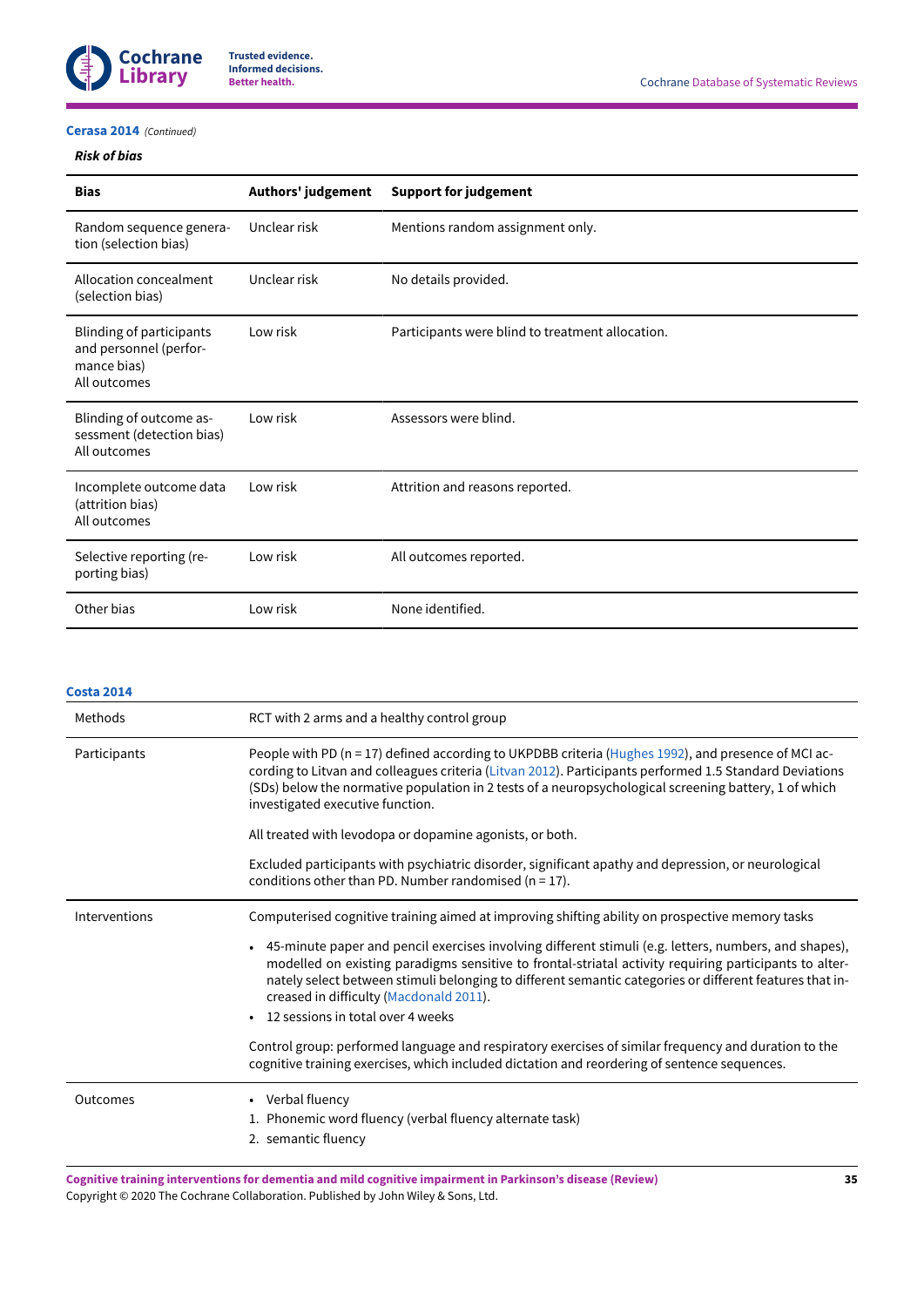

**[Costa](#page-24-4) 2014**  *(Continued)*

- 3. alternating phonemic/semantic fluency
- Attention
- 1. TMTa and TMTb

# Notes

| <b>Risk of bias</b>                                                                      |                    |                                                          |
|------------------------------------------------------------------------------------------|--------------------|----------------------------------------------------------|
| <b>Bias</b>                                                                              | Authors' judgement | <b>Support for judgement</b>                             |
| Random sequence genera-<br>tion (selection bias)                                         | Unclear risk       | Mentions only random assignment to the 2 treatment arms. |
| Allocation concealment<br>(selection bias)                                               | Unclear risk       | No details are provided.                                 |
| <b>Blinding of participants</b><br>and personnel (perfor-<br>mance bias)<br>All outcomes | Low risk           | Participants were blind to treatment allocation.         |
| Blinding of outcome as-<br>sessment (detection bias)<br>All outcomes                     | Low risk           | Researcher conducting post-assessments was blind.        |
| Incomplete outcome data<br>(attrition bias)<br>All outcomes                              | Low risk           | No attrition in the study.                               |
| Selective reporting (re-<br>porting bias)                                                | Low risk           | All outcomes reported.                                   |
| Other bias                                                                               | Low risk           | None identified.                                         |

# **[Folkerts](#page-24-1) 2018**

| Methods         | RCT (cross-over RCT)                                                                                                                                                                                                                                                                                                                            |
|-----------------|-------------------------------------------------------------------------------------------------------------------------------------------------------------------------------------------------------------------------------------------------------------------------------------------------------------------------------------------------|
| Participants    | People with Parkinson's disease dementia (PDD) living in long-term care; diagnosed according to the<br>Movement Disorders Society (MDS) task force Level I guidelines and PDD diagnosed with the MMSE (10<br>to 25 points). Number randomised ( $n = 12$ ).                                                                                     |
| Interventions   | Although intervention is described as cognitive stimulation therapy, it was a structured standardised<br>Cognitive Training (CT) programme (NEUROvitalis) adapted to the cognitive and psychomotor profile<br>of participants; performed over 8 weeks, twice weekly for 60 minutes.<br>Control group received usual care (arts, sports, music). |
| <b>Outcomes</b> | Cognition<br>1. Consortium to Establish a Registry for Alzheimer's Disease test battery - "CERAD Plus" (plus a word<br>fluency test and the TMT; total score as an index for global cognition (maximum 111 points)<br>Neuropsychiatric symptoms<br>1. Neuropsychiatric Inventory                                                                |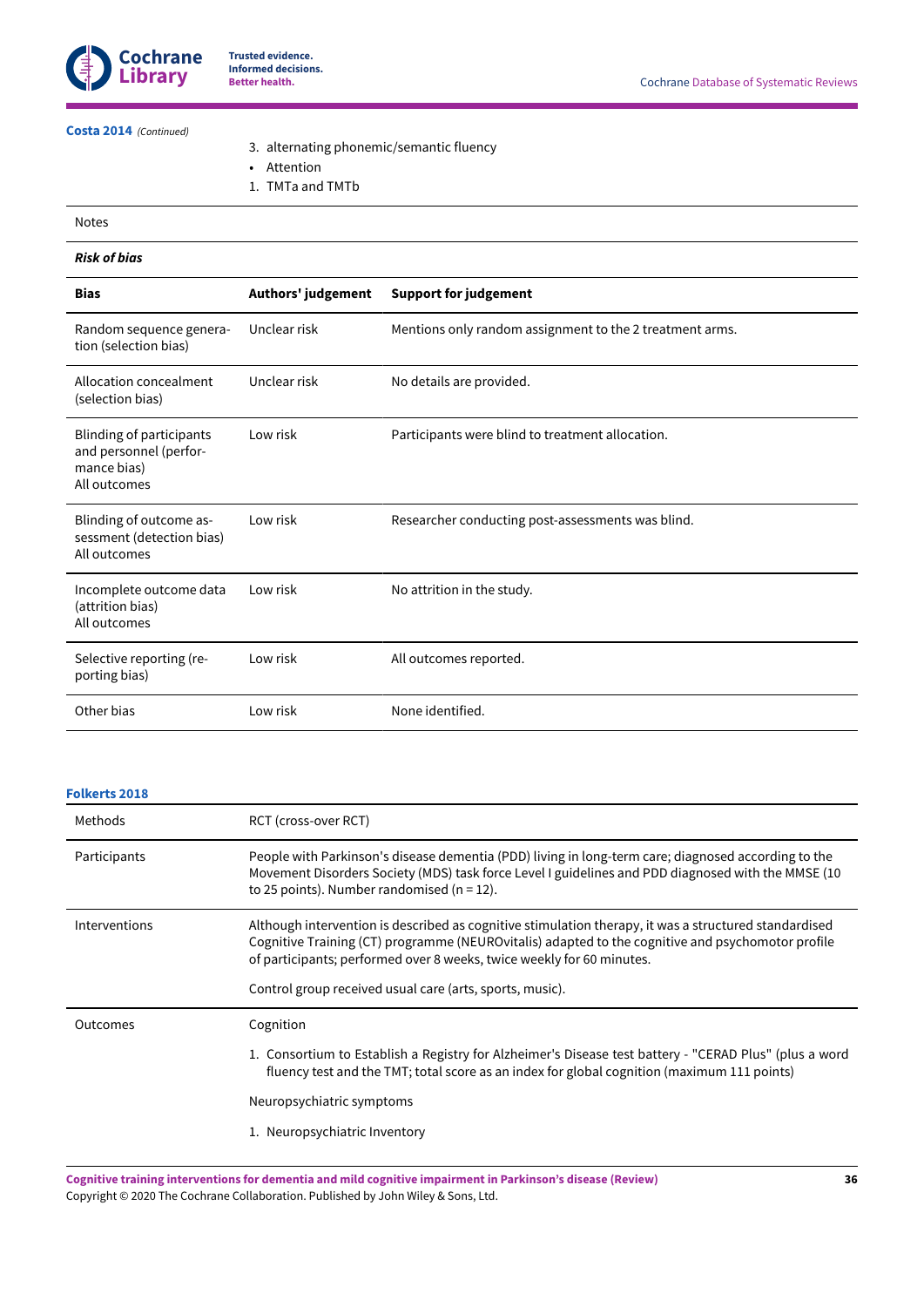

# **[Folkerts](#page-24-1) 2018**  *(Continued)*

# Depression

- 1. Geriatric Depression Scale-Short form (GDS-15)
- 2. Cornell Scale for Depression in Dementia

Activities of daily living

- 1. Barthel Index
- Quality of life
- 1. EQ-5D-5L
- 2. QUALIDEM

Notes

#### *Risk of bias*

| <b>Bias</b>                                                                              | Authors' judgement | <b>Support for judgement</b>                                                                                                                      |
|------------------------------------------------------------------------------------------|--------------------|---------------------------------------------------------------------------------------------------------------------------------------------------|
| Random sequence genera-<br>tion (selection bias)                                         | High risk          | Participants were randomised by picking a note with the participant's identifi-<br>cation code, comprised of 2 random letters and random numbers. |
| Allocation concealment<br>(selection bias)                                               | Low risk           | Mentions that randomisation was done by a member of the staff not involved<br>in the study.                                                       |
| <b>Blinding of participants</b><br>and personnel (perfor-<br>mance bias)<br>All outcomes | Unclear risk       | No details provided.                                                                                                                              |
| Blinding of outcome as-<br>sessment (detection bias)<br>All outcomes                     | High risk          | Not all assessors were blind.                                                                                                                     |
| Incomplete outcome data<br>(attrition bias)<br>All outcomes                              | Low risk           | Attrition and reasons for each group are reported.                                                                                                |
| Selective reporting (re-<br>porting bias)                                                | Low risk           | All outcomes reported.                                                                                                                            |
| Other bias                                                                               | Low risk           | None identified.                                                                                                                                  |

**[Lawrence](#page-24-5) 2018**

| Methods       | RCT of standard CT vs tailored CT vs transcranial direct current stimulation vs standard CT + transcra-<br>nial direct current stimulation vs tailored CT + transcranial direct current stimulation vs control group.                                                                                                                                                          |
|---------------|--------------------------------------------------------------------------------------------------------------------------------------------------------------------------------------------------------------------------------------------------------------------------------------------------------------------------------------------------------------------------------|
| Participants  | People diagnosed with idiopathic PD in accordance with the UKPDBB criteria, with MCI in accordance<br>with the MDS Parkinson's Disease-Mild Cognitive Impairment (PD-MCI) Level II diagnostic criteria.<br>Number randomised ( $n = 42$ ).                                                                                                                                     |
| Interventions | Standard cognitive training known as Smartbrain Pro targeting specific cognitive domains, for 45 min-<br>utes, 3 times a week for 4 weeks. Tailored cognitive training of the same format and duration where<br>cognitive activities were individualised to participant's baseline neuropsychological test results. Both<br>treatment arms were included in the meta-analyses. |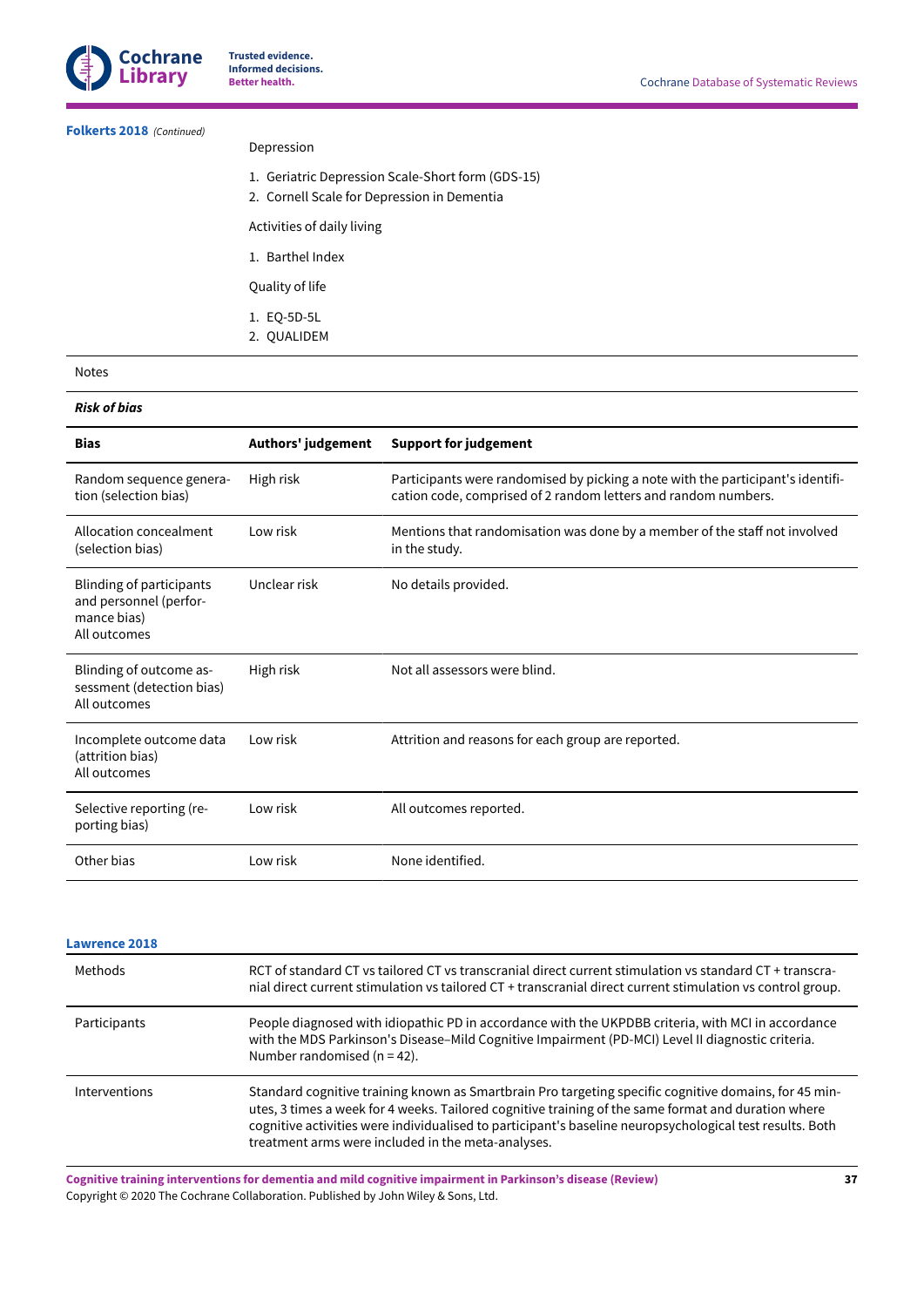

# **[Lawrence](#page-24-5) 2018**  *(Continued)*

|                     | Control group received no intervention.                                                             |
|---------------------|-----------------------------------------------------------------------------------------------------|
| Outcomes            | • Executive function                                                                                |
|                     | 1. Stockings of Cambridge (of the Cambridge Neuropsychological Tests Automated Battery)             |
|                     | 2. COWAT                                                                                            |
|                     | Attention                                                                                           |
|                     | 1. Letter-Number Sequencing                                                                         |
|                     | 2. Stroop (Colour-Word Interference) test                                                           |
|                     | • Memory                                                                                            |
|                     | 1. Hopkins Verbal Learning Test-Revised Immediate Recall subtest                                    |
|                     | 2. Paragraph Recall Test                                                                            |
|                     | • Visuo-spatial abilities                                                                           |
|                     | 1. JLO                                                                                              |
|                     | 2. Hooper Visual Organization Test                                                                  |
|                     | Language<br>$\bullet$                                                                               |
|                     | 1. Boston Naming Test-Short Form                                                                    |
|                     | 2. Similarities Test                                                                                |
|                     | • Global cognition                                                                                  |
|                     | 1. Parkinson's Disease-Cognitive Rating Scale                                                       |
|                     | 2. MMSE                                                                                             |
|                     | Premorbid intelligence<br>$\bullet$                                                                 |
|                     | 1. National Adult Reading Test                                                                      |
|                     | • Activities of daily living                                                                        |
|                     | 1. Unified Parkinson's Disease Rating Scale (Section II)                                            |
|                     | • Quality of life                                                                                   |
|                     | 1. PDQ-39                                                                                           |
| <b>Notes</b>        | We included both the standard and the tailored cognitive training treatment groups in the analyses. |
| <b>Risk of bias</b> |                                                                                                     |
|                     |                                                                                                     |

| <b>Bias</b>                                                                              | Authors' judgement | <b>Support for judgement</b>                                                                                                                                            |
|------------------------------------------------------------------------------------------|--------------------|-------------------------------------------------------------------------------------------------------------------------------------------------------------------------|
| Random sequence genera-<br>tion (selection bias)                                         | Low risk           | Sequence generated by computer following CONSORT guidelines.                                                                                                            |
| Allocation concealment<br>(selection bias)                                               | Low risk           | Participants were randomised to treatment (5 intervention and 1 control) by a<br>computer-generated list using block randomisation at a ratio of 1:1. Probably<br>done. |
| <b>Blinding of participants</b><br>and personnel (perfor-<br>mance bias)<br>All outcomes | Unclear risk       | No further details provided.                                                                                                                                            |
| Blinding of outcome as-<br>sessment (detection bias)<br>All outcomes                     | High risk          | Authors mention that it was not possible to blind researchers.                                                                                                          |
| Incomplete outcome data<br>(attrition bias)<br>All outcomes                              | Low risk           | Attrition reported. No details of reasons are provided.                                                                                                                 |
| Selective reporting (re-<br>porting bias)                                                | Low risk           | All outcomes reported.                                                                                                                                                  |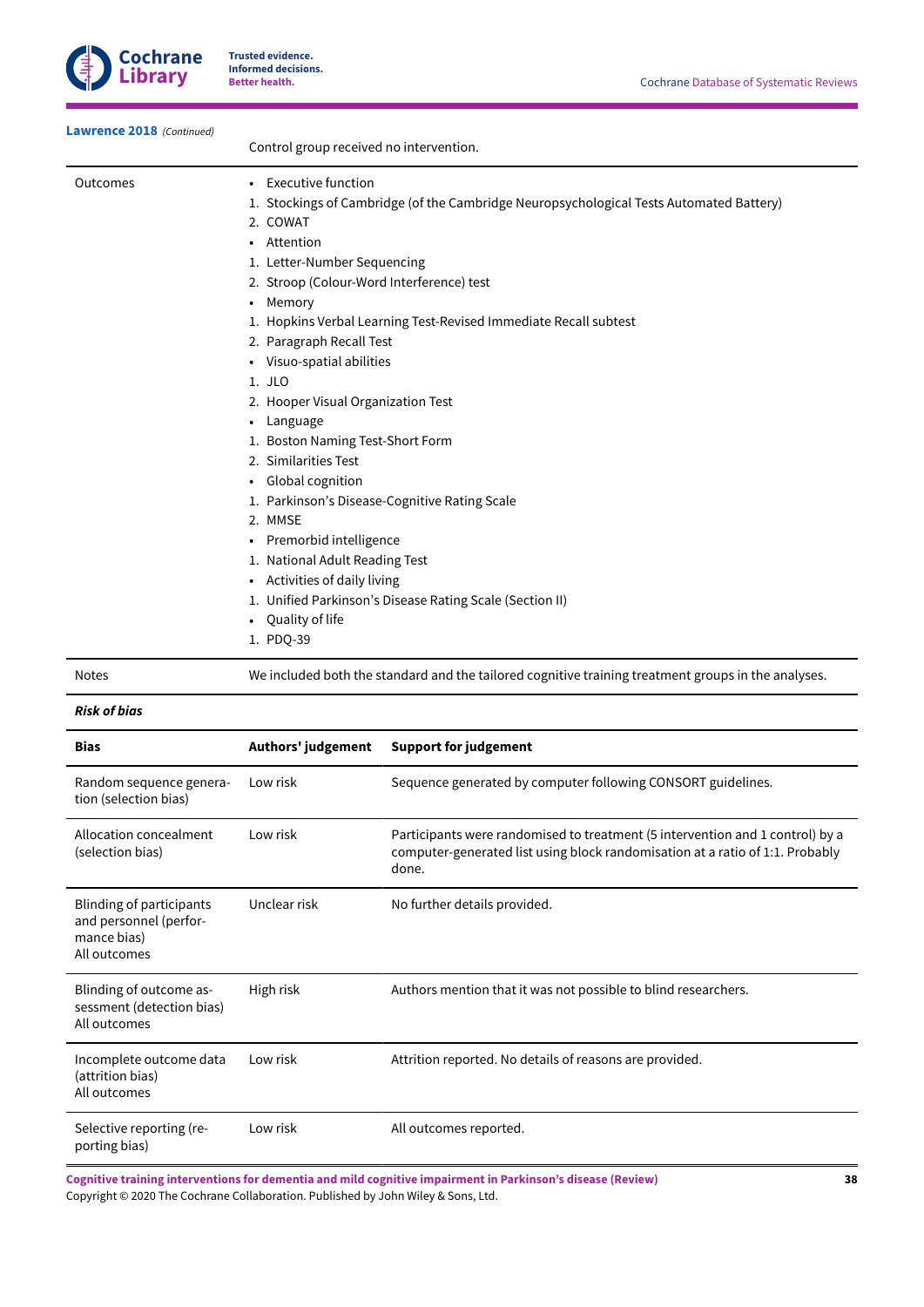

# **[Lawrence](#page-24-5) 2018**  *(Continued)*

Other bias **Low risk** No other bias detected.

# **[París](#page-24-6) 2011**

| Methods       | RCT of cognitive training vs control group                                                                                                                                                                                                                                                                                                                                                                                                                                                                                                                                                                                                                                                                                                                                                                                                                                                                                                                                                                                                                         |  |  |
|---------------|--------------------------------------------------------------------------------------------------------------------------------------------------------------------------------------------------------------------------------------------------------------------------------------------------------------------------------------------------------------------------------------------------------------------------------------------------------------------------------------------------------------------------------------------------------------------------------------------------------------------------------------------------------------------------------------------------------------------------------------------------------------------------------------------------------------------------------------------------------------------------------------------------------------------------------------------------------------------------------------------------------------------------------------------------------------------|--|--|
| Participants  | People who met UKPDBB diagnosis criteria for Parkinson's disease, with I-III Hoehn and Yahr, without<br>dementia (MMSE ≥ 23), including those who had MCI (50% met Petersen and colleagues 2005 criteria<br>for MCI).                                                                                                                                                                                                                                                                                                                                                                                                                                                                                                                                                                                                                                                                                                                                                                                                                                              |  |  |
|               | Number randomised ( $n = 33$ ).                                                                                                                                                                                                                                                                                                                                                                                                                                                                                                                                                                                                                                                                                                                                                                                                                                                                                                                                                                                                                                    |  |  |
| Interventions | Cognitive training 3 times a week over 4 weeks with each session lasting 45 minutes.                                                                                                                                                                                                                                                                                                                                                                                                                                                                                                                                                                                                                                                                                                                                                                                                                                                                                                                                                                               |  |  |
|               | Control group received speech group therapy.                                                                                                                                                                                                                                                                                                                                                                                                                                                                                                                                                                                                                                                                                                                                                                                                                                                                                                                                                                                                                       |  |  |
| Outcomes      | • Cognition<br>1. MMSE<br>2. Addenbrooke's Cognitive Examination<br>• Premorbid intelligence<br>1. Wechsler Adult Intelligence Scale III Vocabulary subtest<br>• Attention and working memory<br>1. WAIS III-Digit Span Forward and Backward<br>2. California Verbal Learning Test II-List A1<br>• Information processing speed<br>1. SDMT<br>2. TMTa and TMTb<br>3. Stroop test<br>• Verbal memory<br>1. CVLT-II-Short-Delay Free Recall and Long-Delay Free Recall<br>2. Wechsler Memory Scale-III-Logical Memory test<br>• Learning<br>1. CVLT-II-List A Total<br>• Visual memory<br>1. ROCFT Immediate and Delayed Recall<br>• Visuo-spatial abilities<br>1. JLO<br>• Verbal fluency<br>1. Phonemic-F-A-S Test<br>2. Semantic-Animals F-A-S Test<br>• Executive function<br>1. Tower of London-Total Moves, Total Correct, and Total-Rules Violations<br>2. TMT-B<br>3. Stroop test (Interference)<br>• Quality of life<br>1. PDQ-39<br>• Depression<br>1. GDS-15<br>• Cognitive difficulties in activities of daily living<br>1. Cognitive Difficulties Scale |  |  |

**Cognitive training interventions for dementia and mild cognitive impairment in Parkinson's disease (Review)** Copyright © 2020 The Cochrane Collaboration. Published by John Wiley & Sons, Ltd.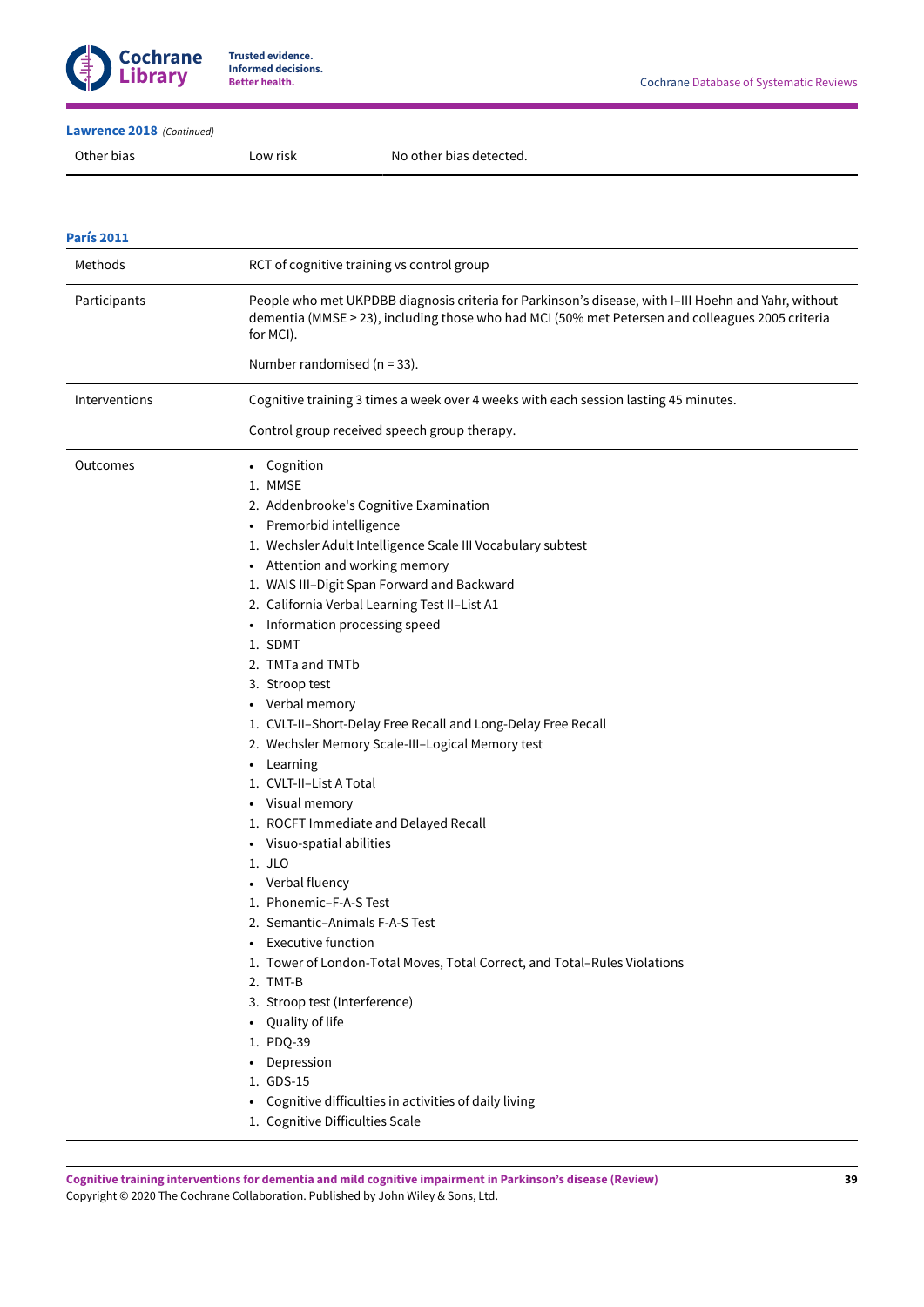

# **[París](#page-24-6) 2011**  *(Continued)*

Notes

# *Risk of bias*

| <b>Bias</b>                                                                              | Authors' judgement | <b>Support for judgement</b>                                                                                    |
|------------------------------------------------------------------------------------------|--------------------|-----------------------------------------------------------------------------------------------------------------|
| Random sequence genera-<br>tion (selection bias)                                         | Unclear risk       | Only mentions random allocation. No further details provided.                                                   |
| Allocation concealment<br>(selection bias)                                               | Low risk           | Mentions blind allocation. Probably done.                                                                       |
| <b>Blinding of participants</b><br>and personnel (perfor-<br>mance bias)<br>All outcomes | Unclear risk       | No details provided.                                                                                            |
| Blinding of outcome as-<br>sessment (detection bias)<br>All outcomes                     | Low risk           | Assessors were blind to treatment allocation.                                                                   |
| Incomplete outcome data<br>(attrition bias)<br>All outcomes                              | Unclear risk       | Mentions attrition and reasons, but also describes excluding participants com-<br>pleting less 75% of sessions. |
| Selective reporting (re-<br>porting bias)                                                | Low risk           | All outcomes reported.                                                                                          |
| Other bias                                                                               | Low risk           | None identified.                                                                                                |

# **[Petrelli](#page-24-7) 2014**

| Methods       | RCT of structured cognitive training targeting specific cognitive functions plus psychoeducation ele-<br>ments vs unstructured cognitive training of randomly assembled cognitive tasks vs waiting-list control                                                                                                                                                                         |  |
|---------------|-----------------------------------------------------------------------------------------------------------------------------------------------------------------------------------------------------------------------------------------------------------------------------------------------------------------------------------------------------------------------------------------|--|
| Participants  | Idiopathic PD according to UKPDBB criteria, including people who had MCI according to MDS task force<br>Level I guidelines (Litvan 2011). 23% (15 of the 50) met Litvan and colleagues 2011 criteria for MCI.<br>Number randomised ( $n = 70$ ).                                                                                                                                        |  |
| Interventions | "NEUROvitalis", a structured cognitive training intervention targeting several cognitive domains (at-<br>tention, memory, executive function). Unstructured training called "Mentally fit" targeting attention,<br>memory, and less specific functions such as language and creative thinking, 12 group sessions, 90 min-<br>utes each over 6 weeks.<br>Control group was waiting list. |  |
| Outcomes      | General cognitive function<br>$\bullet$<br>1. MMSE<br>2. DemTect<br>Attention<br>$\bullet$<br>1. Brief Test of Attention<br>Memory<br>$\bullet$<br>1. Verbal short- and long-term memory DemTect<br>2. Visual long-term memory DemTect                                                                                                                                                  |  |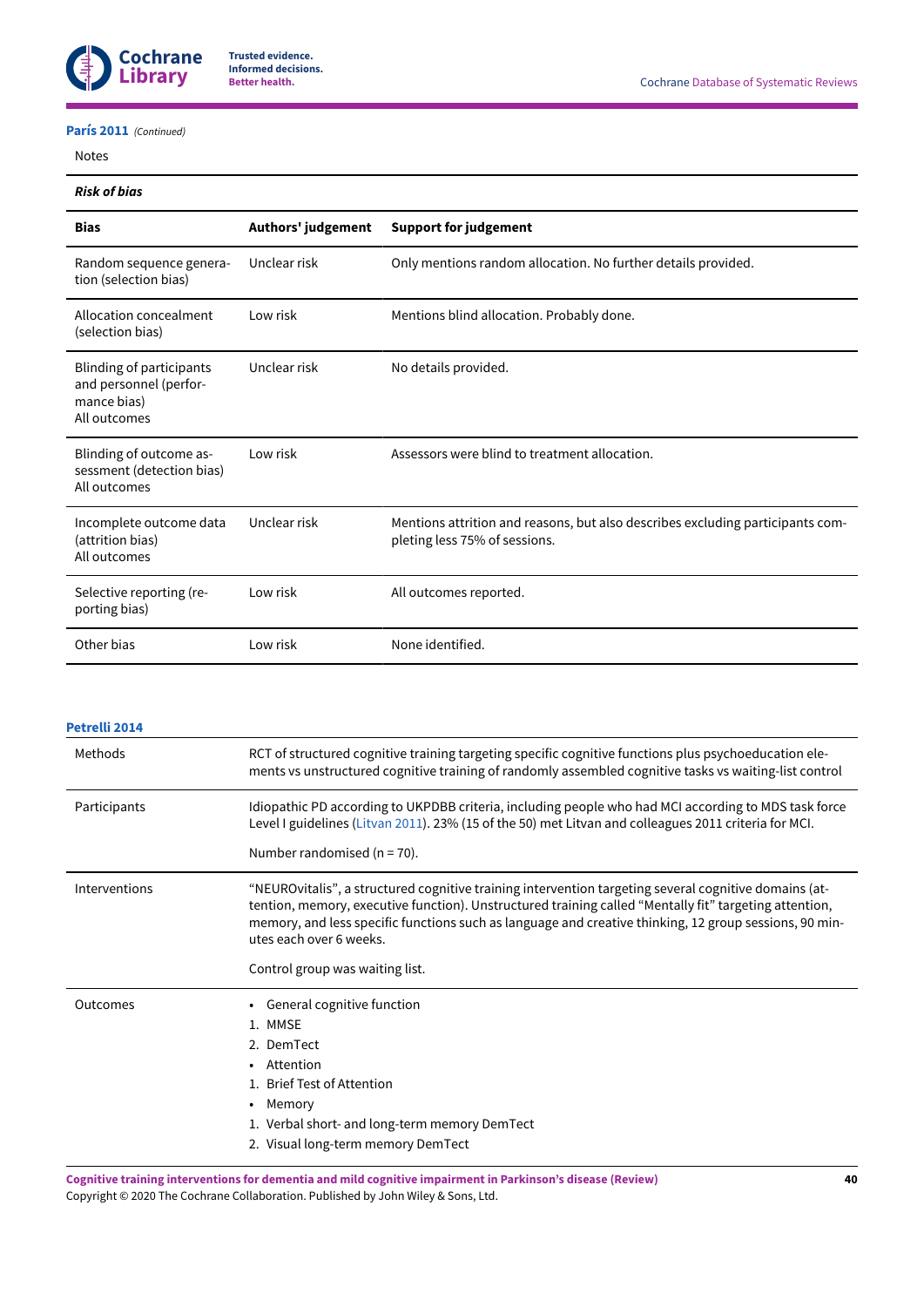

# **[Petrelli](#page-24-7) 2014**  *(Continued)*

- Executive functions
- 1. Working memory DemTect digit span reverse
- 2. Verbal phonemic and semantic fluency DemTect
- Visuo-construction
- 1. Rey's Complex Figure Test
- Depression
- 1. BDI-II
- Quality of life
- 1. PDQ-3

Notes We included both the structured ("NEUROvitalis") and the unstructured ("Mentally fit") cognitive training treatment groups in the analyses.

#### *Risk of bias*

| <b>Bias</b>                                                                              | Authors' judgement | <b>Support for judgement</b>                                                                                            |
|------------------------------------------------------------------------------------------|--------------------|-------------------------------------------------------------------------------------------------------------------------|
| Random sequence genera-<br>tion (selection bias)                                         | Low risk           | Mentions random allocation using a computer program.                                                                    |
| Allocation concealment<br>(selection bias)                                               | Unclear risk       | No details provided.                                                                                                    |
| <b>Blinding of participants</b><br>and personnel (perfor-<br>mance bias)<br>All outcomes | Unclear risk       | Only participants in the 2 treatment groups were blinded.                                                               |
| Blinding of outcome as-<br>sessment (detection bias)<br>All outcomes                     | I ow risk          | Assessors were blind.                                                                                                   |
| Incomplete outcome data<br>(attrition bias)<br>All outcomes                              | Unclear risk       | Attrition and reasons were reported, but also describes excluding participants<br>completing less than 75% of sessions. |
| Selective reporting (re-<br>porting bias)                                                | Low risk           | All outcomes reported.                                                                                                  |
| Other bias                                                                               | Low risk           | None identified.                                                                                                        |

PD: Parkinson's disease

UKPDBB: UK Parkinson's Disease Society Brain Bank diagnostic criteria MCI: mild cognitive impairment MMSE: Mini-Mental State Examination MoCA: Montreal Overall Cognitive Assessment ROCF: Rey's Complex Figure Test F-A-S Tests: Semantic fluency and phonological fluency TMTa: Trail Making Test Part A TMTb: Trail Making Test Part B JLO: Judgment of Line Orientation COWAT: Controlled Oral Word Association Test SDMT: Symbol Digit Modalities Test TMTB-A: Trail Making Test B-A BDI-II: Beck Depression Inventory-II PDQ-39: Parkinson's Disease Questionnaire SDs: Standard Deviations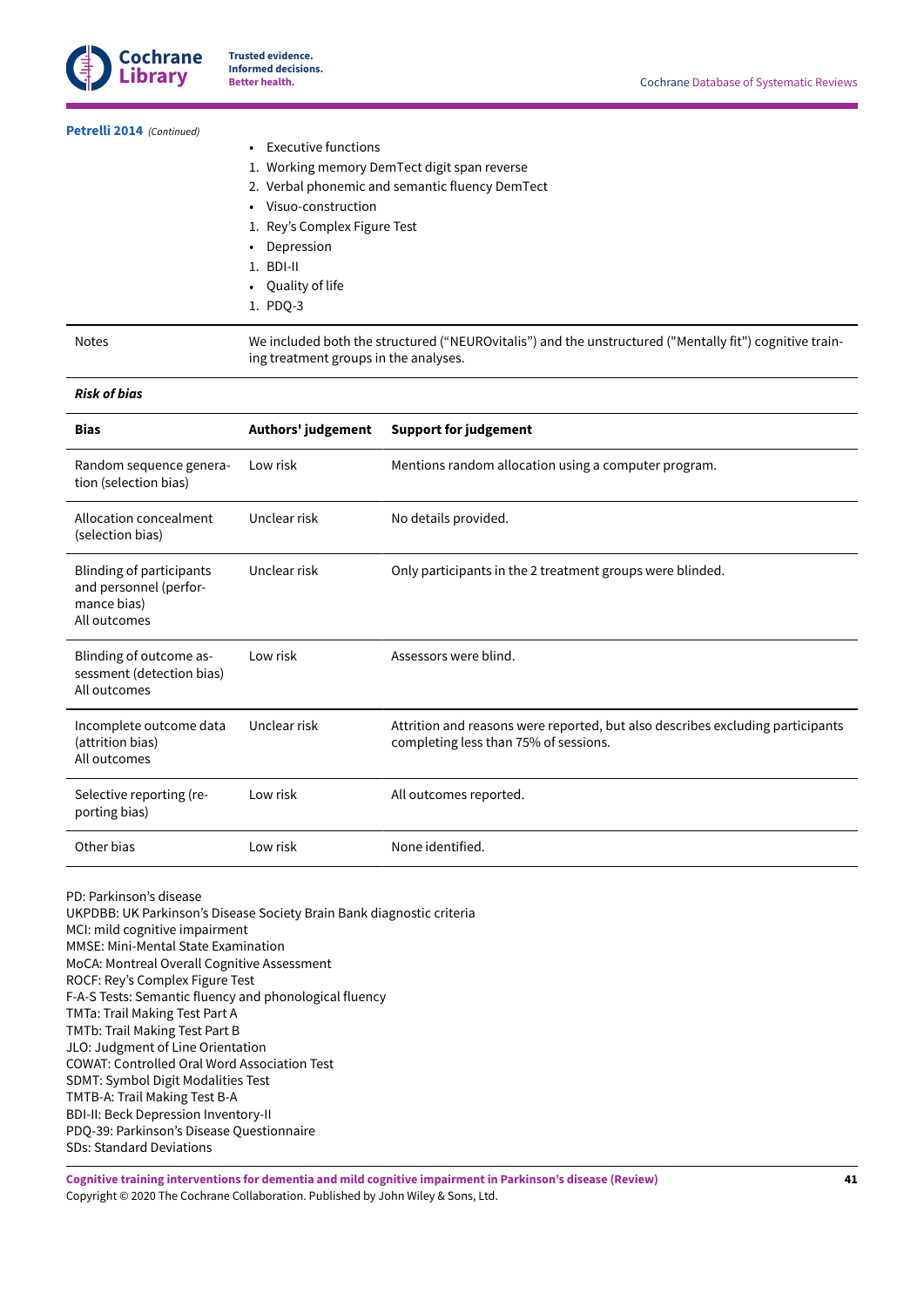

PDD: Parkinson's disease dementia CT: Cognitive Training GDS-15: Geriatric Depression Scale-Short form PD-MCI: Parkinson's Disease–Mild Cognitive Impairment

# <span id="page-43-0"></span>**Characteristics of excluded studies** *[ordered by study ID]*

| <b>Study</b>            | <b>Reason for exclusion</b>                                                                                                                                                                                                                                                                                                              |
|-------------------------|------------------------------------------------------------------------------------------------------------------------------------------------------------------------------------------------------------------------------------------------------------------------------------------------------------------------------------------|
| ACTRN12617000634370     | Ongoing RCT of a cognitive-plus-exercise-enrichment intervention vs standard care for people with<br>PD and no cognitive impairment.                                                                                                                                                                                                     |
| Adamski 2016            | Non-Randomised Controlled Trial (RCT), feasibility study of computerised cognitive training<br>(BrainStim) in people with Parkinson's disease (PD) where only healthy controls were randomised.<br>No control group, and people with PD had no cognitive impairment.                                                                     |
| <b>Atias 2015</b>       | Non-RCT feasibility pre-and-post study of cognitive training (AttenGo) designed to improve execu-<br>tive function in participants with PD with no cognitive impairment; (Mini-Mental State Examination<br>(MMSE) > 25). No control group.                                                                                               |
| Biundo 2015             | RCT of the effects of computer-based cognitive training alone or combined with non-invasive brain<br>stimulation in people with Parkinson's Disease-Mild Cognitive Impairment (PD-MCI). No control<br>group.                                                                                                                             |
| Canning 2008            | Non-RCT feasibility study of multiple-task walking training incorporating cognitive activities<br>(counting backwards, memory recall, generating category lists, and simple arithmetic tasks) in par-<br>ticipants with PD with no cognitive impairment (MMSE ≥ 24).                                                                     |
| Disbrow 2012            | Pre-and-post experimental study of a computer-based cognitive and motor training programme<br>designed to improve motor-related executive function in participants with PD. Participants were<br>screened for dementia.                                                                                                                  |
| Díez-Cirarda 2017       | Pre-and-post study of a group-based cognitive intervention for people with PD; no control group;<br>people with dementia were excluded.                                                                                                                                                                                                  |
| Edwards 2013            | RCT of a self-administered cognitive speed-of-processing training (SOPT, InSight) designed to im-<br>prove information processing speed in realistic visual contexts vs no-contact control condition in<br>participants with PD (MMSE ≥ 24). Participants with dementia were excluded. Primary outcome was<br>field of view performance. |
| Farzana 2015            | Non-RCT pre-and-post study of individual home-based cognitive stimulation in people with PD and<br>mild to moderate cognitive impairment (MMSE > 24); information on diagnosis of dementia/mild<br>cognitive impairment (MCI) not reported.                                                                                              |
| Fearon 2017             | Pre-and-post evaluation of a virtual reality-based intervention combining motor and cognitive<br>training for people with PD and no cognitive impairment.                                                                                                                                                                                |
| Fellman 2018            | RCT of cognitive training of working memory vs quiz training in people with PD and no cognitive<br>impairment; people with dementia were excluded.                                                                                                                                                                                       |
| Fernandez-del-Olmo 2018 | RCT of cognitive training vs cognitive training with concurrent physical exercise in people with PD<br>without cognitive impairment.                                                                                                                                                                                                     |
| Goedeken 2018           | RCT of an Implementations Intentions (encoding strategy training) intervention vs verbal rehearsal<br>(control group) for people with PD. People with dementia were excluded.                                                                                                                                                            |
| Hindle 2016             | RCT of cognitive rehabilitation in people with Parkinson's disease dementia (PDD) vs relaxation<br>therapy vs treatment as usual.                                                                                                                                                                                                        |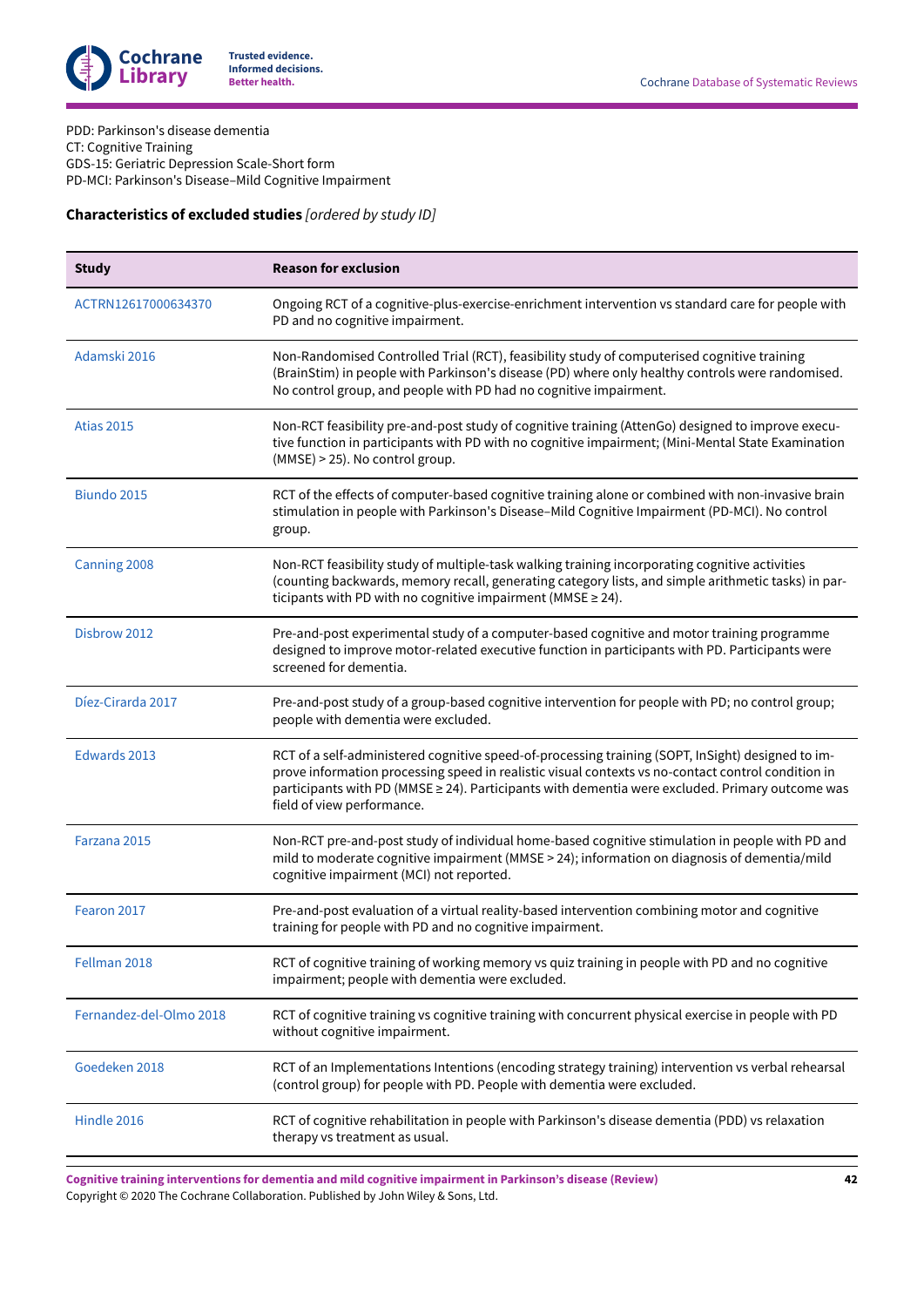| <b>Study</b>          | <b>Reason for exclusion</b>                                                                                                                                                                                                                                                            |
|-----------------------|----------------------------------------------------------------------------------------------------------------------------------------------------------------------------------------------------------------------------------------------------------------------------------------|
| <b>Kim 2016</b>       | Pre and post study of cognitive training (PD-CoRE) in people with PD and executive dysfunction; no<br>control group.                                                                                                                                                                   |
| Maggio 2018           | RCT of virtual reality cognitive rehabilitation versus standard cognitive training in people with PD<br>and mild to moderate cognitive impairment (MMSE from 11 to 26); no control group.                                                                                              |
| Mahmoud 2018          | RCT of a motor imagery training intervention vs cognitive remediation therapy for people with PD<br>and cognitive dysfunction diagnosed by a cognitive assessment on RehaCom. No control group. All<br>outcome measures were RehaCom tasks rather than standardised instruments.       |
| McCormick 2018        | RCT (ongoing) assessing the feasibility and acceptability of individual cognitive stimulation therapy<br>for people with PD-related dementias (PD-MCI; PDD or Dementia with Lewy bodies) vs treatment as<br>usual.                                                                     |
| Mirelman 2011         | Feasibility non-RCT of virtual reality training with cognitive components (attention, response selec-<br>tion, and processing visual stimuli) in participants with PD. People with dementia were excluded.<br>No control group.                                                        |
| Mohlman 2011          | Non-RCT feasibility study of a cognitive remediation programme to train attentional ability in peo-<br>ple with PD. People with dementia were excluded. No control group.                                                                                                              |
| <b>Monticone 2015</b> | RCT of a multidisciplinary intervention of task-oriented exercises, Cognitive Behavioral Therapy,<br>and occupational therapy in people with PD. People with dementia or MMSE < 24 were excluded.                                                                                      |
| Motlagh 2017          | RCT of cognitive training for freezing of gait in people with PD and no cognitive impairment vs con-<br>trol.                                                                                                                                                                          |
| Naismith 2013         | Non-RCT (controlled study) of computer-based cognitive training (based on the Neuropsycholog-<br>ical Educational Approach to Remediation (NEAR)) with psychoeducation vs a waiting-list control<br>group in people with PD, of whom some had MCI. People with dementia were excluded. |
| NCT01156714           | RCT of exercise training vs computerised memory training vs combined exercise and motor train-<br>ing vs control in people with PD and no cognitive impairment.                                                                                                                        |
| NCT01469741           | RCT of prospective memory training for participants with PD treated with levodopa/carbidopa.<br>People with dementia are excluded (ongoing trial).                                                                                                                                     |
| NC102826785           | Pre and post feasibility study of a cognitive training strategy intervention for people with PD who<br>experience at least 1 problem with their daily cognitive performance; people with dementia were<br>excluded.                                                                    |
| NCT02922530           | RCT (ongoing) of a novel mobile cognitive tracking and training tool in people with PD with no cog-<br>nitive impairment targeting depression and quality of life. Control group is a commercially avail-<br>able cognitive training intervention.                                     |
| NCT03335150           | Ongoing RCT of cognitive rehabilitation (Cognitive Symptom Management and Rehabilitation Ther-<br>apy for Parkinson's disease: CogSMART-PD) for people with PD-MCI vs a support group interven-<br>tion.                                                                               |
| NCT03680170           | RCT of web-based working memory updating training vs low-dose short-term memory training in<br>people with PD without cognitive impairment.                                                                                                                                            |
| NCT03836963           | 3-arm RCT of cognitive and memory strategy training in veterans with PD-MCI. Active comparators<br>are cognitive and memory training as stand-alone interventions.                                                                                                                     |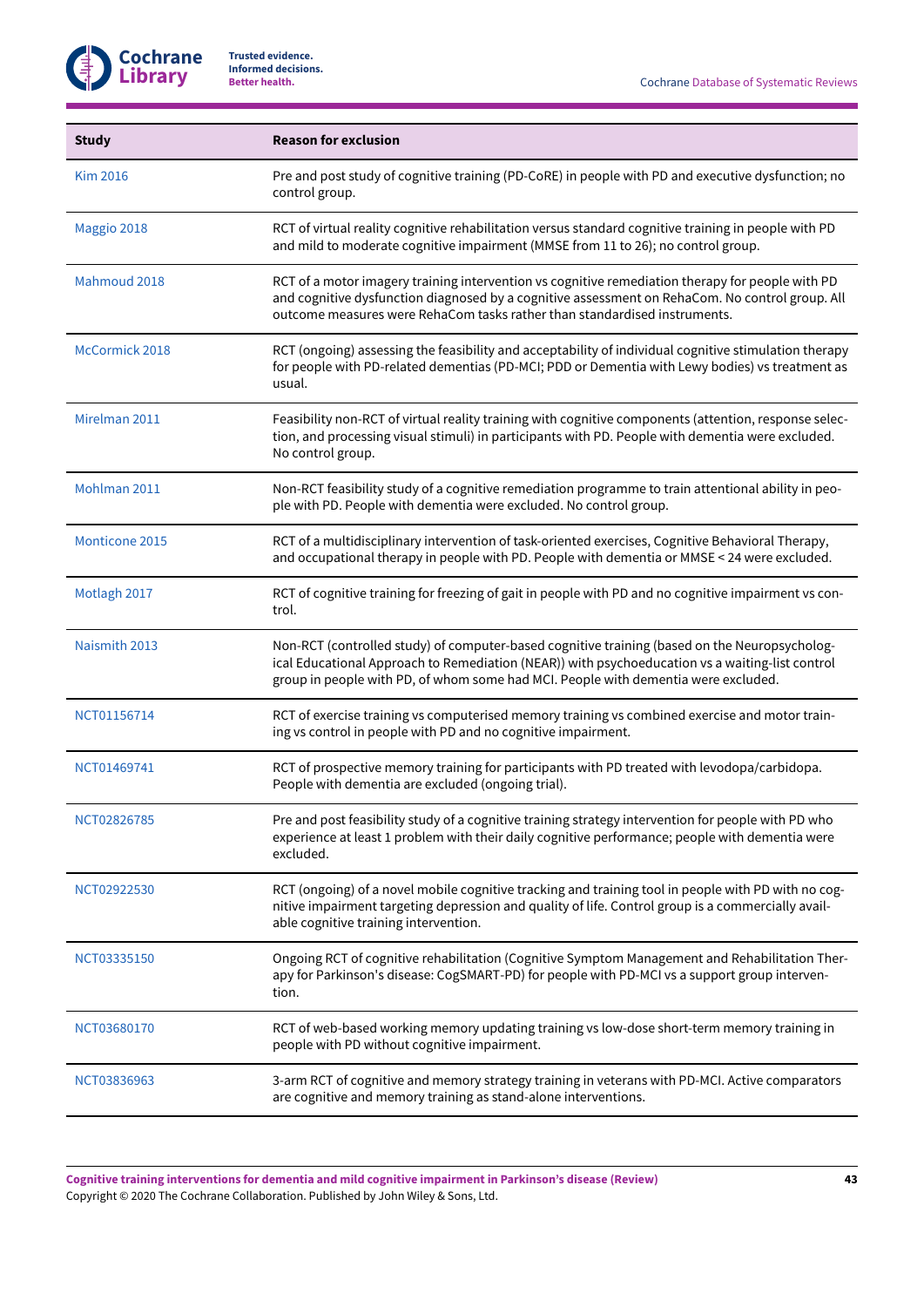| <b>Study</b>    | <b>Reason for exclusion</b>                                                                                                                                                                                                                                                                                                                                                      |
|-----------------|----------------------------------------------------------------------------------------------------------------------------------------------------------------------------------------------------------------------------------------------------------------------------------------------------------------------------------------------------------------------------------|
| NCT04048122     | RCT of cognitive rehabilitation known as MC4PD strategy training versus standard care for people<br>with PD and subjective cognitive decline. People with dementia will be excluded (Montreal Overall<br>Cognitive Assessment < 21). Primary outcome is goal attainment.                                                                                                         |
| Nombela 2011    | Non-RCT, feasibility pre-and-post study of cognitive training incorporating Sudoku exercises (work-<br>ing memory using numerical items, whilst requiring no mathematical calculation) in participants<br>with PD, with their performance matched to controls. No control group. Does not mention level of<br>cognitive impairment (baseline MMSE = 25).                         |
| Peters 2012     | Ongoing RCT of a multidisciplinary intervention (exercise rehabilitation, cognitive and speech ac-<br>tivities) vs standard exercise rehabilitation in participants with PD. People with cognitive impair-<br>ment that could affect their ability to participate in the intervention are excluded.                                                                              |
| Peña 2014       | RCT of integrative structured cognitive training programme (REHACOP; attention, memory, pro-<br>cessing speed, language and executive function tasks) vs occupational group activities in partici-<br>pants with PD. People with dementia were excluded.                                                                                                                         |
| Piemonte 2016   | RCT of declarative memory training targeting gait and activities of daily living in people with PD<br>with no cognitive impairment.                                                                                                                                                                                                                                              |
| Pompeu 2012     | RCT of Nintendo Wii-based motor and cognitive training vs balance exercise therapy in participants<br>with PD without MCI or dementia (MMSE ≥ 23). The cognitive component of the training included<br>attention and use of working memory to solve motor tasks, and performance management.                                                                                     |
| Pompeu 2016     | RCT testing the efficacy of a European physiotherapy guideline vs Microsoft Kinect games training<br>on postural control, cognition, and quality of life. People with PD had no cognitive impairment.                                                                                                                                                                            |
| Quayhagen 2000  | RCT of cognitive stimulation provided by carers (memory, problem-solving, and conversation-<br>al fluency activities) vs dyadic counselling vs supportive seminars vs day care for people with<br>Alzheimer's disease, cardiovascular, or PDD. No separate data are provided, and no formal criteria<br>to diagnose dementia in PD were used.                                    |
| Reuter 2012     | RCT of cognitive training (attention, executive function, memory training) vs cognitive and transfer<br>training vs cognitive, transfer, and psychomotor training in participants with Parkinson's disease<br>and MCI. No control group.                                                                                                                                         |
| Sammer 2006     | RCT of cognitive training (working memory tasks targeting executive function) vs control in partici-<br>pants with PD without cognitive impairment (average MMSE = 27). Cognitive stage not defined.                                                                                                                                                                             |
| Sinforiani 2004 | Non-RCT, feasibility pre-post study of cognitive training (attention, abstract reasoning, visuo-spa-<br>tial abilities) incorporating motor training in participants with PD presenting with mild cognitive<br>deficits. No control group. People with severe cognitive impairment or dementia, or both were ex-<br>cluded.                                                      |
| Stiver 2015     | Not an RCT. Testing the feasibility of brain mobile gaming (reducing cognitive interference) in peo-<br>ple with vascular MCI and PD-MCI and age-matched controls.                                                                                                                                                                                                               |
| Strouwen 2017   | Ongoing RCT of integrated gait and cognitive training (performing cognitive exercises, and func-<br>tional training simultaneously) on activities of daily living vs consecutive gait and cognitive training<br>(taking place separately) in participants with PD without cognitive impairment (MMSE ≥ 24), aimed<br>primarily at increasing gait performance (primary outcome). |
| Valdés 2017     | RCT of speed of information processing vs delayed control group in people with PD with an MMSE<br>score $\geq$ 24.                                                                                                                                                                                                                                                               |
| Vlagsma 2020    | RCT of cognitive rehabilitation vs computerised cognitive training for attention (CogniPlus) in peo-<br>ple with PD and executive dysfunction.                                                                                                                                                                                                                                   |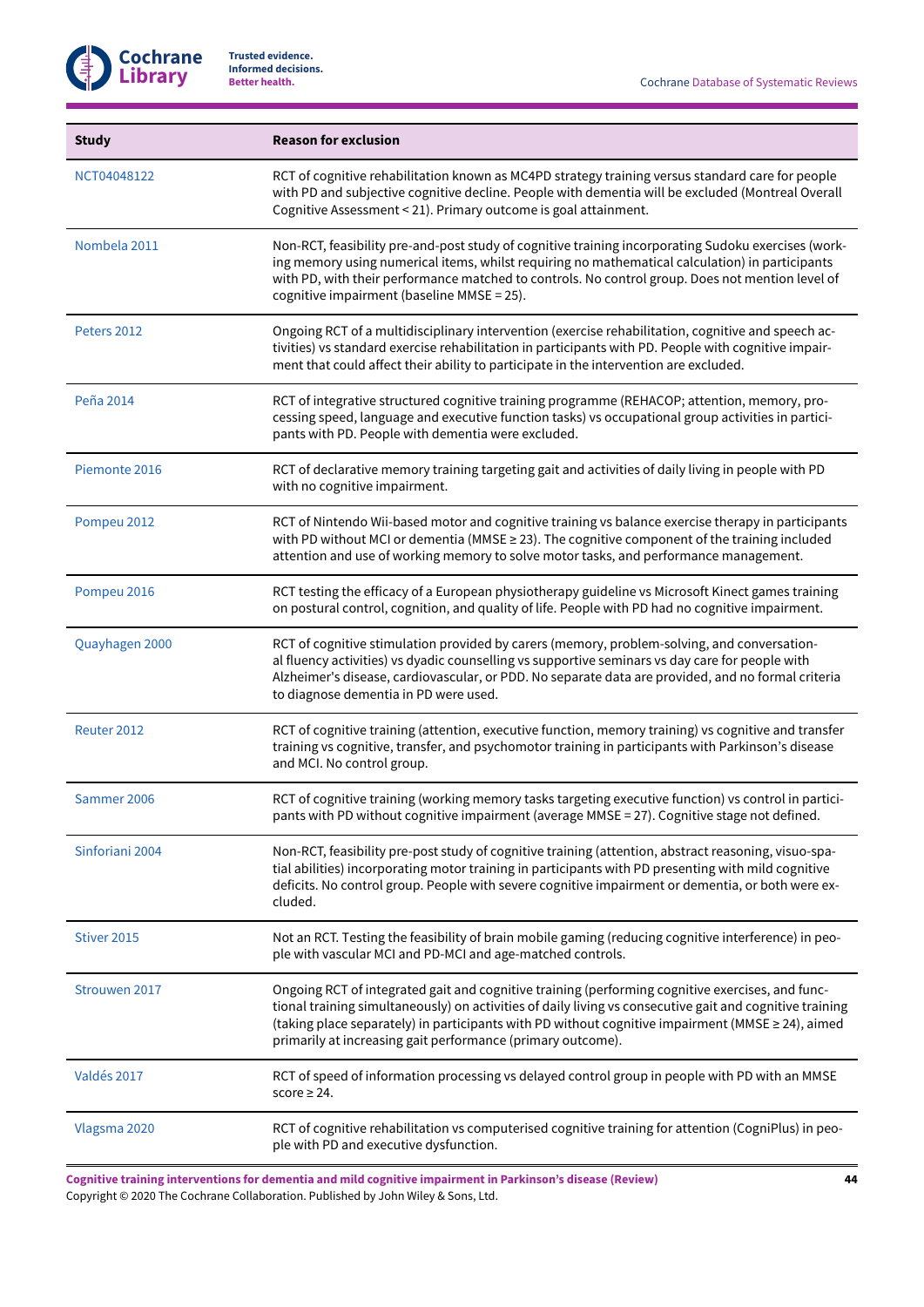| <b>Study</b>    | <b>Reason for exclusion</b>                                                                                                                                                                                                                                                        |
|-----------------|------------------------------------------------------------------------------------------------------------------------------------------------------------------------------------------------------------------------------------------------------------------------------------|
| Walton 2016     | RCT of computerised cognitive training targeting executive function, processing speed, and atten-<br>tion in people with PD with no cognitive impairment (MMSE ≥ 24). The primary outcome was freez-<br>ing of gait.                                                               |
| Zimmermann 2014 | RCT of cognition-specific computer-based cognitive training (CogniPlus) vs a non-cognition-specif-<br>ic computer sports game (Nintendo Wii) in participants with PD without cognitive impairment (av-<br>erage MMSE = 29). People with moderate or severe dementia were excluded. |

RCT: Randomised Controlled Trial PD: Parkinson's disease MMSE: Mini-Mental State Examination PD-MCI: Parkinson's Disease–Mild Cognitive Impairment MCI: mild cognitive impairment PDD: Parkinson's disease dementia

# <span id="page-46-0"></span>**Characteristics of studies awaiting assessment** *[ordered by study ID]*

| <b>NCT01646333</b> |                                                                                                                                                                                                                         |
|--------------------|-------------------------------------------------------------------------------------------------------------------------------------------------------------------------------------------------------------------------|
| Methods            | RCT (ongoing) of memory and problem-solving training vs non-directive supportive therapy                                                                                                                                |
| Participants       | Clinical diagnosis of Parkinson's disease (PD)<br>$\bullet$<br>• Clinical diagnosis of MCI                                                                                                                              |
|                    | Exclusion criteria: clinical diagnosis of dementia or other PD-associated comorbid conditions (e.g.<br>severe anxiety, depression, excessive daytime sleepiness, or psychosis) that can influence cognitive<br>testing. |
| Interventions      | Memory and problem-solving training consisting of a day calendar manual and note-taking system<br>and problem-solving techniques focusing on memory compensation and problem-solving strate-<br>gies.                   |
|                    | Control group: supportive therapy (offering participants and carers the opportunity to discuss and<br>reflect upon both PD and non-PD related problems).                                                                |
| Outcomes           | Primary outcome: verbal learning measured by the California Verbal Learning Test-II Long Delay<br><b>Free Recall Scaled Score</b>                                                                                       |
|                    | Secondary outcomes: well-being measured by the Linear Analog Scale Assessment Overall Well Be-<br>ing scale                                                                                                             |
|                    | Outcomes measured at 2 and 6 months.                                                                                                                                                                                    |
| <b>Notes</b>       | Unclear whether this study is cognitive training or cognitive rehabilitation; contact with author has<br>not been possible. Trial appears to be ongoing.                                                                |

| <b>NCT01647698</b> |                                                                                                                                                                                                                              |
|--------------------|------------------------------------------------------------------------------------------------------------------------------------------------------------------------------------------------------------------------------|
| Methods            | Randomised Controlled Trial (RCT) (ongoing) of the effectiveness of adaptive vs non-adaptive<br>working memory training (increasing in number of items required to be remembered) vs no train-<br>ing; ongoing trial, 3 arms |
| Participants       | People with PD who self-report concerns about working memory or show deficits as identified by a<br>clinical examination (excludes people with dementia).                                                                    |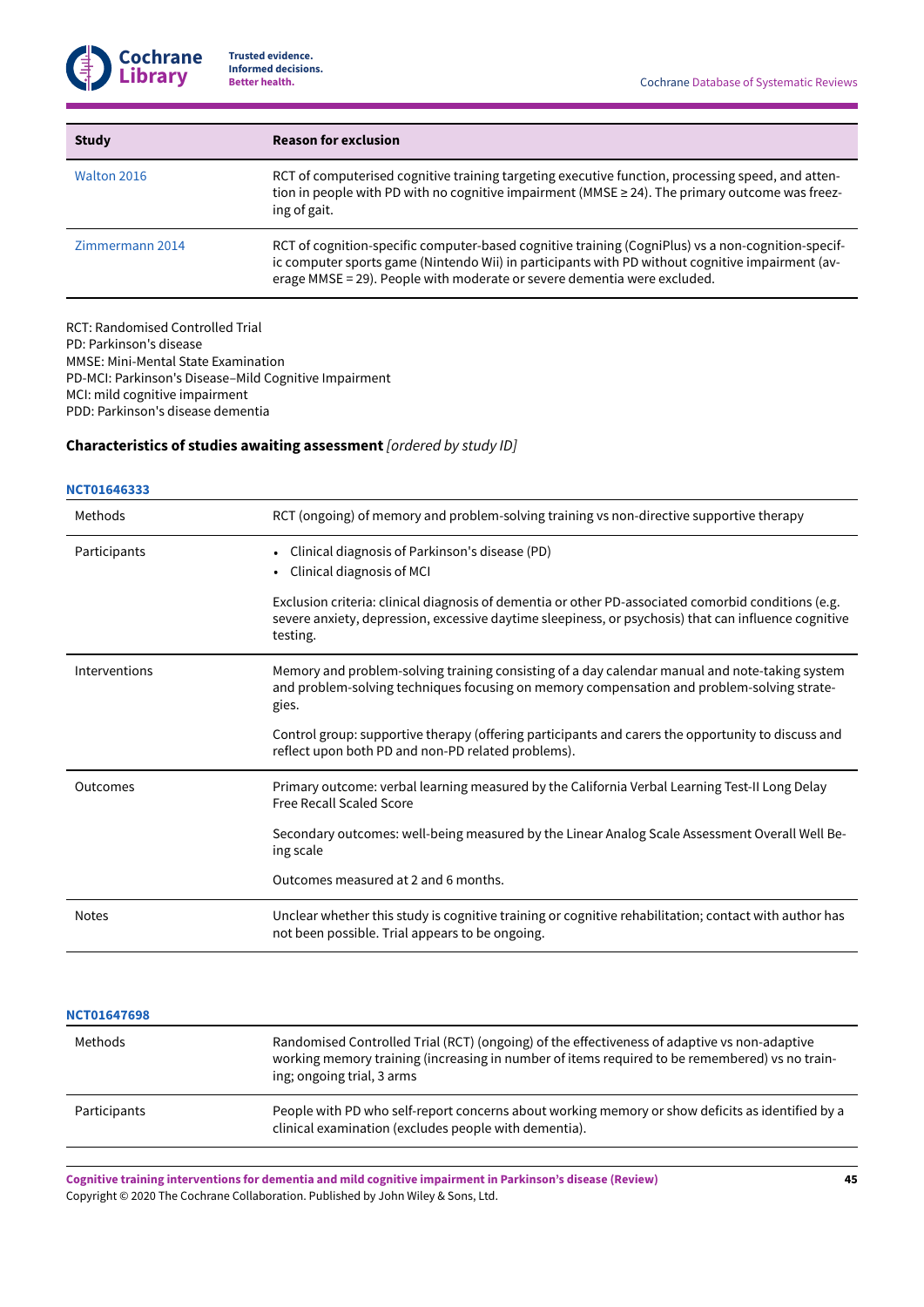### **[NCT01647698](#page-26-0)**  *(Continued)*

l,

| Interventions | Computerised adaptive working memory training testing working memory capacity and non-adap-<br>tive working memory training.                                                |
|---------------|-----------------------------------------------------------------------------------------------------------------------------------------------------------------------------|
| Outcomes      | Primary outcomes: working memory (measured by 3 separate tasks): operation span task, symme-<br>try span task, Stenberg memory scanning task                                |
|               | Secondary outcomes: fluid intelligence (Cattell's Culture Fair Intelligence Test and Rave's Progres-<br>sive Matrices), executive function: Dysexecutive Questionnaire      |
|               | Outcomes measured at 5-, 10-, and 22-week follow-up.                                                                                                                        |
| Notes         | Unclear whether this sample has Parkinson's Disease–Mild Cognitive Impairment (PD-MCI). Trial is<br>ongoing (control group receives no training); unable to contact author. |

# **[NCT02920632](#page-27-14)**

| Methods       | RCT (ongoing) of online cognitive training (COGTIPS - COGnitive Training In Parkinson Study) vs on-<br>line cognitive training of games that incorporate cognitive activities                                                                                                                                                                                                                                                                                                                                                                                                                                                                                              |
|---------------|----------------------------------------------------------------------------------------------------------------------------------------------------------------------------------------------------------------------------------------------------------------------------------------------------------------------------------------------------------------------------------------------------------------------------------------------------------------------------------------------------------------------------------------------------------------------------------------------------------------------------------------------------------------------------|
| Participants  | Subjective cognitive complaints, measured by the Parkinson's Disease Cognitive Functional Rat-<br>ing Scale score > 3 (PD-CFRS); a score above 3 indicates significant cognitive complaints that are<br>milder than complaints associated with Parkinson's disease dementia. Questionnaire is filled in<br>by the participant.<br>Participants' Hoehn and Yahr stage is lower than 4<br>٠<br>Access to a computer or tablet and willing to sign informed consent<br>$\bullet$<br>Exclusion criteria: indications for a dementia syndrome, measured by the self-administered Ge-<br>rocognitive Examination (score < 14) or the Montreal Cognitive Assessment (score < 22). |
| Interventions | 8-week training (COGTIPS) - training contains several games that are designed to train cognitive<br>functions; 3 times a week for 45 minutes                                                                                                                                                                                                                                                                                                                                                                                                                                                                                                                               |
|               | Control group receives online gaming cognitive activities.                                                                                                                                                                                                                                                                                                                                                                                                                                                                                                                                                                                                                 |
| Outcomes      | Primary outcome: executive function measured by the Tower of London                                                                                                                                                                                                                                                                                                                                                                                                                                                                                                                                                                                                        |
|               | Secondary outcomes: subjective cognitive complaints measured by the PD-CFRS; executive func-<br>tion measured by the Stroop colour-word task, the Letter fluency task, and the Tower of London;<br>risk reduction of PD-MCI/Parkinson's disease dementia (PDD) development at follow-up                                                                                                                                                                                                                                                                                                                                                                                    |
|               | Outcomes measured at 6 months, 1 year, and 2 years.                                                                                                                                                                                                                                                                                                                                                                                                                                                                                                                                                                                                                        |
| <b>Notes</b>  | Although risk reduction of PD-MCI/PDD development at follow-up is an outcome for the study, par-<br>ticipants may meet PD-MCI criteria at baseline. Trial is ongoing.                                                                                                                                                                                                                                                                                                                                                                                                                                                                                                      |

RCT: Randomised Controlled Trial PD: Parkinson's disease PD-MCI: Parkinson's Disease–Mild Cognitive Impairment PDD: Parkinson's disease dementia

<span id="page-47-0"></span>**Characteristics of ongoing studies** *[ordered by study ID]*

# **[ACTRN12618000999235](#page-27-9)**

| Trial name or title | A randomised controlled trial of cognitive training and non-invasive brain stimulation in PD: the |
|---------------------|---------------------------------------------------------------------------------------------------|
|                     | impact on cognition and quality of life                                                           |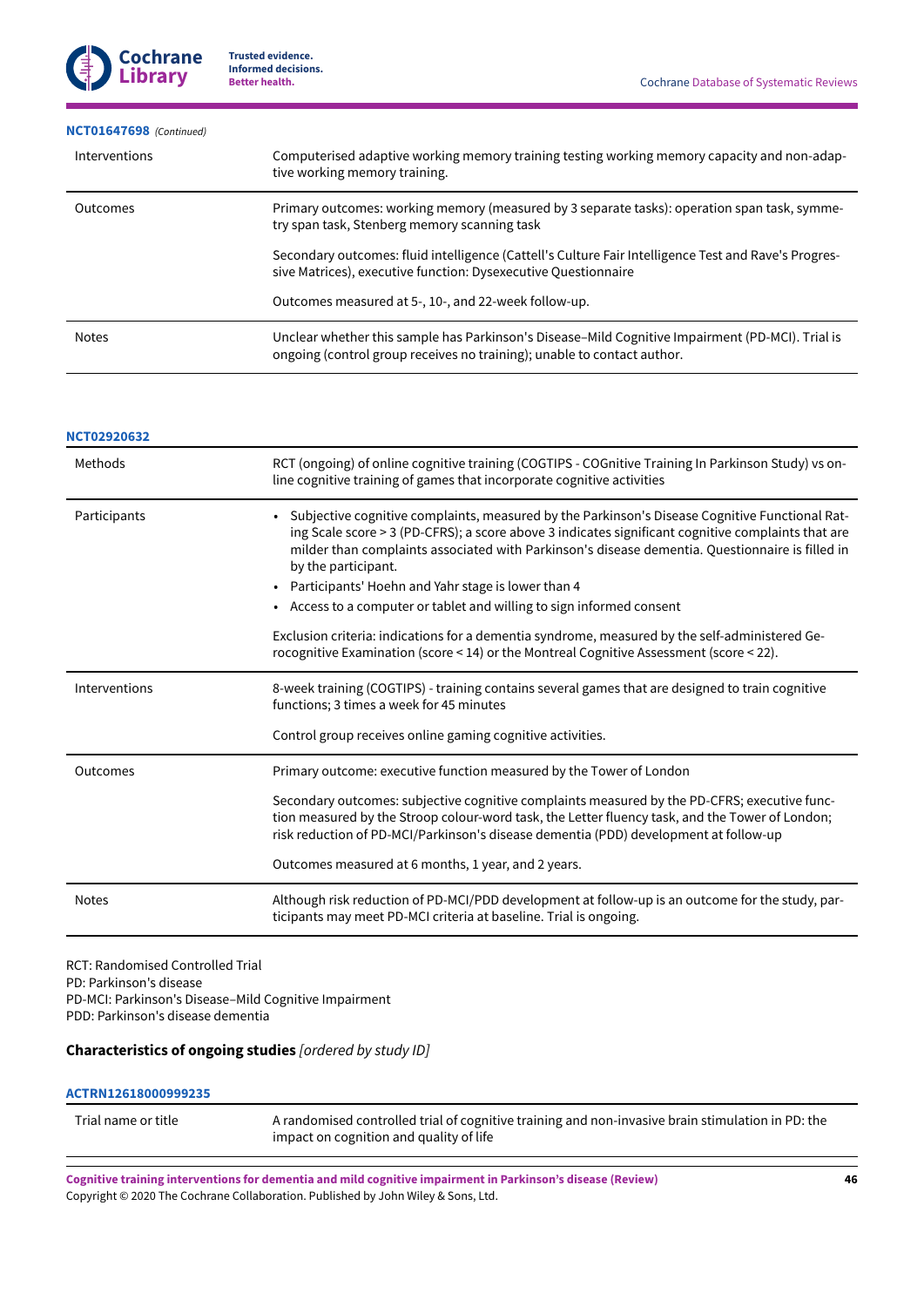# **[ACTRN12618000999235](#page-27-9)**  *(Continued)*

**Cochrane Library**

| Methods             | 4-arm RCT of transcranial direct current stimulation and cognitive training vs sham transcranial di-<br>rect current stimulation and cognitive training vs transcranial direct current stimulation and place-<br>bo cognitive training vs sham transcranial direct current stimulation and placebo cognitive training<br>$(n = 52)$ . |
|---------------------|---------------------------------------------------------------------------------------------------------------------------------------------------------------------------------------------------------------------------------------------------------------------------------------------------------------------------------------|
| Participants        | 1. Diagnosed with idiopathic PD by neurologist/geriatrician using UK Parkinson's Disease Society<br>Brain Bank (UKPDBB) diagnostic criteria                                                                                                                                                                                           |
|                     | 2. Self-reported problems with cognition that do not significantly impact on functional indepen-<br>dence                                                                                                                                                                                                                             |
|                     | 3. Presence of MCI in accordance with the Movement Disorder Society Task Force criteria for PD-MCI<br>Level II diagnostic criteria, using an Standard Deviation (SD) level of 1.5                                                                                                                                                     |
|                     | 4. Stable response to antiparkinsonian medication for a minimum period of 2 months.                                                                                                                                                                                                                                                   |
| Interventions       | Cognitive training                                                                                                                                                                                                                                                                                                                    |
|                     | Control group receives sham cognitive training.                                                                                                                                                                                                                                                                                       |
| Outcomes            | Primary outcomes:                                                                                                                                                                                                                                                                                                                     |
|                     | 1. Attention and working memory: Letter-Number Sequencing subtest from the Wechsler Adult In-<br>telligence Scale-IV (WAIS-IV)                                                                                                                                                                                                        |
|                     | 2. Attention: Stroop (Colour-Word) Test                                                                                                                                                                                                                                                                                               |
|                     | 3. Executive function: Stockings of Cambridge (of the Cambridge Neuropsychological Tests Auto-<br>mated Battery)                                                                                                                                                                                                                      |
|                     | 4. Executive function: Controlled Oral Word Association Task                                                                                                                                                                                                                                                                          |
|                     | 5. Language: Boston Naming Test                                                                                                                                                                                                                                                                                                       |
|                     | 6. Language: Similarities subtest of the WAIS-IV                                                                                                                                                                                                                                                                                      |
|                     | 7. Memory: Hopkins Verbal Learning Test-Revised                                                                                                                                                                                                                                                                                       |
|                     | 8. Memory: Location Learning Test                                                                                                                                                                                                                                                                                                     |
|                     | 9. Visuo-spatial processing: Judgement of Line Orientation test                                                                                                                                                                                                                                                                       |
|                     | 10. Visuo-spatial processing: Hooper Visual Organization Test                                                                                                                                                                                                                                                                         |
|                     | • Secondary outcomes:                                                                                                                                                                                                                                                                                                                 |
|                     | 1. Quality of life: Parkinson's Disease Questionnaire (PDQ-39)                                                                                                                                                                                                                                                                        |
|                     | Outcomes measured at 1 week and 12 weeks.                                                                                                                                                                                                                                                                                             |
| Starting date       | August 2018                                                                                                                                                                                                                                                                                                                           |
| Contact information | n.gasson@curtin.edu.au                                                                                                                                                                                                                                                                                                                |
| Notes               |                                                                                                                                                                                                                                                                                                                                       |

| <b>NCT02225314</b>  |                                                                                                                                                                                                                                                                                                                                                                                            |
|---------------------|--------------------------------------------------------------------------------------------------------------------------------------------------------------------------------------------------------------------------------------------------------------------------------------------------------------------------------------------------------------------------------------------|
| Trial name or title | Computer-based cognitive training for individuals with PD-MCI                                                                                                                                                                                                                                                                                                                              |
| Methods             | 3-arm RCT of computerised auditory and accuracy training vs visual processing and working mem-<br>ory training vs active control ( $n = 25$ ).                                                                                                                                                                                                                                             |
| Participants        | People speaking English with a confirmed medical diagnosis of Parkinson's disease and meeting<br>established criteria for MCI in PD (Litvan 2012), defined as individuals with performances of approx-<br>imately 1 to -2 SDs below the mean on at least 2 tests within 5 cognitive domains assessed in clini-<br>cal neuropsychological evaluations<br>People with dementia are excluded. |
|                     |                                                                                                                                                                                                                                                                                                                                                                                            |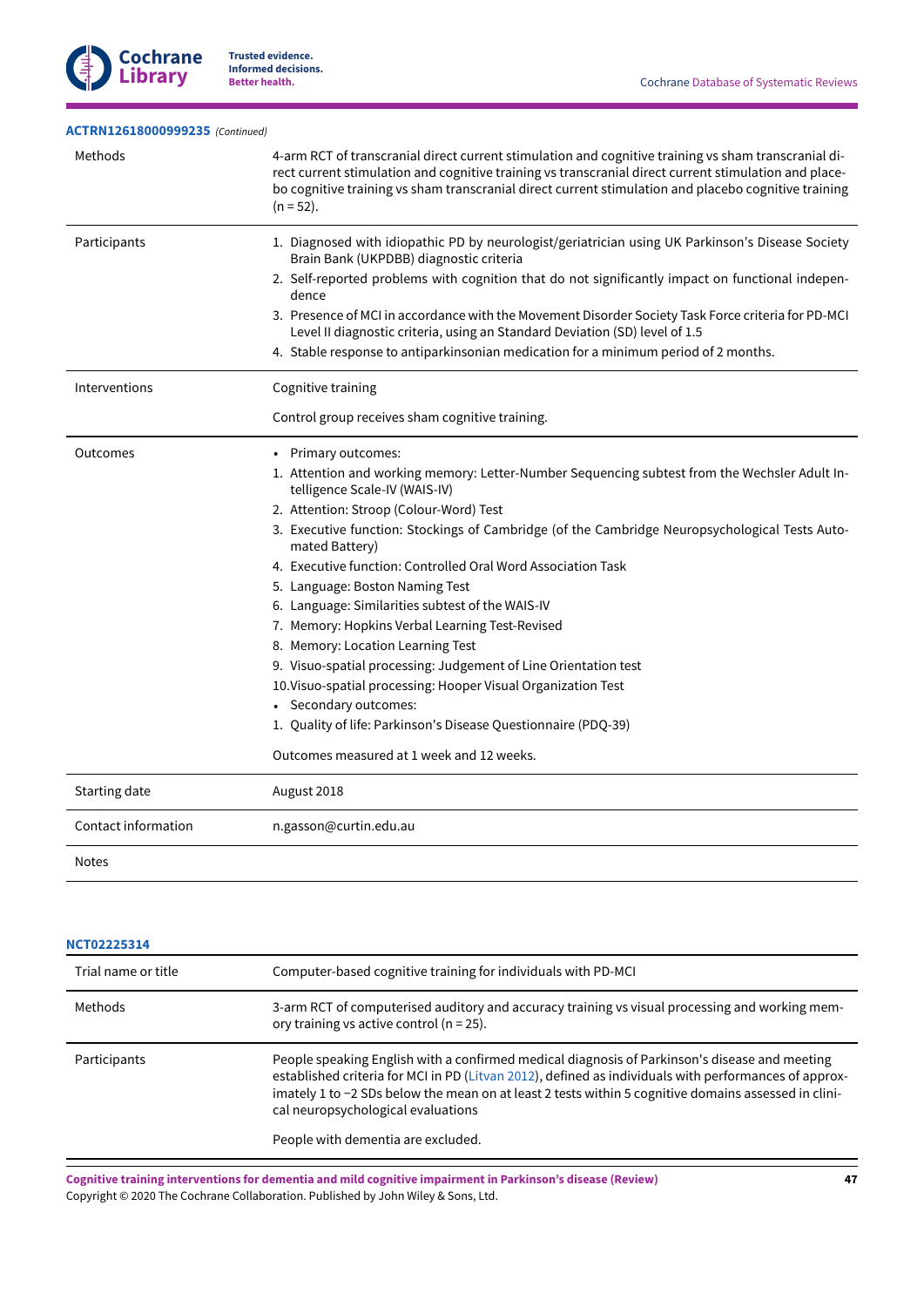

| NCT02225314 (Continued) |                                                                                                                                                                                                                                                                                                            |  |  |  |  |  |  |
|-------------------------|------------------------------------------------------------------------------------------------------------------------------------------------------------------------------------------------------------------------------------------------------------------------------------------------------------|--|--|--|--|--|--|
| Interventions           | Treatment arm 1: computer-based cognitive training known as Brain Fitness, which consists of 6<br>types of exercises that train auditory processing speed and accuracy                                                                                                                                     |  |  |  |  |  |  |
|                         | Treatment arm 2: computer-based cognitive training known as InSight, a computer-based cogni-<br>tive training programme that consists of 5 types of exercises that train visual processing and work-<br>ing memory                                                                                         |  |  |  |  |  |  |
|                         | 60 minutes per day, 5 days a week                                                                                                                                                                                                                                                                          |  |  |  |  |  |  |
|                         | Active-control training programme: computerised learning programme consisting of 5 pro-<br>grammes (i.e. Wright Brothers, History of Britain, Sister Wendy's American Collection, In Search of<br>Shakespeare, and View the Cosmos) designed to improve knowledge about literature, art, and his-<br>tory. |  |  |  |  |  |  |
| Outcomes                | Primary outcome: per cent accuracy on cognitive training quizzes (Brain Fitness; auditory process-<br>ing and accuracy tasks; InSight: visual processing and working memory tasks)                                                                                                                         |  |  |  |  |  |  |
|                         | Secondary outcomes: PDQ-39, California Verbal Learning Test-II Long Delay Free Recall Scaled<br>Score Change                                                                                                                                                                                               |  |  |  |  |  |  |
|                         | Outcomes measured at 3 months.                                                                                                                                                                                                                                                                             |  |  |  |  |  |  |
| Starting date           | 19 August 2014                                                                                                                                                                                                                                                                                             |  |  |  |  |  |  |
| Contact information     | sklageman@vcu.edu                                                                                                                                                                                                                                                                                          |  |  |  |  |  |  |
| <b>Notes</b>            |                                                                                                                                                                                                                                                                                                            |  |  |  |  |  |  |
|                         |                                                                                                                                                                                                                                                                                                            |  |  |  |  |  |  |

| <b>NCT02525367</b>  |                                                                                                                                                                                                                                                                                      |
|---------------------|--------------------------------------------------------------------------------------------------------------------------------------------------------------------------------------------------------------------------------------------------------------------------------------|
| Trial name or title | Online cognitive training in PD, multiple sclerosis, and depressed patients treated with electrocon-<br>vulsive therapy                                                                                                                                                              |
| Methods             | RCT vs active control condition (double-blind) ( $n = 28$ ).                                                                                                                                                                                                                         |
| Participants        | Diagnosed with Parkinson's disease UKPDBB diagnostic criteria<br>$\bullet$<br>Problems in cognition with deficits in executive function lying between 1 and 2 SDs below the<br>mean of the healthy Dutch population<br>Stable medication                                             |
| Interventions       | Online computerised cognitive training (targeting executive functions, attention, working memory,<br>and processing speed) over 8 weeks, 3 times a week for 45 to 60 minutes.<br>Control group: active control condition of cognitive activities based on crystallised intelligence. |
|                     |                                                                                                                                                                                                                                                                                      |
| Outcomes            | Primary outcomes: feasibility over 8 weeks as reported by participants on a 4-point Likert-type<br>scale.                                                                                                                                                                            |
|                     | Secondary outcomes:                                                                                                                                                                                                                                                                  |
|                     | 1. Cognitive functioning: Trail Making Task                                                                                                                                                                                                                                          |
|                     | 2. Subjective cognitive complaints: Cognitive Failures Questionnaire                                                                                                                                                                                                                 |
|                     | 3. Executive functions: Stroop (Colour Word) Test                                                                                                                                                                                                                                    |
|                     | 4. Letter fluency, episodic memory: Rey Auditory Verbal Learning and Location Learning tests                                                                                                                                                                                         |
|                     | Measured at 8 and 12 weeks                                                                                                                                                                                                                                                           |
|                     |                                                                                                                                                                                                                                                                                      |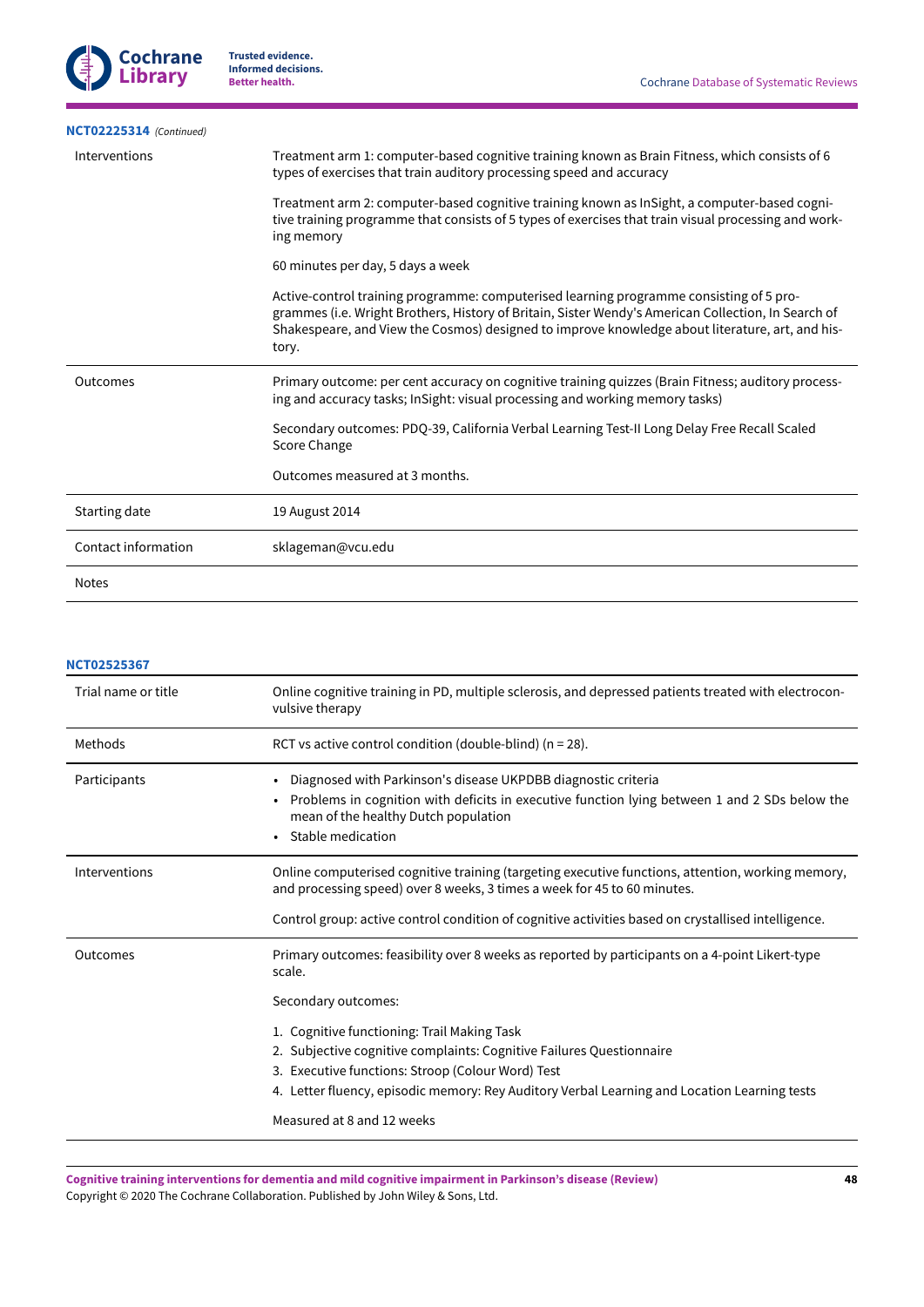

# **[NCT02525367](#page-27-12)**  *(Continued)*

| Starting date       | August 2015             |
|---------------------|-------------------------|
| Contact information | oa.vandenheuvel@vumc.nl |
| <b>Notes</b>        |                         |

| <b>NCT03285347</b>  |                                                                                                                                                                                                                                                                                                                                                                                                                                    |
|---------------------|------------------------------------------------------------------------------------------------------------------------------------------------------------------------------------------------------------------------------------------------------------------------------------------------------------------------------------------------------------------------------------------------------------------------------------|
| Trial name or title | Effect of computer-based cognitive training on attention and executive functions in patients with<br>Parkinson's disease                                                                                                                                                                                                                                                                                                           |
| Methods             | RCT (2 treatment arms) ( $n = 30$ ).                                                                                                                                                                                                                                                                                                                                                                                               |
| Participants        | Diagnosed with Parkinson's disease and executive dysfunction<br>Scoring between 22 and 28 on Montreal Cognitive Assessment                                                                                                                                                                                                                                                                                                         |
| Interventions       | Computer-based cognitive training (either Brain + Evolution or Scientific Brain Training PRO) over 8<br>weeks.                                                                                                                                                                                                                                                                                                                     |
|                     | Control group: receives no intervention (follow-up visits incorporating a computerised card game).                                                                                                                                                                                                                                                                                                                                 |
| Outcomes            | Primary outcomes:<br>$\bullet$<br>1. Processing speed: Symbol Digit Modalities Test<br>2. Quality of life: PDQ-39<br>Secondary outcomes:<br>1. Depression: Hospital Anxiety and Depression Scale (HADS)<br>2. Working memory: digit span from the WAIS-IV<br>3. Verbal fluency: s-words; animal names; A/F-words<br>4. Stroop colour/word test: Stroop; response inhibition<br>5. Trail Making Test A and B: cognitive flexibility |
| Starting date       | October 2017                                                                                                                                                                                                                                                                                                                                                                                                                       |
| Contact information | annemette.loekkegaard@regionh.dk                                                                                                                                                                                                                                                                                                                                                                                                   |
| <b>Notes</b>        |                                                                                                                                                                                                                                                                                                                                                                                                                                    |

### **[NCT03582670](#page-27-8)**

| Trial name or title | Prospective memory training in Parkinson's disease                                                                                                                                                                                                                                      |
|---------------------|-----------------------------------------------------------------------------------------------------------------------------------------------------------------------------------------------------------------------------------------------------------------------------------------|
| Methods             | Randomised Controlled Trial (RCT) ( $n = 90$ ).                                                                                                                                                                                                                                         |
| Participants        | 1. Males and females over 50 years of age<br>2. Meet criteria for typical idiopathic Parkinson's disease (PD)<br>3. Hoehn and Yahr stage I-III<br>4. Have Parkinson's Disease-Mild Cognitive Impairment (PD-MCI) according to Movement Disorder<br>Society Level II diagnostic criteria |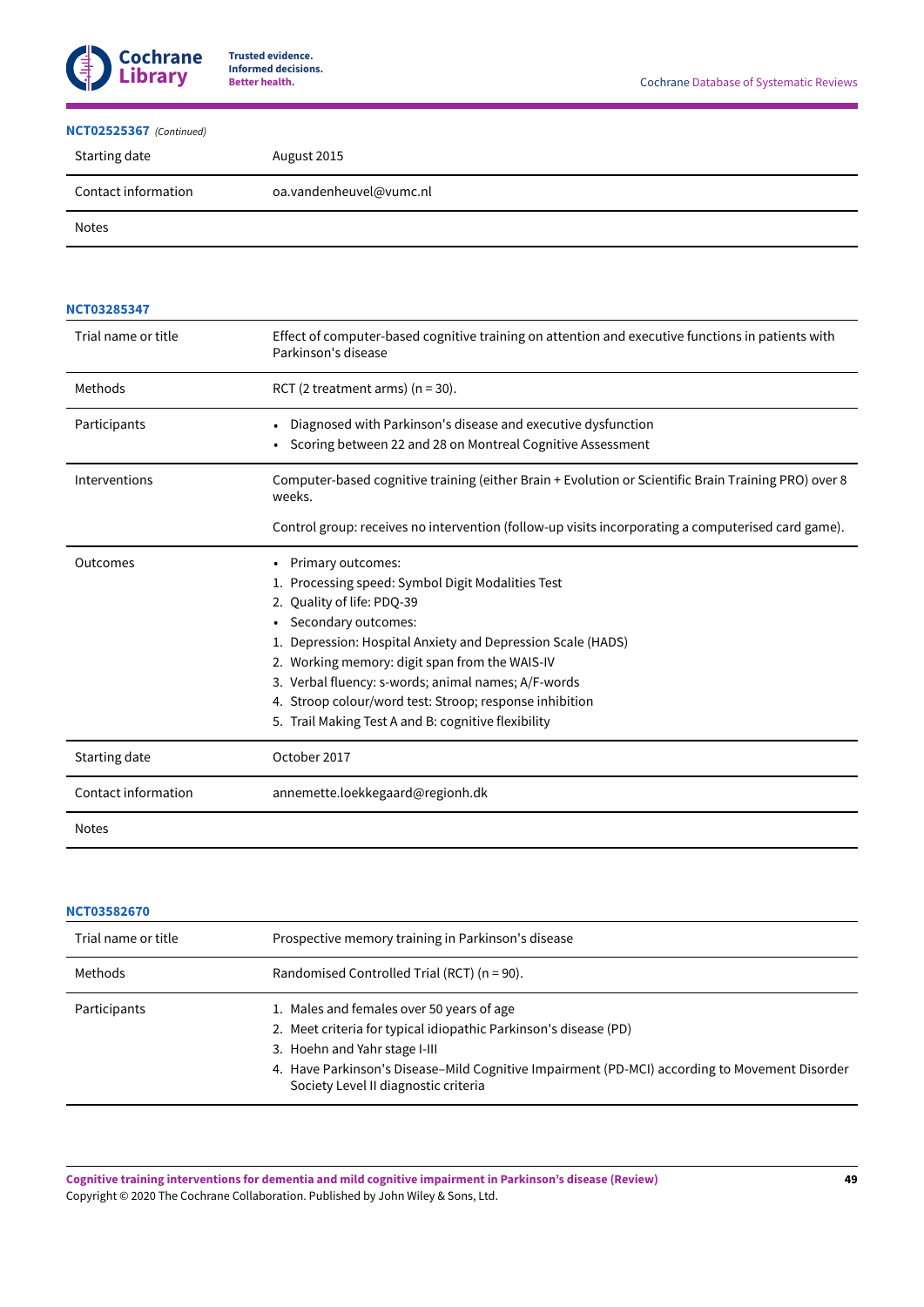

| NCT03582670 (Continued) |                                                                                                                                                                                                                                                                                                                                                                                                                                                                                                                                                                                  |
|-------------------------|----------------------------------------------------------------------------------------------------------------------------------------------------------------------------------------------------------------------------------------------------------------------------------------------------------------------------------------------------------------------------------------------------------------------------------------------------------------------------------------------------------------------------------------------------------------------------------|
| Interventions           | Strategy training (specific memory strategy training with training games, as well as feedback on ac-<br>curacy and performance) vs process training (event- and time-based prospective memory tasks but<br>no strategy training or feedback) vs control intervention (does not attend any sessions).                                                                                                                                                                                                                                                                             |
| Outcomes                | Primary outcome measures:                                                                                                                                                                                                                                                                                                                                                                                                                                                                                                                                                        |
|                         | 1. Virtual Week [Time Frame: 4 to 6 weeks]. A computerised board game that simulates daily life and<br>real-world prospective memory challenges. Main outcome variable is the proportion of correct<br>prospective memory responses for each task type (12 event based, 12 time based). Change of per-<br>formance on the Virtual Week from the pre- and post-session will also be measured.<br>2. Prospective and Retrospective Memory Questionnaire [Time Frame: through completion of the<br>study, up to 16 weeks]. Change in scores on this questionnaire will be measured. |
| Starting date           | <b>July 2018</b>                                                                                                                                                                                                                                                                                                                                                                                                                                                                                                                                                                 |
| Contact information     | erfoster@wustl.edu                                                                                                                                                                                                                                                                                                                                                                                                                                                                                                                                                               |
| <b>Notes</b>            |                                                                                                                                                                                                                                                                                                                                                                                                                                                                                                                                                                                  |

| Trial name or title | Effect of health games on cognitive function in Parkinson's disease - The Parkin'play study                                                                                                                                                                                                                                                                                                                                                                                                                                                                                                                                                                                                                                                                                                                                                                                                                |
|---------------------|------------------------------------------------------------------------------------------------------------------------------------------------------------------------------------------------------------------------------------------------------------------------------------------------------------------------------------------------------------------------------------------------------------------------------------------------------------------------------------------------------------------------------------------------------------------------------------------------------------------------------------------------------------------------------------------------------------------------------------------------------------------------------------------------------------------------------------------------------------------------------------------------------------|
| Methods             | Multicentre RCT (n = 222).                                                                                                                                                                                                                                                                                                                                                                                                                                                                                                                                                                                                                                                                                                                                                                                                                                                                                 |
| Participants        | Diagnosis of idiopathic PD according to UKPDBB diagnostic criteria<br>Cognitive impairment at baseline in line with the Level 1 criteria for MCI and a cutoff of 1.5 SD<br>below the normative mean (diagnosis based on Litvan 2012)<br>• Aged 40 to 75 years<br>Not receiving any other cognitive therapy/intense physical activity<br>Stable dopaminergic medication (for the last 3 months)<br>Excludes people with advanced problems in cognitive functioning.                                                                                                                                                                                                                                                                                                                                                                                                                                         |
| Interventions       | Web-based computerised cognitive training 'health game' targeting multiple cognitive domains<br>over 12 weeks (via MyCognition AquaSnap).<br>Control group: waiting list.                                                                                                                                                                                                                                                                                                                                                                                                                                                                                                                                                                                                                                                                                                                                  |
| Outcomes            | • Primary outcome: cognition as measured by standard neuropsychological assessment<br>1. Executive function: Stroop Colour Word Test; category and letter fluency<br>2. Memory: Rey Auditory Verbal Learning<br>3. Visual perception: Judgement of Line Orientation<br>4. Visuoconstruction: Rey-Osterrieth Complex Figure<br>5. Language: Boston Naming Test - Short Form; and compound score of overall (global) cognition<br>and online assessment (MyCQ; MyCognition Quotient; 5 domains: attention, psychomotor speed,<br>working memory, episodic memory, executive function)<br>• Secondary outcomes:<br>1. Movement Disorder Society-Sponsored Revision of the Unified Parkinson's Disease Rating Scale<br>(MDS-UPDRS) to measure motor function<br>2. Depression: HADS<br>3. Self-report evaluation of perception<br>4. Memory and motor-function in daily life: Cognitive Failures Questionnaire |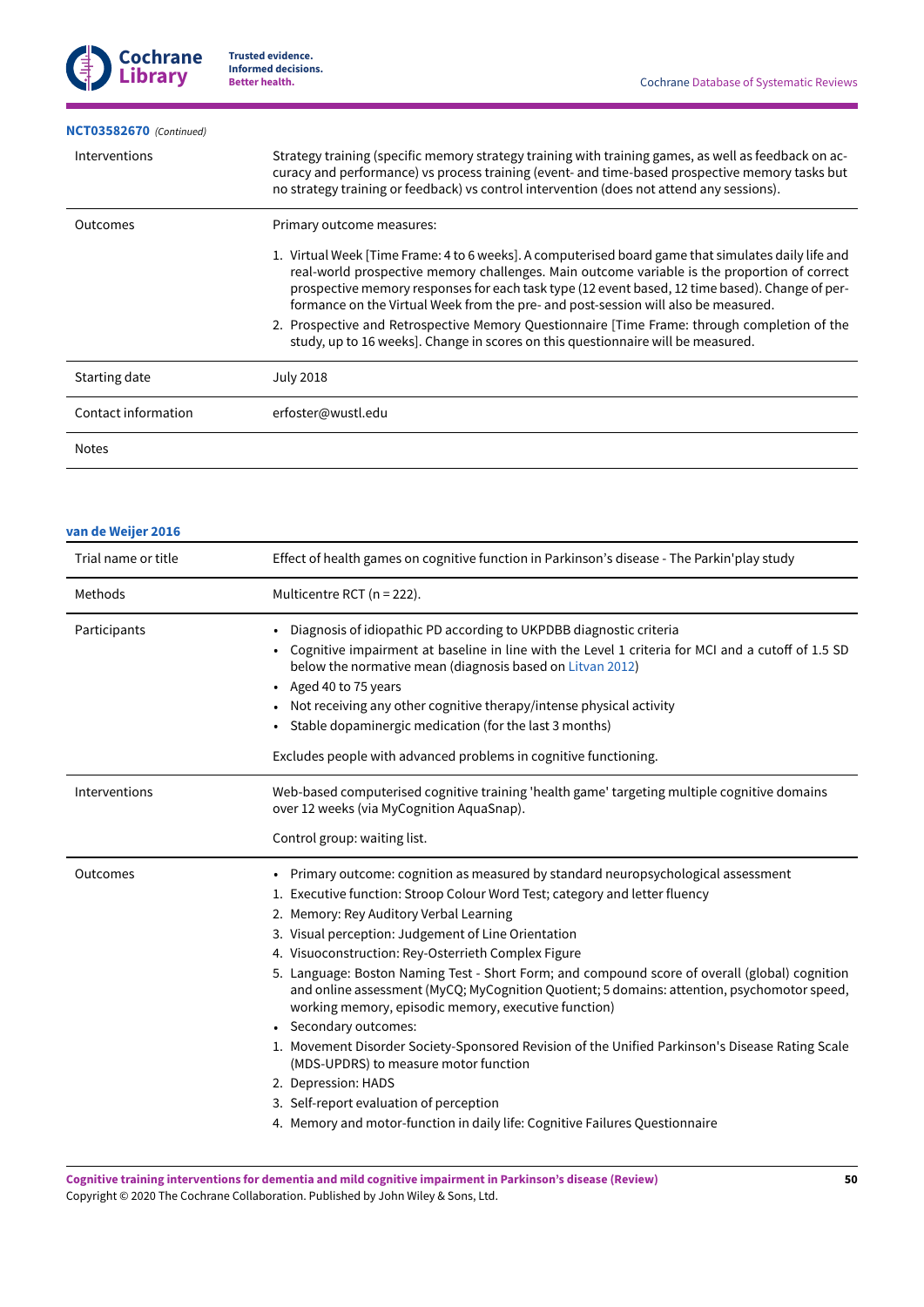| van de Weijer 2016 (Continued) | 5. Functional abnormalities associated to cognitive impairment: Parkinson's Disease Cognitive<br><b>Functional Rating Scale</b><br>6. Functional disability: re-Rasch-built Overall Disability Scale<br>7. Quality of life: PDF-39<br>8. Impulsive behaviour: Barratt Impulsiveness Scale 11<br>Biological outcomes: change in activity of the resting-state network associated with executive func-<br>tions measured by functional magnetic resonance imaging<br>Outcomes measured at 12 and 24 weeks. |
|--------------------------------|----------------------------------------------------------------------------------------------------------------------------------------------------------------------------------------------------------------------------------------------------------------------------------------------------------------------------------------------------------------------------------------------------------------------------------------------------------------------------------------------------------|
| Starting date                  | 7 January 2016                                                                                                                                                                                                                                                                                                                                                                                                                                                                                           |
| Contact information            | mark.kuijf@mumc.nl                                                                                                                                                                                                                                                                                                                                                                                                                                                                                       |
| <b>Notes</b>                   |                                                                                                                                                                                                                                                                                                                                                                                                                                                                                                          |

RCT: Randomised Controlled Trial PD: Parkinson's disease PD-MCI: Parkinson's Disease–Mild Cognitive Impairment UKPDBB: UK Parkinson's Disease Society Brain Bank diagnostic criteria SD: Standard Deviation WAIS-IV: Wechsler Adult Intelligence Scale-IV PDQ-39: Parkinson's Disease Questionnaire HADS: Hospital Anxiety and Depression Scale

# <span id="page-52-0"></span>**D A T A A N D A N A L Y S E S**

# **Comparison 1. Cognitive training versus control group**

| Outcome or subgroup title                        | No. of<br>studies | No. of<br>partici-<br>pants | <b>Statistical method</b>                    | <b>Effect size</b>      |
|--------------------------------------------------|-------------------|-----------------------------|----------------------------------------------|-------------------------|
| 1 Global cognition post-treatment                | 6                 | 178                         | Std. Mean Difference (IV, Random, 95%<br>CI) | $0.28$ [-0.03, 0.59]    |
| 2 Executive function post-treatment              | 5                 | 112                         | Std. Mean Difference (IV, Random, 95%<br>CI  | $0.10$ [-0.28, 0.48]    |
| 3 Attention post-treatment                       | 5                 | 160                         | Std. Mean Difference (IV, Random, 95%<br>CI) | $0.36$ [0.03, 0.68]     |
| 4 Verbal memory post-treatment                   | 5                 | 160                         | Std. Mean Difference (IV, Random, 95%<br>CI  | $0.37$ [0.04, 0.69]     |
| 5 Visual processing post-treatment               | 3                 | 64                          | Std. Mean Difference (IV, Random, 95%<br>CI) | $0.30$ [-0.21, 0.81]    |
| 6 Activities of daily living post-treat-<br>ment | 3                 | 67                          | Std. Mean Difference (IV, Random, 95%<br>CI  | $0.03$ [-0.47, 0.53]    |
| 7 Quality of life post-treatment                 | 5                 | 147                         | Std. Mean Difference (IV, Random, 95%<br>CI) | $-0.01$ $[-0.35, 0.33]$ |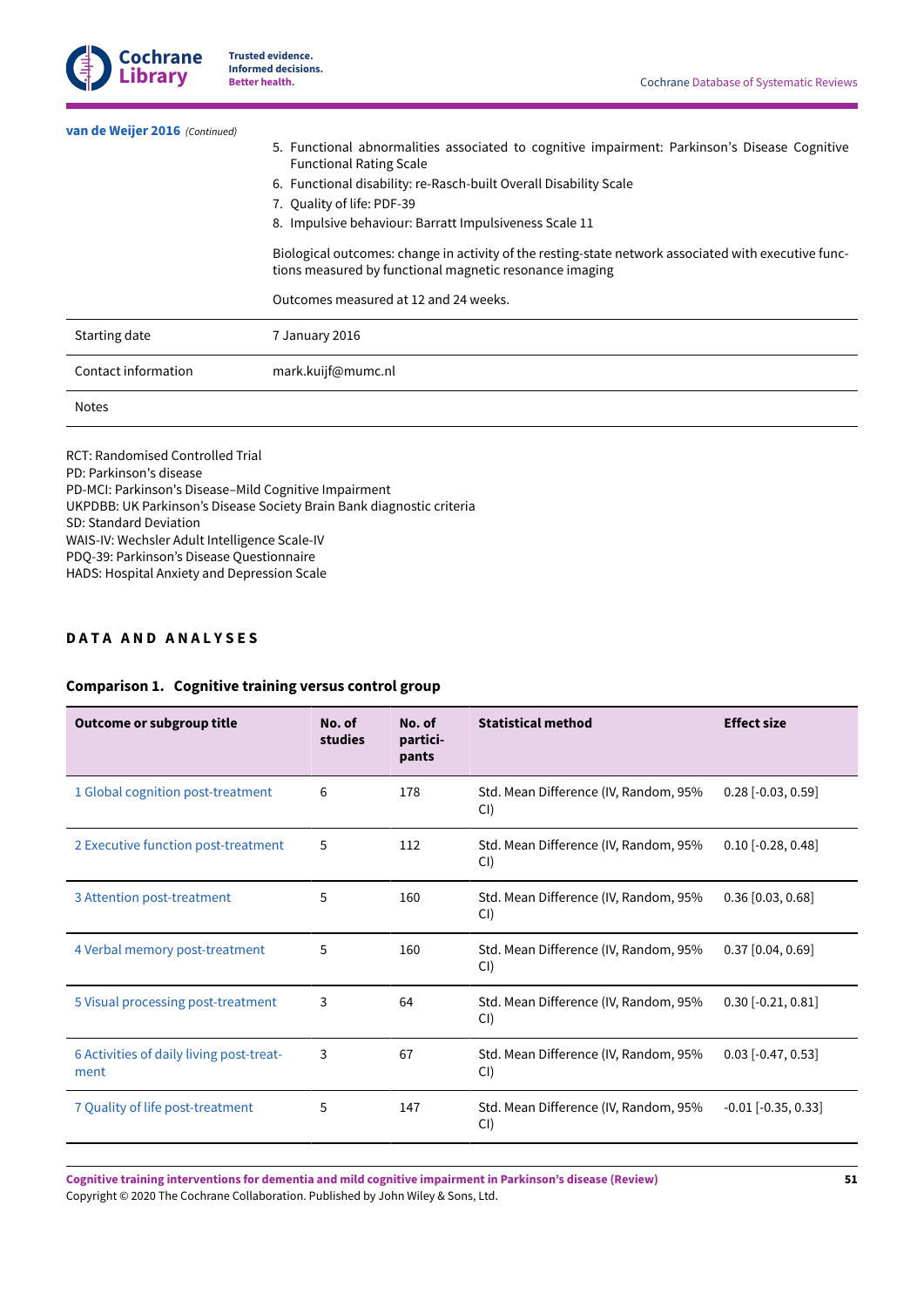

**Better health.** Cochrane Database of Systematic Reviews

| Outcome or subgroup title      | No. of<br>studies | No. of<br>partici-<br>pants | <b>Statistical method</b>                    | <b>Effect size</b>      |
|--------------------------------|-------------------|-----------------------------|----------------------------------------------|-------------------------|
| 8 Global cognition long term   | 2                 | 41                          | Mean Difference (IV, Random, 95% CI)         | $0.28$ [-1.73, 2.28]    |
| 9 Executive function long term | 2                 | 41                          | Std. Mean Difference (IV, Random, 95%<br>CI) | $-0.22$ $[-0.85, 0.41]$ |
| 10 Attention long term         | 2                 | 41                          | Std. Mean Difference (IV, Random, 95%<br>CI) | $0.21$ [-0.59, 1.01]    |
| 11 Verbal memory long term     |                   | 41                          | Std. Mean Difference (IV, Random, 95%<br>CI) | $0.15$ [-0.47, 0.78]    |

# <span id="page-53-0"></span>**Analysis 1.1. Comparison 1 Cognitive training versus control group, Outcome 1 Global cognition post-treatment.**

| Study or subgroup                                                                           |     | <b>Cognitive training</b> | Control        |             | <b>Std. Mean Difference</b>       | Weight                 | <b>Std. Mean Difference</b> |
|---------------------------------------------------------------------------------------------|-----|---------------------------|----------------|-------------|-----------------------------------|------------------------|-----------------------------|
|                                                                                             | N   | Mean(SD)                  | N              | Mean(SD)    | Random, 95% CI                    |                        | Random, 95% CI              |
| Alloni 2018                                                                                 | 17  | 0.2(3)                    | 14             | $-0.1(3.7)$ |                                   | 18.87%                 | $0.08[-0.63, 0.79]$         |
| Cerasa 2014                                                                                 | 8   | 0.5(1.9)                  | 7              | 0.2(0.7)    |                                   | 9.14%                  | $0.17[-0.85, 1.19]$         |
| Folkerts 2018                                                                               | 12  | 8(47.9)                   | 6              | $-12(39.8)$ |                                   | 9.6%                   | $0.42[-0.57, 1.41]$         |
| Lawrence 2018                                                                               | 14  | 0.6(3.1)                  | $\overline{7}$ | 0(3)        |                                   | 11.42%                 | $0.2[-0.71, 1.11]$          |
| París 2011                                                                                  | 16  | 0.4(1.7)                  | 12             | $-0.2(2.4)$ |                                   | 16.68%                 | $0.28[-0.47, 1.04]$         |
| Petrelli 2014                                                                               | 44  | 0.8(2.4)                  | 21             | $-0.3(2.8)$ |                                   | 34.29%                 | $0.41[-0.11, 0.94]$         |
|                                                                                             |     |                           |                |             |                                   |                        |                             |
| Total ***                                                                                   | 111 |                           | 67             |             |                                   | 100%                   | $0.28[-0.03, 0.59]$         |
| Heterogeneity: Tau <sup>2</sup> =0; Chi <sup>2</sup> =0.7, df=5(P=0.98); l <sup>2</sup> =0% |     |                           |                |             |                                   |                        |                             |
| Test for overall effect: Z=1.8(P=0.07)                                                      |     |                           |                |             |                                   |                        |                             |
| <b>Favours Control</b>                                                                      |     |                           |                |             | $-2$<br>0<br>$-1$<br>$\mathbf{1}$ | 2<br><b>Favours CT</b> |                             |

# <span id="page-53-1"></span>**Analysis 1.2. Comparison 1 Cognitive training versus control group, Outcome 2 Executive function post-treatment.**

| Study or subgroup                                                                     |    | <b>Cognitive training</b> | Control        |                    |                             | <b>Std. Mean Difference</b> |                                     | <b>Std. Mean Difference</b> |
|---------------------------------------------------------------------------------------|----|---------------------------|----------------|--------------------|-----------------------------|-----------------------------|-------------------------------------|-----------------------------|
|                                                                                       | N  | Mean(SD)                  | N              | Mean(SD)           | Random, 95% CI              |                             |                                     | Random, 95% CI              |
| Alloni 2018                                                                           | 17 | 39.4 (114.5)              | 14             | 2.4(126)           |                             |                             | 28.47%                              | $0.3[-0.41, 1.01]$          |
| Cerasa 2014                                                                           | 8  | 10.7(81.9)                | $\overline{7}$ | 26(69.6)           |                             |                             | 14.04%                              | $-0.19[-1.21, 0.83]$        |
| Costa 2014                                                                            | 9  | 71.9 (81.9)               | 8              | 20.1(93.1)         |                             |                             | 15.23%                              | $0.56[-0.41, 1.54]$         |
| Lawrence 2018                                                                         | 14 | $-0.8(2.9)$               | $\overline{7}$ | 1.3(3.6)           |                             |                             | 16.69%                              | $-0.64[-1.57, 0.29]$        |
| París 2011                                                                            | 16 | 26.8(117.1)               | 12             | $-11.9$<br>(197.1) |                             |                             | 25.58%                              | $0.24[-0.51, 0.99]$         |
| Total ***                                                                             | 64 |                           | 48             |                    |                             |                             | 100%                                | $0.1[-0.28, 0.48]$          |
| Heterogeneity: Tau <sup>2</sup> =0; Chi <sup>2</sup> =4.04, df=4(P=0.4); $1^2$ =0.96% |    |                           |                |                    |                             |                             |                                     |                             |
| Test for overall effect: Z=0.51(P=0.61)                                               |    |                           |                |                    |                             |                             |                                     |                             |
|                                                                                       |    |                           |                | Favours Control    | $-2$<br>$\mathbf 0$<br>$-1$ |                             | $\overline{2}$<br><b>Favours CT</b> |                             |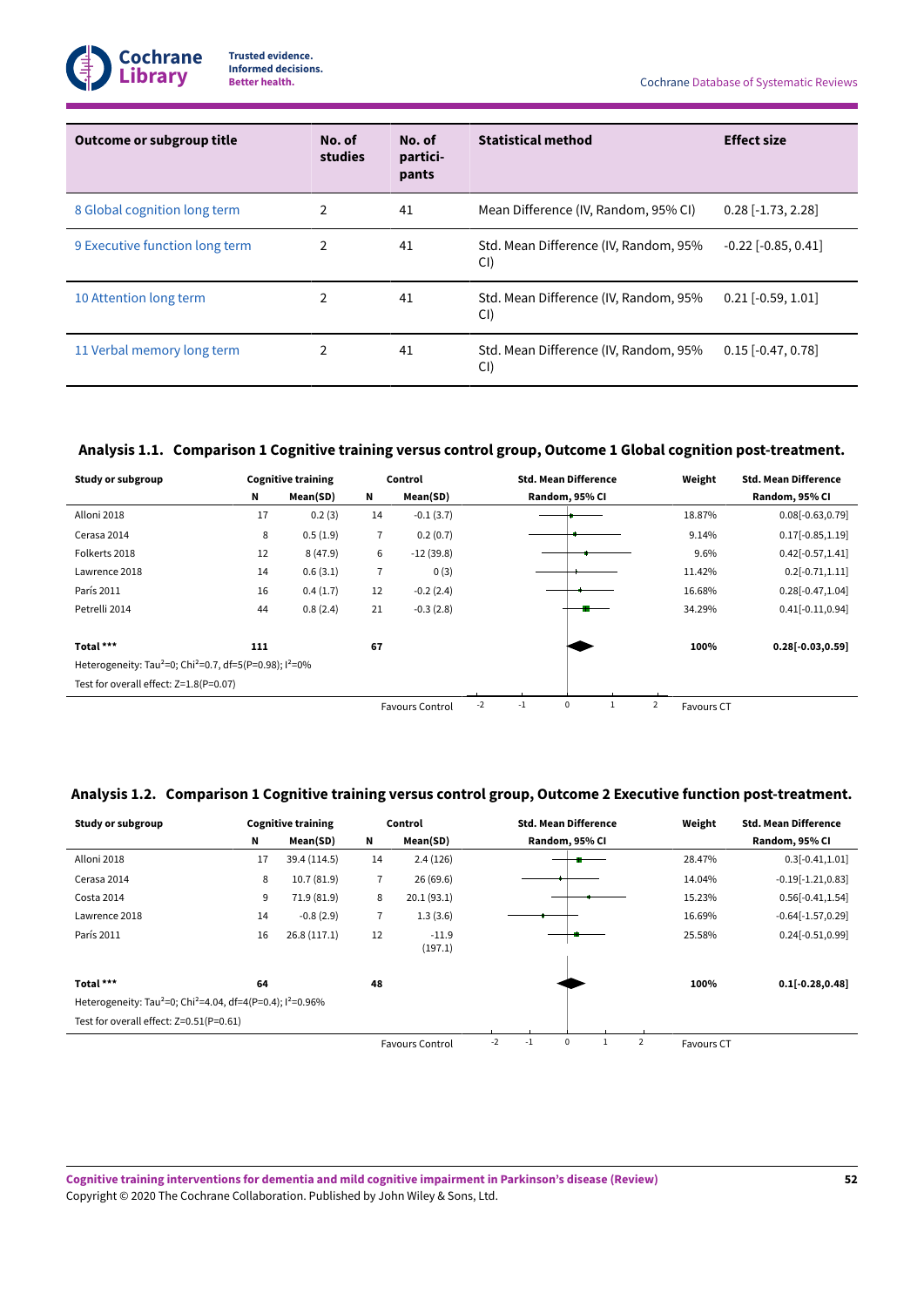# **Analysis 1.3. Comparison 1 Cognitive training versus control group, Outcome 3 Attention post-treatment.**

<span id="page-54-0"></span>

| Study or subgroup                                                                            |    | <b>Cognitive training</b> | Control        |                        |      |      | <b>Std. Mean Difference</b> |        | Weight            | <b>Std. Mean Difference</b> |
|----------------------------------------------------------------------------------------------|----|---------------------------|----------------|------------------------|------|------|-----------------------------|--------|-------------------|-----------------------------|
|                                                                                              | N  | Mean(SD)                  | N              | Mean(SD)               |      |      | Random, 95% CI              |        |                   | Random, 95% CI              |
| Alloni 2018                                                                                  | 17 | 8.6(23.9)                 | 14             | $-4.4(14)$             |      |      |                             |        | 20.15%            | $0.63[-0.1, 1.36]$          |
| Cerasa 2014                                                                                  | 8  | $-1.8(13.6)$              | $\overline{7}$ | 2.1(7.5)               |      |      |                             |        | 10.17%            | $-0.33[-1.35, 0.7]$         |
| Lawrence 2018                                                                                | 14 | 2.8(11.4)                 | $\overline{7}$ | $-0.4(13.8)$           |      |      |                             |        | 12.83%            | $0.25[-0.66, 1.16]$         |
| París 2011                                                                                   | 16 | 7.1(24.1)                 | 12             | $-12.5(30.7)$          |      |      |                             |        | 17.77%            | $0.7[-0.07, 1.48]$          |
| Petrelli 2014                                                                                | 44 | 0.8(3.4)                  | 21             | $-0.2(4)$              |      |      |                             |        | 39.08%            | $0.27[-0.25, 0.8]$          |
| Total ***                                                                                    | 99 |                           | 61             |                        |      |      |                             |        | 100%              | 0.36[0.03, 0.68]            |
| Heterogeneity: Tau <sup>2</sup> =0; Chi <sup>2</sup> =3.17, df=4(P=0.53); l <sup>2</sup> =0% |    |                           |                |                        |      |      |                             |        |                   |                             |
| Test for overall effect: Z=2.15(P=0.03)                                                      |    |                           |                |                        |      |      |                             |        |                   |                             |
|                                                                                              |    |                           |                | <b>Favours Control</b> | $-2$ | $-1$ | $\mathbf 0$                 | 2<br>1 | <b>Favours CT</b> |                             |

# <span id="page-54-1"></span>**Analysis 1.4. Comparison 1 Cognitive training versus control group, Outcome 4Verbal memory post-treatment.**

| Study or subgroup                                                                   |    | <b>Cognitive training</b> | Control |                        | <b>Std. Mean Difference</b>    | Weight     | <b>Std. Mean Difference</b> |
|-------------------------------------------------------------------------------------|----|---------------------------|---------|------------------------|--------------------------------|------------|-----------------------------|
|                                                                                     | N  | Mean(SD)                  | N       | Mean(SD)               | Random, 95% CI                 |            | Random, 95% CI              |
| Alloni 2018                                                                         | 17 | 1.2(3.4)                  | 14      | $-0.1(3.7)$            |                                | 20.67%     | $0.38[-0.34, 1.09]$         |
| Cerasa 2014                                                                         | 8  | 1.7(8.9)                  | 7       | 1.2(13.6)              |                                | 10.25%     | $0.04[-0.97, 1.06]$         |
| Lawrence 2018                                                                       | 14 | 3.6(7.7)                  | 7       | 2.1(8)                 |                                | 12.76%     | $0.19[-0.72, 1.1]$          |
| París 2011                                                                          | 16 | 5.8(18)                   | 12      | 1.8(9.7)               |                                | 18.67%     | $0.25[-0.5,1]$              |
| Petrelli 2014                                                                       | 44 | 1.7(2.6)                  | 21      | 0.2(2.7)               |                                | 37.65%     | 0.56[0.04, 1.09]            |
| Total ***                                                                           | 99 |                           | 61      |                        |                                | 100%       | 0.37[0.04, 0.69]            |
| Heterogeneity: Tau <sup>2</sup> =0; Chi <sup>2</sup> =1.17, df=4(P=0.88); $1^2$ =0% |    |                           |         |                        |                                |            |                             |
| Test for overall effect: Z=2.21(P=0.03)                                             |    |                           |         |                        |                                |            |                             |
|                                                                                     |    |                           |         | <b>Favours Control</b> | $-2$<br>2<br>$\mathbf 0$<br>-1 | Favours CT |                             |

# <span id="page-54-2"></span>**Analysis 1.5. Comparison 1 Cognitive training versus control group, Outcome 5Visual processing post-treatment.**

| Study or subgroup                                                                            |    | <b>Cognitive training</b> | Control |                        |      | <b>Std. Mean Difference</b> |                |  | Weight            | <b>Std. Mean Difference</b> |
|----------------------------------------------------------------------------------------------|----|---------------------------|---------|------------------------|------|-----------------------------|----------------|--|-------------------|-----------------------------|
|                                                                                              | N  | Mean(SD)                  | N       | Mean(SD)               |      |                             | Random, 95% CI |  |                   | Random, 95% CI              |
| Cerasa 2014                                                                                  | 8  | 1(4.4)                    |         | 1.4(4.4)               |      |                             |                |  | 25.05%            | $-0.09[-1.1, 0.93]$         |
| Lawrence 2018                                                                                | 14 | 1(5.6)                    |         | $-0.3(10.2)$           |      |                             |                |  | 31.23%            | $0.17[-0.74, 1.08]$         |
| París 2011                                                                                   | 16 | 1.6(4.1)                  | 12      | $-0.9(3.9)$            |      |                             |                |  | 43.71%            | $0.62[-0.15, 1.38]$         |
| Total ***                                                                                    | 38 |                           | 26      |                        |      |                             |                |  | 100%              | $0.3[-0.21, 0.81]$          |
| Heterogeneity: Tau <sup>2</sup> =0; Chi <sup>2</sup> =1.28, df=2(P=0.53); l <sup>2</sup> =0% |    |                           |         |                        |      |                             |                |  |                   |                             |
| Test for overall effect: Z=1.15(P=0.25)                                                      |    |                           |         |                        |      |                             |                |  |                   |                             |
|                                                                                              |    |                           |         | <b>Favours Control</b> | $-2$ | $-1$                        | 0              |  | <b>Favours CT</b> |                             |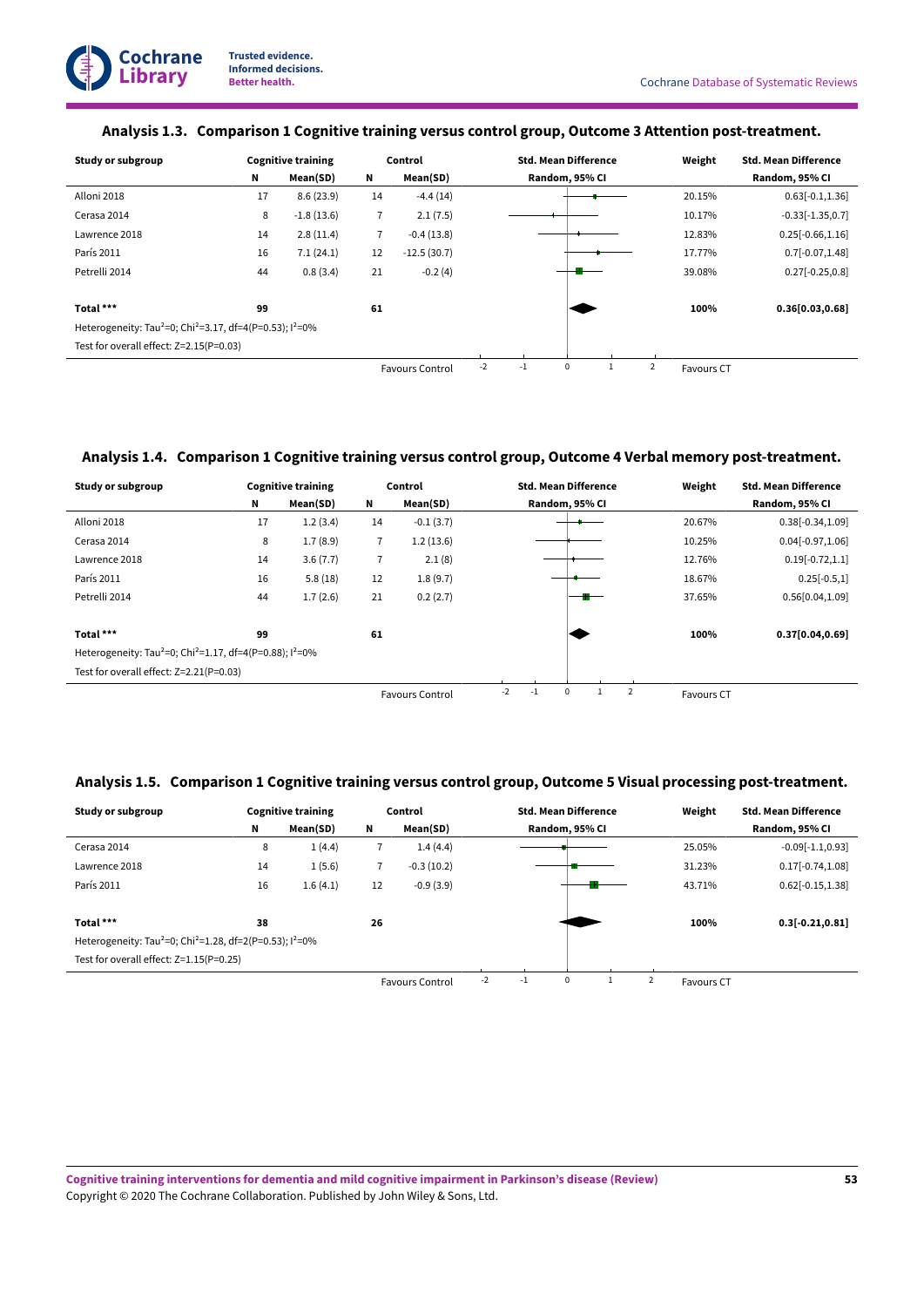# **Cochrane Library**

**Trusted evidence. Informed decisions.**

# **Analysis 1.6. Comparison 1 Cognitive training versus control group, Outcome 6 Activities of daily living post-treatment.**

<span id="page-55-0"></span>

| Study or subgroup                                                             |    | <b>Cognitive training</b> | Control |                        | <b>Std. Mean Difference</b> |      |                |                          | Weight            | <b>Std. Mean Difference</b> |
|-------------------------------------------------------------------------------|----|---------------------------|---------|------------------------|-----------------------------|------|----------------|--------------------------|-------------------|-----------------------------|
|                                                                               | N  | Mean(SD)                  | Ν       | Mean(SD)               |                             |      | Random, 95% CI |                          |                   | Random, 95% CI              |
| Folkerts 2018                                                                 | 12 | 0.5(17.8)                 | 6       | 0(11.5)                |                             |      |                |                          | 25.77%            | $0.03[-0.95, 1.01]$         |
| Lawrence 2018                                                                 | 14 | $-0.1(0.8)$               | 7       | $-0.1(1.2)$            |                             |      |                |                          | 30.07%            | $0.02[-0.89, 0.92]$         |
| París 2011                                                                    | 16 | 3(35.2)                   | 12      | 1.4(33.5)              |                             |      |                |                          | 44.17%            | $0.04[-0.7, 0.79]$          |
|                                                                               |    |                           |         |                        |                             |      |                |                          |                   |                             |
| Total ***                                                                     | 42 |                           | 25      |                        |                             |      |                |                          | 100%              | $0.03[-0.47, 0.53]$         |
| Heterogeneity: Tau <sup>2</sup> =0; Chi <sup>2</sup> =0, df=2(P=1); $1^2$ =0% |    |                           |         |                        |                             |      |                |                          |                   |                             |
| Test for overall effect: Z=0.13(P=0.9)                                        |    |                           |         |                        |                             |      |                |                          |                   |                             |
|                                                                               |    |                           |         | <b>Favours Control</b> | $-2$                        | $-1$ | $\Omega$       | $\overline{\phantom{0}}$ | <b>Favours CT</b> |                             |

# <span id="page-55-1"></span>**Analysis 1.7. Comparison 1 Cognitive training versus control group, Outcome 7 Quality of life post-treatment.**

| Study or subgroup                                                                   |    | <b>Cognitive training</b> | Control        |                        | <b>Std. Mean Difference</b>       | Weight            | <b>Std. Mean Difference</b> |
|-------------------------------------------------------------------------------------|----|---------------------------|----------------|------------------------|-----------------------------------|-------------------|-----------------------------|
|                                                                                     | N  | Mean(SD)                  | N              | Mean(SD)               | Random, 95% CI                    |                   | Random, 95% CI              |
| Cerasa 2014                                                                         | 8  | 2.4(25.7)                 | 7              | $-4.5(33.1)$           |                                   | 11.12%            | $0.22[-0.8, 1.24]$          |
| Folkerts 2018                                                                       | 12 | 0.5(13.3)                 | 6              | $-1.6(7.2)$            |                                   | 11.97%            | $0.17[-0.81, 1.15]$         |
| Lawrence 2018                                                                       | 14 | 3.4(11.7)                 | $\overline{7}$ | 0.3(20.8)              |                                   | 13.94%            | $0.2[-0.71, 1.11]$          |
| París 2011                                                                          | 16 | $-2.3(34.2)$              | 12             | 8.8(29.2)              |                                   | 20.28%            | $-0.33[-1.09, 0.42]$        |
| Petrelli 2014                                                                       | 44 | 1.1(15.6)                 | 21             | 1.6(15.6)              |                                   | 42.69%            | $-0.03[-0.55, 0.49]$        |
| Total ***                                                                           | 94 |                           | 53             |                        |                                   | 100%              | $-0.01[-0.35, 0.33]$        |
| Heterogeneity: Tau <sup>2</sup> =0; Chi <sup>2</sup> =1.25, df=4(P=0.87); $1^2$ =0% |    |                           |                |                        |                                   |                   |                             |
| Test for overall effect: Z=0.06(P=0.96)                                             |    |                           |                |                        |                                   |                   |                             |
|                                                                                     |    |                           |                | <b>Favours Control</b> | 0.5<br>$-0.5$<br>$-1$<br>$\Omega$ | <b>Favours CT</b> |                             |

# **Analysis 1.8. Comparison 1 Cognitive training versus control group, Outcome 8 Global cognition long term.**

<span id="page-55-2"></span>

| Study or subgroup                                                                            | <b>Cognitive training</b> |             | Control |                        |       |       | <b>Mean Difference</b>   |    |    | Weight            | <b>Mean Difference</b> |
|----------------------------------------------------------------------------------------------|---------------------------|-------------|---------|------------------------|-------|-------|--------------------------|----|----|-------------------|------------------------|
|                                                                                              | N                         | Mean(SD)    | Ν       | Mean(SD)               |       |       | Random, 95% CI           |    |    |                   | Random, 95% CI         |
| Alloni 2018                                                                                  | 11                        | $-0.1(3.1)$ | 13      | $-1.2(3.7)$            |       |       |                          |    |    | 54.46%            | $1.08[-1.64, 3.8]$     |
| Lawrence 2018                                                                                | 11                        | 0.8(2.8)    | 6       | 1.4(3.1)               |       |       | $\overline{\phantom{0}}$ |    |    | 45.54%            | $-0.68[-3.65, 2.29]$   |
|                                                                                              |                           |             |         |                        |       |       |                          |    |    |                   |                        |
| Total ***                                                                                    | 22                        |             | 19      |                        |       |       |                          |    |    | 100%              | $0.28[-1.73, 2.28]$    |
| Heterogeneity: Tau <sup>2</sup> =0; Chi <sup>2</sup> =0.73, df=1(P=0.39); l <sup>2</sup> =0% |                           |             |         |                        |       |       |                          |    |    |                   |                        |
| Test for overall effect: Z=0.27(P=0.79)                                                      |                           |             |         |                        |       |       |                          |    |    |                   |                        |
|                                                                                              |                           |             |         | <b>Favours Control</b> | $-20$ | $-10$ | 0                        | 10 | 20 | <b>Favours CT</b> |                        |

# <span id="page-55-3"></span>**Analysis 1.9. Comparison 1 Cognitive training versus control group, Outcome 9 Executive function long term.**

| Study or subgroup |    | <b>Cognitive training</b> | Control |                        |    | <b>Std. Mean Difference</b> |                |  | Weight            | Std. Mean Difference |
|-------------------|----|---------------------------|---------|------------------------|----|-----------------------------|----------------|--|-------------------|----------------------|
|                   | N  | Mean(SD)                  | N       | Mean(SD)               |    |                             | Random, 95% CI |  |                   | Random, 95% CI       |
| Alloni 2018       | 11 | 4.3(116.3)                | 13      | 1.1(121.7)             |    |                             |                |  | 61.87%            | $0.03[-0.78, 0.83]$  |
| Lawrence 2018     | 11 | $-0.9(3)$                 | 6       | 1.2(3.4)               |    |                             |                |  | 38.13%            | $-0.62[-1.64, 0.4]$  |
|                   |    |                           |         | <b>Favours Control</b> | -4 |                             |                |  | <b>Favours CT</b> |                      |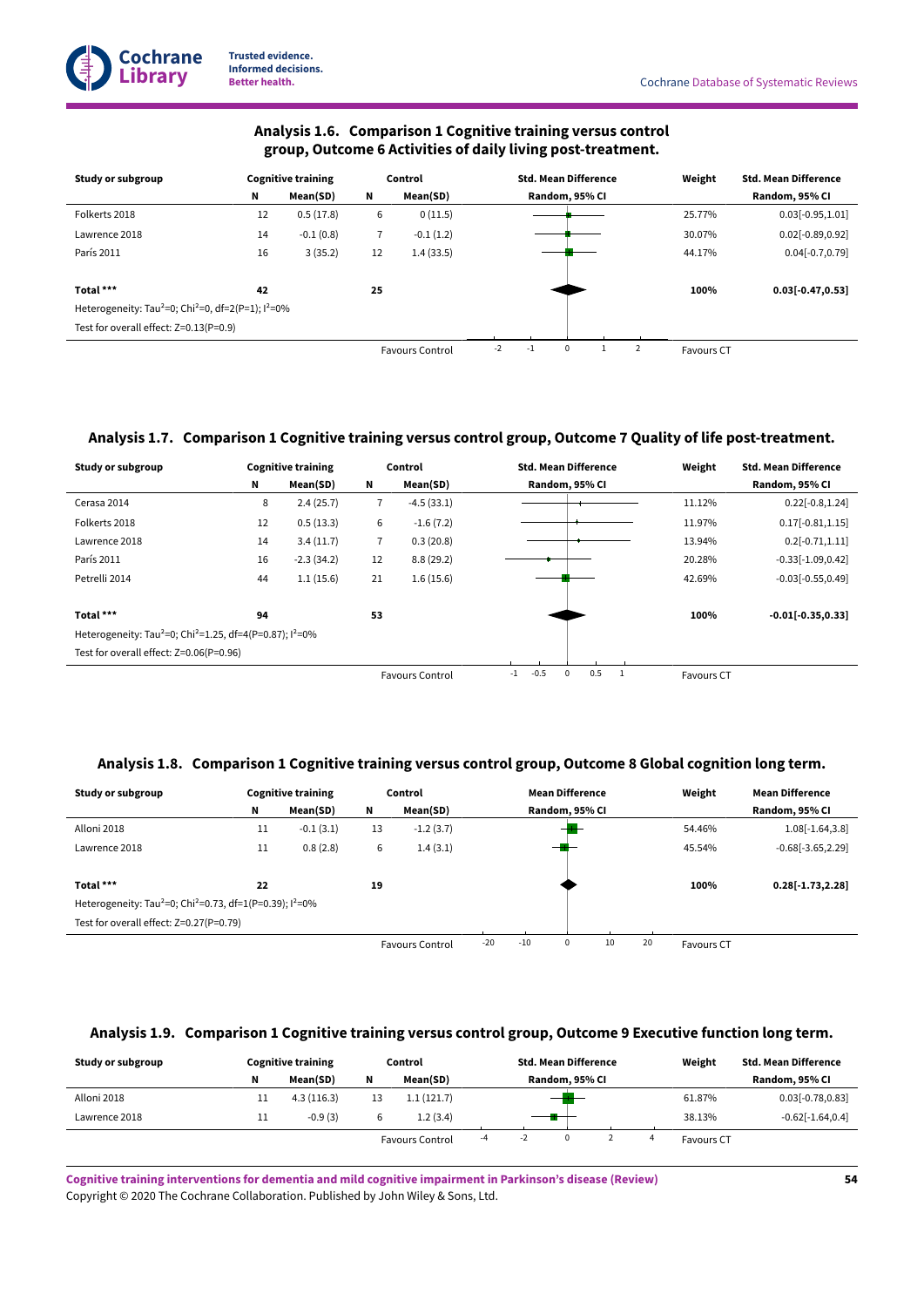**Cochrane Library**

**Trusted evidence. Informed decisions.**

| Study or subgroup                                                                   | <b>Cognitive training</b> |          |    | Control                | <b>Std. Mean Difference</b> |      |                |  |  | Weight            | <b>Std. Mean Difference</b> |
|-------------------------------------------------------------------------------------|---------------------------|----------|----|------------------------|-----------------------------|------|----------------|--|--|-------------------|-----------------------------|
|                                                                                     | N                         | Mean(SD) | N  | Mean(SD)               |                             |      | Random, 95% CI |  |  |                   | Random, 95% CI              |
|                                                                                     |                           |          |    |                        |                             |      |                |  |  |                   |                             |
| Total ***                                                                           | 22                        |          | 19 |                        |                             |      |                |  |  | 100%              | $-0.22[-0.85, 0.41]$        |
| Heterogeneity: Tau <sup>2</sup> =0; Chi <sup>2</sup> =0.95, df=1(P=0.33); $1^2$ =0% |                           |          |    |                        |                             |      |                |  |  |                   |                             |
| Test for overall effect: Z=0.69(P=0.49)                                             |                           |          |    |                        |                             |      |                |  |  |                   |                             |
|                                                                                     |                           |          |    | <b>Favours Control</b> | $-4$                        | $-2$ | $\Omega$       |  |  | <b>Favours CT</b> |                             |

# **Analysis 1.10. Comparison 1 Cognitive training versus control group, Outcome 10 Attention long term.**

<span id="page-56-0"></span>

| Study or subgroup                                                                                   |    | <b>Cognitive training</b> |    | Control                |      |        | <b>Std. Mean Difference</b> |   | Weight            | <b>Std. Mean Difference</b> |
|-----------------------------------------------------------------------------------------------------|----|---------------------------|----|------------------------|------|--------|-----------------------------|---|-------------------|-----------------------------|
|                                                                                                     | N  | Mean(SD)                  | Ν  | Mean(SD)               |      |        | Random, 95% CI              |   |                   | Random, 95% CI              |
| Alloni 2018                                                                                         | 11 | 4.5(27.2)                 | 13 | $-8.5(16.4)$           |      |        |                             |   | 56.21%            | $0.57[-0.25, 1.39]$         |
| Lawrence 2018                                                                                       | 11 | 1(10.7)                   | 6  | 5.2(22.9)              |      |        |                             |   | 43.79%            | $-0.25[-1.25, 0.75]$        |
|                                                                                                     |    |                           |    |                        |      |        |                             |   |                   |                             |
| Total ***                                                                                           | 22 |                           | 19 |                        |      |        |                             |   | 100%              | $0.21[-0.59, 1.01]$         |
| Heterogeneity: Tau <sup>2</sup> =0.12; Chi <sup>2</sup> =1.55, df=1(P=0.21); l <sup>2</sup> =35.57% |    |                           |    |                        |      |        |                             |   |                   |                             |
| Test for overall effect: Z=0.52(P=0.6)                                                              |    |                           |    |                        |      |        |                             |   |                   |                             |
|                                                                                                     |    |                           |    | <b>Favours Control</b> | $-5$ | $-2.5$ | 2.5<br>0                    | 5 | <b>Favours CT</b> |                             |

# <span id="page-56-1"></span>**Analysis 1.11. Comparison 1 Cognitive training versus control group, Outcome 11Verbal memory long term.**

| Study or subgroup                                                                   |    | <b>Cognitive training</b> |    | Control                |      | <b>Std. Mean Difference</b> |                |  | Weight            | <b>Std. Mean Difference</b> |
|-------------------------------------------------------------------------------------|----|---------------------------|----|------------------------|------|-----------------------------|----------------|--|-------------------|-----------------------------|
|                                                                                     | N  | Mean(SD)                  | Ν  | Mean(SD)               |      |                             | Random, 95% CI |  |                   | Random, 95% CI              |
| Alloni 2018                                                                         | 11 | 0.7(3)                    | 13 | 0.5(2.8)               |      |                             |                |  | 60.77%            | $0.08[-0.72, 0.88]$         |
| Lawrence 2018                                                                       | 11 | 4.8(7)                    | 6  | 2.8(7.9)               |      |                             |                |  | 39.23%            | $0.26[-0.73, 1.26]$         |
|                                                                                     |    |                           |    |                        |      |                             |                |  |                   |                             |
| Total ***                                                                           | 22 |                           | 19 |                        |      |                             |                |  | 100%              | $0.15[-0.47, 0.78]$         |
| Heterogeneity: Tau <sup>2</sup> =0; Chi <sup>2</sup> =0.08, df=1(P=0.78); $1^2$ =0% |    |                           |    |                        |      |                             |                |  |                   |                             |
| Test for overall effect: Z=0.48(P=0.63)                                             |    |                           |    |                        |      |                             |                |  |                   |                             |
|                                                                                     |    |                           |    | <b>Favours Control</b> | $-4$ | $-2$                        | 0              |  | <b>Favours CT</b> |                             |

# **Comparison 2. Sensitivity analyses: cognitive training versus control group**

| Outcome or subgroup title      | No. of<br>studies | No. of<br>partici-<br>pants | <b>Statistical method</b>                 | <b>Effect size</b>   |
|--------------------------------|-------------------|-----------------------------|-------------------------------------------|----------------------|
| 1 Attention post-treatment     | 4                 | 95                          | Std. Mean Difference (IV, Random, 95% CI) | $0.41$ [-0.01, 0.83] |
| 2 Verbal memory post-treatment | 4                 | 95                          | Std. Mean Difference (IV, Random, 95% CI) | $0.25$ [-0.16, 0.66] |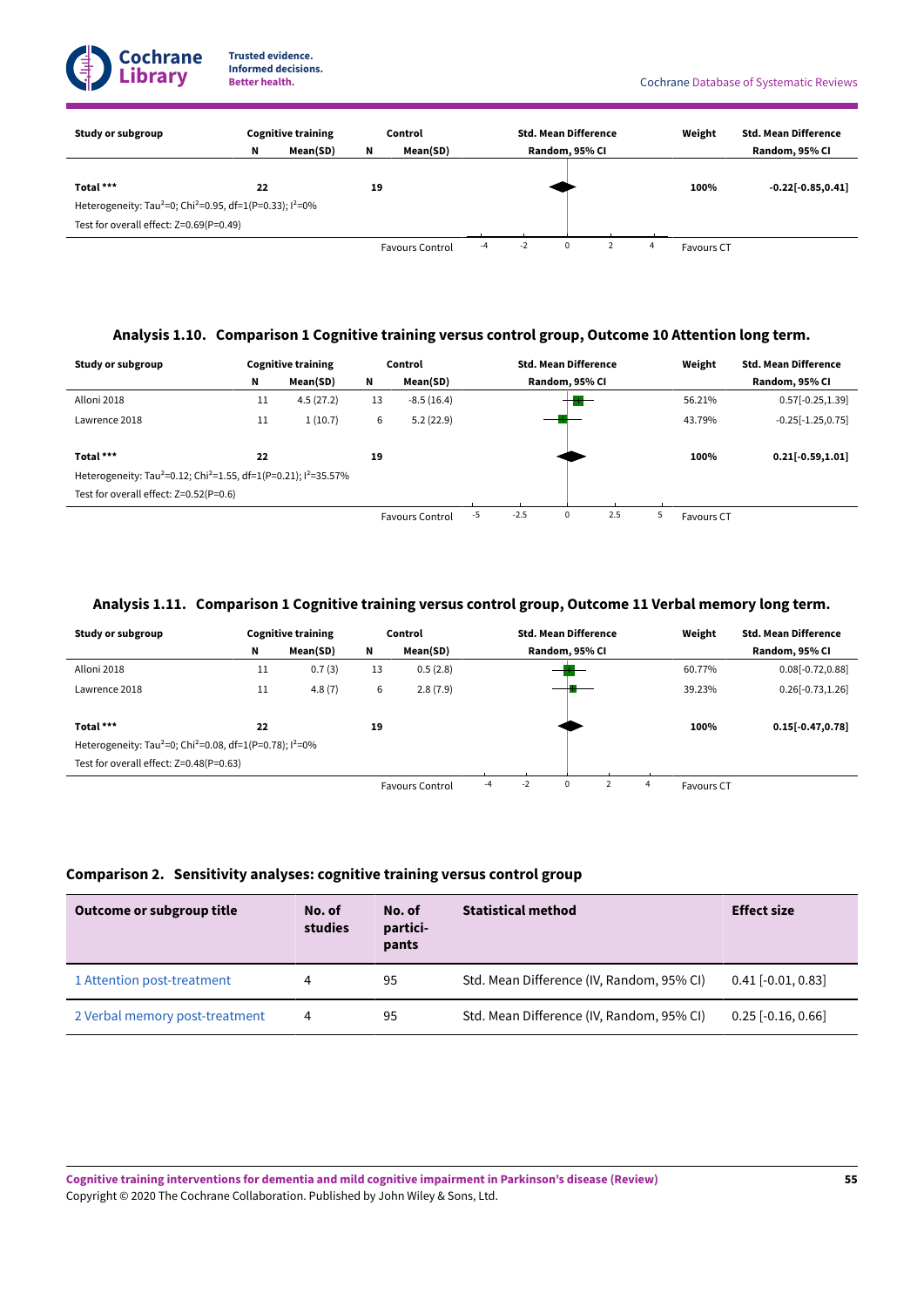# **Analysis 2.1. Comparison 2Sensitivity analyses: cognitive training versus control group, Outcome 1 Attention post-treatment.**

<span id="page-57-0"></span>

| Study or subgroup                                                                            |    | <b>Cognitive training</b> |                | Control                |      |      | <b>Std. Mean Difference</b> |   | Weight            | <b>Std. Mean Difference</b> |
|----------------------------------------------------------------------------------------------|----|---------------------------|----------------|------------------------|------|------|-----------------------------|---|-------------------|-----------------------------|
|                                                                                              | N  | Mean(SD)                  | N              | Mean(SD)               |      |      | Random, 95% CI              |   |                   | Random, 95% CI              |
| Alloni 2018                                                                                  | 17 | 8.6(23.9)                 | 14             | $-4.4(14)$             |      |      |                             |   | 33.08%            | $0.63[-0.1, 1.36]$          |
| Cerasa 2014                                                                                  | 8  | $-1.8(13.6)$              | $\overline{7}$ | 2.1(7.5)               |      |      |                             |   | 16.7%             | $-0.33[-1.35, 0.7]$         |
| Lawrence 2018                                                                                | 14 | 2.8(11.4)                 | 7              | $-0.4(13.8)$           |      |      |                             |   | 21.06%            | $0.25[-0.66, 1.16]$         |
| París 2011                                                                                   | 16 | 7.1(24.1)                 | 12             | $-12.5(30.7)$          |      |      |                             |   | 29.16%            | $0.7[-0.07, 1.48]$          |
| Total ***                                                                                    | 55 |                           | 40             |                        |      |      |                             |   | 100%              | $0.41[-0.01, 0.83]$         |
| Heterogeneity: Tau <sup>2</sup> =0; Chi <sup>2</sup> =3, df=3(P=0.39); l <sup>2</sup> =0.07% |    |                           |                |                        |      |      |                             |   |                   |                             |
| Test for overall effect: Z=1.93(P=0.05)                                                      |    |                           |                |                        |      |      |                             |   |                   |                             |
|                                                                                              |    |                           |                | <b>Favours Control</b> | $-2$ | $-1$ | $\mathbf 0$                 | 2 | <b>Favours CT</b> |                             |

# **Analysis 2.2. Comparison 2Sensitivity analyses: cognitive training versus control group, Outcome 2Verbal memory post-treatment.**

<span id="page-57-1"></span>

| Study or subgroup                                                                  | <b>Cognitive training</b> |          | Control        |                        | <b>Std. Mean Difference</b> |                |             |  |                | Weight            | <b>Std. Mean Difference</b> |
|------------------------------------------------------------------------------------|---------------------------|----------|----------------|------------------------|-----------------------------|----------------|-------------|--|----------------|-------------------|-----------------------------|
|                                                                                    | N                         | Mean(SD) | Ν              | Mean(SD)               |                             | Random, 95% CI |             |  |                |                   | Random, 95% CI              |
| Alloni 2018                                                                        | 17                        | 1.2(3.4) | 14             | $-0.1(3.7)$            |                             |                |             |  |                | 33.15%            | $0.38[-0.34, 1.09]$         |
| Cerasa 2014                                                                        | 8                         | 1.7(8.9) | $\overline{7}$ | 1.2(13.6)              |                             |                |             |  |                | 16.44%            | $0.04[-0.97, 1.06]$         |
| Lawrence 2018                                                                      | 14                        | 3.6(7.7) | ∍              | 2.1(8)                 |                             |                |             |  |                | 20.46%            | $0.19[-0.72, 1.1]$          |
| París 2011                                                                         | 16                        | 5.8(18)  | 12             | 1.8(9.7)               |                             |                |             |  |                | 29.94%            | $0.25[-0.5,1]$              |
| Total ***                                                                          | 55                        |          | 40             |                        |                             |                |             |  |                | 100%              | $0.25[-0.16, 0.66]$         |
| Heterogeneity: Tau <sup>2</sup> =0; Chi <sup>2</sup> =0.3, df=3(P=0.96); $1^2$ =0% |                           |          |                |                        |                             |                |             |  |                |                   |                             |
| Test for overall effect: Z=1.17(P=0.24)                                            |                           |          |                |                        |                             |                |             |  |                |                   |                             |
|                                                                                    |                           |          |                | <b>Favours Control</b> | $-2$                        | $^{-1}$        | $\mathbf 0$ |  | $\overline{2}$ | <b>Favours CT</b> |                             |

# <span id="page-57-2"></span>**A P P E N D I C E S**

# <span id="page-57-3"></span>**Appendix 1.Sources searched and search strategies**

| <b>Source</b>                                                                                     | <b>Search strategy</b>                                                               | <b>Hits retrieved</b> |
|---------------------------------------------------------------------------------------------------|--------------------------------------------------------------------------------------|-----------------------|
| 1. ALOIS (www.medi-<br>cine.ox.ac.uk/alois)                                                       | Advanced search: (PDD OR PD OR Parkinson OR Parkinsons) AND Non-pharmaco-<br>logical | Jan 2016: 26          |
|                                                                                                   |                                                                                      | Jan 2017: 0           |
| [Date of most recent<br>search: 8 August 2019]                                                    |                                                                                      |                       |
|                                                                                                   | Sep 2018: 2                                                                          |                       |
|                                                                                                   |                                                                                      | Aug 2019: 6           |
| 2. MEDLINE In-process<br>and other non-indexed<br>citations and MEDLINE<br>1950-present (Ovid SP) | 1. *Cognitive Therapy/                                                               | Jan 2016: 92          |
|                                                                                                   | 2. (cognit* adj2 stimulation).ti,ab.                                                 | Jan 2017: 15          |
|                                                                                                   | 3. (cognit* adj2 rehabilitation).ti,ab.                                              | Dec 2017: 31          |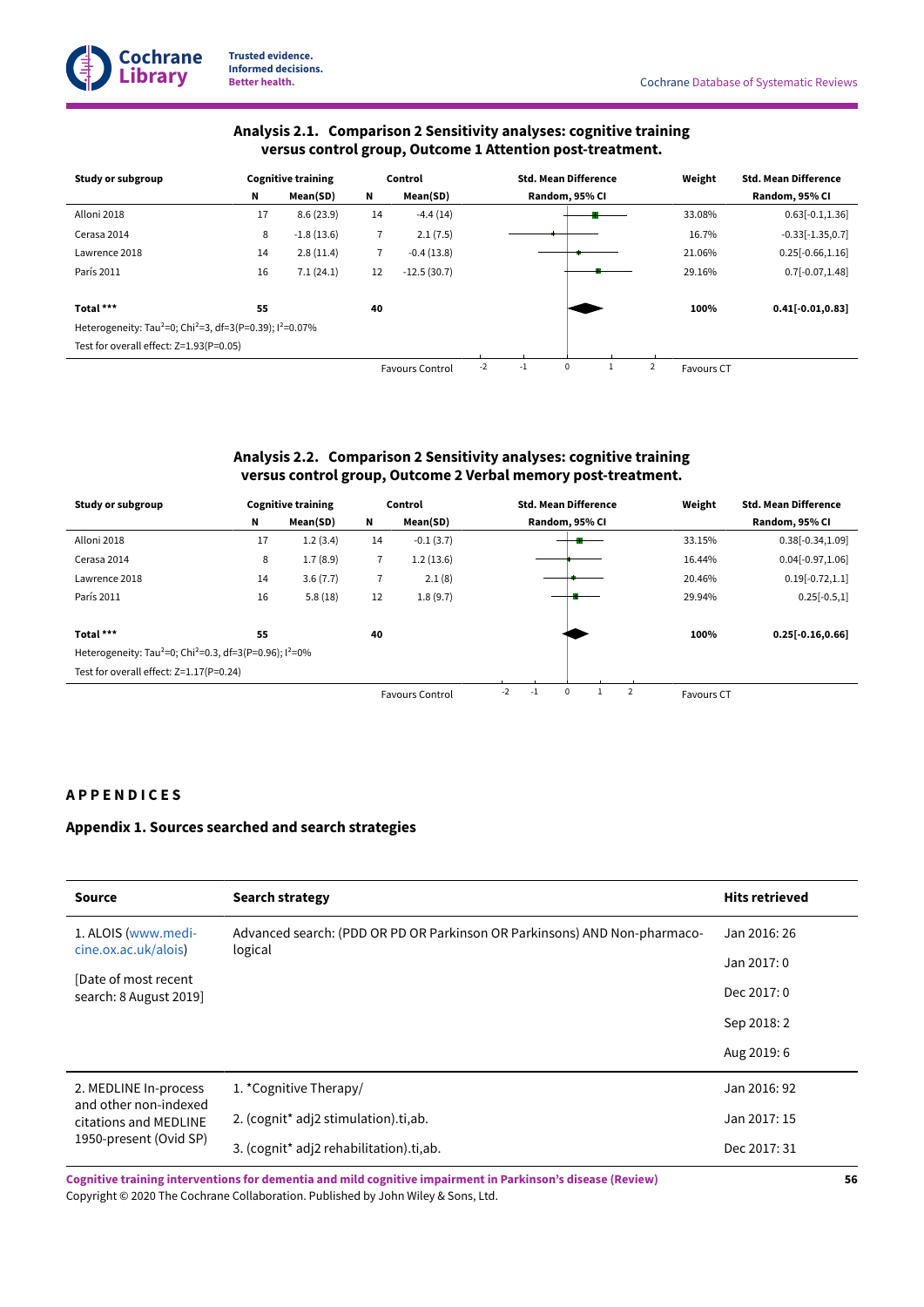

[Date of most recent search: 8 August 2019]  *(Continued)*

- 4. (cognit\* adj2 training).ti,ab.
- 5. (cognit\* adj2 retrain\*).ti,ab.
- 6. "cognitive support".ti,ab.
- 7. "memory function\*".ti,ab.
- 8. (memory adj2 rehabilitation).ti,ab.
- 9. (memory adj2 therap\*).ti,ab.
- 10. "memory aid\*".ti,ab.
- 11. "memory group\*".ti,ab.
- 12. "memory training".ti,ab.
- 13. ("memory retraining" or "memory re-training").ti,ab.
- 14. "memory support".ti,ab.
- 15. "memory stimulation".ti,ab.
- 16. "memory strateg\*".ti,ab.
- 17. "memory management".ti,ab.
- 18. or/1-17
- 19. randomized controlled trial.pt.
- 20. controlled clinical trial.pt.
- 21. randomized.ab.
- 22. placebo.ab.
- 23. randomly.ab.
- 24. trial.ab.
- 25. groups.ab.
- 26. or/19-25
- 27. (animals not (humans and animals)).sh.
- 28. 26 not 27
- 29. parkinson\*.ti,ab.
- 30. exp Parkinson's Disease/
- 31. exp Parkinsonism/
- 32. PDD.ti,ab.
- 33. MCI-PD.ti,ab.
- 34. PD-MCI.ti,ab.
- 35. or/29-34
- 36. 28 and 35



3. EMBASE 1. (cognit\* adj2 stimulation).ti,ab. Jan 2016: 36

**Cognitive training interventions for dementia and mild cognitive impairment in Parkinson's disease (Review)** Copyright © 2020 The Cochrane Collaboration. Published by John Wiley & Sons, Ltd.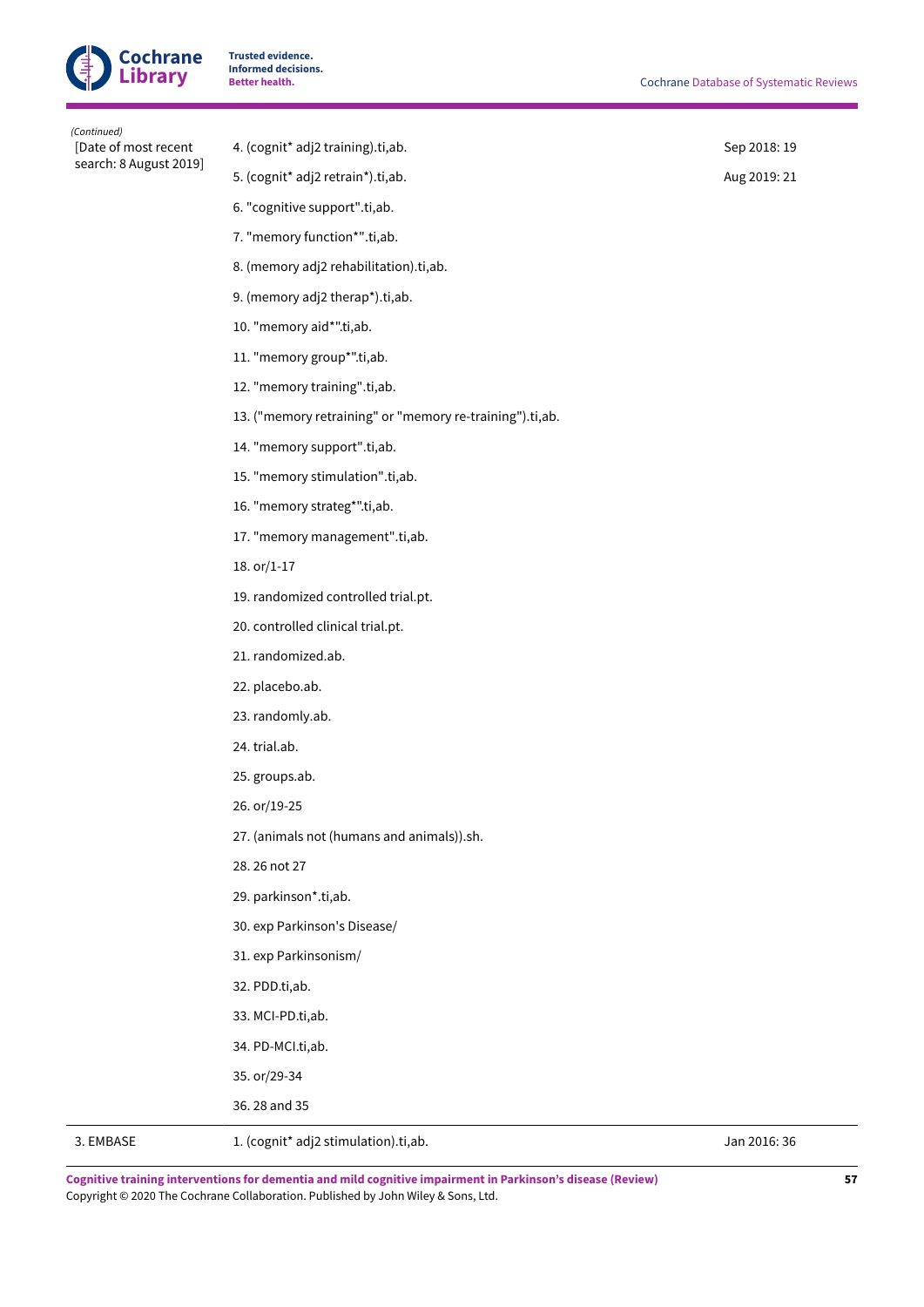

| (Continued)<br>1974-2017 December 10<br>(Ovid SP)<br>[Date of most recent | 2. (cognit* adj2 rehabilitation).ti,ab.                  | Jan 2017: 13 |
|---------------------------------------------------------------------------|----------------------------------------------------------|--------------|
|                                                                           | 3. (cognit* adj2 training).ti,ab.                        | Dec 2017: 23 |
| search: 8 August 2019]                                                    | 4. (cognit* adj2 retrain*).ti,ab.                        | Sep 2018: 35 |
|                                                                           | 5. "cognitive support".ti,ab.                            | Aug 2019: 36 |
|                                                                           | 6. (memory adj2 rehabilitation).ti,ab.                   |              |
|                                                                           | 7. (memory adj2 therap*).ti,ab.                          |              |
|                                                                           | 8. "memory aid*".ti,ab.                                  |              |
|                                                                           | 9. "memory group*".ti,ab.                                |              |
|                                                                           | 10. "memory training".ti,ab.                             |              |
|                                                                           | 11. ("memory retraining" or "memory re-training").ti,ab. |              |
|                                                                           | 12. "memory support".ti,ab.                              |              |
|                                                                           | 13. "memory stimulation".ti,ab.                          |              |
|                                                                           | 14. "memory strateg*".ti,ab.                             |              |
|                                                                           | 15. "memory management".ti,ab.                           |              |
|                                                                           | 16. $or/1-15$                                            |              |
|                                                                           | 17. randomly.ab.                                         |              |
|                                                                           | 18. placebo*.ti,ab.                                      |              |
|                                                                           | 19. "double-blind*".ti,ab.                               |              |
|                                                                           | 20. randomized controlled trial/                         |              |
|                                                                           | 21. trial.ti,ab.                                         |              |
|                                                                           | 22. or/17-21                                             |              |
|                                                                           | 23.22 and 16                                             |              |
|                                                                           | 24. parkinson*.ti,ab.                                    |              |
|                                                                           | 25. exp Parkinson's Disease/                             |              |
|                                                                           | 26. exp Parkinsonism/                                    |              |
|                                                                           | 27. PDD.ti,ab.                                           |              |
|                                                                           | 28. MCI-PD.ti,ab.                                        |              |
|                                                                           | 29. PD-MCI.ti,ab.                                        |              |
|                                                                           | 30. or/24-29                                             |              |
|                                                                           | 31.22 and 30                                             |              |
| 4. PSYCINFO                                                               | 1. (cognit* adj2 stimulation).ti,ab.                     | Jan 2016: 17 |
| 1806-December week 1                                                      | 2. (cognit* adj2 rehabilitation).ti,ab.                  | Jan 2017: 6  |
| 2017 (Ovid SP)                                                            | 3. (cognit* adj2 training).ti,ab.                        | Dec 2017: 9  |
| [Date of most recent<br>search: 8 August 2019]                            | 4. (cognit* adj2 retrain*).ti,ab.                        | Sep 2018: 9  |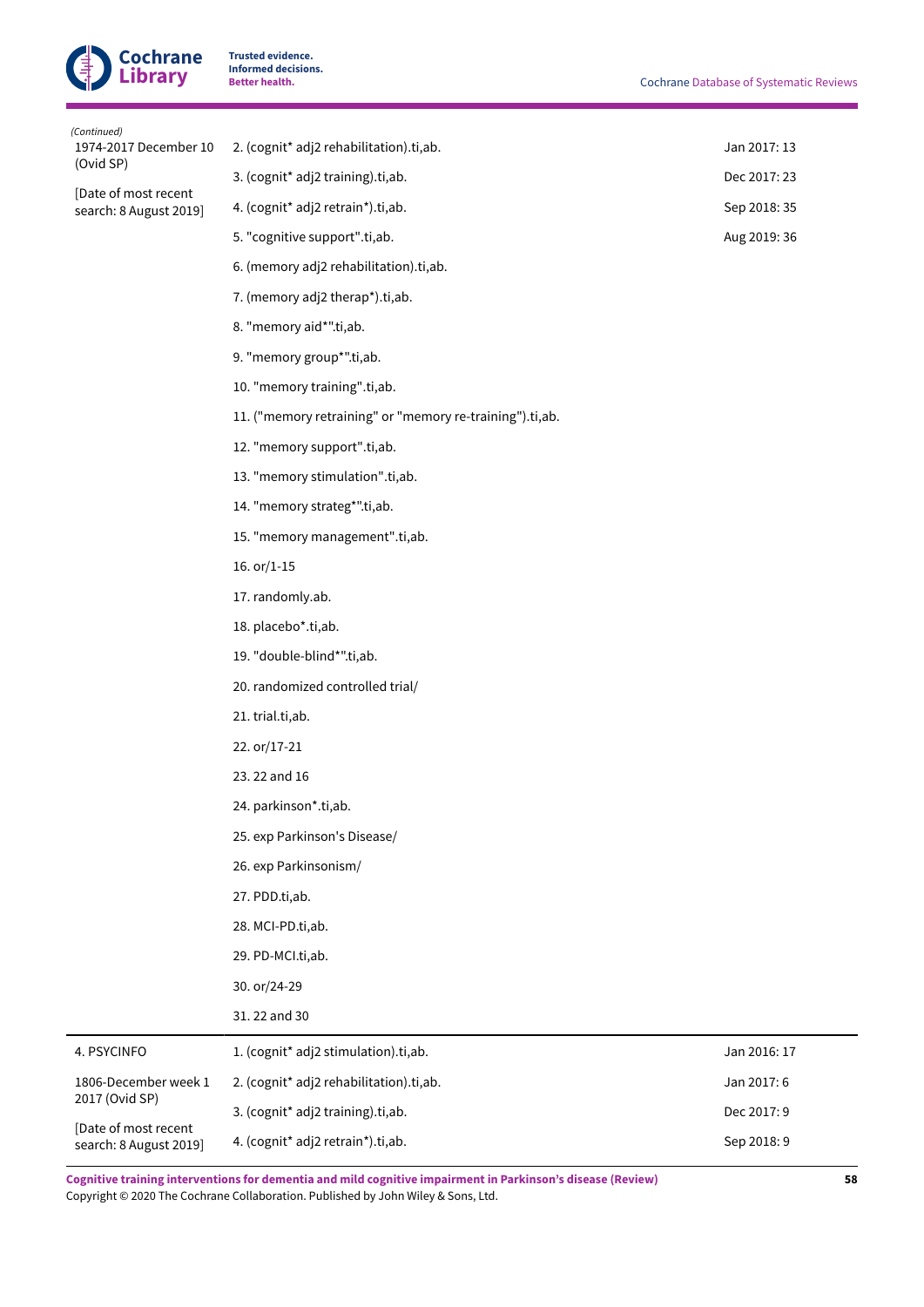Aug 2019: 11

 *(Continued)*

- 5. "cognitive support".ti,ab.
- 6. (memory adj2 rehabilitation).ti,ab.
- 7. (memory adj2 therap\*).ti,ab.
- 8. "memory aid\*".ti,ab.
- 9. "memory group\*".ti,ab.
- 10. "memory training".ti,ab.
- 11. ("memory retraining" or "memory re-training").ti,ab.
- 12. "memory support".ti,ab.
- 13. "memory stimulation".ti,ab.
- 14. "memory strateg\*".ti,ab.
- 15. "memory management".ti,ab.
- 16. or/1-15
- 17. randomly.ab.
- 18. randomi?ed.ab.
- 19. placebo\*.ti,ab.
- 20. trial.ti,ab.
- 21. RCT.ti,ab.
- 22. groups.ab.
- 23. or/17-22
- 24. 16 and 23
- 25. parkinson\*.ti,ab.
- 26. exp Parkinson's Disease/
- 27. exp Parkinsonism/
- 28. PDD.ti,ab.
- 29. MCI-PD.ti,ab.
- 30. PD-MCI.ti,ab.
- 31. or/25-30
- 32. 24 and 31

| 5. CINAHL (EBSCOhost)                          | S1 (MH "Parkinson Disease")   | Jan 2016: 461 |
|------------------------------------------------|-------------------------------|---------------|
| [Date of most recent<br>search: 8 August 2019] | S2 TX Parkinson*              | Jan 2017: 33  |
|                                                | S3 TX PDD                     | Dec 2017: 65  |
|                                                | S4 TX MCI-PD                  | Sep 2018: 83  |
|                                                | <b>S5 TX PD-MCI</b>           | Aug 2019: 153 |
|                                                | S6 S1 OR S2 OR S3 OR S4 OR S5 |               |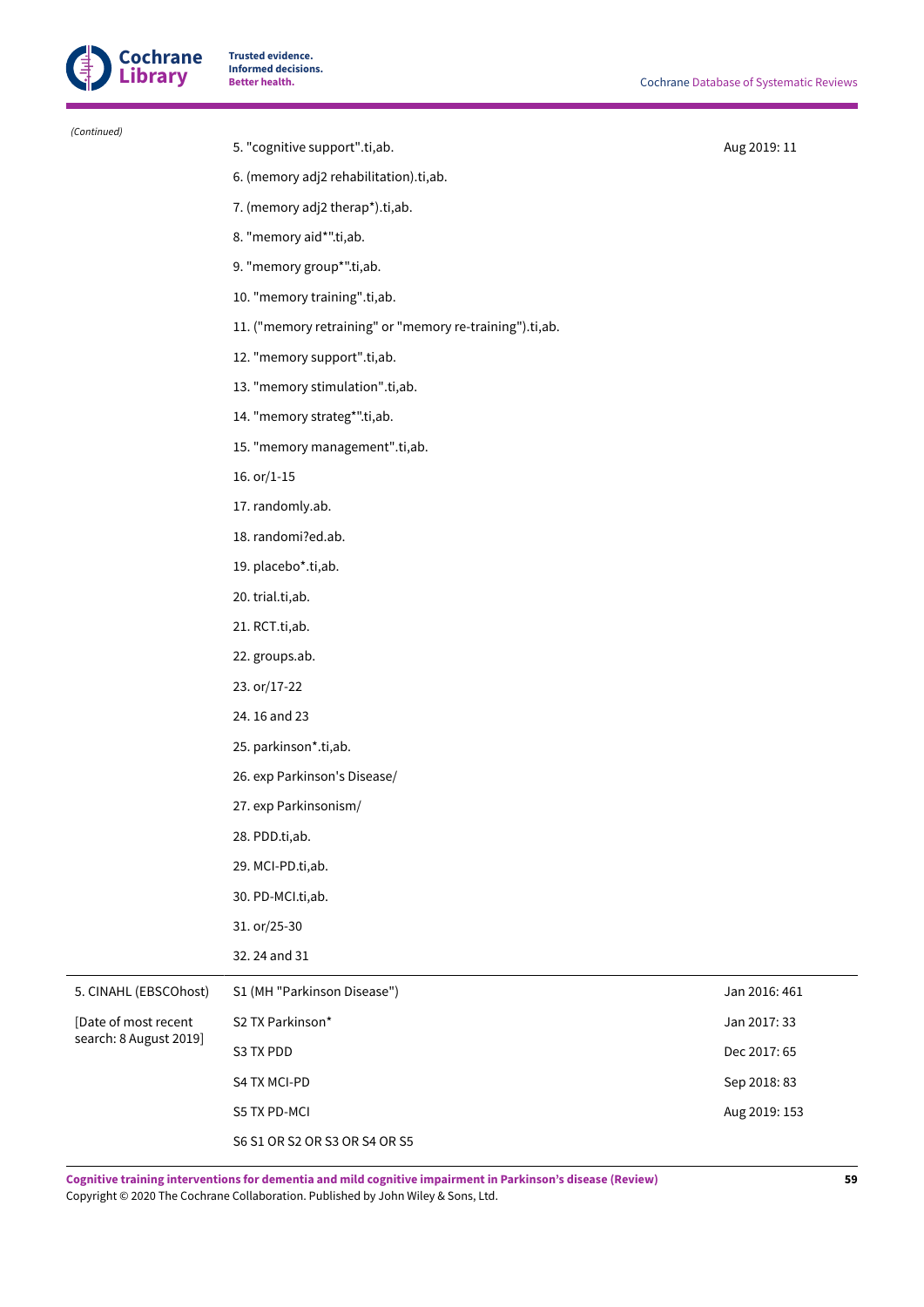

| (Continued)                                                |                                                                                                                                                              |               |  |  |  |
|------------------------------------------------------------|--------------------------------------------------------------------------------------------------------------------------------------------------------------|---------------|--|--|--|
|                                                            | S7 TX cognit*                                                                                                                                                |               |  |  |  |
|                                                            | S8 (MM "Cognition")                                                                                                                                          |               |  |  |  |
|                                                            | S9 TX (brain OR mental) AND (gam* OR exercis* OR puzzle* OR train* OR pro-<br>gram <sup>*</sup> )                                                            |               |  |  |  |
|                                                            | S10 S7 OR S8 OR S9                                                                                                                                           |               |  |  |  |
|                                                            | S11 S6 AND S10                                                                                                                                               |               |  |  |  |
|                                                            | S12 (MH "Randomized Controlled Trials")                                                                                                                      |               |  |  |  |
|                                                            | S13 TX placebo                                                                                                                                               |               |  |  |  |
|                                                            | S14 TX RCT                                                                                                                                                   |               |  |  |  |
|                                                            | S15 TX "double-blind*"                                                                                                                                       |               |  |  |  |
|                                                            | S16 TX "single-blind*"                                                                                                                                       |               |  |  |  |
|                                                            | S17 TX randomly                                                                                                                                              |               |  |  |  |
|                                                            | S18 S12 OR S13 OR S14 OR S15 OR S16 OR S17                                                                                                                   |               |  |  |  |
|                                                            | S19 S11 AND S18                                                                                                                                              |               |  |  |  |
| 6. Web of Science Core                                     | ((parkinson* dement*) OR PDD OR "MCI-PD" OR "PD-MCI") AND TOPIC: ("cognit*                                                                                   | Jan 2016: 556 |  |  |  |
| Collection                                                 | train*" OR mental OR (brain* gam*) OR (brain exercis*) OR (memory exercis*) OR<br>puzzle OR sudoku OR crossword*) AND TOPIC: (randomly OR randomised OR ran- | Jan 2017: 19  |  |  |  |
| [Date of most recent<br>search: 8 August 2019]             | domized OR placebo OR "double-blind*" OR trial OR RCT OR CCT)                                                                                                | Dec 2017: 25  |  |  |  |
|                                                            | Timespan: All years.                                                                                                                                         | Sep 2018: 44  |  |  |  |
|                                                            | Search language=Auto                                                                                                                                         | Aug 2019: 36  |  |  |  |
| 7. LILACS (BIREME)                                         | parkinson OR parkinsons OR PDD [Words] and cognition OR cognitive OR brain<br>OR mental Or memory [Words] and randomly OR randomised OR randomized OR        | Jan 2016: 71  |  |  |  |
| [Date of most recent                                       | trial OR ensaio clínico OR control OR controlled [Words]                                                                                                     | Jan 2017: 0   |  |  |  |
| search: 8 August 2019]                                     |                                                                                                                                                              | Dec 2017: 3   |  |  |  |
|                                                            |                                                                                                                                                              | Sep 2018: 6   |  |  |  |
|                                                            |                                                                                                                                                              | Aug 2019: 6   |  |  |  |
| 8. CENTRAL (the<br>Cochrane Library) (Is-<br>sue 11, 2019) | #1 MeSH descriptor: [Parkinson Disease] explode all trees                                                                                                    | Jan 2016: 618 |  |  |  |
|                                                            | #2 parkinson*                                                                                                                                                | Jan 2017: 132 |  |  |  |
| [Date of most recent                                       | #3 PDD                                                                                                                                                       | Dec 2017: 286 |  |  |  |
| search: 8 August 2019]                                     | #4 MCI-PD                                                                                                                                                    | Sep 2018: 302 |  |  |  |
|                                                            | #5 PD-MCI                                                                                                                                                    | Aug 2019: 421 |  |  |  |
|                                                            | #6 #1 or #2 or #3 or #4 or #5                                                                                                                                |               |  |  |  |
|                                                            | #7 MeSH descriptor: [Cognition] explode all trees                                                                                                            |               |  |  |  |
|                                                            | #8 cognit*                                                                                                                                                   |               |  |  |  |
|                                                            | #9 "brain* train*"                                                                                                                                           |               |  |  |  |
|                                                            | #10 "mental exercis*"                                                                                                                                        |               |  |  |  |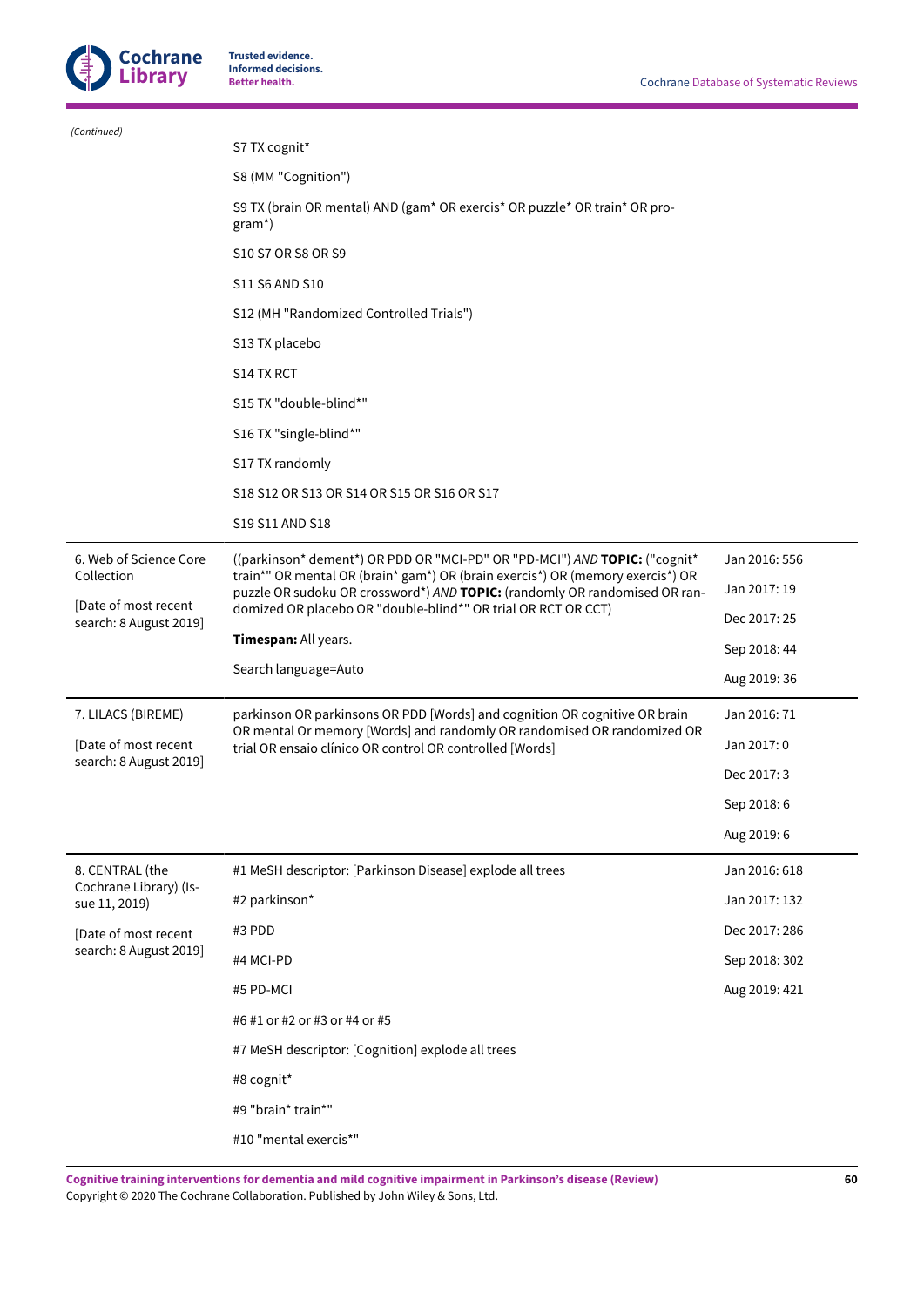

| (Continued)                                                                                         |                                                                                                      |              |
|-----------------------------------------------------------------------------------------------------|------------------------------------------------------------------------------------------------------|--------------|
|                                                                                                     | #11 sudoku or puzzle* or crossword* or IQ                                                            |              |
|                                                                                                     | #12 #7 or #8 or #9 or #10 or #11                                                                     |              |
|                                                                                                     | #13 #6 and #12 in Trials                                                                             |              |
| 9. ClinicalTrials.gov<br>(www.clinicaltrials.gov)<br>[Date of most recent<br>search: 8 August 2019] | [Condition: Parkinson OR parkinsons OR parkinson's OR PD] AND [Intervention:                         | Jan 2016: 0  |
|                                                                                                     | cognitive training OR cognitive exercise OR brain training OR memory training OR<br>memory exercise] | Jan 2017: 0  |
|                                                                                                     | limit to Interventional studies                                                                      | Dec 2017: 14 |
|                                                                                                     |                                                                                                      | Sep 2018: 11 |
|                                                                                                     |                                                                                                      | Aug 2019: 0  |
| 10. ICTRP Search Por-<br>tal (apps.who.int/tri-<br>alsearch) [includes:                             | [Condition: Parkinson OR parkinsons OR parkinson's OR PD] AND [Intervention:                         | Jan 2016: 56 |
|                                                                                                     | cognitive training OR cognitive exercise OR brain training OR memory training OR<br>memory exercise] | Jan 2017: 26 |
| Australian New Zealand<br>Clinical Trials Reg-                                                      | Recruitment status: all                                                                              | Dec 2017: 2  |
| istry; ClinicalTrilas.gov;<br>ISRCTN; Chinese Clini-                                                |                                                                                                      | Sep 2018: 7  |
| cal Trial Registry; Clini-<br>cal Trials Registry - In-<br>dia; Clinical Research                   |                                                                                                      | Aug 2019: 6  |
|                                                                                                     |                                                                                                      |              |
| Information Service -<br>Republic of Korea; Ger-                                                    |                                                                                                      |              |
| man Clinical Trials Reg-<br>ister; Iranian Registry                                                 |                                                                                                      |              |
| of Clinical Trials; Japan                                                                           |                                                                                                      |              |
| Primary Registries Net-<br>work; Pan African Clin-                                                  |                                                                                                      |              |
| ical Trial Registry; Sri<br>Lanka Clinical Trials                                                   |                                                                                                      |              |
| Registry; The Nether-                                                                               |                                                                                                      |              |
| lands National Trial<br>Register]                                                                   |                                                                                                      |              |
| [Date of most recent                                                                                |                                                                                                      |              |
| search: 8 August 2019]                                                                              |                                                                                                      |              |
| TOTAL before de-duplication and first assessment                                                    |                                                                                                      | 3849         |
| TOTAL after de-duplication and first assessment by CDCIG Information Specialists                    | 451                                                                                                  |              |

# <span id="page-62-0"></span>**C O N T R I B U T I O N S O F A U T H O R S**

VO: correspondence; drafting of review versions; selection of randomised controlled trials; data extraction; data entry; data analysis; interpretation of statistical analyses; editing and revising the review.

KM: selection of randomised controlled trials; data extraction; data entry; data analysis; interpretation of statistical analyses; editing and revising the review.

EP: interpretation of statistical analyses; editing and revising the review

JVH: interpretation of statistical analyses; editing and revising the review.

LC: interpretation of statistical analyses; editing and revising the review.

**Cognitive training interventions for dementia and mild cognitive impairment in Parkinson's disease (Review)** Copyright © 2020 The Cochrane Collaboration. Published by John Wiley & Sons, Ltd.